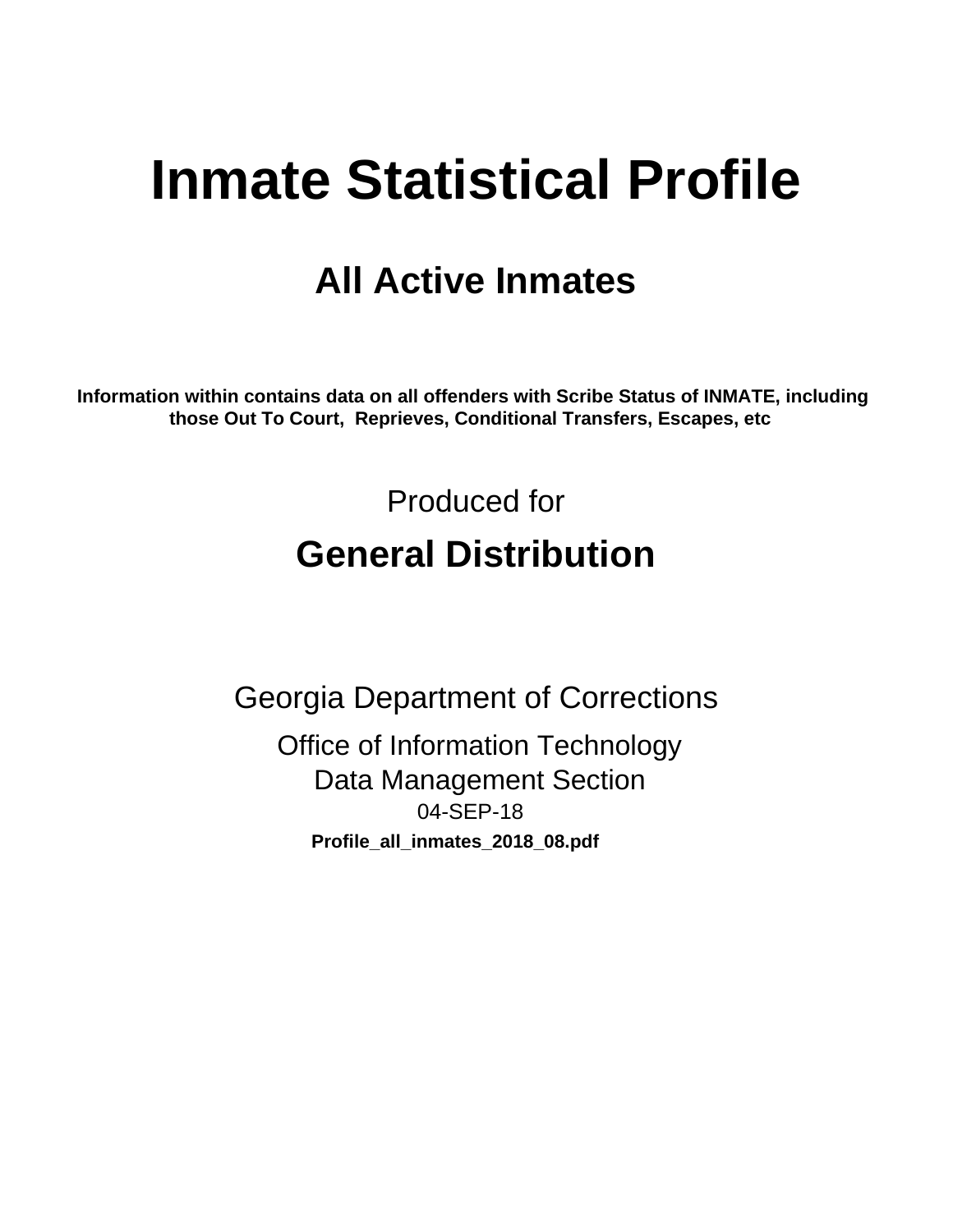#### **Inmate Statistical Profile 04-SEP-18** Contents

**All Active Inmates** 

Produced for General Distribution

## **Table of Contents**

| <b>Demographic information</b>                                        |
|-----------------------------------------------------------------------|
| 4 Marital status, self-reported at entry to prison                    |
| 5 Current age, broken out in ten year age groups                      |
| 6 Race group                                                          |
| 7 Marital status, self-reported at entry to prison                    |
| 8 Number of Inmates with Dependents, self-reported at entry to prison |
| 9 Religious affiliation, self-reported at entry to prison             |
| 10 Home county - self-reported at entry to prison                     |
| 15 Employment status before prison, self-reported at entry to prison  |
| 16 Age at admission                                                   |
| 18 Age at admission                                                   |
| 21 Height, measured at entry to prison                                |
| 22 Height, measured at entry to prison                                |
| 24 Weight, measured at entry to prison                                |
| 25 Military service                                                   |
| <b>Correctional information</b>                                       |
| 26 Type of admission to prison                                        |
| 27 Current / last supervision level                                   |
| 28 Current / last supervision level                                   |
| 29 Current / last institution type                                    |
| 30 Institution type - transitional centers                            |
| 31 Institution type - county prisons                                  |
| 33 Institution type - state prisons                                   |
| 35 Institution type - private prisons                                 |
| 36 Institution type - inmate boot camp                                |
| 37 Number of disciplinary reports                                     |
| 38 Number of transfers                                                |
| 39 Number of escapes                                                  |
| 40 Number of escapes                                                  |
| 41 Split sentence - Probation to follow                               |
| 42 Probable future release type of still active inmates               |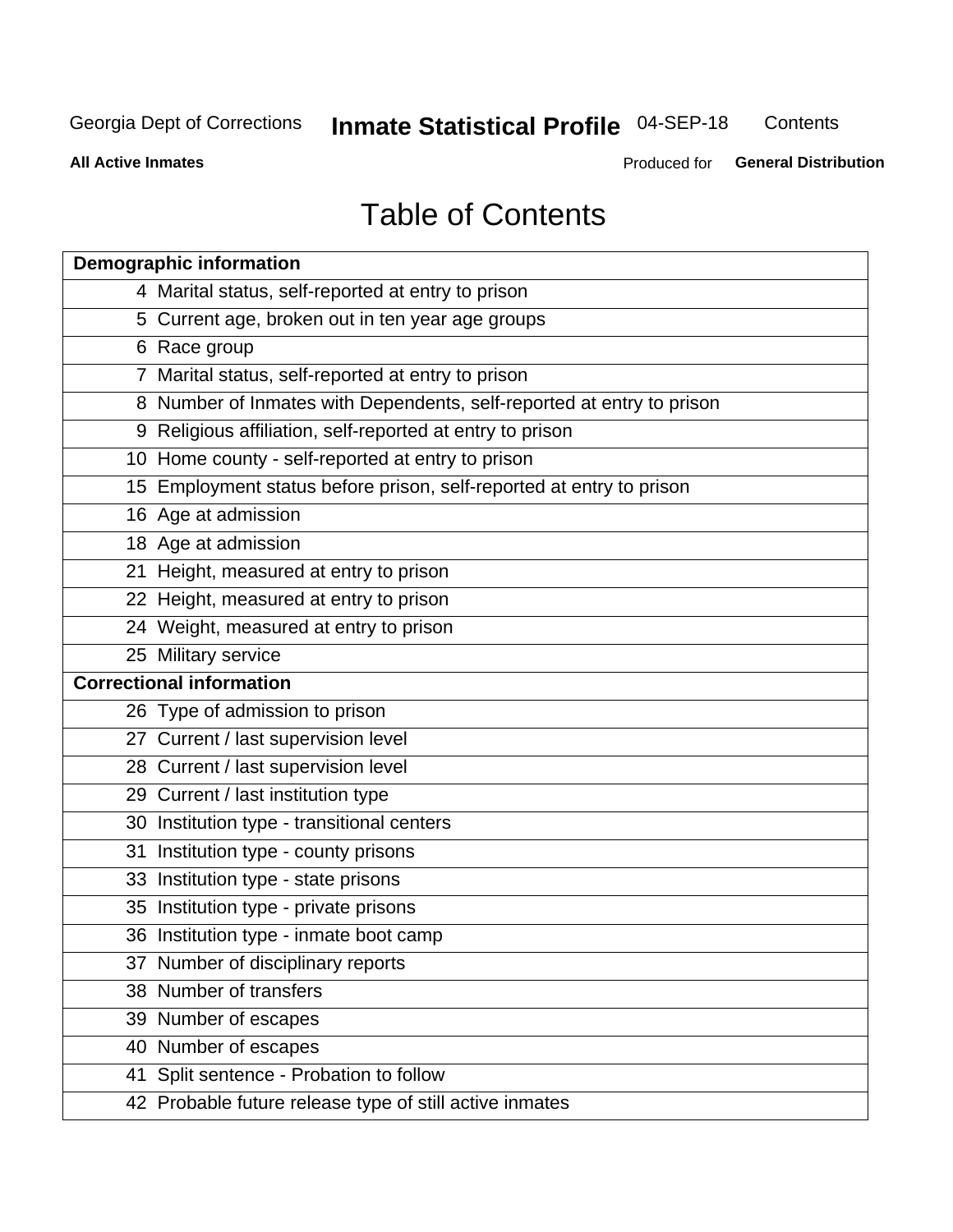## Inmate Statistical Profile 04-SEP-18

Contents

**All Active Inmates** 

Produced for General Distribution

## **Table of Contents**

| <b>Correctional information</b>                                  |
|------------------------------------------------------------------|
| 43 Time served in current (or last) institution                  |
| Educational, psychological and physical information              |
| 44 Highest grade level attained                                  |
| 45 Culture fair IQ scores                                        |
| 46 Wide Range Achievement Test (WRAT) reading score              |
| 47 Wide Range Achievement Test (WRAT) math score                 |
| 48 Wide Range Achievement Test (WRAT) spelling score             |
| 49 Current / last mental health treatment level                  |
| 50 PULHESDWIT medical scale - 'P' overall condition ('P'hysical) |
| 51 PULHESDWIT medical scale - 'U' upper body                     |
| 52 PULHESDWIT medical scale - 'L' lower body                     |
| 53 PULHESDWIT medical scale - 'H' hearing                        |
| 54 PULHESDWIT medical scale - 'E' vision                         |
| 55 PULHESDWIT medical scale -'S' psychiatric                     |
| 56 PULHESDWIT medical scale - 'D' dental                         |
| 57 PULHESDWIT medical scale - 'W' work ability                   |
| 58 PULHESDWIT medical scale - 'I' impairment                     |
| 59 PULHESDWIT medical scale - 'T' transportability               |
| <b>Crimes and criminal history information</b>                   |
| 60 Number of prior Georgia incarcerations                        |
| 61 Prison sentence in years                                      |
| 62 Primary offense, broken out into felonies vs misdemeanors     |
| 63 Primary offense, broken out into six broad crime categories   |
| 64 Primary offense, detailed offense code                        |
| 72 County of conviction of primary offense                       |
| 77 Circuit of conviction of primary offense                      |
| 79 Years served (jail + prison) in this incarceration            |
| <b>Medical information</b>                                       |
| 80 Results of most recent HIV test                               |
| 81 Results of most recent tuberculosis test                      |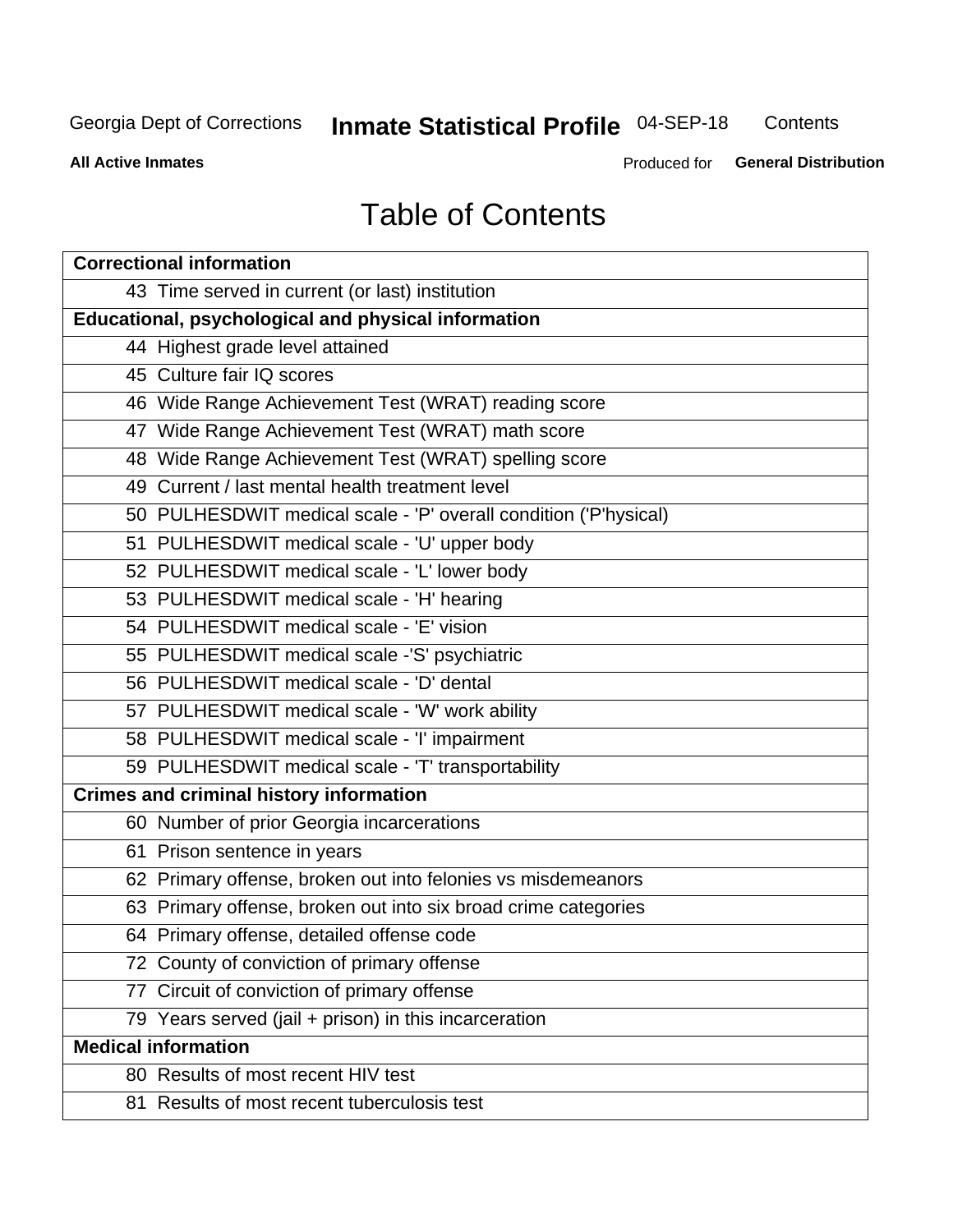#### Inmate Statistical Profile 04-SEP-18 Contents

**All Active Inmates** 

Produced for General Distribution

## **Table of Contents**

| <b>Medical information</b>                 |  |
|--------------------------------------------|--|
| 82 Results of most recent syphilis test    |  |
| 83 Results of most recent Hepatitis-C test |  |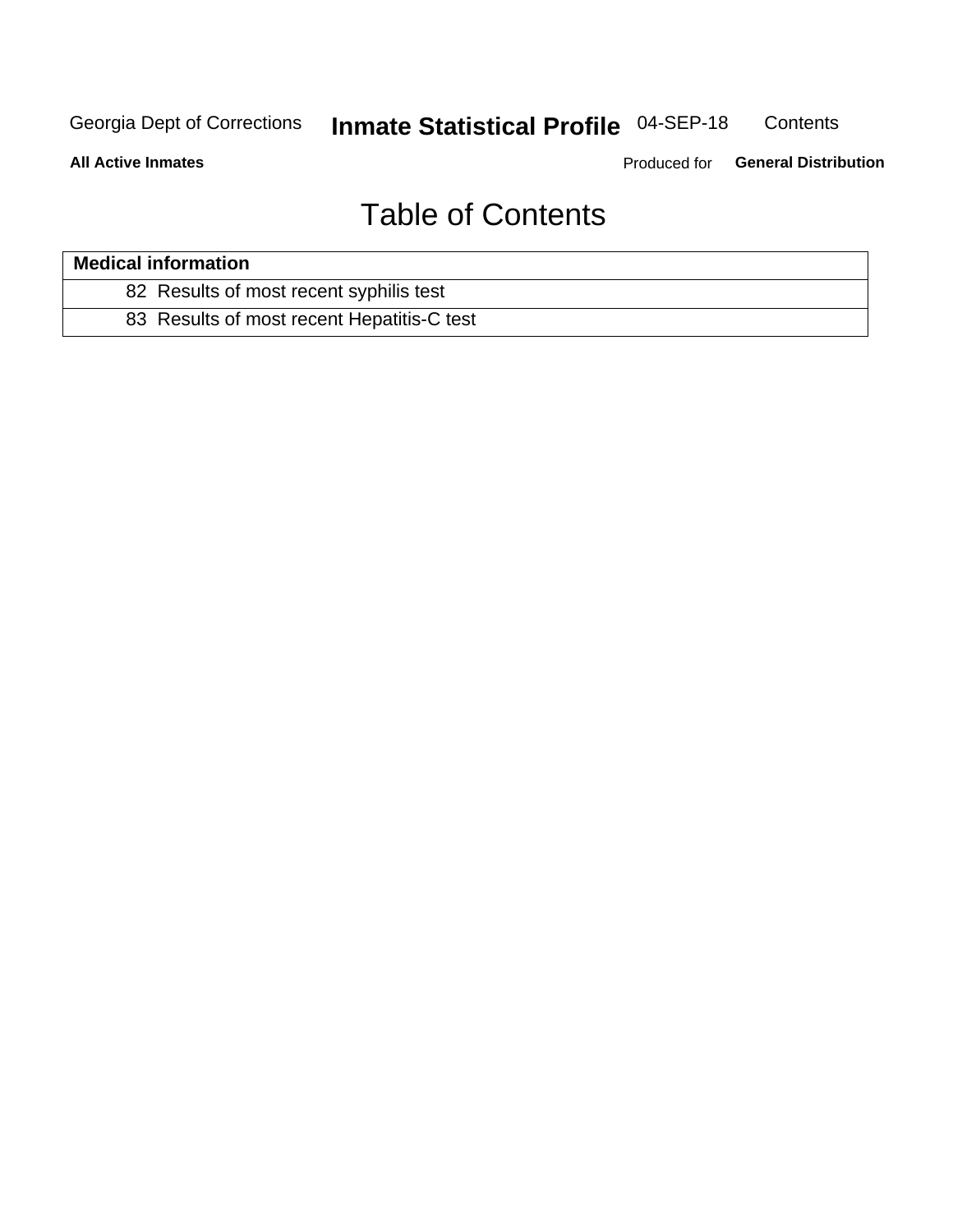#### **All Active Inmates**

#### Produced for General Distribution

### Current age, broken out in ten-year age groups

COL % - percent each COUNT is of its particular column

|                          |              | <b>Male</b> |        |                 | <b>Female</b> |          |              | <b>Total</b> |
|--------------------------|--------------|-------------|--------|-----------------|---------------|----------|--------------|--------------|
| <b>Current Age</b>       | <b>Count</b> | Col %       | Row %  | <b>Count</b>    | Col %         | Row %    | <b>Total</b> | Col %        |
| <b>Teens (1-19)</b>      | 747          | 1.48%       | 95.77% | 33              | 0.84%         | 4.23%    | 780          | 1.43%        |
| <b>Twenties (20-29)</b>  | 13,847       | 27.38%      | 93.18% | 1,013           | 25.78%        | $6.82\%$ | 14,860       | 27.26%       |
| Thirties (30-39)         | 15,366       | 30.38%      | 91.52% | 1,424           | 36.23%        | $8.48\%$ | 16,790       | 30.80%       |
| <b>Forties (40-49)</b>   | 10,520       | 20.80%      | 92.28% | 880             | 22.39%        | 7.72%    | 11,400       | 20.92%       |
| <b>Fifties (50-59)</b>   | 6,993        | 13.83%      | 93.84% | 459             | 11.68%        | $6.16\%$ | 7,452        | 13.67%       |
| <b>Sixties (60-69)</b>   | 2,475        | 4.89%       | 96.04% | 102             | $2.60\%$      | 3.96%    | 2,577        | 4.73%        |
| Seventy + (70 and above) | 628          | 1.24%       | 97.06% | 19 <sup>1</sup> | 0.48%         | 2.94%    | 647          | 1.19%        |
| <b>Total Reported</b>    | 50,576       | 100%        | 92.79% | 3,930           | 100%          | 7.21%    | 54,506       | 100%         |

| <b>Not</b><br>πeι.<br> | クロフ<br>20 I |      | neo<br>20 O   |
|------------------------|-------------|------|---------------|
|                        | ca ann      | 2 מי | $\rightarrow$ |
|                        | ്യാക്       | .    | ٠д            |

| <b>Mean</b><br>(average)       | 38.35 | 37.44 | 38.28         |
|--------------------------------|-------|-------|---------------|
| Median (middle)                | 36    | 36    | 36            |
| <b>Mode</b><br>(most frequent) |       | ◡▵    | $\sim$<br>. . |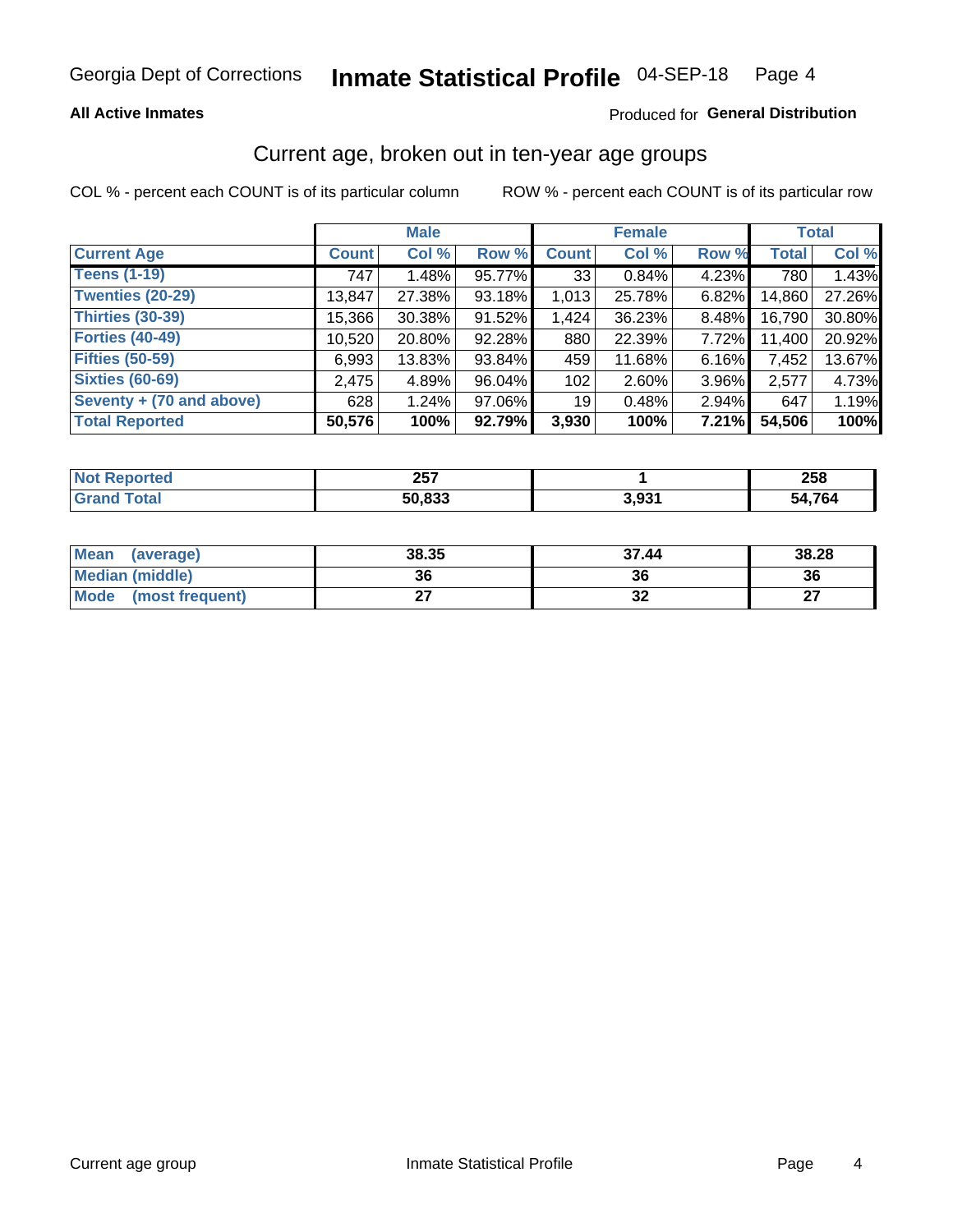#### Inmate Statistical Profile 04-SEP-18 Page 6

#### **All Active Inmates**

#### **Produced for General Distribution**

#### Race group

COL % - percent each COUNT is of its particular column

|                   |                        |                 | <b>Male</b> |         |             | <b>Female</b> |        |              | <b>Total</b> |
|-------------------|------------------------|-----------------|-------------|---------|-------------|---------------|--------|--------------|--------------|
|                   | <b>Race Group</b>      | <b>Count</b>    | Col %       |         | Row % Count | Col %         | Row %  | <b>Total</b> | Col %        |
|                   | <b>White</b>           | 17,302          | 34.04%      | 88.25%  | 2,303       | 58.59%        | 11.75% | 19,605       | 35.80%       |
| 2                 | <b>Black</b>           | 31,213          | 61.40%      | 95.28%  | 1,547       | 39.35%        | 4.72%  | 32,760       | 59.82%       |
| 5                 | <b>Other</b>           | 57              | .11%        | 90.48%  | 6           | .15%          | 9.52%  | 63           | .12%         |
| 6                 | <b>Asian</b>           | 176             | $.35\%$     | 94.62%  | 10          | .25%          | 5.38%  | 186          | .34%         |
| 9                 | <b>Unknown</b>         | 12 <sup>2</sup> | $.02\%$     | 85.71%  | 2           | .05%          | 14.29% | 14           | .03%         |
| 10                | <b>Hispanic</b>        | 2,047           | 4.03%       | 97.06%  | 62          | 1.58%         | 2.94%  | 2,109        | 3.85%        |
| $12 \overline{ }$ | <b>Native American</b> | 25              | $.05\%$     | 96.15%  |             | .03%          | 3.85%  | 26           | .05%         |
| 13                | <b>Native Hawaiian</b> |                 | $.01\%$     | 100.00% |             |               |        |              | .01%         |
|                   | <b>Total Reported</b>  | 50,833          | 100%        | 92.82%  | 3,931       | 100%          | 7.18%  | 54,764       | 100%         |

| <b>Not Reported</b> |        |       |        |
|---------------------|--------|-------|--------|
| <b>Grand Total</b>  | 50,833 | 3,931 | 54,764 |

| <b>Mode</b><br>---<br>most frequent) | Black | White | <b>Black</b> |
|--------------------------------------|-------|-------|--------------|
|                                      |       |       |              |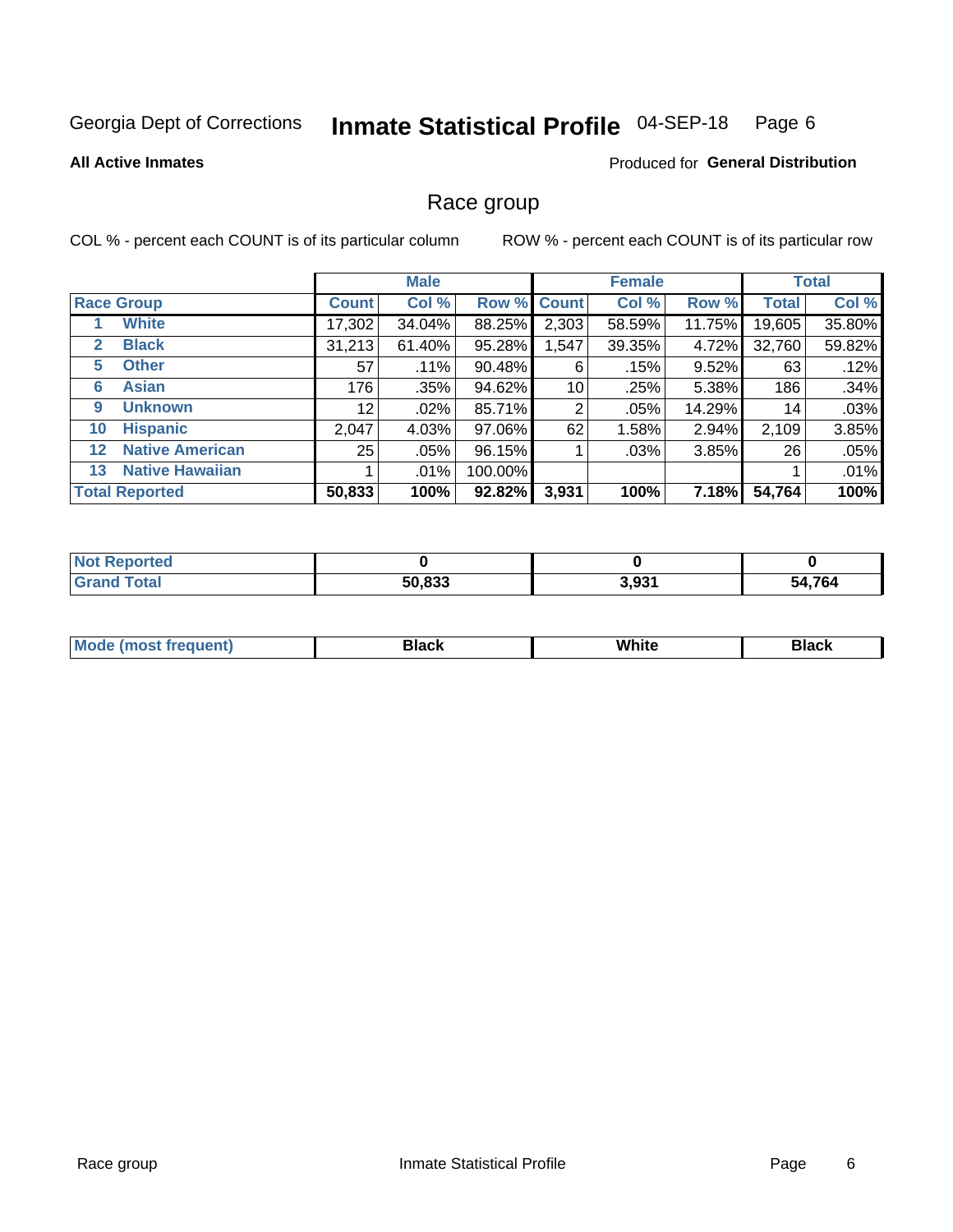#### Inmate Statistical Profile 04-SEP-18 Page 7

**All Active Inmates** 

#### Produced for General Distribution

### Marital status, self-reported at entry to prison

COL % - percent each COUNT is of its particular column

|                            |              | <b>Male</b> |        |              | <b>Female</b> |        |              | <b>Total</b> |
|----------------------------|--------------|-------------|--------|--------------|---------------|--------|--------------|--------------|
| <b>Marital Status</b>      | <b>Count</b> | Col %       | Row %  | <b>Count</b> | Col %         | Row %  | <b>Total</b> | Col %        |
| <b>Unknown</b><br>$\bf{0}$ | 1,087        | 2.14%       | 86.00% | 177          | 4.50%         | 14.00% | 1,264        | 2.31%        |
| <b>Divorced</b><br>D       | 4,852        | 9.54%       | 89.85% | 548          | 13.94%        | 10.15% | 5,400        | 9.86%        |
| <b>Married</b><br>М        | 6,808        | 13.39%      | 91.49% | 633          | 16.10%        | 8.51%  | 7,441        | 13.59%       |
| <b>Separated</b><br>S.     | 1,808        | $3.56\%$    | 84.68% | 327          | 8.32%         | 15.32% | 2,135        | 3.90%        |
| <b>Unmarried</b><br>U      | 35,710       | 70.25%      | 94.42% | 2,112        | 53.73%        | 5.58%  | 37,822       | 69.06%       |
| <b>Widow</b><br>W          | 568          | 1.12%       | 80.91% | 134          | 3.41%         | 19.09% | 702          | 1.28%        |
| <b>Total Reported</b>      | 50,833       | 100%        | 92.82% | 3,931        | 100%          | 7.18%  | 54,764       | 100%         |

| N <sub>of</sub><br>norted |        |             |            |
|---------------------------|--------|-------------|------------|
| <b>Total</b>              | 50,833 | co.<br>טעוט | .764<br>^^ |

|--|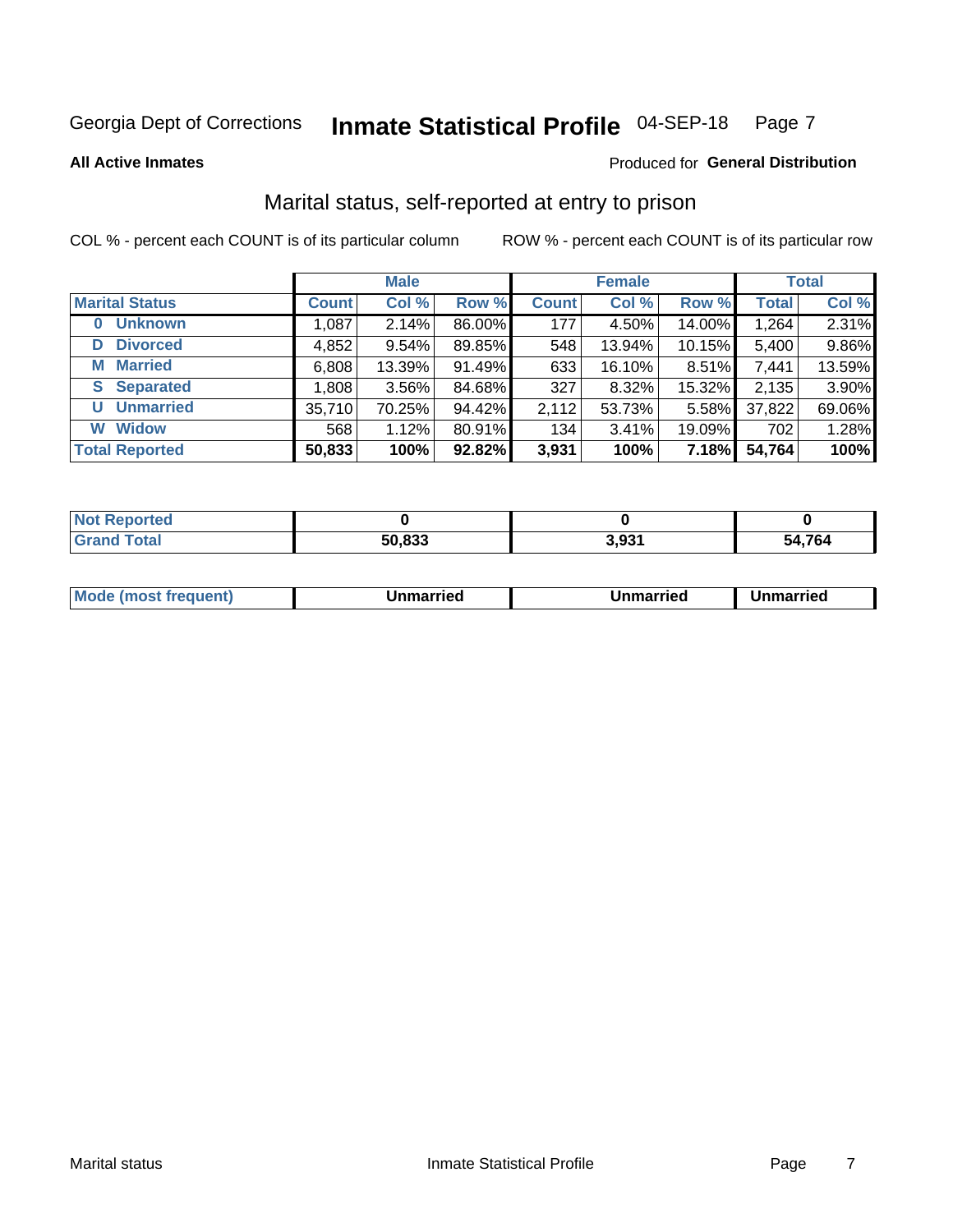#### Inmate Statistical Profile 04-SEP-18 Page 8

#### **All Active Inmates**

#### Produced for General Distribution

### Number of Inmates with Dependents, Self-Reported at Entry to Prison

COL % - percent each COUNT is of its particular column

|                             |              | <b>Male</b> |        |              | <b>Female</b> |       |              | <b>Total</b> |
|-----------------------------|--------------|-------------|--------|--------------|---------------|-------|--------------|--------------|
| <b>Number of dependents</b> | <b>Count</b> | Col %       | Row %  | <b>Count</b> | Col %         | Row % | <b>Total</b> | Col %        |
| l 0                         | 15,718       | 37.36%      | 93.77% | 1,045        | 32.68%        | 6.23% | 16,763       | 37.02%       |
|                             | 9,764        | 23.21%      | 93.93% | 631          | 19.73%        | 6.07% | 10,395       | 22.96%       |
| $\overline{2}$              | 7,372        | 17.52%      | 91.54% | 681          | 21.29%        | 8.46% | 8,053        | 17.79%       |
| $\overline{\mathbf{3}}$     | 4,446        | 10.57%      | 90.57% | 463          | 14.48%        | 9.43% | 4,909        | 10.84%       |
| 4                           | 2,244        | 5.33%       | 91.37% | 212          | 6.63%         | 8.63% | 2,456        | 5.42%        |
| 5                           | 1,184        | 2.81%       | 92.86% | 91           | 2.85%         | 7.14% | 1,275        | 2.82%        |
| 6                           | 596          | 1.42%       | 93.13% | 44           | 1.38%         | 6.88% | 640          | 1.41%        |
| 7                           | 312          | 0.74%       | 96.00% | 13           | 0.41%         | 4.00% | 325          | 0.72%        |
| 8                           | 164          | 0.39%       | 95.91% |              | 0.22%         | 4.09% | 171          | 0.38%        |
| 9                           | 86           | 0.20%       | 94.51% | 5            | 0.16%         | 5.49% | 91           | 0.20%        |
| 10                          | 86           | 0.20%       | 95.56% | 4            | 0.13%         | 4.44% | 90           | 0.20%        |
| Over 10                     | 105          | 0.25%       | 98.13% | 2            | 0.06%         | 1.87% | 107          | 0.24%        |
| <b>Total Reported</b>       | 42,077       | 100%        | 92.94% | 3,198        | 100%          | 7.06% | 45,275       | 100%         |

| 3,756          | フクク<br>دد ا | 9,489  |
|----------------|-------------|--------|
| 50.833<br>.833 | 021<br>J.JJ | 54,764 |

| Mean (average)          | 1.49 | 1.63 | 1.50 |
|-------------------------|------|------|------|
| Median (middle)         |      |      |      |
| Mode<br>(most frequent) |      |      |      |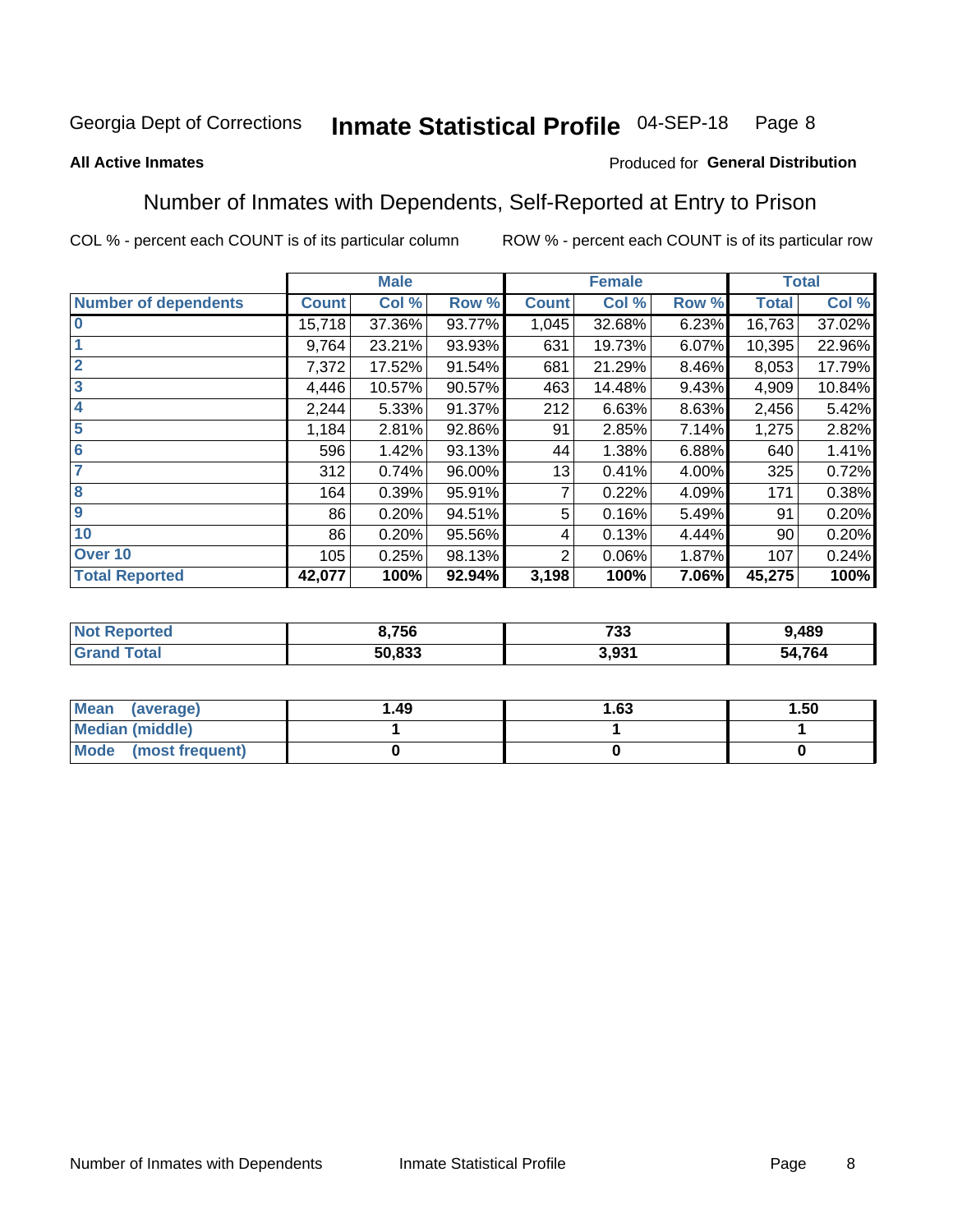#### Inmate Statistical Profile 04-SEP-18 Page 9

#### **All Active Inmates**

#### Produced for General Distribution

### Religious affiliation, self-reported at entry to prison

COL % - percent each COUNT is of its particular column

|                  |                              |                | <b>Male</b> |         |                | <b>Female</b> |        |                     | <b>Total</b> |
|------------------|------------------------------|----------------|-------------|---------|----------------|---------------|--------|---------------------|--------------|
|                  | <b>Religious Affiliation</b> | <b>Count</b>   | Col %       | Row %   | <b>Count</b>   | Col %         | Row %  | <b>Total</b>        | Col %        |
| 1                | <b>Islam</b>                 | 1,384          | 6.44%       | 97.26%  | 39             | 1.67%         | 2.74%  | 1,423               | 5.97%        |
| $\overline{2}$   | <b>Catholic</b>              | 1,105          | 5.14%       | 88.68%  | 141            | 6.02%         | 11.32% | 1,246               | 5.23%        |
| 3                | <b>Baptist</b>               | 13,498         | 62.77%      | 88.62%  | 1,733          | 74.03%        | 11.38% | 15,231              | 63.88%       |
| 4                | <b>Methodist</b>             | 377            | 1.75%       | 86.87%  | 57             | 2.43%         | 13.13% | 434                 | 1.82%        |
| $\overline{5}$   | <b>EpiscopIn</b>             | 47             | .22%        | 88.68%  | 6              | .26%          | 11.32% | 53                  | .22%         |
| $6\phantom{a}$   | <b>Presbytrn</b>             | 79             | .37%        | 91.86%  | 7              | .30%          | 8.14%  | 86                  | .36%         |
| 7                | <b>Chc Of God</b>            | 408            | 1.90%       | 89.08%  | 50             | 2.14%         | 10.92% | 458                 | 1.92%        |
| 8                | <b>Holiness</b>              | 558            | 2.59%       | 83.04%  | 114            | 4.87%         | 16.96% | 672                 | 2.82%        |
| $\boldsymbol{9}$ | <b>Jewish</b>                | 62             | .29%        | 83.78%  | 12             | .51%          | 16.22% | 74                  | .31%         |
| 10               | <b>Anglican</b>              | 40             | .19%        | 93.02%  | 3              | .13%          | 6.98%  | 43                  | .18%         |
| 11               | <b>Grk Orthdx</b>            | 3              | .01%        | 60.00%  | 2              | .09%          | 40.00% | 5                   | .02%         |
| 12               | <b>Hindu</b>                 | 9              | .04%        | 81.82%  | $\overline{2}$ | .09%          | 18.18% | 11                  | .05%         |
| 13               | <b>Buddhist</b>              | 47             | .22%        | 88.68%  | 6              | .26%          | 11.32% | 53                  | .22%         |
| 14               | <b>Taoist</b>                | 5              | .02%        | 100.00% |                |               |        | 5                   | .02%         |
| 15               | <b>Shintoist</b>             | 4              | .02%        | 100.00% |                |               |        | 4                   | .02%         |
| 16               | <b>Seven D Ad</b>            | 62             | .29%        | 89.86%  | 7              | .30%          | 10.14% | 69                  | .29%         |
| 17               | <b>Jehovah Wt</b>            | 259            | 1.20%       | 88.40%  | 34             | 1.45%         | 11.60% | 293                 | 1.23%        |
| 18               | <b>Latr Day S</b>            | 24             | .11%        | 85.71%  | 4              | .17%          | 14.29% | 28                  | .12%         |
| 19               | Quaker                       | $\overline{2}$ | .01%        | 100.00% |                |               |        | 2                   | .01%         |
| 20               | <b>Other Prot</b>            | 1,890          | 8.79%       | 94.31%  | 114            | 4.87%         | 5.69%  | 2,004               | 8.40%        |
| $\overline{21}$  | <b>Messianic Judaism</b>     | 11             | .05%        | 100.00% |                |               |        | 11                  | .05%         |
| 96               | <b>None</b>                  | 1,629          | 7.58%       | 99.39%  | 10             | .43%          | .61%   | 1,639               | 6.87%        |
|                  | <b>Total Reported</b>        | 21,503         | 100%        | 90.18%  | 2,341          | 100%          | 9.82%  | $\overline{23,844}$ | 100%         |

|                       | 29,330 | ,590            | 30,920      |
|-----------------------|--------|-----------------|-------------|
| $f \wedge f \wedge f$ | 50,833 | 2.024<br>J.JJ I | 4,764<br>מר |

| <b>Mode (most frequent)</b> | <b>Japtist</b> | Baptist | Baptist |
|-----------------------------|----------------|---------|---------|
|-----------------------------|----------------|---------|---------|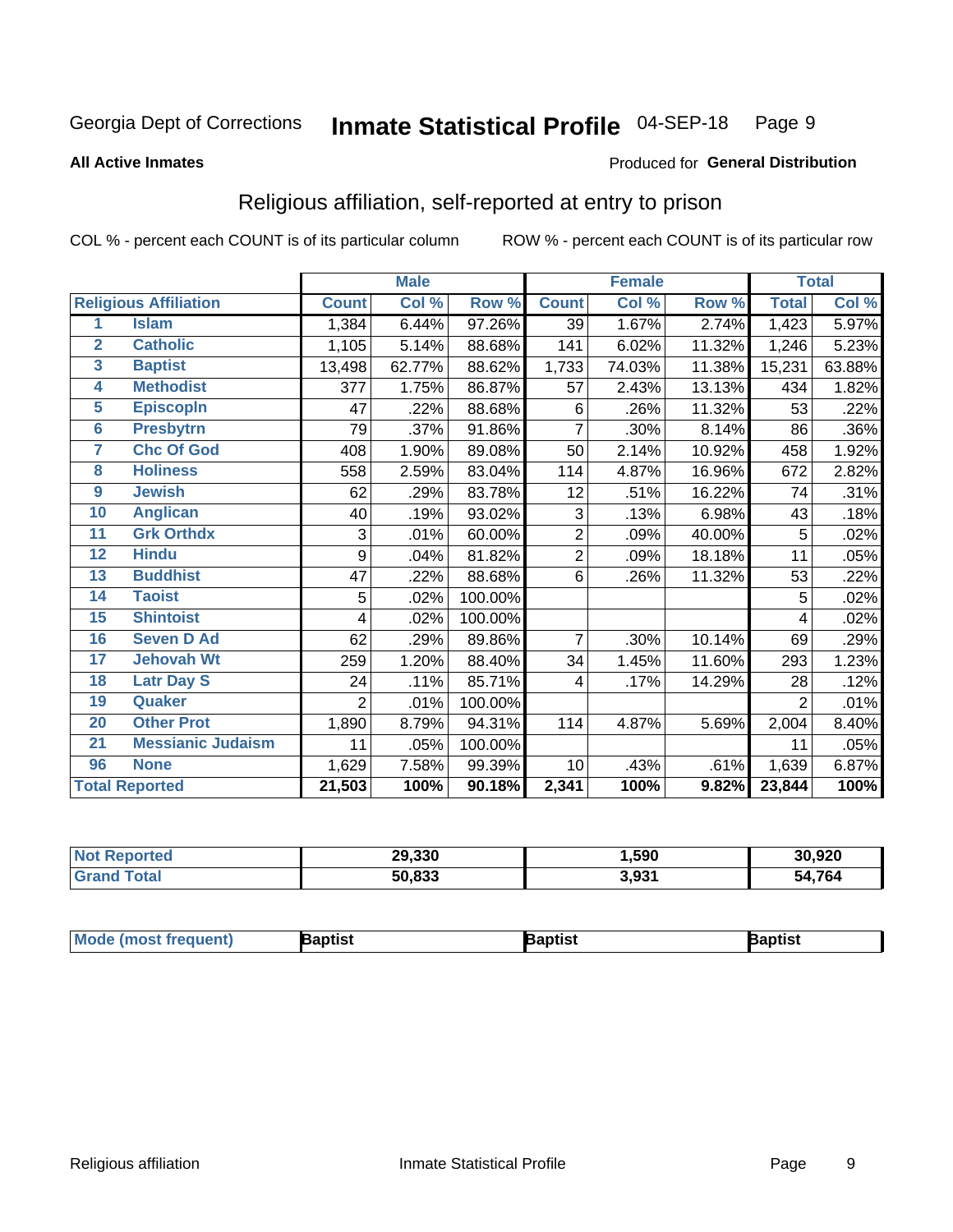#### Inmate Statistical Profile 04-SEP-18 Page 10

**All Active Inmates** 

#### Produced for General Distribution

#### Home county, self-reported at entry to prison

COL % - percent each COUNT is of its particular column

|     |                             |              | <b>Male</b> |        |                  | <b>Female</b> |        | <b>Total</b> |        |
|-----|-----------------------------|--------------|-------------|--------|------------------|---------------|--------|--------------|--------|
|     | <b>Home County</b>          | <b>Count</b> | Col %       | Row %  | <b>Count</b>     | Col %         | Row %  | <b>Total</b> | Col %  |
| 000 | <b>Unknown</b>              | 7,414        | 14.59%      | 92.02% | 643              | 16.36%        | 7.98%  | 8,057        | 14.71% |
| 001 | <b>Appling County</b>       | 135          | .27%        | 95.07% | $\overline{7}$   | .18%          | 4.93%  | 142          | .26%   |
| 002 | <b>Atkinson County</b>      | 38           | .07%        | 90.48% | 4                | .10%          | 9.52%  | 42           | .08%   |
| 003 | <b>Bacon County</b>         | 71           | .14%        | 92.21% | $\,6$            | .15%          | 7.79%  | 77           | .14%   |
| 004 | <b>Baker County</b>         | 19           | .04%        | 95.00% | 1                | .03%          | 5.00%  | 20           | .04%   |
| 005 | <b>Baldwin County</b>       | 247          | .49%        | 92.16% | 21               | .53%          | 7.84%  | 268          | .49%   |
| 006 | <b>Banks County</b>         | 69           | .14%        | 86.25% | 11               | .28%          | 13.75% | 80           | .15%   |
| 007 | <b>Barrow County</b>        | 314          | .62%        | 90.23% | 34               | .86%          | 9.77%  | 348          | .64%   |
| 008 | <b>Bartow County</b>        | 532          | 1.05%       | 86.93% | 80               | 2.04%         | 13.07% | 612          | 1.12%  |
| 009 | <b>Ben Hill County</b>      | 184          | .36%        | 93.40% | 13               | .33%          | 6.60%  | 197          | .36%   |
| 010 | <b>Berrien County</b>       | 76           | .15%        | 93.83% | 5                | .13%          | 6.17%  | 81           | .15%   |
| 011 | <b>Bibb County</b>          | 1,112        | 2.19%       | 95.04% | 58               | 1.48%         | 4.96%  | 1,170        | 2.14%  |
| 012 | <b>Bleckley County</b>      | 66           | .13%        | 89.19% | $\bf 8$          | .20%          | 10.81% | 74           | .14%   |
| 013 | <b>Brantley County</b>      | 82           | .16%        | 82.00% | 18               | .46%          | 18.00% | 100          | .18%   |
| 014 | <b>Brooks County</b>        | 195          | .38%        | 99.49% | 1                | .03%          | .51%   | 196          | .36%   |
| 015 | <b>Bryan County</b>         | 84           | .17%        | 93.33% | $\,6$            | .15%          | 6.67%  | 90           | .16%   |
| 016 | <b>Bulloch County</b>       | 343          | .67%        | 93.72% | 23               | .59%          | 6.28%  | 366          | .67%   |
| 017 | <b>Burke County</b>         | 234          | .46%        | 97.50% | $\,6$            | .15%          | 2.50%  | 240          | .44%   |
| 018 | <b>Butts County</b>         | 130          | .26%        | 93.53% | $\boldsymbol{9}$ | .23%          | 6.47%  | 139          | .25%   |
| 019 | <b>Calhoun County</b>       | 67           | .13%        | 93.06% | 5                | .13%          | 6.94%  | 72           | .13%   |
| 020 | <b>Camden County</b>        | 138          | .27%        | 92.00% | 12               | .31%          | 8.00%  | 150          | .27%   |
| 021 | <b>Candler County</b>       | 100          | .20%        | 95.24% | 5                | .13%          | 4.76%  | 105          | .19%   |
| 022 | <b>Carroll County</b>       | 550          | 1.08%       | 90.02% | 61               | 1.55%         | 9.98%  | 611          | 1.12%  |
| 023 | <b>Catoosa County</b>       | 225          | .44%        | 87.21% | 33               | .84%          | 12.79% | 258          | .47%   |
| 024 | <b>Charlton County</b>      | 43           | .08%        | 91.49% | 4                | .10%          | 8.51%  | 47           | .09%   |
| 025 | <b>Chatham County</b>       | 1,615        | 3.18%       | 95.62% | 74               | 1.88%         | 4.38%  | 1,689        | 3.08%  |
| 026 | <b>Chattahoochee County</b> | 23           | .05%        | 95.83% | 1                | .03%          | 4.17%  | 24           | .04%   |
| 027 | <b>Chattooga County</b>     | 202          | .40%        | 87.83% | 28               | .71%          | 12.17% | 230          | .42%   |
| 028 | <b>Cherokee County</b>      | 385          | .76%        | 89.53% | 45               | 1.14%         | 10.47% | 430          | .79%   |
| 029 | <b>Clarke County</b>        | 503          | .99%        | 93.67% | 34               | .86%          | 6.33%  | 537          | .98%   |
| 030 | <b>Clay County</b>          | 47           | .09%        | 88.68% | $\,6$            | .15%          | 11.32% | 53           | .10%   |
| 031 | <b>Clayton County</b>       | 1,429        | 2.81%       | 93.09% | 106              | 2.70%         | 6.91%  | 1,535        | 2.80%  |
| 032 | <b>Clinch County</b>        | 56           | .11%        | 90.32% | 6                | .15%          | 9.68%  | 62           | .11%   |
| 033 | <b>Cobb County</b>          | 1,714        | 3.37%       | 92.05% | 148              | 3.76%         | 7.95%  | 1,862        | 3.40%  |
| 034 | <b>Coffee County</b>        | 268          | .53%        | 92.41% | 22               | .56%          | 7.59%  | 290          | .53%   |
| 035 | <b>Colquitt County</b>      | 200          | .39%        | 94.79% | 11               | .28%          | 5.21%  | 211          | .39%   |
| 036 | <b>Columbia County</b>      | 308          | .61%        | 91.12% | 30               | .76%          | 8.88%  | 338          | .62%   |
| 037 | <b>Cook County</b>          | 128          | .25%        | 93.43% | $\boldsymbol{9}$ | .23%          | 6.57%  | 137          | .25%   |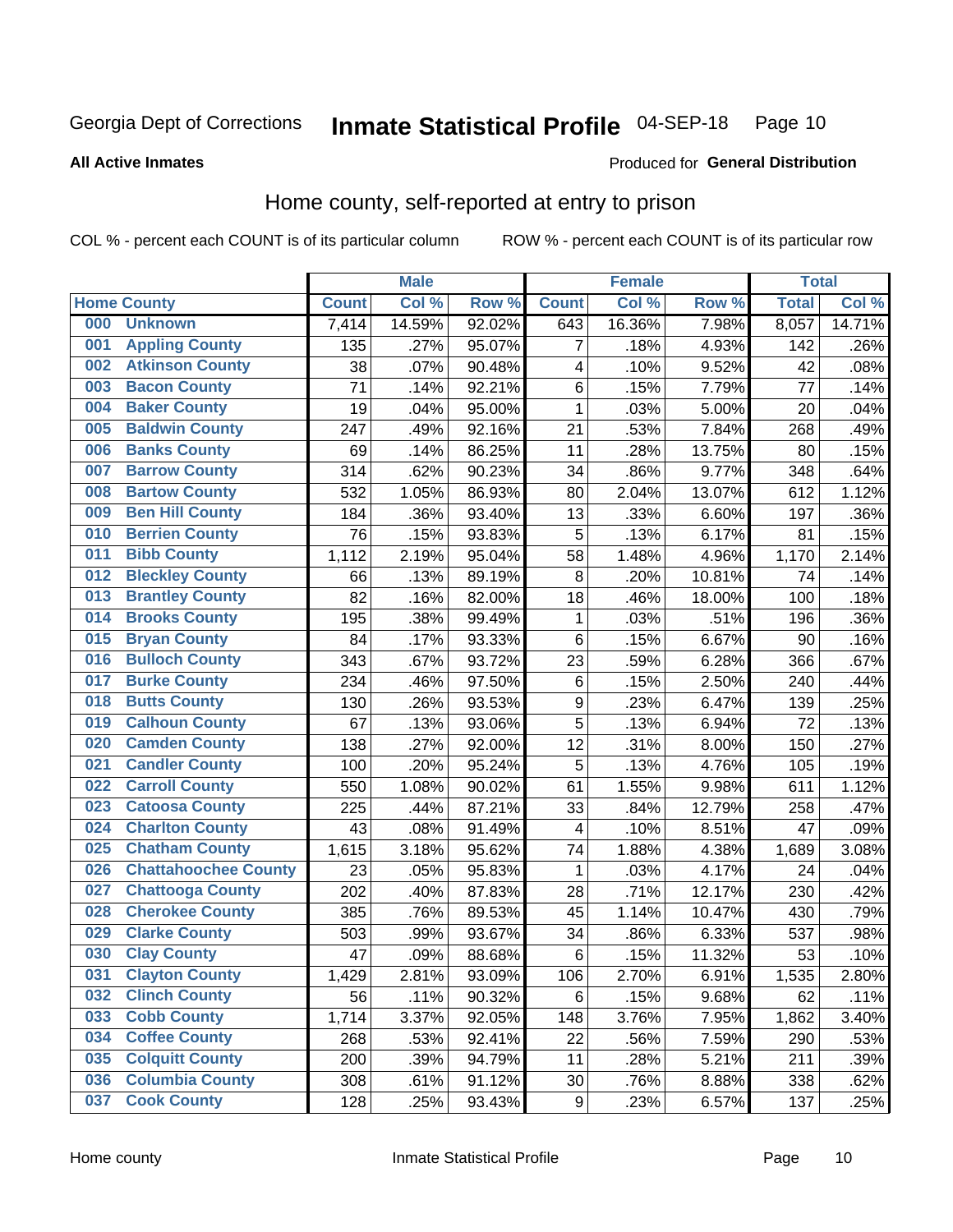#### Inmate Statistical Profile 04-SEP-18 Page 11

#### **All Active Inmates**

## Produced for General Distribution

### Home county, self-reported at entry to prison

COL % - percent each COUNT is of its particular column

|     |                         |                  | <b>Male</b> |         |                         | <b>Female</b> |        | <b>Total</b>   |         |
|-----|-------------------------|------------------|-------------|---------|-------------------------|---------------|--------|----------------|---------|
|     | <b>Home County</b>      | <b>Count</b>     | Col %       | Row %   | <b>Count</b>            | Col %         | Row %  | <b>Total</b>   | Col %   |
| 038 | <b>Coweta County</b>    | 503              | .99%        | 94.73%  | $\overline{28}$         | .71%          | 5.27%  | 531            | $.97\%$ |
| 039 | <b>Crawford County</b>  | 44               | .09%        | 89.80%  | 5                       | .13%          | 10.20% | 49             | .09%    |
| 040 | <b>Crisp County</b>     | 227              | .45%        | 95.38%  | 11                      | .28%          | 4.62%  | 238            | .43%    |
| 041 | <b>Dade County</b>      | 61               | .12%        | 91.04%  | 6                       | .15%          | 8.96%  | 67             | .12%    |
| 042 | <b>Dawson County</b>    | 77               | .15%        | 89.53%  | 9                       | .23%          | 10.47% | 86             | .16%    |
| 043 | <b>Decatur County</b>   | 211              | .42%        | 95.48%  | 10                      | .25%          | 4.52%  | 221            | .40%    |
| 044 | <b>Dekalb County</b>    | 2,847            | 5.60%       | 94.99%  | 150                     | 3.82%         | 5.01%  | 2,997          | 5.47%   |
| 045 | <b>Dodge County</b>     | 138              | .27%        | 91.39%  | 13                      | .33%          | 8.61%  | 151            | .28%    |
| 046 | <b>Dooly County</b>     | 93               | .18%        | 93.94%  | 6                       | .15%          | 6.06%  | 99             | .18%    |
| 047 | <b>Dougherty County</b> | 798              | 1.57%       | 95.34%  | 39                      | .99%          | 4.66%  | 837            | 1.53%   |
| 048 | <b>Douglas County</b>   | 508              | 1.00%       | 91.70%  | 46                      | 1.17%         | 8.30%  | 554            | 1.01%   |
| 049 | <b>Early County</b>     | 67               | .13%        | 89.33%  | 8                       | .20%          | 10.67% | 75             | .14%    |
| 050 | <b>Echols County</b>    | $\overline{7}$   | .01%        | 100.00% |                         |               |        | $\overline{7}$ | .01%    |
| 051 | <b>Effingham County</b> | 210              | .41%        | 92.92%  | 16                      | .41%          | 7.08%  | 226            | .41%    |
| 052 | <b>Elbert County</b>    | 113              | .22%        | 90.40%  | 12                      | .31%          | 9.60%  | 125            | .23%    |
| 053 | <b>Emanuel County</b>   | 169              | .33%        | 90.86%  | 17                      | .43%          | 9.14%  | 186            | .34%    |
| 054 | <b>Evans County</b>     | 65               | .13%        | 89.04%  | 8                       | .20%          | 10.96% | 73             | .13%    |
| 055 | <b>Fannin County</b>    | 93               | .18%        | 95.88%  | 4                       | .10%          | 4.12%  | 97             | .18%    |
| 056 | <b>Fayette County</b>   | 153              | .30%        | 88.44%  | 20                      | .51%          | 11.56% | 173            | .32%    |
| 057 | <b>Floyd County</b>     | 693              | 1.36%       | 88.85%  | 87                      | 2.21%         | 11.15% | 780            | 1.42%   |
| 058 | <b>Forsyth County</b>   | 202              | .40%        | 89.78%  | 23                      | .59%          | 10.22% | 225            | .41%    |
| 059 | <b>Franklin County</b>  | 124              | .24%        | 87.94%  | 17                      | .43%          | 12.06% | 141            | .26%    |
| 060 | <b>Fulton County</b>    | 4,770            | 9.38%       | 95.44%  | 228                     | 5.80%         | 4.56%  | 4,998          | 9.13%   |
| 061 | <b>Gilmer County</b>    | 86               | .17%        | 86.87%  | 13                      | .33%          | 13.13% | 99             | .18%    |
| 062 | <b>Glascock County</b>  | $\boldsymbol{9}$ | .02%        | 81.82%  | $\overline{2}$          | .05%          | 18.18% | 11             | .02%    |
| 063 | <b>Glynn County</b>     | 407              | .80%        | 94.21%  | 25                      | .64%          | 5.79%  | 432            | .79%    |
| 064 | <b>Gordon County</b>    | 302              | .59%        | 89.09%  | 37                      | .94%          | 10.91% | 339            | .62%    |
| 065 | <b>Grady County</b>     | 102              | .20%        | 94.44%  | 6                       | .15%          | 5.56%  | 108            | .20%    |
| 066 | <b>Greene County</b>    | 88               | .17%        | 90.72%  | 9                       | .23%          | 9.28%  | 97             | .18%    |
| 067 | <b>Gwinnett County</b>  | 1,798            | 3.54%       | 93.31%  | 129                     | 3.28%         | 6.69%  | 1,927          | 3.52%   |
| 068 | <b>Habersham County</b> | 117              | .23%        | 86.03%  | 19                      | .48%          | 13.97% | 136            | .25%    |
| 069 | <b>Hall County</b>      | 605              | 1.19%       | 90.57%  | 63                      | 1.60%         | 9.43%  | 668            | 1.22%   |
| 070 | <b>Hancock County</b>   | 54               | .11%        | 91.53%  | 5                       | .13%          | 8.47%  | 59             | .11%    |
| 071 | <b>Haralson County</b>  | 132              | .26%        | 90.41%  | 14                      | .36%          | 9.59%  | 146            | .27%    |
| 072 | <b>Harris County</b>    | 96               | .19%        | 96.00%  | $\overline{\mathbf{4}}$ | .10%          | 4.00%  | 100            | .18%    |
| 073 | <b>Hart County</b>      | 145              | .29%        | 93.55%  | 10                      | .25%          | 6.45%  | 155            | .28%    |
| 074 | <b>Heard County</b>     | 57               | .11%        | 93.44%  | $\overline{\mathbf{4}}$ | .10%          | 6.56%  | 61             | .11%    |
| 075 | <b>Henry County</b>     | 595              | 1.17%       | 92.53%  | 48                      | 1.22%         | 7.47%  | 643            | 1.17%   |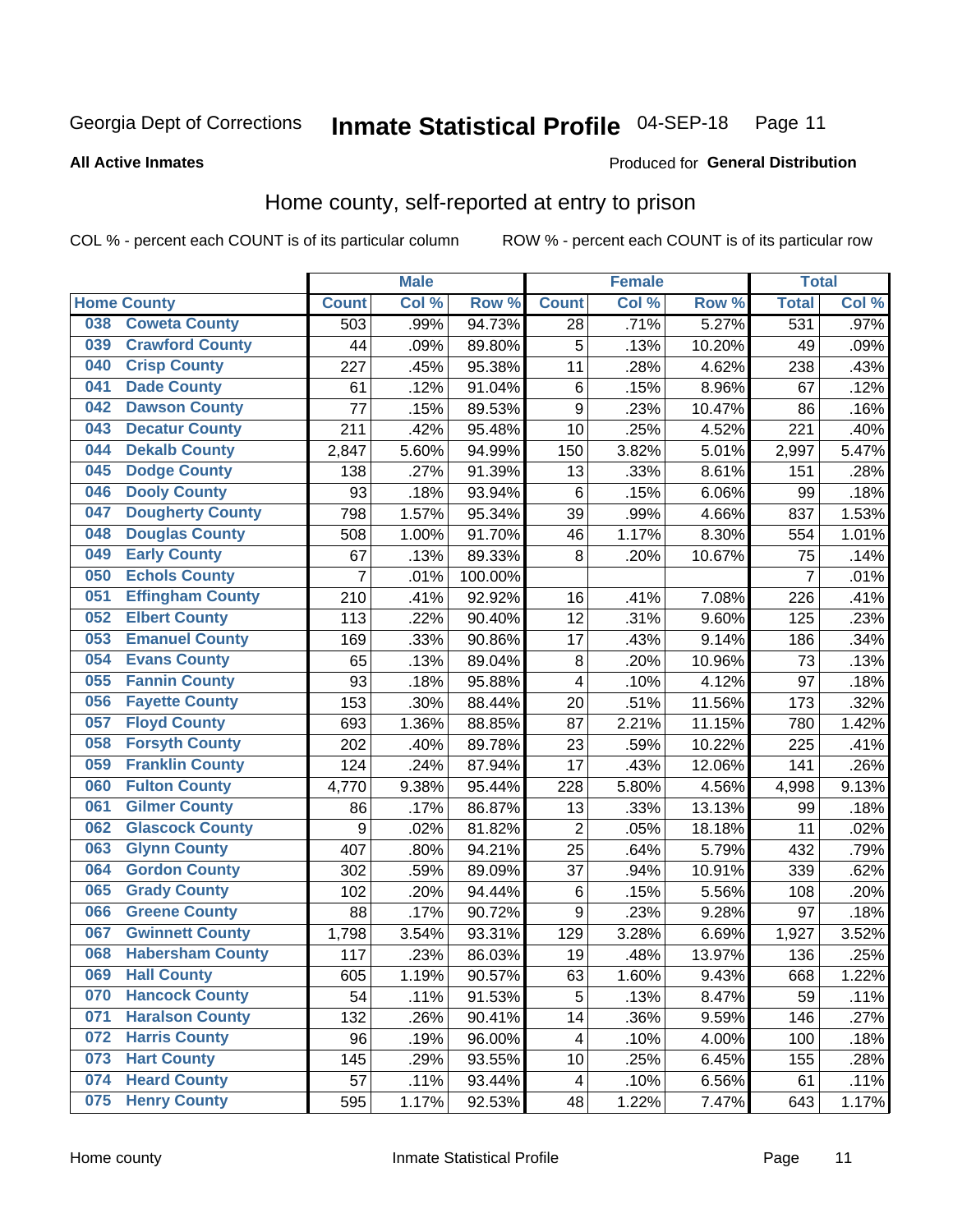#### Inmate Statistical Profile 04-SEP-18 Page 12

#### **All Active Inmates**

#### Produced for General Distribution

### Home county, self-reported at entry to prison

COL % - percent each COUNT is of its particular column

|                  |                          |              | <b>Male</b> |                  |                | <b>Female</b> |        | <b>Total</b> |       |
|------------------|--------------------------|--------------|-------------|------------------|----------------|---------------|--------|--------------|-------|
|                  | <b>Home County</b>       | <b>Count</b> | Col %       | Row <sup>%</sup> | <b>Count</b>   | Col %         | Row %  | <b>Total</b> | Col % |
| 076              | <b>Houston County</b>    | 532          | 1.05%       | 90.94%           | 53             | 1.35%         | 9.06%  | 585          | 1.07% |
| 077              | <b>Irwin County</b>      | 61           | .12%        | 92.42%           | 5              | .13%          | 7.58%  | 66           | .12%  |
| 078              | <b>Jackson County</b>    | 260          | .51%        | 93.19%           | 19             | .48%          | 6.81%  | 279          | .51%  |
| 079              | <b>Jasper County</b>     | 84           | .17%        | 92.31%           | $\overline{7}$ | .18%          | 7.69%  | 91           | .17%  |
| 080              | <b>Jeff Davis County</b> | 71           | .14%        | 95.95%           | 3              | .08%          | 4.05%  | 74           | .14%  |
| 081              | <b>Jefferson County</b>  | 171          | .34%        | 94.48%           | 10             | .25%          | 5.52%  | 181          | .33%  |
| 082              | <b>Jenkins County</b>    | 64           | .13%        | 95.52%           | 3              | .08%          | 4.48%  | 67           | .12%  |
| 083              | <b>Johnson County</b>    | 35           | .07%        | 85.37%           | 6              | .15%          | 14.63% | 41           | .07%  |
| 084              | <b>Jones County</b>      | 116          | .23%        | 89.23%           | 14             | .36%          | 10.77% | 130          | .24%  |
| 085              | <b>Lamar County</b>      | 59           | .12%        | 90.77%           | $\,6$          | .15%          | 9.23%  | 65           | .12%  |
| 086              | <b>Lanier County</b>     | 62           | .12%        | 95.38%           | 3              | .08%          | 4.62%  | 65           | .12%  |
| 087              | <b>Laurens County</b>    | 231          | .45%        | 91.30%           | 22             | .56%          | 8.70%  | 253          | .46%  |
| 088              | <b>Lee County</b>        | 98           | .19%        | 95.15%           | 5              | .13%          | 4.85%  | 103          | .19%  |
| 089              | <b>Liberty County</b>    | 222          | .44%        | 96.52%           | 8              | .20%          | 3.48%  | 230          | .42%  |
| 090              | <b>Lincoln County</b>    | 31           | .06%        | 96.88%           | 1              | .03%          | 3.13%  | 32           | .06%  |
| 091              | <b>Long County</b>       | 40           | .08%        | 88.89%           | 5              | .13%          | 11.11% | 45           | .08%  |
| 092              | <b>Lowndes County</b>    | 392          | .77%        | 96.31%           | 15             | .38%          | 3.69%  | 407          | .74%  |
| 093              | <b>Lumpkin County</b>    | 78           | .15%        | 92.86%           | $\,6$          | .15%          | 7.14%  | 84           | .15%  |
| 094              | <b>Macon County</b>      | 67           | .13%        | 89.33%           | 8              | .20%          | 10.67% | 75           | .14%  |
| 095              | <b>Madison County</b>    | 185          | .36%        | 92.50%           | 15             | .38%          | 7.50%  | 200          | .37%  |
| 096              | <b>Marion County</b>     | 57           | .11%        | 93.44%           | 4              | .10%          | 6.56%  | 61           | .11%  |
| 097              | <b>Mcduffie County</b>   | 159          | .31%        | 95.78%           | 7              | .18%          | 4.22%  | 166          | .30%  |
| 098              | <b>Mcintosh County</b>   | 46           | .09%        | 95.83%           | $\overline{2}$ | .05%          | 4.17%  | 48           | .09%  |
| 099              | <b>Meriwether County</b> | 168          | .33%        | 93.33%           | 12             | .31%          | 6.67%  | 180          | .33%  |
| 100              | <b>Miller County</b>     | 30           | .06%        | 100.00%          |                |               |        | 30           | .05%  |
| 101              | <b>Mitchell County</b>   | 148          | .29%        | 93.67%           | 10             | .25%          | 6.33%  | 158          | .29%  |
| 102              | <b>Monroe County</b>     | 96           | .19%        | 95.05%           | 5              | .13%          | 4.95%  | 101          | .18%  |
| 103              | <b>Montgomery County</b> | 76           | .15%        | 83.52%           | 15             | .38%          | 16.48% | 91           | .17%  |
| 104              | <b>Morgan County</b>     | 97           | .19%        | 92.38%           | 8              | .20%          | 7.62%  | 105          | .19%  |
| 105              | <b>Murray County</b>     | 211          | .42%        | 88.66%           | 27             | .69%          | 11.34% | 238          | .43%  |
| 106              | <b>Muscogee County</b>   | 1,002        | 1.97%       | 94.44%           | 59             | 1.50%         | 5.56%  | 1,061        | 1.94% |
| 107              | <b>Newton County</b>     | 568          | 1.12%       | 89.87%           | 64             | 1.63%         | 10.13% | 632          | 1.15% |
| 108              | <b>Oconee County</b>     | 47           | .09%        | 88.68%           | 6              | .15%          | 11.32% | 53           | .10%  |
| 109              | <b>Oglethorpe County</b> | 72           | .14%        | 92.31%           | 6              | .15%          | 7.69%  | 78           | .14%  |
| 110              | <b>Paulding County</b>   | 312          | .61%        | 90.70%           | 32             | .81%          | 9.30%  | 344          | .63%  |
| 111              | <b>Peach County</b>      | 109          | .21%        | 96.46%           | 4              | .10%          | 3.54%  | 113          | .21%  |
| $\overline{112}$ | <b>Pickens County</b>    | 106          | .21%        | 92.98%           | $\bf 8$        | .20%          | 7.02%  | 114          | .21%  |
| 113              | <b>Pierce County</b>     | 94           | .18%        | 94.00%           | $\,6$          | .15%          | 6.00%  | 100          | .18%  |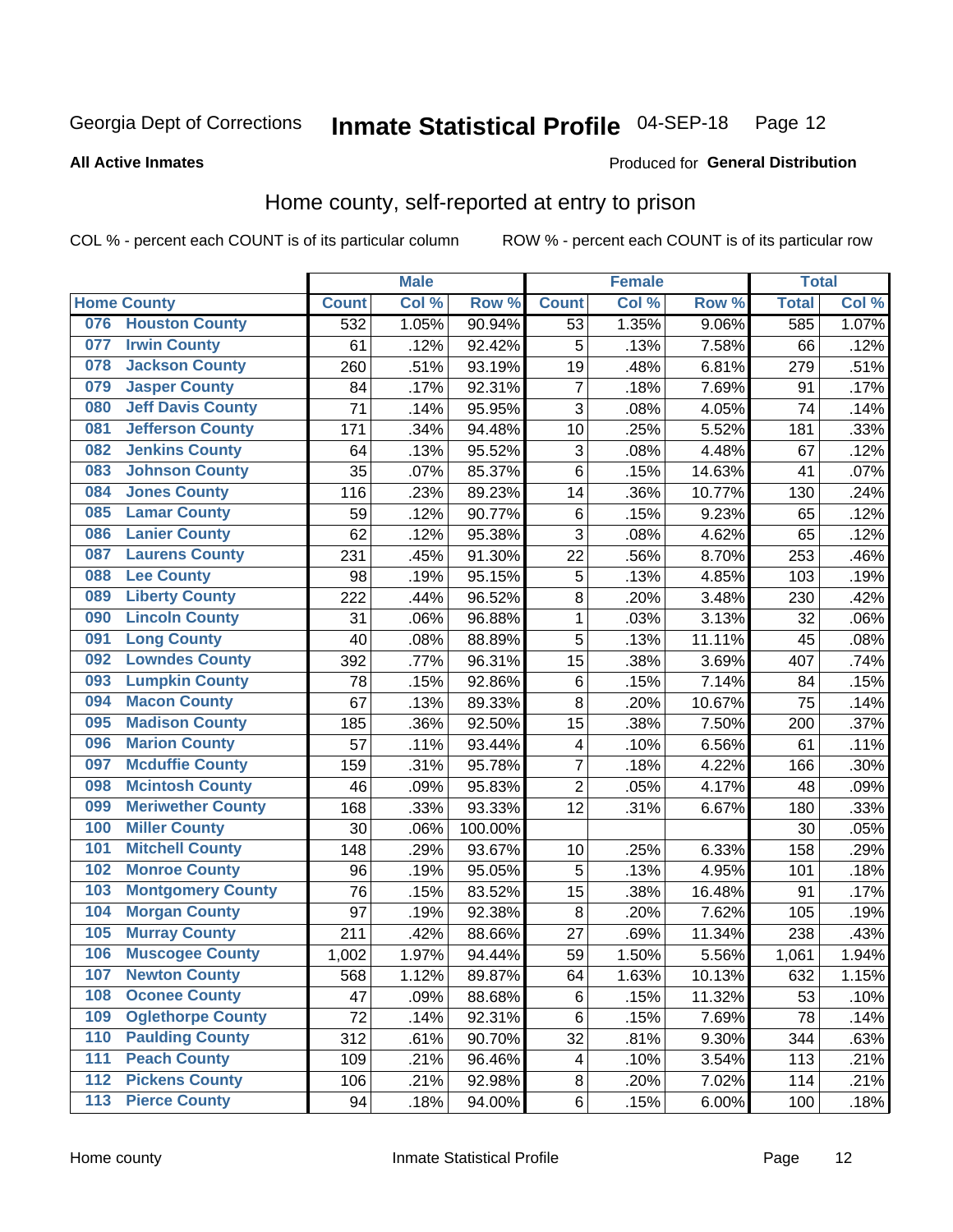#### Inmate Statistical Profile 04-SEP-18 Page 13

#### **All Active Inmates**

#### Produced for General Distribution

### Home county, self-reported at entry to prison

COL % - percent each COUNT is of its particular column

|                    |                          |              | <b>Male</b> |                  |                  | <b>Female</b> |        | <b>Total</b>    |         |
|--------------------|--------------------------|--------------|-------------|------------------|------------------|---------------|--------|-----------------|---------|
| <b>Home County</b> |                          | <b>Count</b> | Col %       | Row <sup>%</sup> | <b>Count</b>     | Col %         | Row %  | <b>Total</b>    | Col %   |
| 114                | <b>Pike County</b>       | 40           | .08%        | 88.89%           | 5                | .13%          | 11.11% | $\overline{45}$ | .08%    |
| 115                | <b>Polk County</b>       | 234          | .46%        | 90.70%           | 24               | .61%          | 9.30%  | 258             | .47%    |
| 116                | <b>Pulaski County</b>    | 56           | .11%        | 86.15%           | 9                | .23%          | 13.85% | 65              | .12%    |
| 117                | <b>Putnam County</b>     | 132          | .26%        | 91.03%           | 13               | .33%          | 8.97%  | 145             | .26%    |
| 118                | <b>Quitman County</b>    | 17           | .03%        | 100.00%          |                  |               |        | 17              | .03%    |
| 119                | <b>Rabun County</b>      | 54           | .11%        | 85.71%           | $\boldsymbol{9}$ | .23%          | 14.29% | 63              | .12%    |
| 120                | <b>Randolph County</b>   | 67           | .13%        | 95.71%           | $\overline{3}$   | .08%          | 4.29%  | 70              | .13%    |
| 121                | <b>Richmond County</b>   | 1,731        | 3.41%       | 94.02%           | 110              | 2.80%         | 5.98%  | 1,841           | 3.36%   |
| 122                | <b>Rockdale County</b>   | 359          | .71%        | 92.76%           | 28               | .71%          | 7.24%  | 387             | .71%    |
| 123                | <b>Schley County</b>     | 20           | .04%        | 95.24%           | 1                | .03%          | 4.76%  | 21              | .04%    |
| 124                | <b>Screven County</b>    | 112          | .22%        | 96.55%           | $\overline{4}$   | .10%          | 3.45%  | 116             | .21%    |
| 125                | <b>Seminole County</b>   | 70           | .14%        | 88.61%           | 9                | .23%          | 11.39% | 79              | .14%    |
| 126                | <b>Spalding County</b>   | 454          | .89%        | 92.46%           | 37               | .94%          | 7.54%  | 491             | .90%    |
| 127                | <b>Stephens County</b>   | 131          | .26%        | 85.62%           | 22               | .56%          | 14.38% | 153             | .28%    |
| 128                | <b>Stewart County</b>    | 35           | .07%        | 100.00%          |                  |               |        | 35              | .06%    |
| 129                | <b>Sumter County</b>     | 183          | .36%        | 94.82%           | 10               | .25%          | 5.18%  | 193             | .35%    |
| 130                | <b>Talbot County</b>     | 33           | .06%        | 86.84%           | 5                | .13%          | 13.16% | 38              | .07%    |
| 131                | <b>Taliaferro County</b> | 13           | .03%        | 100.00%          |                  |               |        | 13              | .02%    |
| 132                | <b>Tattnall County</b>   | 153          | .30%        | 94.44%           | $\boldsymbol{9}$ | .23%          | 5.56%  | 162             | .30%    |
| 133                | <b>Taylor County</b>     | 58           | .11%        | 89.23%           | $\overline{7}$   | .18%          | 10.77% | 65              | .12%    |
| 134                | <b>Telfair County</b>    | 97           | .19%        | 92.38%           | 8                | .20%          | 7.62%  | 105             | .19%    |
| 135                | <b>Terrell County</b>    | 71           | .14%        | 94.67%           | 4                | .10%          | 5.33%  | 75              | .14%    |
| 136                | <b>Thomas County</b>     | 184          | .36%        | 95.34%           | $\boldsymbol{9}$ | .23%          | 4.66%  | 193             | .35%    |
| 137                | <b>Tift County</b>       | 271          | .53%        | 97.83%           | 6                | .15%          | 2.17%  | 277             | .51%    |
| 138                | <b>Toombs County</b>     | 282          | .55%        | 91.86%           | 25               | .64%          | 8.14%  | 307             | .56%    |
| 139                | <b>Towns County</b>      | 20           | .04%        | 80.00%           | 5                | .13%          | 20.00% | 25              | .05%    |
| 140                | <b>Treutlen County</b>   | 47           | .09%        | 88.68%           | $\,6$            | .15%          | 11.32% | 53              | .10%    |
| 141                | <b>Troup County</b>      | 559          | 1.10%       | 93.17%           | 41               | 1.04%         | 6.83%  | 600             | 1.10%   |
| $\overline{142}$   | <b>Turner County</b>     | 66           | .13%        | 98.51%           | 1                | .03%          | 1.49%  | 67              | .12%    |
| 143                | <b>Twiggs County</b>     | 52           | .10%        | 92.86%           | 4                | .10%          | 7.14%  | 56              | .10%    |
| 144                | <b>Union County</b>      | 77           | .15%        | 84.62%           | 14               | .36%          | 15.38% | 91              | .17%    |
| 145                | <b>Upson County</b>      | 157          | .31%        | 95.73%           | $\overline{7}$   | .18%          | 4.27%  | 164             | .30%    |
| 146                | <b>Walker County</b>     | 359          | .71%        | 88.42%           | 47               | 1.20%         | 11.58% | 406             | .74%    |
| 147                | <b>Walton County</b>     | 435          | .86%        | 91.00%           | 43               | 1.09%         | 9.00%  | 478             | .87%    |
| 148                | <b>Ware County</b>       | 279          | .55%        | 94.90%           | 15               | .38%          | 5.10%  | 294             | .54%    |
| 149                | <b>Warren County</b>     | 39           | .08%        | 100.00%          |                  |               |        | 39              | .07%    |
| 150                | <b>Washington County</b> | 185          | .36%        | 91.13%           | 18               | .46%          | 8.87%  | 203             | .37%    |
| 151                | <b>Wayne County</b>      | 182          | .36%        | 92.86%           | 14               | .36%          | 7.14%  | 196             | $.36\%$ |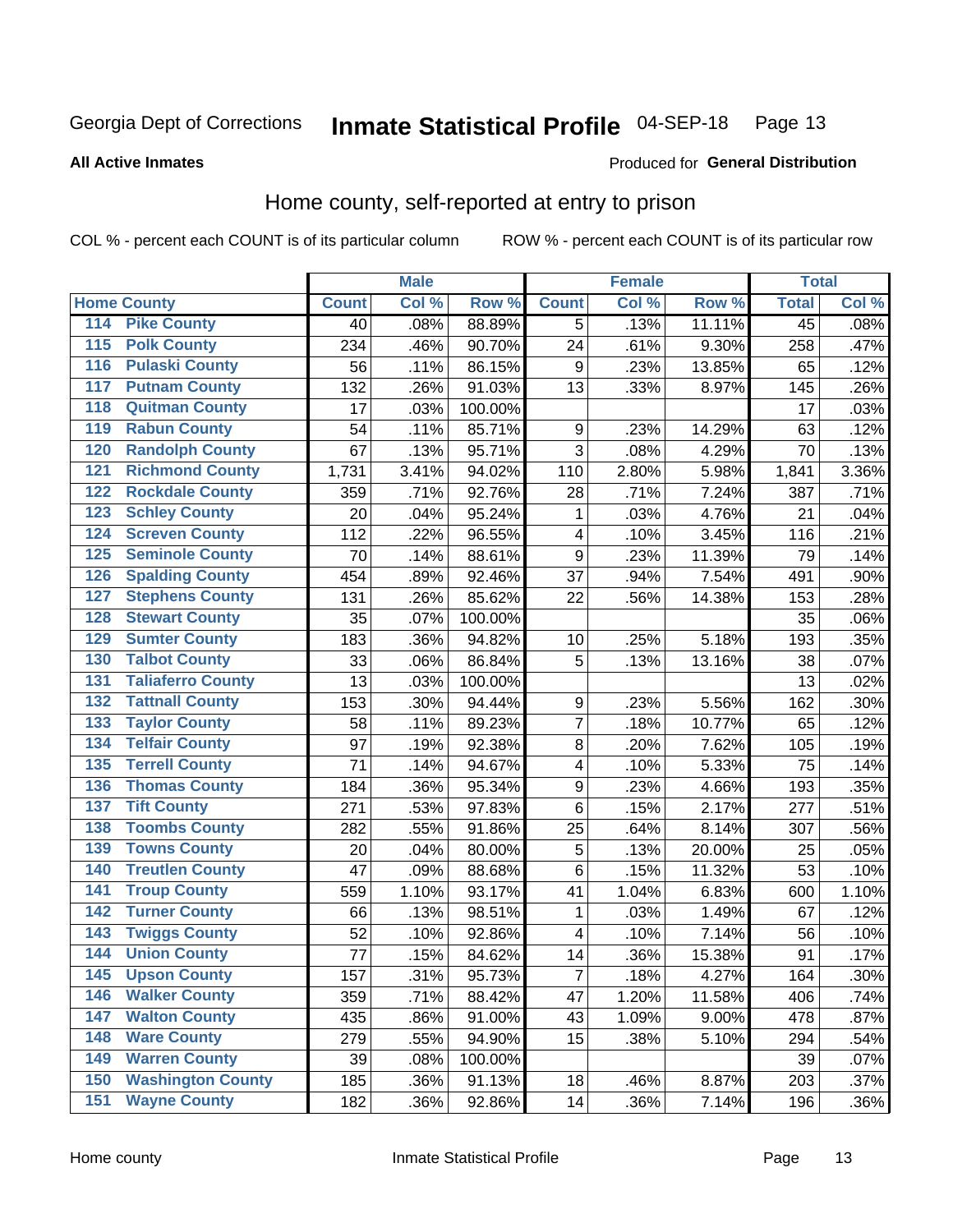## Inmate Statistical Profile 04-SEP-18 Page 14

**All Active Inmates** 

#### Produced for General Distribution

#### Home county, self-reported at entry to prison

COL % - percent each COUNT is of its particular column

|     |                             |                 | <b>Male</b> |        |                | <b>Female</b> |        | <b>Total</b>    |       |
|-----|-----------------------------|-----------------|-------------|--------|----------------|---------------|--------|-----------------|-------|
|     | <b>Home County</b>          | <b>Count</b>    | Col %       | Row %  | <b>Count</b>   | Col %         | Row %  | <b>Total</b>    | Col % |
| 152 | <b>Webster County</b>       | 12 <sub>2</sub> | .02%        | 85.71% | $\overline{2}$ | .05%          | 14.29% | 14 <sub>1</sub> | .03%  |
| 153 | <b>Wheeler County</b>       | 71              | .14%        | 97.26% | 2              | .05%          | 2.74%  | 73              | .13%  |
| 154 | <b>White County</b>         | 102             | .20%        | 91.07% | 10             | .25%          | 8.93%  | 112             | .20%  |
| 155 | <b>Whitfield County</b>     | 559             | 1.10%       | 88.31% | 74             | 1.88%         | 11.69% | 633             | 1.16% |
| 156 | <b>Wilcox County</b>        | 51              | .10%        | 91.07% | 5              | .13%          | 8.93%  | 56              | .10%  |
| 157 | <b>Wilkes County</b>        | 71              | .14%        | 87.65% | 10             | .25%          | 12.35% | 81              | .15%  |
| 158 | <b>Wilkinson County</b>     | 49              | .10%        | 96.08% | $\overline{2}$ | .05%          | 3.92%  | 51              | .09%  |
| 159 | <b>Worth County</b>         | 113             | .22%        | 88.98% | 14             | .36%          | 11.02% | 127             | .23%  |
| 999 | <b>Other Custody/Out Of</b> | 122             | .24%        | 95.31% | 6              | .15%          | 4.69%  | 128             | .23%  |
|     | <b>State</b>                |                 |             |        |                |               |        |                 |       |
|     | <b>Total Rported</b>        | 50,833          | 100%        | 92.82% | 3,931          | 100%          | 7.18%  | 54,764          | 100%  |

| <b>Not</b><br>Reported |        |               |        |
|------------------------|--------|---------------|--------|
| <b>Total</b>           | 50,833 | 2 Q21<br>つっつこ | 54,764 |

|  | Mode (most frequent) | <b>Fulton County</b> | <b>Fulton County</b> | <b>Fulton County</b> |
|--|----------------------|----------------------|----------------------|----------------------|
|--|----------------------|----------------------|----------------------|----------------------|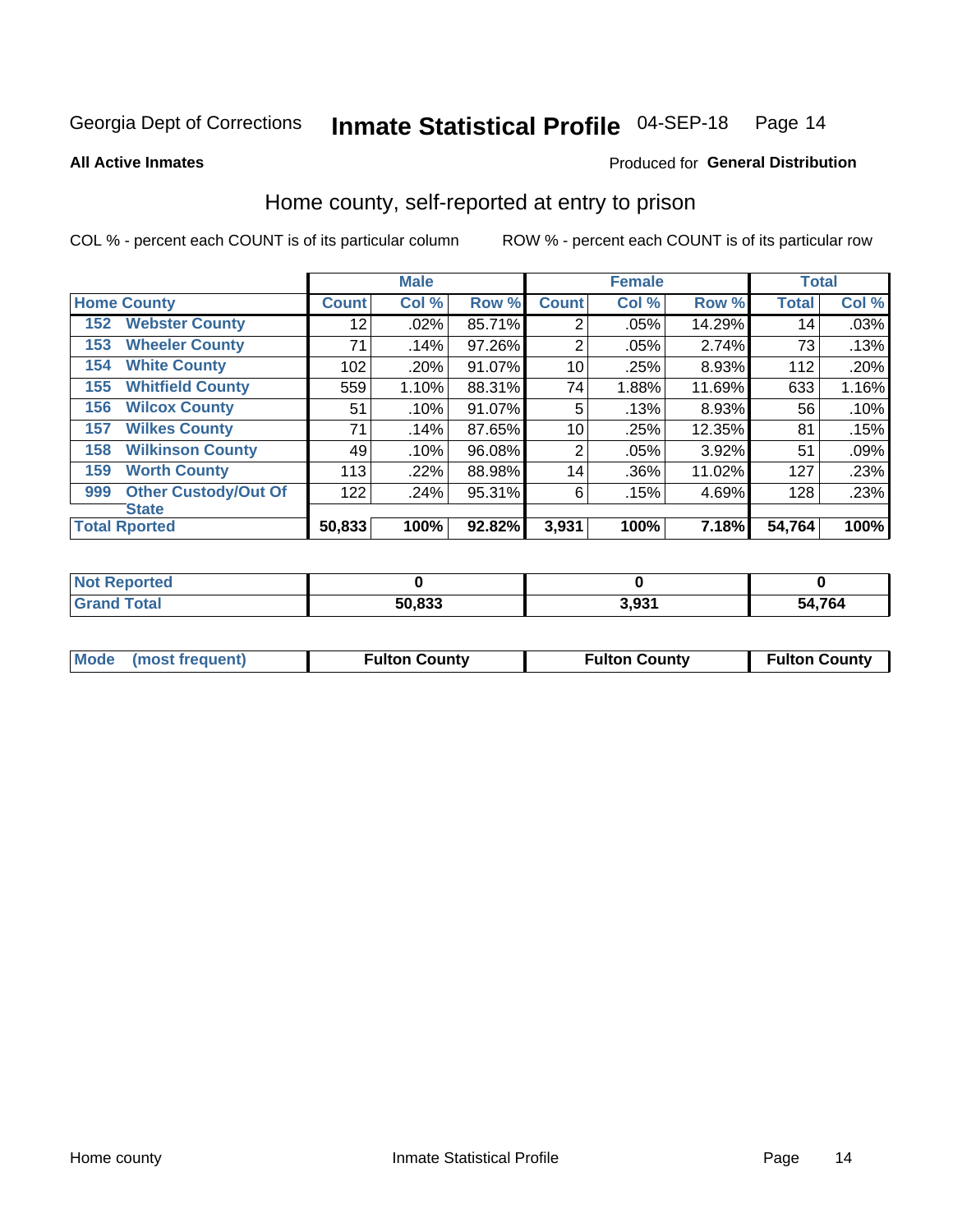#### Inmate Statistical Profile 04-SEP-18 Page 15

#### **All Active Inmates**

#### Produced for General Distribution

### Employment status before prison, self-reported at entry to prison

COL % - percent each COUNT is of its particular column

|                                    |              | <b>Male</b> |         |                 | <b>Female</b> |        |        | <b>Total</b> |
|------------------------------------|--------------|-------------|---------|-----------------|---------------|--------|--------|--------------|
| <b>Employment Status</b>           | <b>Count</b> | Col %       | Row %   | <b>Count</b>    | Col %         | Row %  | Total  | Col %        |
| <b>Full Time</b><br>0 <sub>1</sub> | 15,906       | 46.06%      | 92.51%  | 1,287           | 37.88%        | 7.49%  | 17,193 | 45.33%       |
| <b>Part Time</b><br>02             | 2,164        | 6.27%       | 87.15%  | 319             | 9.39%         | 12.85% | 2,483  | 6.55%        |
| Unempl $<$ 6M<br>03                | 2,054        | 5.95%       | 98.23%  | 37              | 1.09%         | 1.77%  | 2,091  | 5.51%        |
| Unempl > 6M<br>04                  | 8,400        | 24.33%      | 88.60%  | 1,081           | 31.81%        | 11.40% | 9,481  | 25.00%       |
| <b>Never Worked</b><br>05          | 3,458        | 10.01%      | 94.10%  | 217             | 6.39%         | 5.90%  | 3,675  | 9.69%        |
| <b>Student</b><br>06               | 899          | 2.60%       | 95.84%  | 39 <sub>1</sub> | 1.15%         | 4.16%  | 938    | 2.47%        |
| <b>Incapable</b><br>07             | ,650         | 4.78%       | 79.79%  | 418             | 12.30%        | 20.21% | 2,068  | 5.45%        |
| <b>UNKNOWN</b><br>20               |              | .01%        | 100.00% |                 |               |        |        | .01%         |
| <b>Total Reported</b>              | 34,532       | 100%        | 91.04%  | 3,398           | 100%          | 8.96%  | 37,930 | 100%         |

| <b>Not Reported</b> | 16,302 | 533   | 16,835 |
|---------------------|--------|-------|--------|
| <b>Grand Total</b>  | 50,834 | 3,931 | 54,765 |

| <b>Mode (most frequent)</b> | Full Time | <b>Full Time</b> | Time |
|-----------------------------|-----------|------------------|------|
|                             |           |                  |      |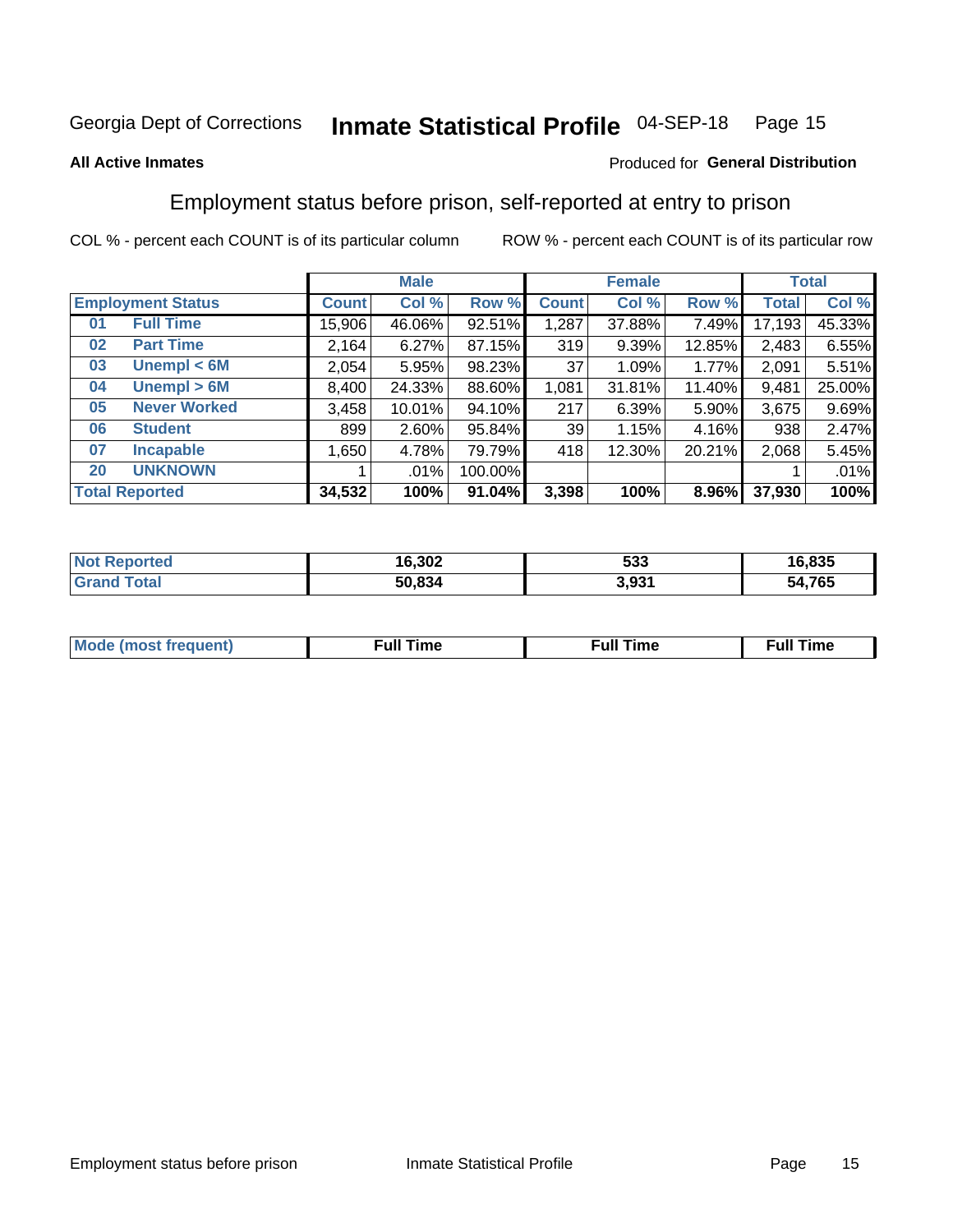#### **All Active Inmates**

Produced for General Distribution

#### Age at admission

COL % - percent each COUNT is of its particular column

|                         |              | <b>Male</b> |         |                | <b>Female</b> |        |              | <b>Total</b> |
|-------------------------|--------------|-------------|---------|----------------|---------------|--------|--------------|--------------|
| <b>Age At Admission</b> | <b>Count</b> | Col %       | Row %   | <b>Count</b>   | Col %         | Row %  | <b>Total</b> | Col %        |
| 14                      | 12           | 0.02%       | 85.71%  | 2              | 0.05%         | 14.29% | 14           | 0.03%        |
| $\overline{15}$         | 49           | 0.10%       | 100.00% |                |               |        | 49           | 0.09%        |
| 16                      | 129          | 0.25%       | 98.47%  | $\overline{2}$ | 0.05%         | 1.53%  | 131          | 0.24%        |
| $\overline{17}$         | 684          | 1.35%       | 95.80%  | 30             | 0.76%         | 4.20%  | 714          | 1.30%        |
| $\overline{18}$         | 1,263        | 2.48%       | 96.41%  | 47             | 1.20%         | 3.59%  | 1,310        | 2.39%        |
| 19                      | 1,826        | 3.59%       | 97.02%  | 56             | 1.42%         | 2.98%  | 1,882        | 3.44%        |
| $\overline{20}$         | 2,066        | 4.06%       | 95.78%  | 91             | 2.31%         | 4.22%  | 2,157        | 3.94%        |
| $\overline{21}$         | 2,071        | 4.07%       | 95.75%  | 92             | 2.34%         | 4.25%  | 2,163        | 3.95%        |
| $\overline{22}$         | 2,134        | 4.20%       | 94.59%  | 122            | 3.10%         | 5.41%  | 2,256        | 4.12%        |
| 23                      | 1,994        | 3.92%       | 94.10%  | 125            | 3.18%         | 5.90%  | 2,119        | 3.87%        |
| $\overline{24}$         | 2,005        | 3.94%       | 92.61%  | 160            | 4.07%         | 7.39%  | 2,165        | 3.95%        |
| 25                      | 1,962        | 3.86%       | 92.77%  | 153            | 3.89%         | 7.23%  | 2,115        | 3.86%        |
| $\overline{26}$         | 1,914        | 3.77%       | 93.37%  | 136            | 3.46%         | 6.63%  | 2,050        | 3.74%        |
| $\overline{27}$         | 1,906        | 3.75%       | 92.75%  | 149            | 3.79%         | 7.25%  | 2,055        | 3.75%        |
| 28                      | 1,808        | 3.56%       | 92.81%  | 140            | 3.56%         | 7.19%  | 1,948        | 3.56%        |
| 29                      | 1,743        | 3.43%       | 92.52%  | 141            | 3.59%         | 7.48%  | 1,884        | 3.44%        |
| 30                      | 1,677        | 3.30%       | 91.94%  | 147            | 3.74%         | 8.06%  | 1,824        | 3.33%        |
| $\overline{31}$         | 1,576        | 3.10%       | 90.32%  | 169            | 4.30%         | 9.68%  | 1,745        | 3.19%        |
| 32                      | 1,521        | 2.99%       | 90.64%  | 157            | 3.99%         | 9.36%  | 1,678        | 3.06%        |
| 33                      | 1,483        | 2.92%       | 91.43%  | 139            | 3.54%         | 8.57%  | 1,622        | 2.96%        |
| 34                      | 1,394        | 2.74%       | 90.81%  | 141            | 3.59%         | 9.19%  | 1,535        | 2.80%        |
| 35                      | 1,404        | 2.76%       | 91.82%  | 125            | 3.18%         | 8.18%  | 1,529        | 2.79%        |
| 36                      | 1,345        | 2.65%       | 91.93%  | 118            | 3.00%         | 8.07%  | 1,463        | 2.67%        |
| $\overline{37}$         | 1,343        | 2.64%       | 91.86%  | 119            | 3.03%         | 8.14%  | 1,462        | 2.67%        |
| 38                      | 1,237        | 2.43%       | 91.36%  | 117            | 2.98%         | 8.64%  | 1,354        | 2.47%        |
| 39                      | 1,112        | 2.19%       | 90.63%  | 115            | 2.93%         | 9.37%  | 1,227        | 2.24%        |
| 40                      | 1,063        | 2.09%       | 91.72%  | 96             | 2.44%         | 8.28%  | 1,159        | 2.12%        |
| 41                      | 1,007        | 1.98%       | 92.64%  | 80             | 2.04%         | 7.36%  | 1,087        | 1.98%        |
| 42                      | 895          | 1.76%       | 91.98%  | 78             | 1.98%         | 8.02%  | 973          | 1.78%        |
| 43                      | 881          | 1.73%       | 91.58%  | 81             | 2.06%         | 8.42%  | 962          | 1.76%        |
| 44                      | 759          | 1.49%       | 90.90%  | 76             | 1.93%         | 9.10%  | 835          | 1.52%        |
| 45                      | 748          | 1.47%       | 90.23%  | 81             | 2.06%         | 9.77%  | 829          | 1.51%        |
| 46                      | 746          | 1.47%       | 90.53%  | 78             | 1.98%         | 9.47%  | 824          | 1.50%        |
| 47                      | 682          | 1.34%       | 89.50%  | 80             | 2.04%         | 10.50% | 762          | 1.39%        |
| 48                      | 675          | 1.33%       | 91.22%  | 65             | 1.65%         | 8.78%  | 740          | 1.35%        |
| 49                      | 630          | 1.24%       | 91.84%  | 56             | 1.42%         | 8.16%  | 686          | 1.25%        |
| 50                      | 584          | 1.15%       | 93.44%  | 41             | 1.04%         | 6.56%  | 625          | 1.14%        |
| 51                      | 513          | 1.01%       | 93.44%  | 36             | 0.92%         | 6.56%  | 549          | 1.00%        |
| 52                      | 538          | 1.06%       | 90.57%  | 56             | 1.42%         | 9.43%  | 594          | 1.08%        |
| 53                      | 481          | 0.95%       | 91.10%  | 47             | 1.20%         | 8.90%  | 528          | 0.96%        |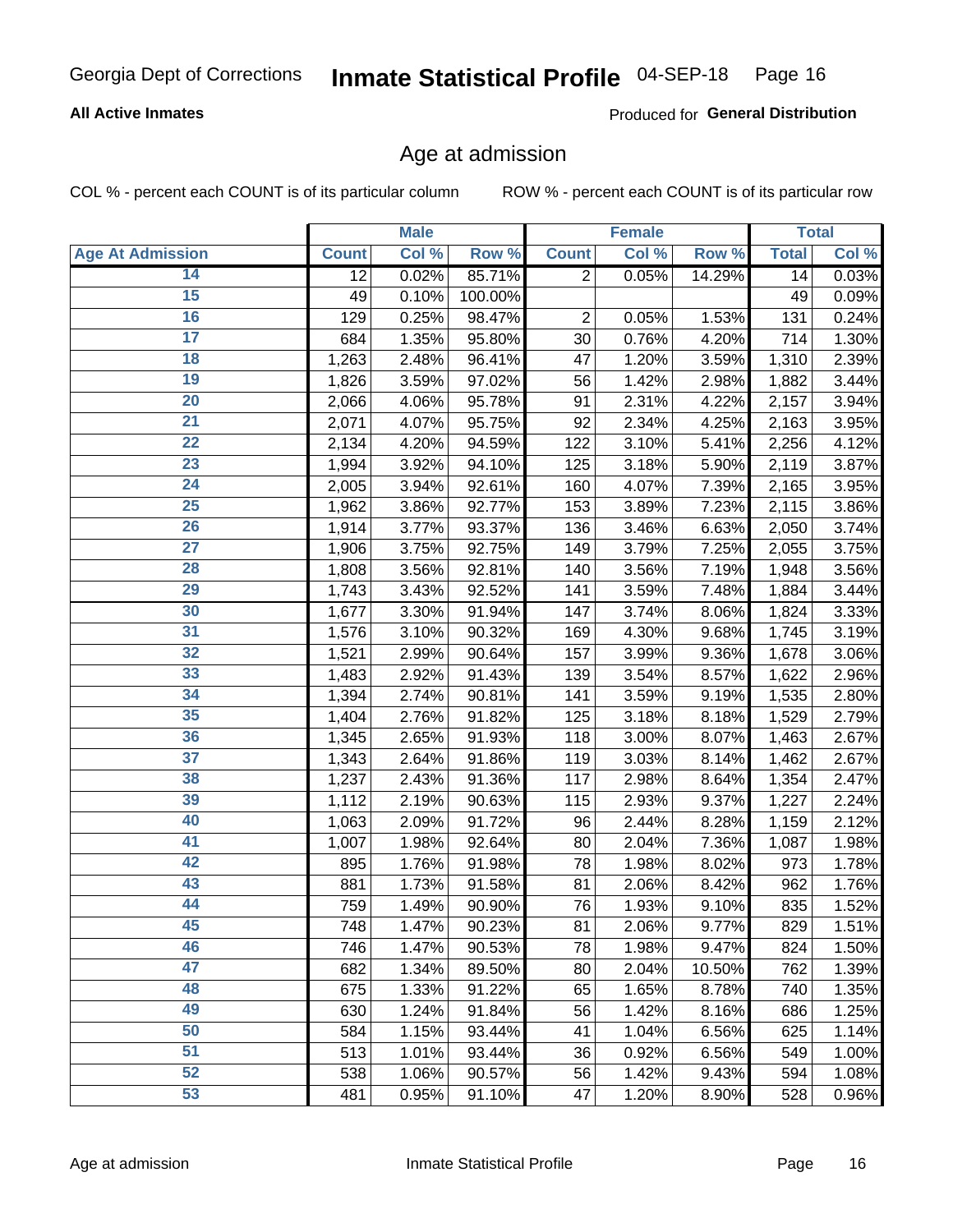#### **All Active Inmates**

Produced for General Distribution

## Age at admission

COL % - percent each COUNT is of its particular column

|                         |                         | <b>Male</b> |         |                 | <b>Female</b> |        |                | <b>Total</b> |
|-------------------------|-------------------------|-------------|---------|-----------------|---------------|--------|----------------|--------------|
| <b>Age At Admission</b> | <b>Count</b>            | Col %       | Row %   | <b>Count</b>    | Col %         | Row %  | <b>Total</b>   | Col %        |
| 54                      | 435                     | 0.86%       | 93.15%  | $\overline{32}$ | 0.81%         | 6.85%  | 467            | 0.85%        |
| 55                      | 382                     | 0.75%       | 93.86%  | 25              | 0.64%         | 6.14%  | 407            | 0.74%        |
| 56                      | 338                     | 0.66%       | 92.60%  | 27              | 0.69%         | 7.40%  | 365            | 0.67%        |
| 57                      | 296                     | 0.58%       | 94.87%  | 16              | 0.41%         | 5.13%  | 312            | 0.57%        |
| 58                      | 254                     | 0.50%       | 93.73%  | 17              | 0.43%         | 6.27%  | 271            | 0.49%        |
| 59                      | 209                     | 0.41%       | 92.07%  | 18              | 0.46%         | 7.93%  | 227            | 0.41%        |
| 60                      | 190                     | 0.37%       | 94.53%  | 11              | 0.28%         | 5.47%  | 201            | 0.37%        |
| 61                      | 161                     | 0.32%       | 98.17%  | 3               | 0.08%         | 1.83%  | 164            | 0.30%        |
| 62                      | 124                     | 0.24%       | 92.54%  | 10              | 0.25%         | 7.46%  | 134            | 0.24%        |
| 63                      | 113                     | 0.22%       | 94.96%  | $\,6$           | 0.15%         | 5.04%  | 119            | 0.22%        |
| 64                      | 103                     | 0.20%       | 94.50%  | $\,6$           | 0.15%         | 5.50%  | 109            | 0.20%        |
| 65                      | 61                      | 0.12%       | 96.83%  | $\overline{2}$  | 0.05%         | 3.17%  | 63             | 0.12%        |
| 66                      | 47                      | 0.09%       | 95.92%  | $\overline{2}$  | 0.05%         | 4.08%  | 49             | 0.09%        |
| 67                      | 41                      | 0.08%       | 95.35%  | $\overline{2}$  | 0.05%         | 4.65%  | 43             | 0.08%        |
| 68                      | 41                      | 0.08%       | 97.62%  | 1               | 0.03%         | 2.38%  | 42             | 0.08%        |
| 69                      | 31                      | 0.06%       | 91.18%  | 3               | 0.08%         | 8.82%  | 34             | 0.06%        |
| 70                      | 30                      | 0.06%       | 96.77%  | 1               | 0.03%         | 3.23%  | 31             | 0.06%        |
| $\overline{71}$         | 17                      | 0.03%       | 89.47%  | $\overline{2}$  | 0.05%         | 10.53% | 19             | 0.03%        |
| $\overline{72}$         | 19                      | 0.04%       | 95.00%  | $\mathbf{1}$    | 0.03%         | 5.00%  | 20             | 0.04%        |
| $\overline{73}$         | 16                      | 0.03%       | 100.00% |                 |               |        | 16             | 0.03%        |
| $\overline{74}$         | 10                      | 0.02%       | 90.91%  | $\mathbf{1}$    | 0.03%         | 9.09%  | 11             | 0.02%        |
| 75                      | 11                      | 0.02%       | 100.00% |                 |               |        | 11             | 0.02%        |
| 76                      | 12                      | 0.02%       | 100.00% |                 |               |        | 12             | 0.02%        |
| $\overline{77}$         | 5                       | 0.01%       | 100.00% |                 |               |        | 5              | 0.01%        |
| 78                      | $\overline{\mathbf{4}}$ | 0.01%       | 100.00% |                 |               |        | 4              | 0.01%        |
| 79                      | 3                       | 0.01%       | 100.00% |                 |               |        | 3              | 0.01%        |
| 80                      | $\overline{2}$          | 0.01%       | 66.67%  | $\mathbf{1}$    | 0.03%         | 33.33% | 3              | 0.01%        |
| $\overline{81}$         | 3                       | 0.01%       | 100.00% |                 |               |        | 3              | 0.01%        |
| $\overline{82}$         | 6                       | 0.01%       | 100.00% |                 |               |        | 6              | 0.01%        |
| 83                      | $\overline{2}$          | 0.01%       | 100.00% |                 |               |        | $\overline{2}$ | 0.01%        |
| 84                      | 3                       | 0.01%       | 100.00% |                 |               |        | 3              | 0.01%        |
| 85                      | $\mathbf{1}$            | 0.01%       | 100.00% |                 |               |        | $\mathbf{1}$   | 0.01%        |
| 86                      | $\mathbf 1$             | 0.01%       | 100.00% |                 |               |        | 1              | 0.01%        |
| 87                      | $\mathbf{1}$            | 0.01%       | 100.00% |                 |               |        | 1              | 0.01%        |
| <b>Total Reported</b>   | 50,832                  | 100%        | 92.82%  | 3,931           | 100%          | 7.18%  | 54,763         | 100%         |

| <b>Not Reported</b> |        |                  |        |
|---------------------|--------|------------------|--------|
| <b>Total</b>        | 50.833 | 2 021<br>ີ ບ.ບັບ | 54,764 |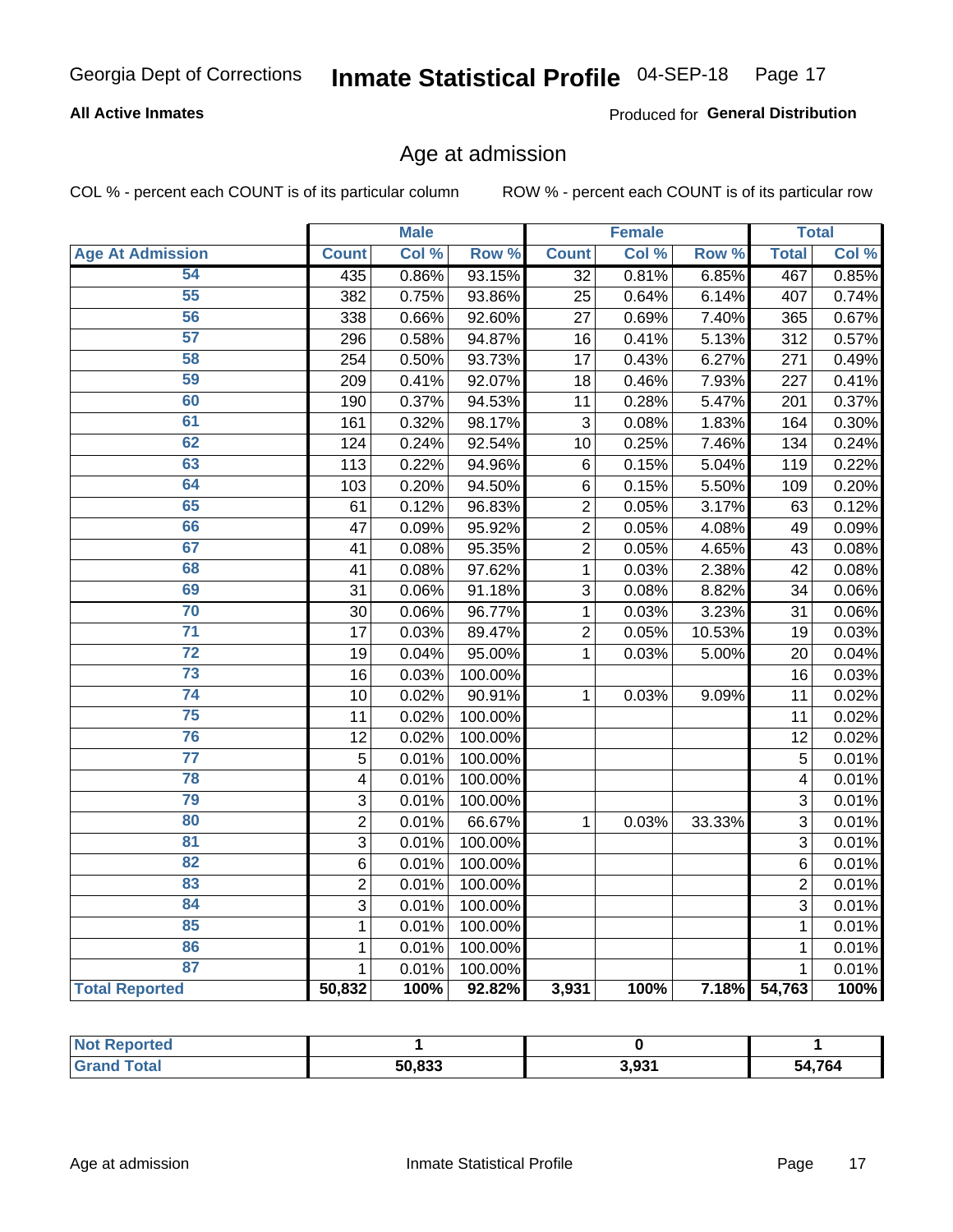#### **All Active Inmates**

Produced for General Distribution

#### Age at admission

COL % - percent each COUNT is of its particular column

|                         | <b>Male</b> | <b>Female</b> | <b>Total</b> |
|-------------------------|-------------|---------------|--------------|
| MetaRep(anterage)       | 32.88       | 34.42         | 32.99        |
| <b>MeatianTotaddle)</b> |             | 33            | 31           |
| Mode<br>(most frequent) | 22          |               | 22           |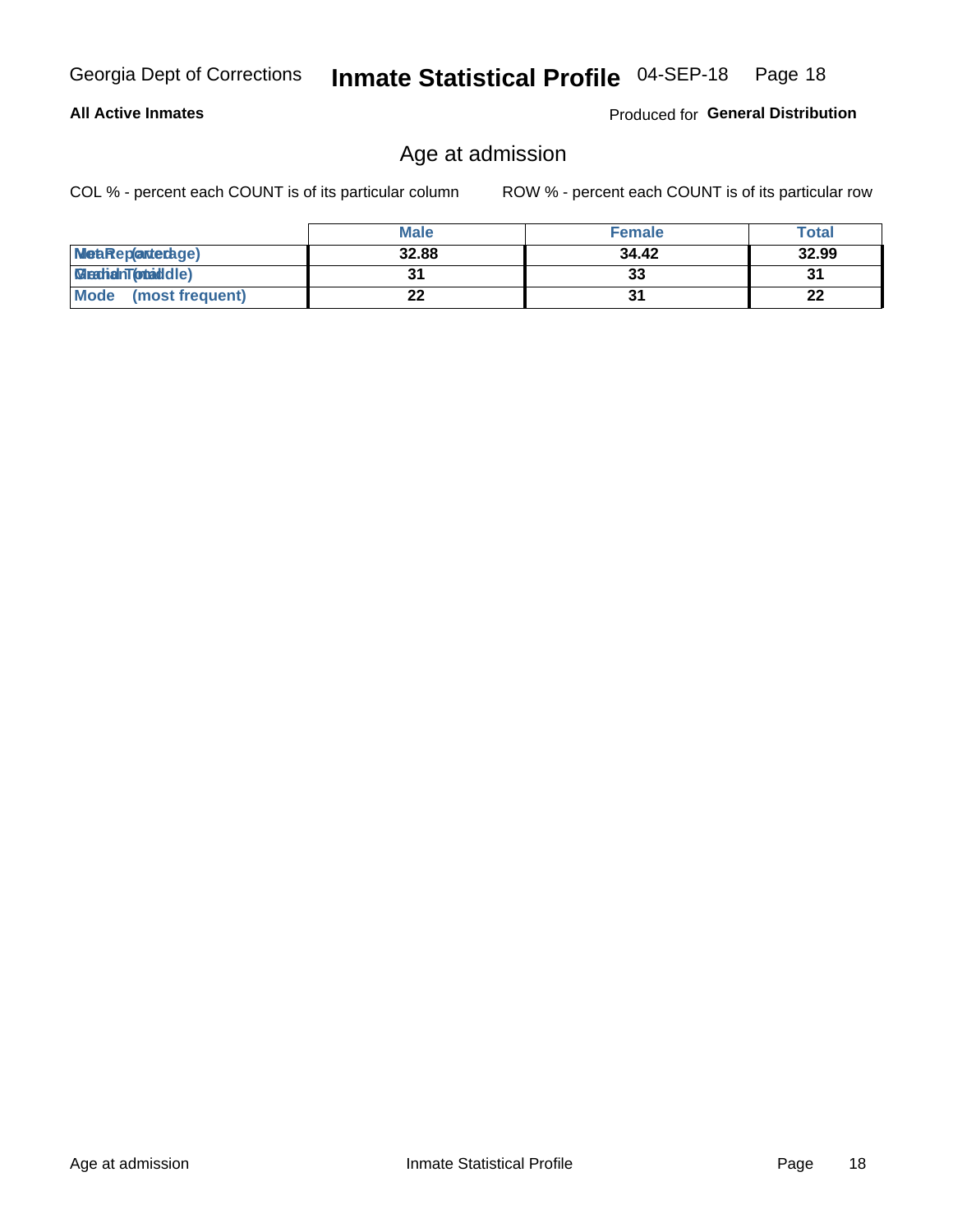#### **All Active Inmates**

#### Produced for General Distribution

#### Height, measured at entry to prison

COL % - percent each COUNT is of its particular column

|                         |              | <b>Male</b> |         |                | <b>Female</b> |        |                | <b>Total</b>        |
|-------------------------|--------------|-------------|---------|----------------|---------------|--------|----------------|---------------------|
| <b>Height</b>           | <b>Count</b> | Col %       | Row %   | <b>Count</b>   | Col %         | Row %  | <b>Total</b>   | Col %               |
| $\overline{\mathbf{0}}$ | 544          | 1.07%       | 96.28%  | 21             | 0.53%         | 3.72%  | 565            | 1.03%               |
| 4'00"                   | 1            | 0.01%       | 100.00% |                |               |        | 1              | 0.01%               |
| 4'02"                   | $\mathbf{1}$ | 0.01%       | 50.00%  | 1              | 0.03%         | 50.00% | $\overline{c}$ | 0.01%               |
| 4'03''                  | 3            | 0.01%       | 100.00% |                |               |        | $\overline{3}$ | 0.01%               |
| 4'04"                   | 1            | 0.01%       | 100.00% |                |               |        | 1              | 0.01%               |
| 4'05"                   | $\mathbf{1}$ | 0.01%       | 33.33%  | $\overline{2}$ | 0.05%         | 66.67% | 3              | 0.01%               |
| 4'06"                   | $\mathbf{1}$ | 0.01%       | 100.00% |                |               |        | $\mathbf{1}$   | 0.01%               |
| 4'07"                   | 1            | 0.01%       | 50.00%  | 1              | 0.03%         | 50.00% | $\overline{c}$ | 0.01%               |
| 4'08"                   | 6            | 0.01%       | 50.00%  | 6              | 0.15%         | 50.00% | 12             | 0.02%               |
| 4'09"                   | 4            | 0.01%       | 23.53%  | 13             | 0.33%         | 76.47% | 17             | 0.03%               |
| 4'10"                   | 4            | 0.01%       | 21.05%  | 15             | 0.38%         | 78.95% | 19             | 0.03%               |
| 4'11''                  | 16           | 0.03%       | 14.95%  | 91             | 2.31%         | 85.05% | 107            | 0.20%               |
| 5'00''                  | 95           | 0.19%       | 37.85%  | 156            | 3.97%         | 62.15% | 251            | 0.46%               |
| 5'01"                   | 108          | 0.21%       | 33.03%  | 219            | 5.57%         | 66.97% | 327            | 0.60%               |
| 5'02"                   | 286          | 0.56%       | 41.51%  | 403            | 10.25%        | 58.49% | 689            | 1.26%               |
| 5'03"                   | 382          | 0.75%       | 45.10%  | 465            | 11.83%        | 54.90% | 847            | 1.55%               |
| 5'04"                   | 1,002        | 1.97%       | 62.59%  | 599            | 15.24%        | 37.41% | 1,601          | 2.92%               |
| 5'05"                   | 1,751        | 3.44%       | 79.12%  | 462            | 11.75%        | 20.88% | 2,213          | 4.04%               |
| 5'06''                  | 3,506        | 6.90%       | 87.85%  | 485            | 12.34%        | 12.15% | 3,991          | 7.29%               |
| 5'07"                   | 4,099        | 8.06%       | 90.83%  | 414            | 10.53%        | 9.17%  | 4,513          | 8.24%               |
| 5'08''                  | 4,981        | 9.80%       | 95.92%  | 212            | 5.39%         | 4.08%  | 5,193          | 9.48%               |
| 5'09''                  | 6,420        | 12.63%      | 97.15%  | 188            | 4.78%         | 2.85%  | 6,608          | 12.07%              |
| 5'10''                  | 5,479        | 10.78%      | 98.49%  | 84             | 2.14%         | 1.51%  | 5,563          | 10.16%              |
| 5'11"                   | 6,108        | 12.02%      | 99.08%  | 57             | 1.45%         | 0.92%  | 6,165          | 11.26%              |
| 6'00''                  | 5,638        | 11.09%      | 99.68%  | 18             | 0.46%         | 0.32%  | 5,656          | 10.33%              |
| 6'01''                  | 4,106        | 8.08%       | 99.66%  | 14             | 0.36%         | 0.34%  | 4,120          | 7.52%               |
| 6'02"                   | 3,060        | 6.02%       | 99.97%  | 1              | 0.03%         | 0.03%  | 3,061          | 5.59%               |
| 6'03''                  | 1,633        | 3.21%       | 99.82%  | 3              | 0.08%         | 0.18%  | 1,636          | 2.99%               |
| 6'04"                   | 933          | 1.84%       | 99.89%  | 1              | 0.03%         | 0.11%  | 934            | 1.71%               |
| 6'05"                   | 353          | 0.69%       | 100.00% |                |               |        | 353            | 0.64%               |
| 6'06"                   | 166          | 0.33%       | 100.00% |                |               |        | 166            | 0.30%               |
| 6'07"                   | 52           | 0.10%       | 100.00% |                |               |        | 52             | 0.09%               |
| 6'08''                  | 39           | 0.08%       | 100.00% |                |               |        | 39             | 0.07%               |
| 6'09''                  | 33           | 0.06%       | 100.00% |                |               |        | 33             | 0.06%               |
| 6'10''                  | 6            | 0.01%       | 100.00% |                |               |        | $\,6$          | 0.01%               |
| 6'11''                  | 6            | 0.01%       | 100.00% |                |               |        | 6              | $\overline{0.01\%}$ |
| 7'00"                   | 5            | 0.01%       | 100.00% |                |               |        | 5              | 0.01%               |
| 7'02"                   | 1            | 0.01%       | 100.00% |                |               |        | 1              | 0.01%               |
| 7'03''                  | 1            | 0.01%       | 100.00% |                |               |        | 1              | 0.01%               |
| 7'07''                  | $\mathbf{1}$ | 0.01%       | 100.00% |                |               |        | $\mathbf{1}$   | $\overline{0.01\%}$ |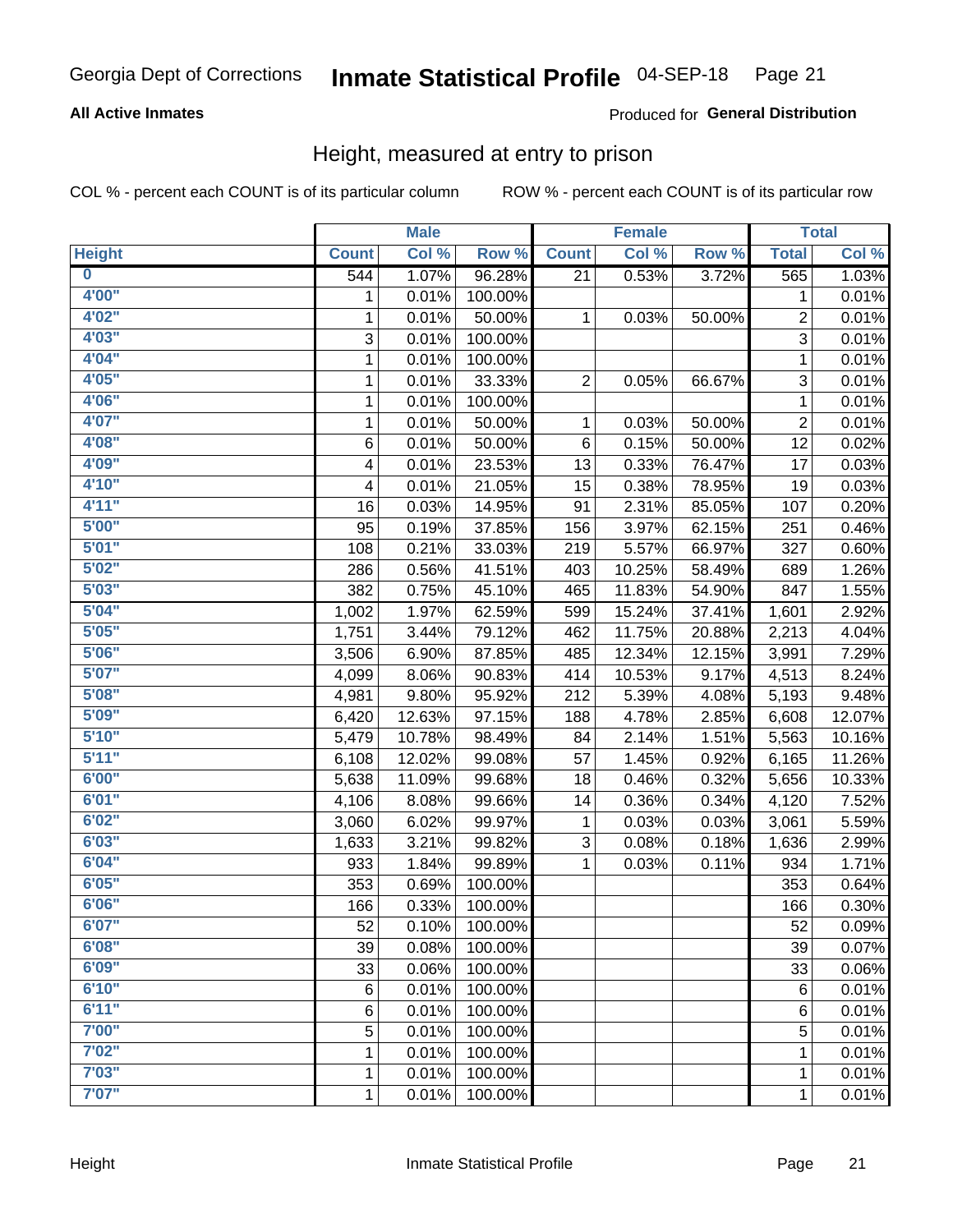#### **All Active Inmates**

Produced for General Distribution

#### Height, measured at entry to prison

COL % - percent each COUNT is of its particular column

|                       |              | <b>Male</b> |                 | <b>Female</b> |              |              | <b>Total</b> |
|-----------------------|--------------|-------------|-----------------|---------------|--------------|--------------|--------------|
| <b>Height</b>         | <b>Count</b> | Col %       | Row % Count     | Col %         | <b>Row %</b> | <b>Total</b> | Col %        |
| <b>Total Reported</b> | 50,833       | 100%        | $92.82\%$ 3,931 | 100%          |              | 7.18% 54,764 | 100%         |

| <b>Not Reported</b> |        |       |        |
|---------------------|--------|-------|--------|
| <b>Total</b><br>Gr2 | 50.833 | 3,931 | 54.764 |

| <b>Mean</b> | (average)       | 5'10" | 5'05" | 5'10" |
|-------------|-----------------|-------|-------|-------|
|             |                 |       |       |       |
| Mode        | (most frequent) | 5'09" | 5'04" | 5'09" |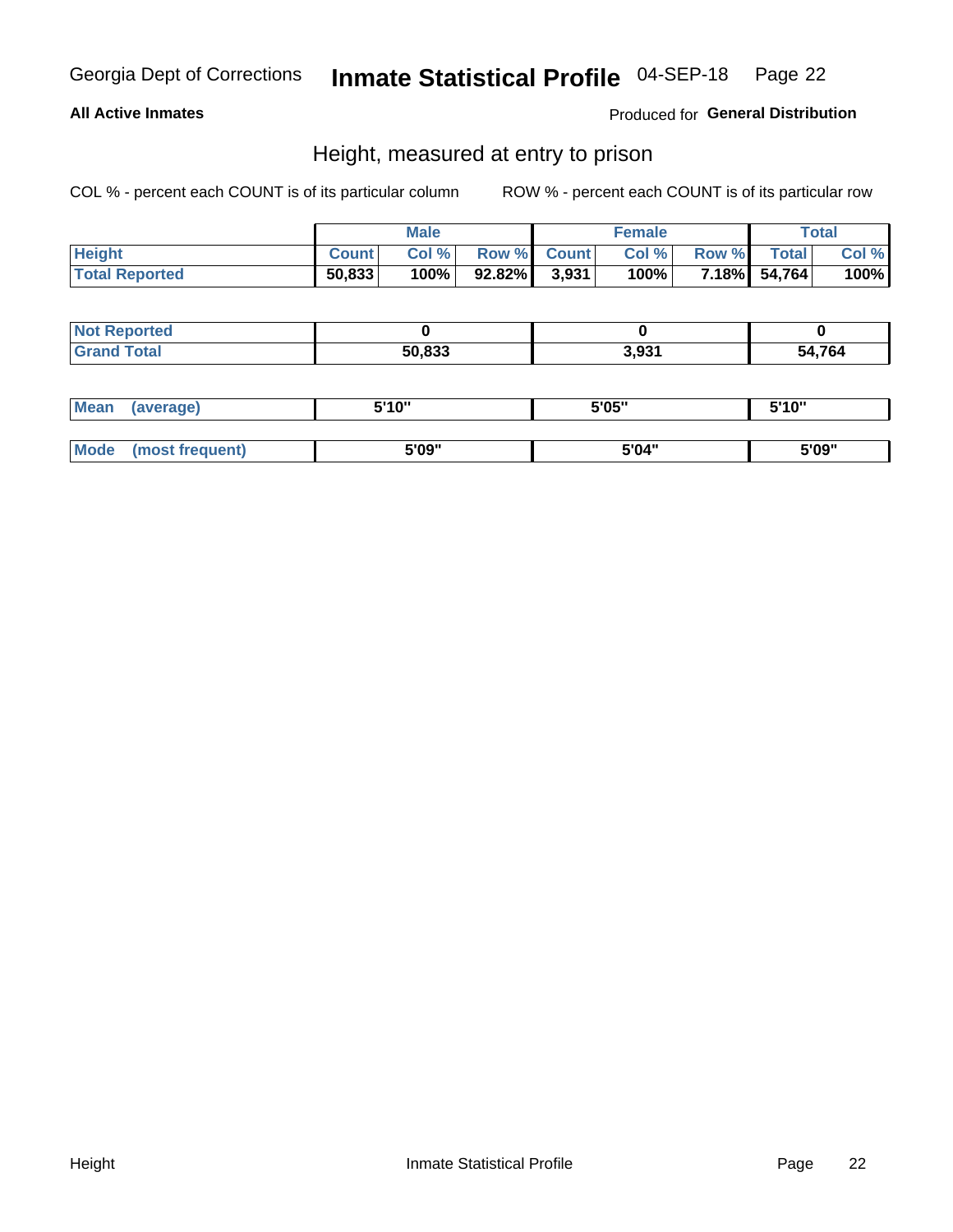**All Active Inmates** 

Produced for General Distribution

### Weight, measured at entry to prison

COL % - percent each COUNT is of its particular column

|                                |              | <b>Male</b> |         |                  | <b>Female</b>   |        |              | <b>Total</b>        |
|--------------------------------|--------------|-------------|---------|------------------|-----------------|--------|--------------|---------------------|
| Weight                         | <b>Count</b> | Col %       | Row %   | <b>Count</b>     | Col %           | Row %  | <b>Total</b> | Col %               |
| <b>Under 80 pounds</b>         | 8            | 0.02%       | 80.00%  | $\overline{2}$   | 0.05%           | 20.00% | 10           | 0.02%               |
| 90 - 99 pounds                 | 4            | 0.01%       | 33.33%  | 8                | 0.20%           | 66.67% | 12           | 0.02%               |
| 100 - 109 pounds               | 33           | 0.07%       | 51.56%  | 31               | 0.79%           | 48.44% | 64           | 0.12%               |
| 110 - 119 pounds               | 133          | 0.26%       | 60.73%  | 86               | 2.20%           | 39.27% | 219          | 0.40%               |
| 120 - 129 pounds               | 595          | 1.18%       | 73.55%  | 214              | 5.47%           | 26.45% | 809          | 1.49%               |
| 130 - 139 pounds               | 1,741        | 3.46%       | 83.86%  | 335              | 8.57%           | 16.14% | 2,076        | 3.83%               |
| 140 - 149 pounds               | 3,544        | 7.04%       | 89.70%  | 407              | 10.41%          | 10.30% | 3,951        | 7.28%               |
| 150 - 159 pounds               | 5,350        | 10.63%      | 92.43%  | 438              | 11.20%          | 7.57%  | 5,788        | 10.67%              |
| 160 - 169 pounds               | 6,755        | 13.42%      | 93.65%  | 458              | 11.72%          | 6.35%  | 7,213        | 13.30%              |
| 170 - 179 pounds               | 6,233        | 12.39%      | 94.14%  | 388              | 9.93%           | 5.86%  | 6,621        | 12.21%              |
| 180 - 189 pounds               | 6,514        | 12.94%      | 94.57%  | 374              | 9.57%           | 5.43%  | 6,888        | 12.70%              |
| 190 - 199 pounds               | 4,335        | 8.61%       | 95.17%  | 220              | 5.63%           | 4.83%  | 4,555        | 8.40%               |
| 200 - 209 pounds               | 4,051        | 8.05%       | 93.82%  | 267              | 6.83%           | 6.18%  | 4,318        | 7.96%               |
| 210 - 219 pounds               | 2,949        | 5.86%       | 94.76%  | 163              | 4.17%           | 5.24%  | 3,112        | 5.74%               |
| 220 - 229 pounds               | 2,414        | 4.80%       | 94.70%  | 135              | 3.45%           | 5.30%  | 2,549        | 4.70%               |
| 230 - 239 pounds               | 1,538        | 3.06%       | 94.07%  | 97               | 2.48%           | 5.93%  | 1,635        | 3.01%               |
| 240 - 249 pounds               | 1,254        | 2.49%       | 94.93%  | 67               | 1.71%           | 5.07%  | 1,321        | 2.44%               |
| 250 - 259 pounds               | 908          | 1.80%       | 93.13%  | 67               | 1.71%           | 6.87%  | 975          | 1.80%               |
| 260 - 269 pounds               | 544          | 1.08%       | 92.20%  | 46               | 1.18%           | 7.80%  | 590          | 1.09%               |
| 270 - 279 pounds               | 403          | 0.80%       | 94.16%  | 25               | 0.64%           | 5.84%  | 428          | 0.79%               |
| 280 - 289 pounds               | 313          | 0.62%       | 92.88%  | 24               | 0.61%           | 7.12%  | 337          | 0.62%               |
| 290 - 299 pounds               | 184          | 0.37%       | 93.88%  | 12               | 0.31%           | 6.12%  | 196          | 0.36%               |
| 300 - 309 pounds               | 157          | 0.31%       | 90.23%  | 17               | 0.43%           | 9.77%  | 174          | 0.32%               |
| 310 - 319 pounds               | 82           | 0.16%       | 94.25%  | $\mathbf 5$      | 0.13%           | 5.75%  | 87           | 0.16%               |
| 320 - 329 pounds               | 86           | 0.17%       | 94.51%  | $\sqrt{5}$       | 0.13%           | 5.49%  | 91           | 0.17%               |
| 330 - 339 pounds               | 47           | 0.09%       | 92.16%  | 4                | 0.10%           | 7.84%  | 51           | 0.09%               |
| 340 - 349 pounds               | 34           | 0.07%       | 97.14%  | 1                | 0.03%           | 2.86%  | 35           | 0.06%               |
| 350 - 359 pounds               | 36           | 0.07%       | 80.00%  | $\boldsymbol{9}$ | 0.23%           | 20.00% | 45           | 0.08%               |
| 360 - 369 pounds               | 19           | 0.04%       | 95.00%  | $\mathbf{1}$     | 0.03%           | 5.00%  | 20           | 0.04%               |
| 370 - 379 pounds               | 15           | 0.03%       | 100.00% |                  |                 |        | 15           | 0.03%               |
| 380 - 389 pounds               | 11           | 0.02%       | 100.00% |                  |                 |        | 11           | 0.02%               |
| 390 - 399 pounds               | 3            | 0.01%       | 60.00%  | 2                | 0.05%           | 40.00% | 5            | $\overline{0.01\%}$ |
| 400 pounds and over            | 33           | 0.07%       | 97.06%  | 1                | 0.03%           | 2.94%  | 34           | 0.06%               |
| <b>Total Reported</b>          | 50,326       | 100%        | 92.79%  | 3,909            | 100%            | 7.21%  | 54,235       | 100%                |
|                                |              |             |         |                  |                 |        |              |                     |
| <b>Not Reported</b>            |              | 507         |         |                  | $\overline{22}$ |        |              | 529                 |
| <b>Grand Total</b>             |              | 50,833      |         |                  | 3,931           |        |              | 54,764              |
| <b>Mean</b><br>(average)       |              | 185         |         |                  | 174             |        |              | 184                 |
| <b>Median (middle)</b>         |              | 180         |         |                  | 168             |        |              | 180                 |
| <b>Mode</b><br>(most frequent) |              | 160         |         |                  | 160             |        |              | 160                 |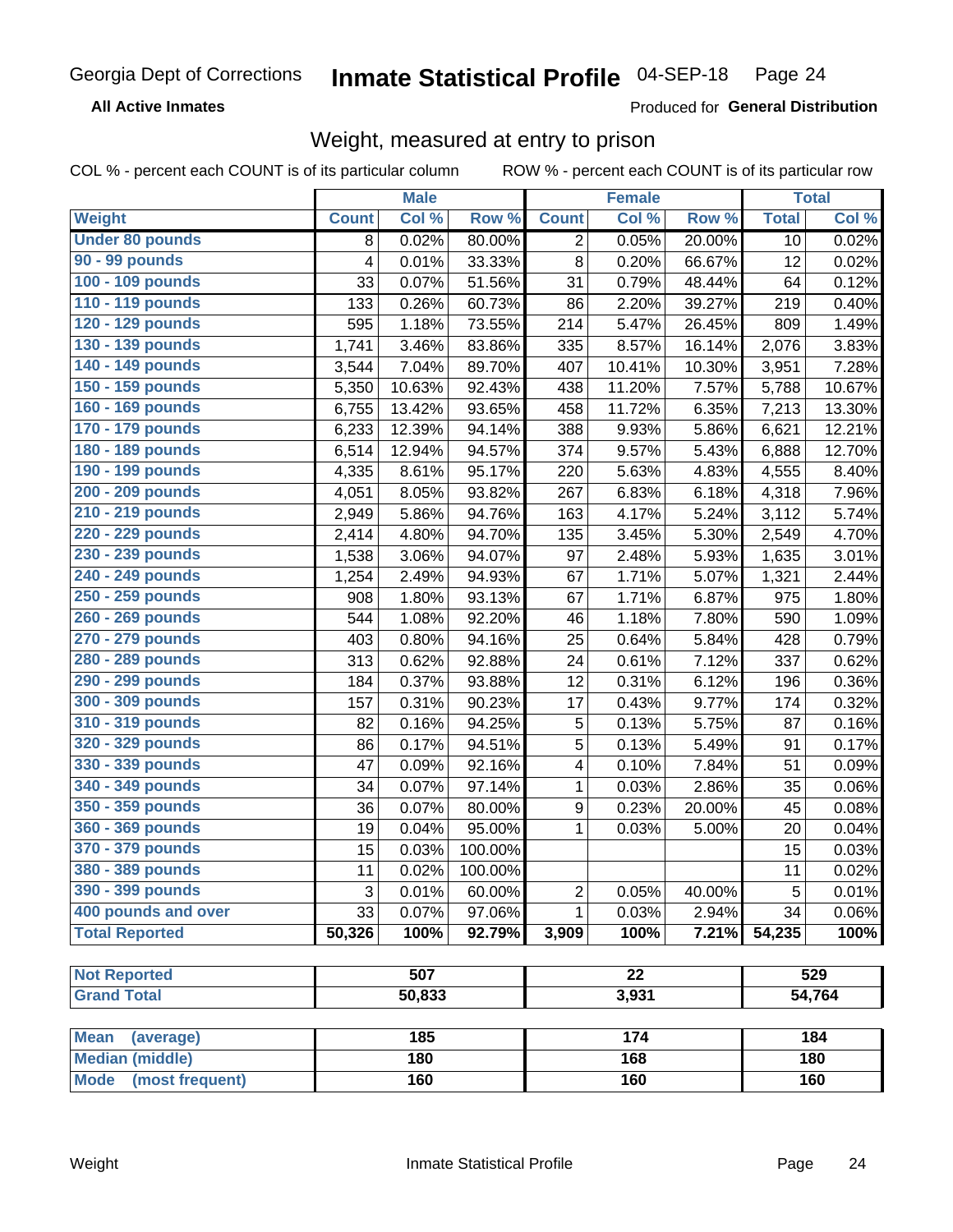#### Inmate Statistical Profile 04-SEP-18 Page 25

**All Active Inmates** 

#### Produced for General Distribution

### Veterans validated by Veteran's Administration

COL % - percent each COUNT is of its particular column

|                             |                 | <b>Male</b> |         |                    | <b>Female</b> |          |              | <b>Total</b> |
|-----------------------------|-----------------|-------------|---------|--------------------|---------------|----------|--------------|--------------|
| <b>Military service</b>     | <b>Count</b>    | Col %       |         | <b>Row % Count</b> | Col %         | Row %    | <b>Total</b> | Col %        |
| <b>Others</b><br>0          | 884             | 31.40%      | 96.72%  | 30                 | 56.60%        | 3.28%    | 914          | 31.87%       |
| <b>Air Force</b>            | 1,138           | 40.43%      | 98.61%  | 16                 | 30.19%        | 1.39%    | 1,154        | 40.24%       |
| $\mathbf{2}$<br><b>Army</b> | 158             | 5.61%       | 99.37%  |                    | 1.89%         | .63%     | 159          | 5.54%        |
| <b>Navy</b><br>3            | 366             | 13.00%      | 99.46%  | 2                  | 3.77%         | .54%     | 368          | 12.83%       |
| <b>Marines</b><br>4         | 13 <sub>1</sub> | .46%        | 100.00% |                    |               |          | 13           | .45%         |
| <b>Coast Guard</b><br>5.    | 256             | $9.09\%$    | 98.46%  | 4                  | 7.55%         | $1.54\%$ | 260          | 9.07%        |
| <b>Total Reported</b>       | 2,815           | 100%        | 98.15%  | 53                 | 100%          | 1.85%    | 2,868        | 100%         |

| rted<br>NOI | 48,018 | 3,878 | 51,896       |
|-------------|--------|-------|--------------|
| $\sim$      | 50.833 | 3,931 | ,764<br>- 5Δ |

|  |  | <b>Mode (most frequent)</b> | <b>Force</b><br>Aır | วthers | orce |
|--|--|-----------------------------|---------------------|--------|------|
|--|--|-----------------------------|---------------------|--------|------|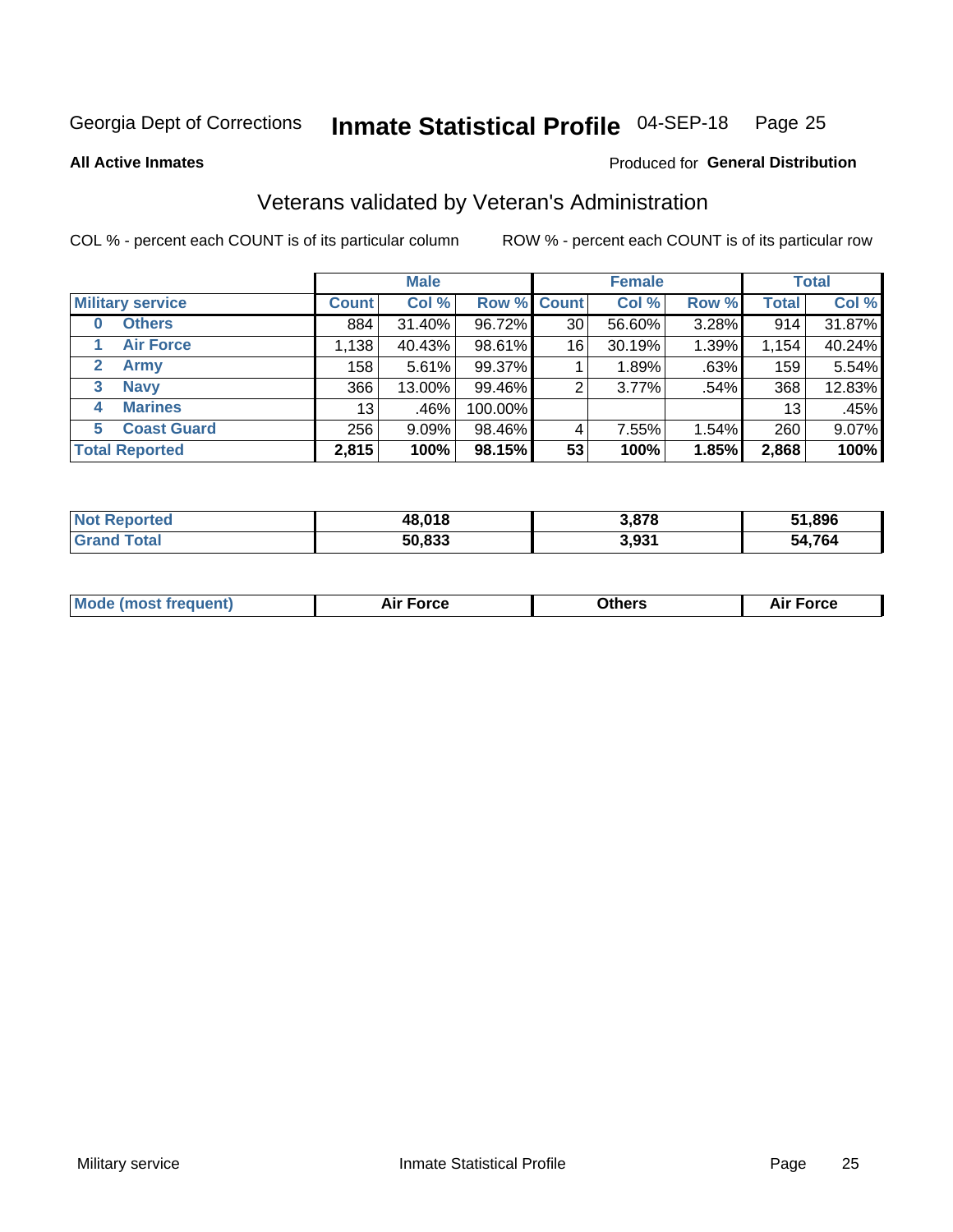#### Inmate Statistical Profile 04-SEP-18 Page 26

**All Active Inmates** 

#### Produced for General Distribution

### Type of admission to prison

COL % - percent each COUNT is of its particular column

|    |                                  |              | <b>Male</b> |                    |                | <b>Female</b> |        |              | <b>Total</b> |
|----|----------------------------------|--------------|-------------|--------------------|----------------|---------------|--------|--------------|--------------|
|    | <b>Type of Admission</b>         | <b>Count</b> | Col %       | <b>Row % Count</b> |                | Col %         | Row %  | <b>Total</b> | Col %        |
| 16 | <b>Population Redistribution</b> | 6            | .01%        | 100.00%            |                |               |        | 6            | .01%         |
| 27 | <b>Boot Camp Plus</b>            |              | .01%        | 100.00%            |                |               |        |              | .01%         |
| 28 | <b>Initial Assignment</b>        | 11           | .02%        | 100.00%            |                |               |        | 11           | .02%         |
| 52 | <b>New Sentence</b>              | 40,163       | 79.03%      | 93.10% 2,977       |                | 75.73%        | 6.90%  | 43,140       | 78.79%       |
| 53 | <b>Probation Rev Partial</b>     | 2,439        | 4.80%       | 89.93%             | 273            | 6.94%         | 10.07% | 2,712        | 4.95%        |
| 54 | <b>Probation Rev Remainder</b>   | 3,605        | 7.09%       | 88.57%             | 465            | 11.83%        | 11.43% | 4,070        | 7.43%        |
| 55 | <b>Parole Rev New Sentence</b>   | 2,752        | 5.42%       | 95.39%             | 133            | 3.38%         | 4.61%  | 2,885        | 5.27%        |
| 56 | <b>Parole Rev No New</b>         | 1,771        | 3.48%       | 95.63%             | 81             | 2.06%         | 4.37%  | 1,852        | 3.38%        |
|    | <b>Sentence</b>                  |              |             |                    |                |               |        |              |              |
| 57 | <b>Released In Error</b>         | 12           | .02%        | 85.71%             | $\overline{2}$ | .05%          | 14.29% | 14           | .03%         |
| 65 | <b>Return Appeal/Bond</b>        | 2            | .01%        | 100.00%            |                |               |        | 2            | .01%         |
| 67 | <b>Admit Fm Other Cust</b>       | 5            | .01%        | 100.00%            |                |               |        | 5            | .01%         |
| 69 | <b>New Sent/Par Rev Pnd</b>      | 4            | .01%        | 100.00%            |                |               |        | 4            | .01%         |
| 70 | <b>Life W/O Parole</b>           | 14           | .03%        | 100.00%            |                |               |        | 14           | .03%         |
| 72 | <b>Par Rev/Rsn Unknown</b>       | 28           | .06%        | 100.00%            |                |               |        | 28           | .05%         |
| 76 | <b>Par Rev/Revoc Center</b>      |              | .01%        | 100.00%            |                |               |        |              | .01%         |
| 82 | <b>Unknown</b>                   | 6            | .01%        | 100.00%            |                |               |        | 6            | .01%         |
|    | <b>Total Reported</b>            | 50,820       | 100%        | 92.82%             | 3,931          | 100%          | 7.18%  | 54,751       | 100%         |

| <b>Not Reported</b> |        |       | . .    |
|---------------------|--------|-------|--------|
| Total<br>Gran       | 50,833 | 3,931 | 54,764 |

| <b>Mode (most frequent)</b> | <b>New Sentence</b> | <b>New Sentence</b> | <b>New Sentence</b> |
|-----------------------------|---------------------|---------------------|---------------------|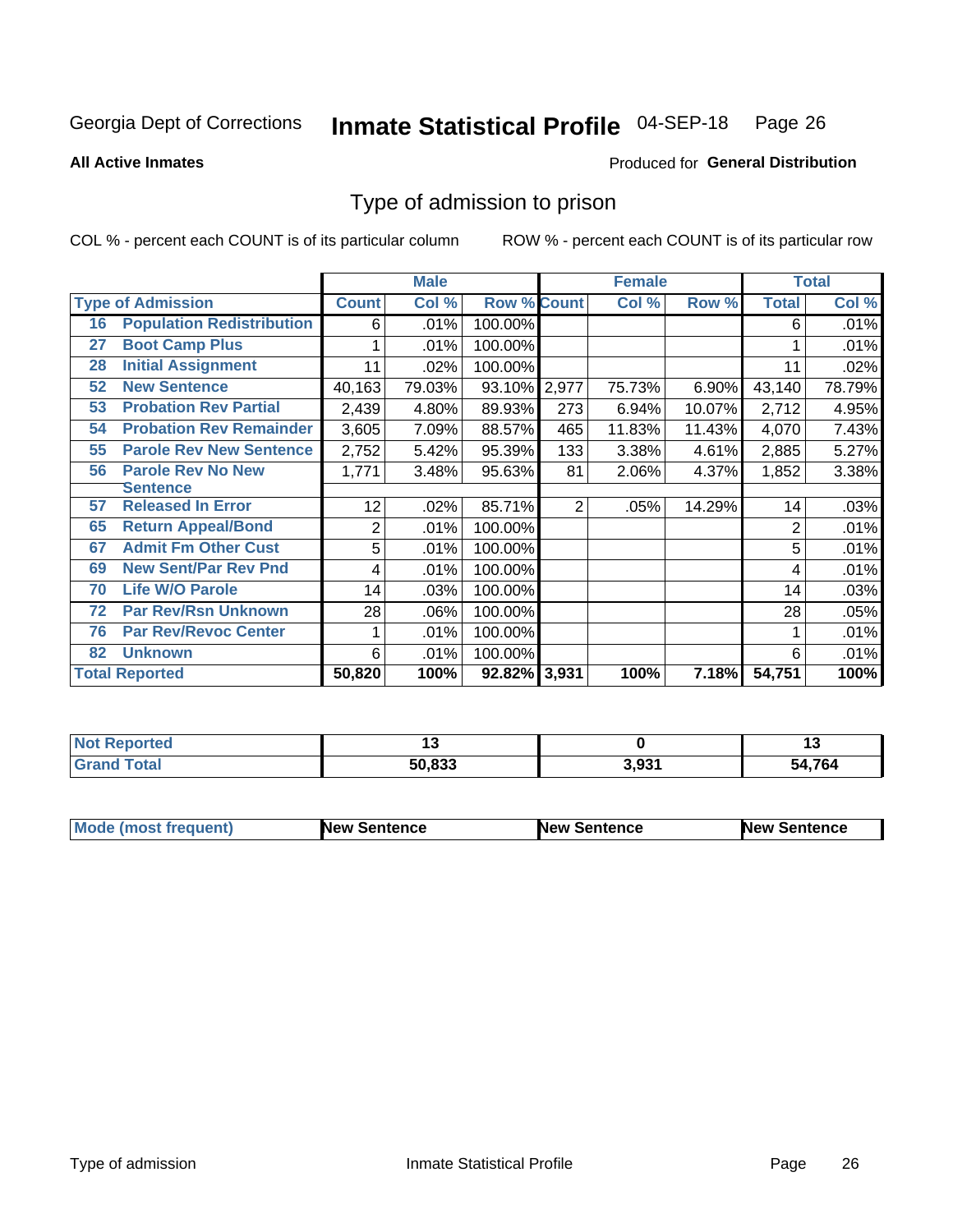## Inmate Statistical Profile 04-SEP-18 Page 27

**All Active Inmates** 

#### Produced for General Distribution

## Current / last supervision level

COL % - percent each COUNT is of its particular column

|                        |              | <b>Male</b> |                    |       | <b>Female</b> |          |        | <b>Total</b> |
|------------------------|--------------|-------------|--------------------|-------|---------------|----------|--------|--------------|
| <b>Security Status</b> | <b>Count</b> | Col %       | <b>Row % Count</b> |       | Col %         | Row %    | Total  | Col %        |
| 3 Minimum              | 3,953        | 7.78%l      | 70.78%             | 1,632 | 41.55%        | 29.22%   | 5,585  | 10.20%       |
| 4 Medium               | 36.979       | 72.76%      | 94.63%             | 2,099 | 53.44%        | $5.37\%$ | 39,078 | 71.38%       |
| 5 Close                | 9.889        | 19.46%      | 98.05%             | 197   | 5.02%         | 1.95%    | 10,086 | 18.42%       |
| <b>Total Reported</b>  | 50,821       | 100%        | $92.83\%$          | 3,928 | 100%          | 7.17%    | 54,749 | 100%         |

| <b>Still being diagnosed</b> |        |       |        |
|------------------------------|--------|-------|--------|
| <b>Not Reported</b>          |        |       | 15     |
| <b>Grand Total</b>           | 50,833 | 3.931 | 54.764 |

| M | M | . . |
|---|---|-----|
|   |   |     |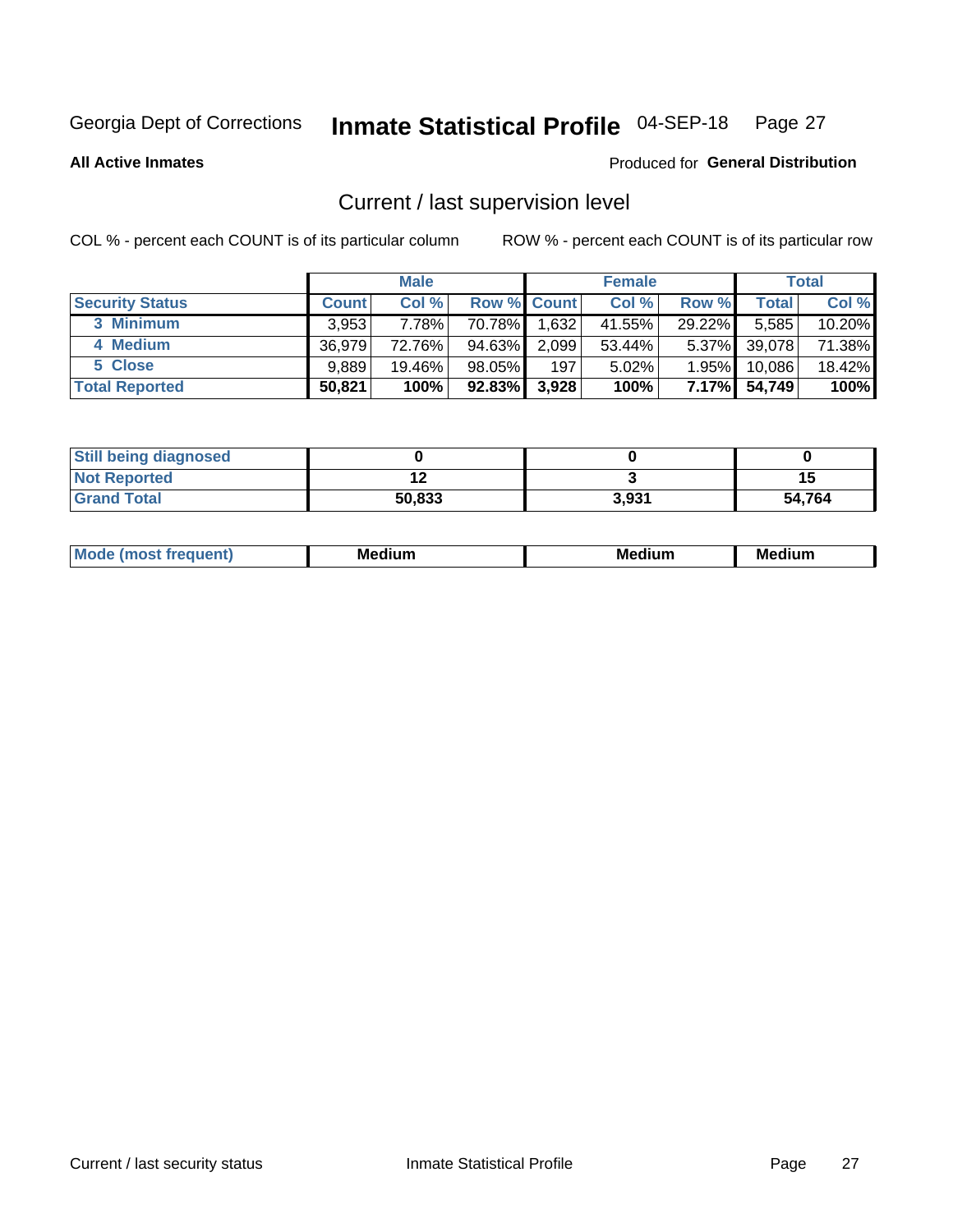#### Inmate Statistical Profile 04-SEP-18 Page 29

**All Active Inmates** 

#### Produced for General Distribution

## Current / last type of institution

COL % - percent each COUNT is of its particular column

|                            |                | <b>Male</b> |             |       | <b>Female</b> |        |              | <b>Total</b> |
|----------------------------|----------------|-------------|-------------|-------|---------------|--------|--------------|--------------|
| <b>Type of Institution</b> | <b>Count</b>   | Col %       | Row % Count |       | Col %         | Row %  | <b>Total</b> | Col %        |
| <b>County Ci</b>           | 4,837          | $9.57\%$    | 99.98%      |       | .03%          | .02%   | 4,838        | 8.88%        |
| <b>State Prison</b>        | 35,608         | 70.44%      | $90.60\%$   | 3,695 | 94.02%        | 9.40%  | 39,303       | 72.14%       |
| <b>Transitional Center</b> | 2,165          | 4.28%       | 90.28%      | 233   | 5.93%         | 9.72%  | 2,398        | 4.40%        |
| <b>Private Prison</b>      | 7,928          | 15.68%      | 100.00%     |       |               |        | 7,928        | 14.55%       |
| <b>County Jail</b>         |                | $.01\%$     | 100.00%     |       |               |        |              | .01%         |
| <b>Rsat - Center</b>       | 21             | $.01\%$     | 100.00%     |       |               |        | 2            | .01%         |
| <b>State Hospital</b>      | 3 <sup>1</sup> | $.01\%$     | 75.00%      |       | .03%          | 25.00% | 4            | .01%         |
| <b>Total Reported</b>      | 50,550         | 100%        | 92.79%      | 3,930 | 100%          | 7.21%  | 54,480       | 100%         |

| NG<br>portea |        |       |      |
|--------------|--------|-------|------|
| $\sim$ 40    | 50,550 | 3,930 | ,480 |

| <b>Mode (most frequent)</b> | State Prison | <b>State Prison</b> | <b>State Prison</b> |
|-----------------------------|--------------|---------------------|---------------------|
|                             |              |                     |                     |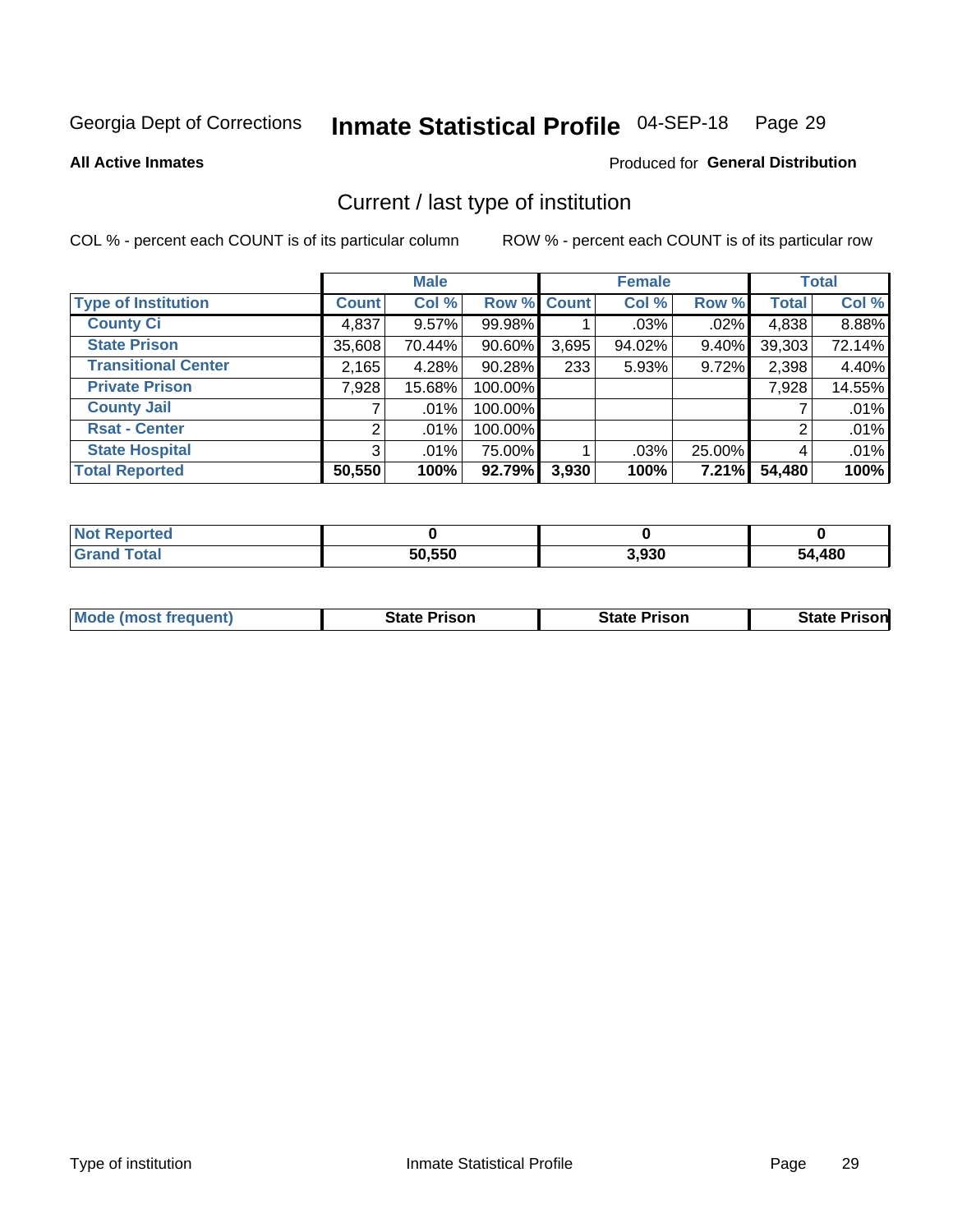#### Inmate Statistical Profile 04-SEP-18 Page 30

**All Active Inmates** 

#### Produced for General Distribution

### Institution type - transitional centers

COL % - percent each COUNT is of its particular column

|                                          |              | <b>Male</b> |         |              | <b>Female</b> |         |                | <b>Total</b> |
|------------------------------------------|--------------|-------------|---------|--------------|---------------|---------|----------------|--------------|
| <b>Institution Type - Trans. Centers</b> | <b>Count</b> | Col %       | Row %   | <b>Count</b> | Col %         | Row %   | <b>Total</b>   | Col %        |
| <b>Albany Tc</b>                         | 155          | 6.60%       | 100.00% |              |               |         | 155            | 5.75%        |
| <b>Arrendale State Prison</b>            |              |             |         | 112          | 32.46%        | 100.00% | 112            | 4.16%        |
| <b>Atlanta Tc</b>                        | 277          | 11.79%      | 100.00% |              |               |         | 277            | 10.28%       |
| <b>Augusta Tc</b>                        | 225          | 9.57%       | 100.00% |              |               |         | 225            | 8.35%        |
| <b>Bacon Tc</b>                          | 50           | 2.13%       | 100.00% |              |               |         | 50             | 1.86%        |
| <b>Charles D. Hudson Tc</b>              | 154          | 6.55%       | 100.00% |              |               |         | 154            | 5.71%        |
| <b>Clayton Tc</b>                        | 382          | 16.26%      | 100.00% |              |               |         | 382            | 14.17%       |
| <b>Coastal Tc</b>                        | 256          | 10.89%      | 100.00% |              |               |         | 256            | 9.50%        |
| <b>Columbus Tc</b>                       | 139          | 5.91%       | 100.00% |              |               |         | 139            | 5.16%        |
| <b>Macon Tc</b>                          | 158          | 6.72%       | 100.00% |              |               |         | 158            | 5.86%        |
| <b>Macon Womens Tc</b>                   |              |             |         | 2            | .58%          | 100.00% | $\overline{2}$ | .07%         |
| <b>Metro Tc</b>                          |              |             |         | 231          | 66.96%        | 100.00% | 231            | 8.57%        |
| <b>Phillips State Prison</b>             | 185          | 7.87%       | 100.00% |              |               |         | 185            | 6.86%        |
| <b>Savannah Mens Tc</b>                  |              | .04%        | 100.00% |              |               |         |                | .04%         |
| <b>Smith Tc</b>                          | 207          | 8.81%       | 100.00% |              |               |         | 207            | 7.68%        |
| <b>Valdosta Tc</b>                       | 161          | 6.85%       | 100.00% |              |               |         | 161            | 5.97%        |
| <b>Total Reported</b>                    | 2,350        | 100%        | 87.2%   | 345          | 100%          | 12.8%   | 2,695          | 100%         |

| <b>Reported</b><br>NOT. |       |     |      |
|-------------------------|-------|-----|------|
| <b>Total</b>            | 2,350 | 345 | ,695 |

| Mode (most frequent) | <b>Clayton Tc</b> | Metro Tc | <b>Clayton Tc</b> |
|----------------------|-------------------|----------|-------------------|
|                      |                   |          |                   |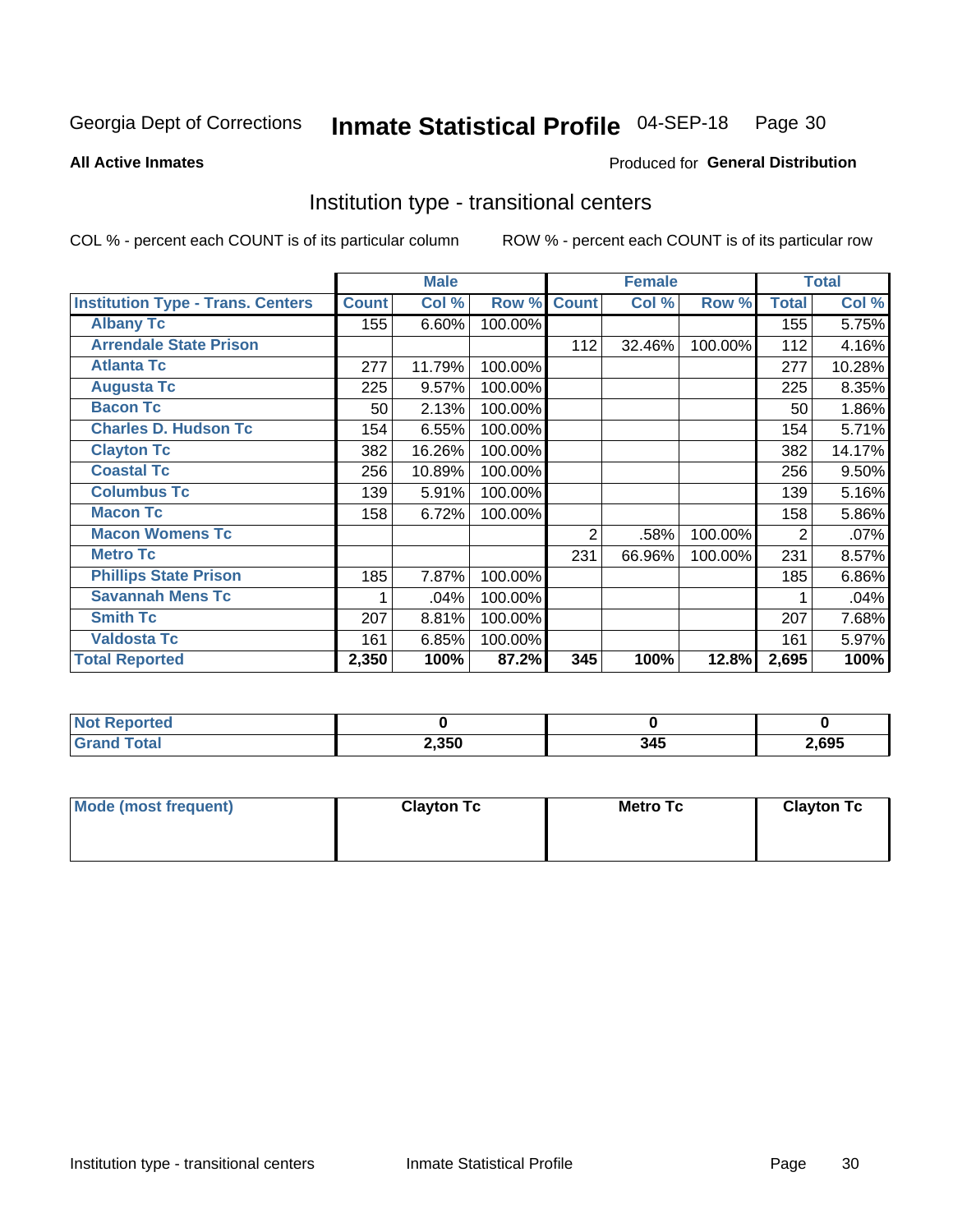## Inmate Statistical Profile 04-SEP-18 Page 31

#### **All Active Inmates**

## **Produced for General Distribution**

#### Institution type - county prisons

COL % - percent each COUNT is of its particular column

|                                          |                | <b>Male</b> |         |              | <b>Female</b> |       |                 | <b>Total</b> |
|------------------------------------------|----------------|-------------|---------|--------------|---------------|-------|-----------------|--------------|
| <b>Institution Type - County Prisons</b> | <b>Count</b>   | Col %       | Row %   | <b>Count</b> | Col %         | Row % | <b>Total</b>    | Col %        |
| <b>Adoc</b>                              | 13             | .27%        | 100.00% |              |               |       | $\overline{13}$ | .27%         |
| <b>Baldwin County Ci</b>                 | 1              | .02%        | 100.00% |              |               |       | $\mathbf 1$     | .02%         |
| <b>Bulloch County Ci</b>                 | 145            | 3.00%       | 100.00% |              |               |       | 145             | 3.00%        |
| <b>Carroll County Ci</b>                 | 242            | 5.00%       | 100.00% |              |               |       | 242             | 5.00%        |
| <b>Clarke County Ci</b>                  | 133            | 2.75%       | 100.00% |              |               |       | 133             | 2.75%        |
| <b>Clayton County Ci</b>                 | 238            | 4.92%       | 100.00% |              |               |       | 238             | 4.92%        |
| <b>Colquitt County Ci</b>                | 191            | 3.95%       | 100.00% |              |               |       | 191             | 3.95%        |
| <b>Coweta County Ci</b>                  | 212            | 4.38%       | 100.00% |              |               |       | 212             | 4.38%        |
| <b>Decatur County Ci</b>                 | 194            | 4.01%       | 100.00% |              |               |       | 194             | 4.01%        |
| <b>Effingham County Ci</b>               | 193            | 3.99%       | 100.00% |              |               |       | 193             | 3.99%        |
| <b>Floyd County Ci</b>                   | 445            | 9.20%       | 100.00% |              |               |       | 445             | 9.20%        |
| <b>Fulton County Ci</b>                  | 8              | .17%        | 100.00% |              |               |       | 8               | .17%         |
| <b>Gilmer County Ci</b>                  | 3              | .06%        | 100.00% |              |               |       | 3               | .06%         |
| <b>Grady County Ci</b>                   | $\overline{2}$ | .04%        | 100.00% |              |               |       | $\overline{2}$  | .04%         |
| <b>Gwinnett County Ci</b>                | 216            | 4.47%       | 100.00% |              |               |       | 216             | 4.46%        |
| <b>Hall County Ci</b>                    | 190            | 3.93%       | 100.00% |              |               |       | 190             | 3.93%        |
| <b>Hancock County Ci</b>                 | 1              | .02%        | 100.00% |              |               |       | 1               | .02%         |
| <b>Harris County Ci</b>                  | 151            | 3.12%       | 100.00% |              |               |       | 151             | 3.12%        |
| <b>Hart County Ci</b>                    | 4              | .08%        | 100.00% |              |               |       | 4               | .08%         |
| Jackson County Ci                        | 148            | 3.06%       | 100.00% |              |               |       | 148             | 3.06%        |
| Jefferson County Ci                      | 160            | 3.31%       | 100.00% |              |               |       | 160             | 3.31%        |
| <b>Meriwether County Ci</b>              | 3              | .06%        | 100.00% |              |               |       | 3               | .06%         |
| <b>Miller County Ci</b>                  | $\mathbf{1}$   | .02%        | 100.00% |              |               |       | 1               | .02%         |
| <b>Mitchell County Ci</b>                | 140            | 2.89%       | 100.00% |              |               |       | 140             | 2.89%        |
| <b>Morgan County Ci</b>                  | 1              | .02%        | 100.00% |              |               |       | 1               | .02%         |
| <b>Muscogee County Ci</b>                | 534            | 11.04%      | 100.00% |              |               |       | 534             | 11.04%       |
| <b>Richmond County Ci</b>                | 237            | 4.90%       | 100.00% |              |               |       | 237             | 4.90%        |
| <b>Screven County Ci</b>                 | 138            | 2.85%       | 100.00% |              |               |       | 138             | 2.85%        |
| <b>Spalding County Ci</b>                | 379            | 7.84%       | 100.00% |              |               |       | 379             | 7.83%        |
| <b>Stewart County Ci</b>                 | $\overline{2}$ | .04%        | 100.00% |              |               |       | $\overline{2}$  | .04%         |
| <b>Sumter County Ci</b>                  | 356            | 7.36%       | 100.00% |              |               |       | 356             | 7.36%        |
| <b>Terrell County Ci</b>                 | 141            | 2.92%       | 100.00% |              |               |       | 141             | 2.91%        |
| <b>Thomas County Ci</b>                  | 3              | .06%        | 100.00% |              |               |       | 3               | .06%         |
| <b>Tift County Ci</b>                    | 3              | .06%        | 100.00% |              |               |       | 3               | .06%         |
| <b>Upson County Ci</b>                   | $\overline{2}$ | .04%        | 100.00% |              |               |       | $\overline{2}$  | .04%         |
| <b>Walker County Ci</b>                  | 3              | .06%        | 100.00% |              |               |       | $\sqrt{3}$      | .06%         |
| <b>Walton County Ci</b>                  | $\overline{2}$ | .04%        | 100.00% |              |               |       | $\overline{2}$  | .04%         |
| <b>Wilkes County Ci</b>                  | $\mathbf{1}$   | .02%        | 100.00% |              |               |       | 1               | .02%         |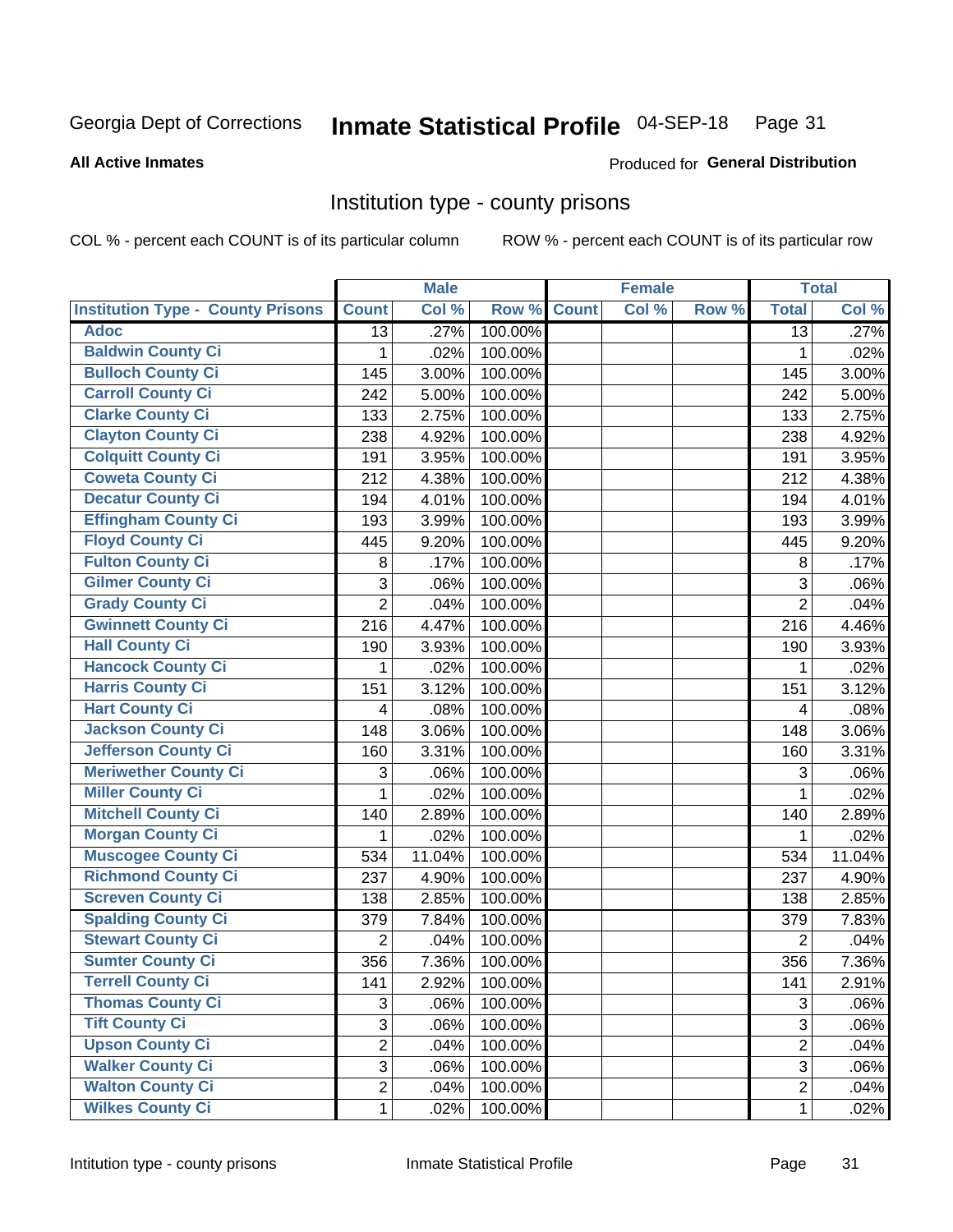## Inmate Statistical Profile 04-SEP-18 Page 32

**All Active Inmates** 

Produced for General Distribution

#### Institution type - county prisons

COL % - percent each COUNT is of its particular column

|                                                    |       | <b>Male</b> |                    | <b>Female</b> |         |       | <b>Total</b> |
|----------------------------------------------------|-------|-------------|--------------------|---------------|---------|-------|--------------|
| <b>Institution Type - County Prisons   Count  </b> |       | Col %       | <b>Row % Count</b> | Col%          | Row %   | Total | Col %        |
| <b>Womens Ci</b>                                   |       |             |                    | 100.00%       | 100.00% |       | .02% l       |
| <b>Worth County Ci</b>                             |       | $.02\%$     | 100.00%            |               |         |       | $.02\%$      |
| <b>Total Reported</b>                              | 4,837 | 100%        | $99.98\%$          | 100%          | $.02\%$ | 4,838 | 100%         |

| <b>Reported</b><br>' NOT |       |       |
|--------------------------|-------|-------|
| <b>otal</b>              | דפס ו | 4,838 |

| Mode (most frequent) | <b>Muscogee County Ci</b> | <b>Womens Ci</b> Muscogee County |
|----------------------|---------------------------|----------------------------------|
|----------------------|---------------------------|----------------------------------|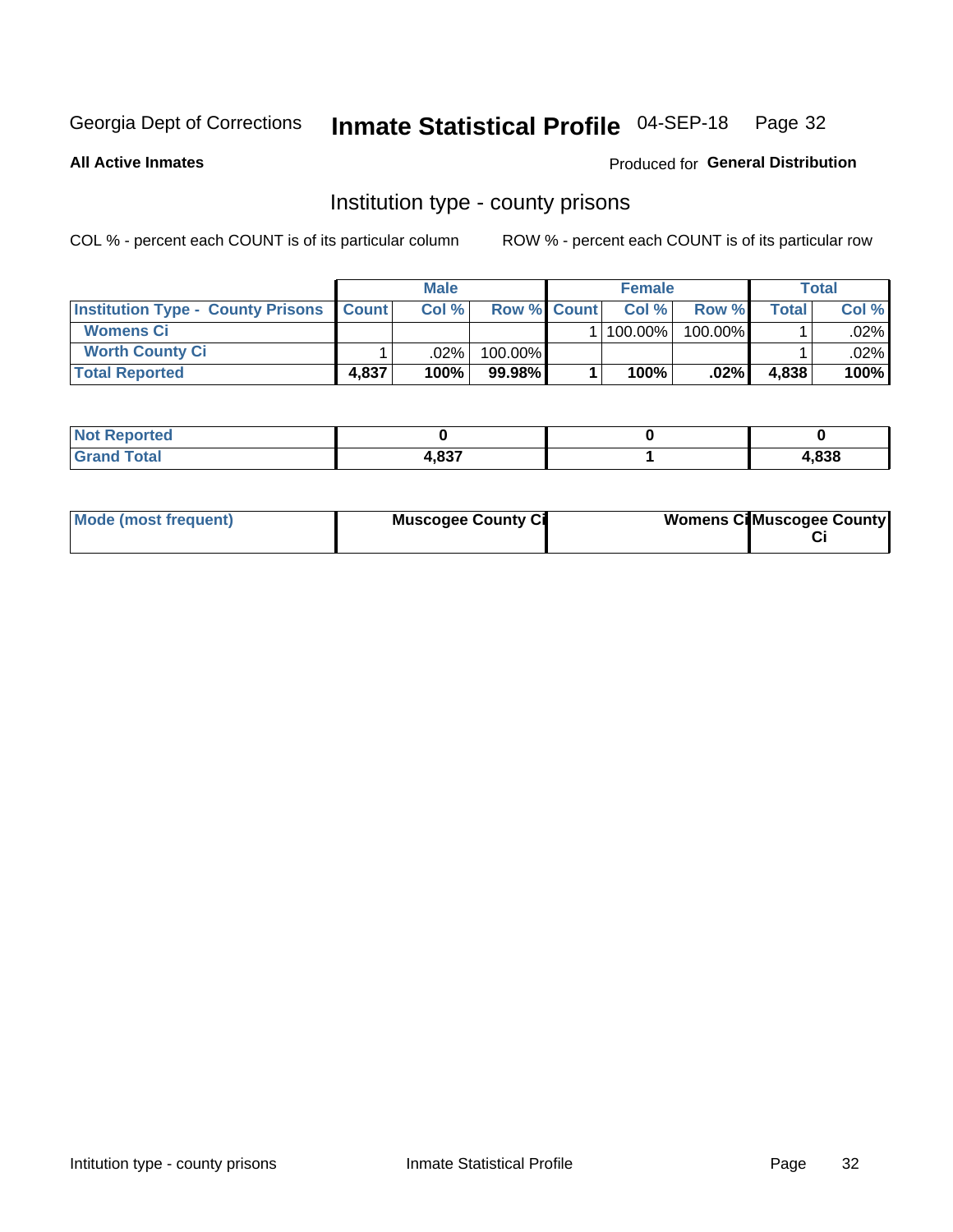#### Inmate Statistical Profile 04-SEP-18 Page 33

**All Active Inmates** 

#### Produced for General Distribution

#### Institution type - state prisons

COL % - percent each COUNT is of its particular column

|                                         |              | <b>Male</b> |         |              | <b>Female</b> |         | <b>Total</b> |       |
|-----------------------------------------|--------------|-------------|---------|--------------|---------------|---------|--------------|-------|
| <b>Institution Type - State Prisons</b> | <b>Count</b> | Col %       | Row %   | <b>Count</b> | Col %         | Row %   | <b>Total</b> | Col % |
| <b>Arrendale State Prison</b>           |              |             |         | 1,635        | 44.25%        | 100.00% | 1,635        | 4.16% |
| <b>Augusta State Med. Prison</b>        | 1,170        | 3.29%       | 99.91%  | 1            | .03%          | .09%    | 1,171        | 2.98% |
| <b>Autry State Prison</b>               | 1,712        | 4.81%       | 100.00% |              |               |         | 1,712        | 4.36% |
| <b>Baldwin State Prison</b>             | 963          | 2.70%       | 100.00% |              |               |         | 963          | 2.45% |
| <b>Burruss Correctional Training</b>    | 741          | 2.08%       | 100.00% |              |               |         | 741          | 1.89% |
| <b>Ctr</b>                              |              |             |         |              |               |         |              |       |
| <b>Calhoun State Prison</b>             | 1,608        | 4.52%       | 100.00% |              |               |         | 1,608        | 4.09% |
| <b>Central State Prison</b>             | 1,042        | 2.93%       | 100.00% |              |               |         | 1,042        | 2.65% |
| <b>Chatham State Prison</b>             | 5            | .01%        | 100.00% |              |               |         | 5            | .01%  |
| <b>Coastal State Prison</b>             | 1,746        | 4.90%       | 100.00% |              |               |         | 1,746        | 4.44% |
| <b>Dodge State Prison</b>               | 1,237        | 3.47%       | 100.00% |              |               |         | 1,237        | 3.15% |
| <b>Dooly State Prison</b>               | 1,651        | 4.64%       | 100.00% |              |               |         | 1,651        | 4.20% |
| <b>Emanuel Women'S Facility</b>         |              |             |         | 416          | 11.26%        | 100.00% | 416          | 1.06% |
| <b>Ga Diag Class Prison</b>             | 3,116        | 8.75%       | 99.97%  | $\mathbf 1$  | .03%          | .03%    | 3,117        | 7.93% |
| <b>Ga State Prison</b>                  | 1,354        | 3.80%       | 100.00% |              |               |         | 1,354        | 3.45% |
| <b>Hancock State Prison</b>             | 1,100        | 3.09%       | 100.00% |              |               |         | 1,100        | 2.80% |
| <b>Hays State Prison</b>                | 1,051        | 2.95%       | 100.00% |              |               |         | 1,051        | 2.67% |
| <b>Helms Facility</b>                   | 18           | .05%        | 45.00%  | 22           | .60%          | 55.00%  | 40           | .10%  |
| <b>Johnson State Prison</b>             | 1,528        | 4.29%       | 100.00% |              |               |         | 1,528        | 3.89% |
| <b>Lee State Prison</b>                 | 735          | 2.06%       | 100.00% |              |               |         | 735          | 1.87% |
| <b>Long Unit</b>                        | 205          | .58%        | 100.00% |              |               |         | 205          | .52%  |
| <b>Lowndes Unit</b>                     | 6            | .02%        | 100.00% |              |               |         | 6            | .02%  |
| <b>Macon State Prison</b>               | 1,694        | 4.76%       | 100.00% |              |               |         | 1,694        | 4.31% |
| <b>Metro Reentry Facility</b>           | 330          | .93%        | 100.00% |              |               |         | 330          | .84%  |
| <b>Metro State Prison (W)</b>           |              |             |         | 1            | .03%          | 100.00% | 1            | .01%  |
| <b>Montgomery State Prison</b>          | 413          | 1.16%       | 100.00% |              |               |         | 413          | 1.05% |
| <b>Phillips State Prison</b>            | 1,074        | 3.02%       | 100.00% |              |               |         | 1,074        | 2.73% |
| <b>Pulaski State Prison</b>             |              |             |         | 1,176        | 31.83%        | 100.00% | 1,176        | 2.99% |
| <b>Putnam State Prison</b>              | $\mathbf{1}$ | .01%        | 100.00% |              |               |         | 1            | .01%  |
| <b>Rogers State Prison</b>              | 1,392        | 3.91%       | 100.00% |              |               |         | 1,392        | 3.54% |
| <b>Rutledge State Prison</b>            | 627          | 1.76%       | 100.00% |              |               |         | 627          | 1.60% |
| <b>Smith State Prison</b>               | 1,478        | 4.15%       | 100.00% |              |               |         | 1,478        | 3.76% |
| <b>Telfair State Prison</b>             | 1,355        | 3.81%       | 100.00% |              |               |         | 1,355        | 3.45% |
| <b>Valdosta State Prison</b>            | 951          | 2.67%       | 100.00% |              |               |         | 951          | 2.42% |
| <b>Walker State Prison</b>              | 417          | 1.17%       | 100.00% |              |               |         | 417          | 1.06% |
| <b>Ware State Prison</b>                | 1,517        | 4.26%       | 100.00% |              |               |         | 1,517        | 3.86% |
| <b>Washington State Prison</b>          | 1,556        | 4.37%       | 100.00% |              |               |         | 1,556        | 3.96% |
| <b>Wayne State Prison</b>               | 1            | .01%        | 100.00% |              |               |         | 1            | .01%  |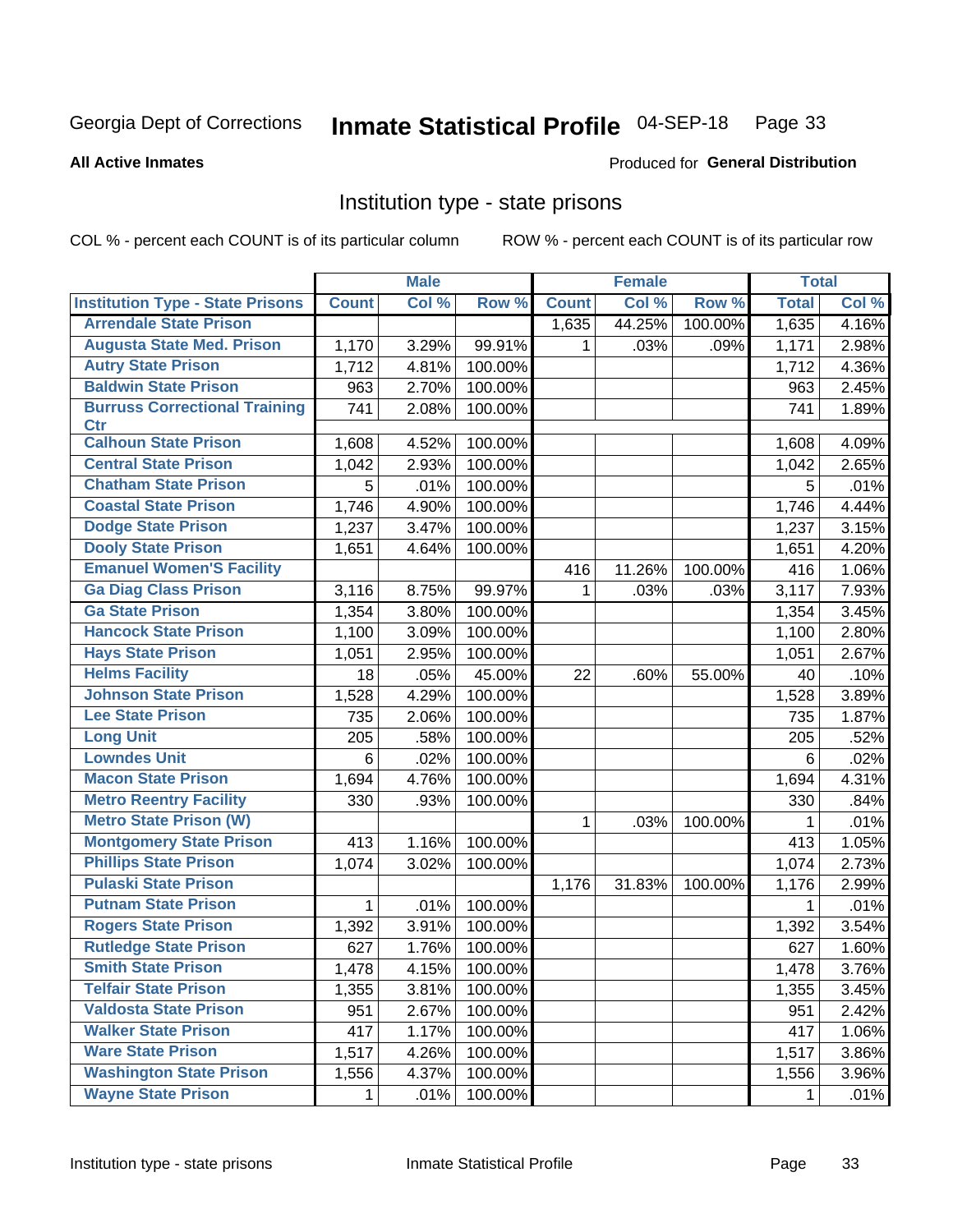## Inmate Statistical Profile 04-SEP-18 Page 34

**All Active Inmates** 

Produced for General Distribution

#### Institution type - state prisons

COL % - percent each COUNT is of its particular column ROW % - percent each COUNT is of its particular row

|                                         |                             | <b>Male</b> |                               |              | <b>Female</b> |                      | <b>Total</b> |        |  |
|-----------------------------------------|-----------------------------|-------------|-------------------------------|--------------|---------------|----------------------|--------------|--------|--|
| <b>Institution Type - State Prisons</b> | <b>Count</b>                | Col %       | Row %                         | <b>Count</b> | Col %         | Row %                | <b>Total</b> | Col %  |  |
| <b>Whitworth Women'S Facility</b>       |                             | .01%        | $.23\%$                       | 443          | 11.99%        | 99.77%               | 444          | 1.13%  |  |
| <b>Wilcox State Prison</b>              | 1,813                       | 5.09%       | 100.00%                       |              |               |                      | 1,813        | 4.61%  |  |
| <b>Total Reported</b>                   | 35,608                      | 100%        | 90.6%                         | 3,695        | 100%          | $9.4\%$              | 39,303       | 100%   |  |
| <b>Not Reported</b>                     |                             | 0           |                               |              | 0             |                      | 0            |        |  |
| <b>Grand Total</b>                      |                             | 35,608      |                               |              | 3,695         |                      |              | 39,303 |  |
| <b>Mode (most frequent)</b>             | <b>Ga Diag Class Prison</b> |             | <b>Arrendale State Prison</b> |              |               | <b>Ga Diag Class</b> |              |        |  |
|                                         |                             |             |                               |              |               |                      | Prison       |        |  |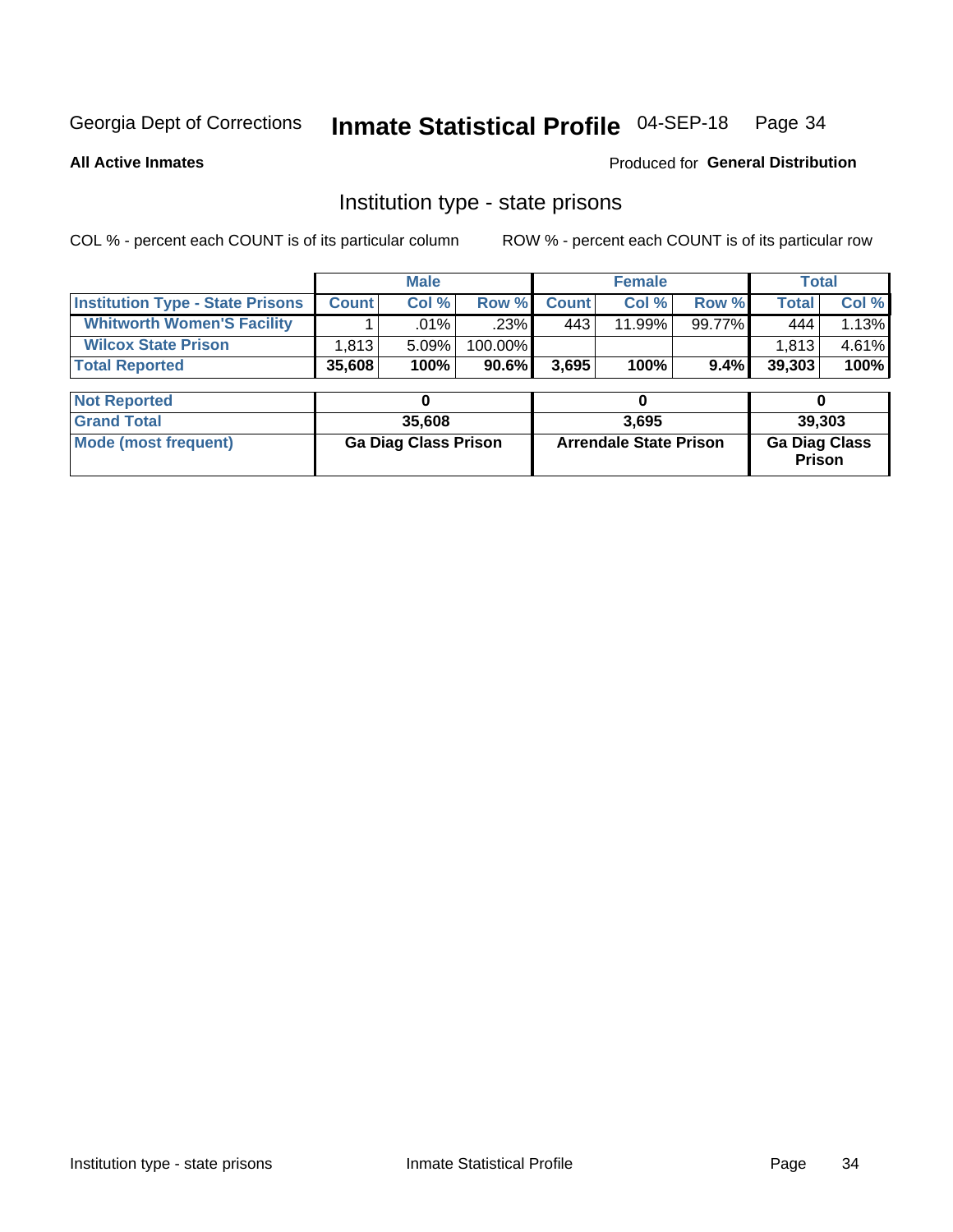## Inmate Statistical Profile 04-SEP-18 Page 35

**All Active Inmates** 

#### Produced for General Distribution

### Institution type - private prisons

COL % - percent each COUNT is of its particular column

|                                           |              | <b>Male</b> |                    | <b>Female</b> |       |       | <b>Total</b> |
|-------------------------------------------|--------------|-------------|--------------------|---------------|-------|-------|--------------|
| <b>Institution Type - Private Prisons</b> | <b>Count</b> | Col %       | <b>Row % Count</b> | Col %         | Row % | Total | Col %        |
| <b>Coffee Corr Facility</b>               | 2.622        | 33.07%      | 100.00%            |               |       | 2,622 | 33.07%       |
| <b>Jenkins Corr Facility</b>              | 1.136        | $14.33\%$   | $100.00\%$         |               |       | 1,136 | 14.33%       |
| <b>Riverbend Corr Facility</b>            | .500         | 18.92%      | 100.00%            |               |       | 1,500 | 18.92%       |
| <b>Wheeler Corr Facility</b>              | 2.670        | 33.68%      | 100.00%            |               |       | 2,670 | 33.68%       |
| <b>Total Reported</b>                     | 7,928        | 100%        | 100%               |               | %।    | 7,928 | 100%         |

| <b>Reported</b><br>' NO) - |       |      |
|----------------------------|-------|------|
| <b>otal</b>                | 7,928 | ,928 |

| <b>Mode (most frequent)</b> | <b>Wheeler Corr Facility</b> | <b>Null</b> | <b>Wheeler Corr</b><br><b>Facility</b> |
|-----------------------------|------------------------------|-------------|----------------------------------------|
|-----------------------------|------------------------------|-------------|----------------------------------------|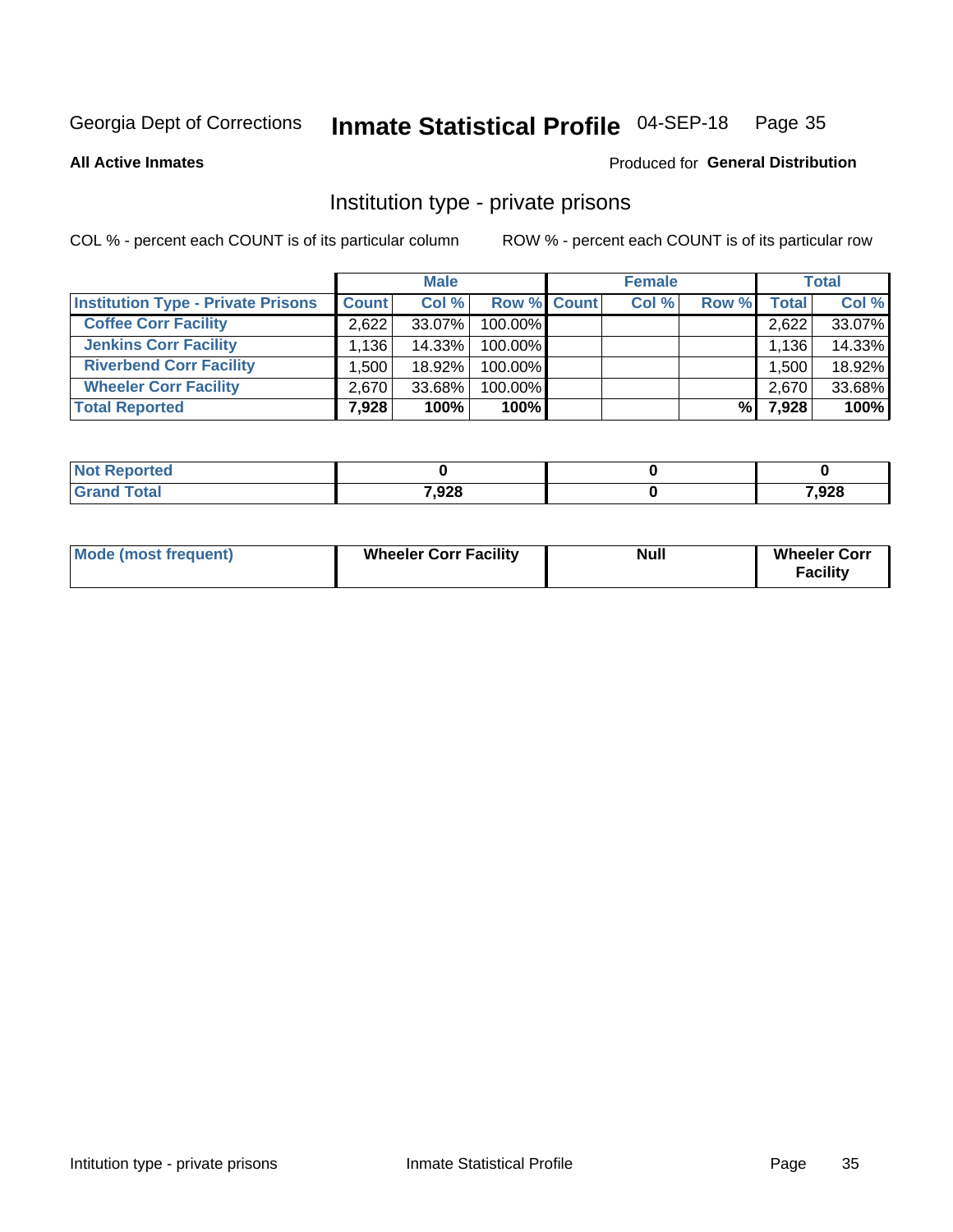## Inmate Statistical Profile 04-SEP-18 Page 36

**All Active Inmates** 

#### Produced for General Distribution

### Institution type - inmate boot camp

COL % - percent each COUNT is of its particular column

|                                      |                  | <b>Male</b> |              |              | <b>Female</b> |             | <b>Total</b> |
|--------------------------------------|------------------|-------------|--------------|--------------|---------------|-------------|--------------|
| <b>Institution Type - Boot Camps</b> | <b>I</b> Count I | Col %       | <b>Row %</b> | <b>Count</b> | Col %         | Row % Total | Col %        |
| <b>Total Rported</b>                 |                  |             |              |              |               |             |              |

| <b>Not Reported</b>            |  |  |
|--------------------------------|--|--|
| <b>Total</b><br>C <sub>r</sub> |  |  |

| Mod<br>uamo | Nul.<br>$- - - - - -$ | <b>Null</b> | . .<br>uu.<br>------ |
|-------------|-----------------------|-------------|----------------------|
|             |                       |             |                      |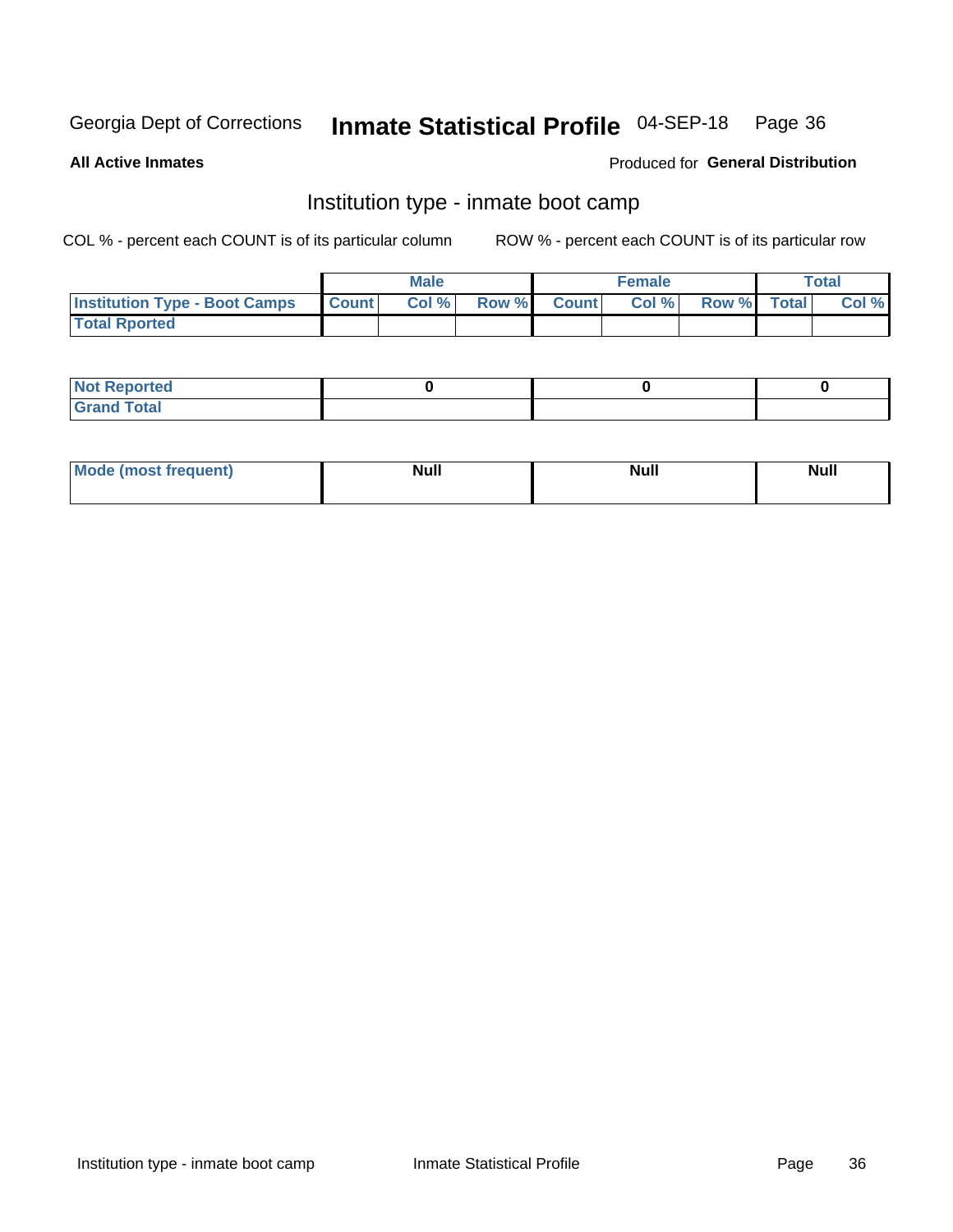#### Inmate Statistical Profile 04-SEP-18 Page 37

#### **All Active Inmates**

#### Produced for General Distribution

### Number of disciplinary reports

COL % - percent each COUNT is of its particular column

|                                       |              | <b>Male</b> |        |              | <b>Female</b> |           |              | <b>Total</b> |
|---------------------------------------|--------------|-------------|--------|--------------|---------------|-----------|--------------|--------------|
| <b>Number of Disciplinary Reports</b> | <b>Count</b> | Col %       | Row %  | <b>Count</b> | Col %         | Row %     | <b>Total</b> | Col %        |
|                                       | 23,117       | 45.48%      | 89.84% | 2,615        | 66.52%        | $10.16\%$ | 25,732       | 46.99%       |
|                                       | 6,168        | 12.13%      | 93.21% | 449          | 11.42%        | 6.79%     | 6,617        | 12.08%       |
| $\mathbf{2}$                          | 3,647        | 7.17%       | 95.07% | 189          | 4.81%         | 4.93%     | 3,836        | 7.00%        |
| 3                                     | 2,580        | 5.08%       | 94.96% | 137          | 3.49%         | $5.04\%$  | 2,717        | 4.96%        |
|                                       | 1,991        | $3.92\%$    | 95.72% | 89           | 2.26%         | 4.28%     | 2,080        | 3.80%        |
| 5                                     | 1,584        | 3.12%       | 96.47% | 58           | 1.48%         | $3.53\%$  | 1,642        | 3.00%        |
| <b>More Than 5</b>                    | 11,746       | 23.11%      | 96.75% | 394          | 10.02%        | $3.25\%$  | 12,140       | 22.17%       |
| <b>Total Reported</b>                 | 50,833       | 100%        | 92.82% | 3,931        | 100%          | 7.18%     | 54,764       | 100%         |

| orted<br><b>NOT</b> |        |       |            |
|---------------------|--------|-------|------------|
| Total               | 50.833 | 3,931 | ,764<br>54 |

| Mean (average)       | 5.04 | דר ר<br>2.ZI | 4.84 |
|----------------------|------|--------------|------|
| Median (middle)      |      |              |      |
| Mode (most frequent) |      |              |      |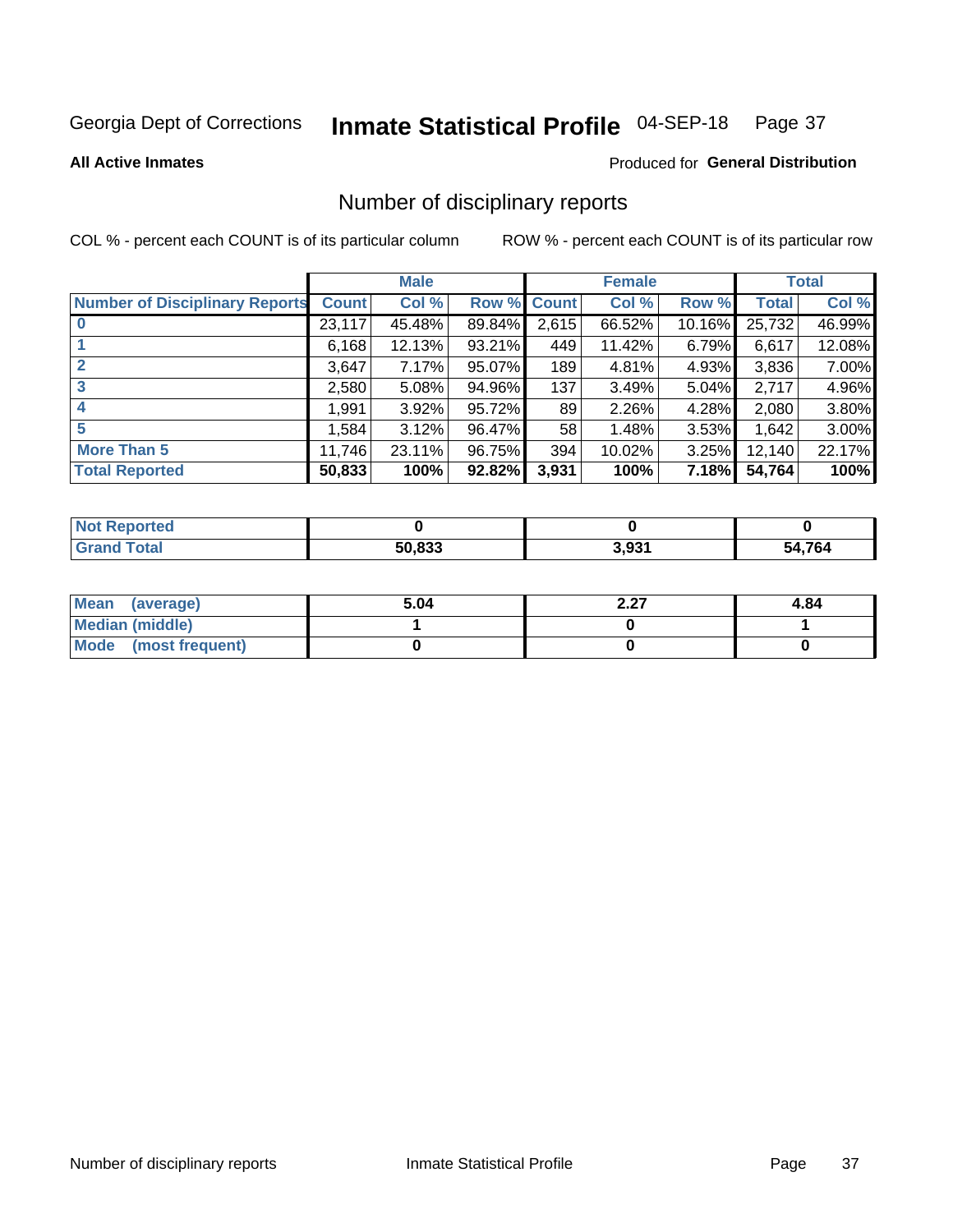## Inmate Statistical Profile 04-SEP-18 Page 38

**All Active Inmates** 

#### **Produced for General Distribution**

### Number of transfers

COL % - percent each COUNT is of its particular column

|                            |         | <b>Male</b> |             |       | <b>Female</b> |          |              | <b>Total</b> |
|----------------------------|---------|-------------|-------------|-------|---------------|----------|--------------|--------------|
| <b>Number of Transfers</b> | Count l | Col %       | Row % Count |       | Col %         | Row %    | <b>Total</b> | Col %        |
|                            | 4,127   | 8.12%       | 81.40%      | 943   | 23.99%        | 18.60%   | 5,070        | 9.26%        |
|                            | 15,989  | 31.45%      | 90.78%      | 1,624 | 41.31%        | $9.22\%$ | 17,613       | 32.16%       |
| $\mathbf{2}$               | 8,123   | 15.98%      | 92.25%      | 682   | 17.35%        | 7.75%    | 8,805        | 16.08%       |
| 3                          | 5,247   | 10.32%      | 95.19%      | 265   | 6.74%         | 4.81%    | 5,512        | 10.07%       |
| 4                          | 3,442   | 6.77%       | 96.36%      | 130   | 3.31%         | $3.64\%$ | 3,572        | 6.52%        |
| 5                          | 2,486   | 4.89%       | 96.28%      | 96    | 2.44%         | 3.72%    | 2,582        | 4.71%        |
| <b>More Than 5</b>         | 11,419  | 22.46%      | 98.35%      | 191   | 4.86%         | 1.65%    | 11,610       | 21.20%       |
| <b>Total Reported</b>      | 50,833  | 100%        | 92.82%      | 3,931 | 100%          | 7.18%    | 54,764       | 100%         |

| orted<br><b>NOT</b> |        |       |            |
|---------------------|--------|-------|------------|
| Total               | 50.833 | 3,931 | ,764<br>54 |

| Mean (average)         | l.63 | 3.99 |
|------------------------|------|------|
| <b>Median (middle)</b> |      |      |
| Mode (most frequent)   |      |      |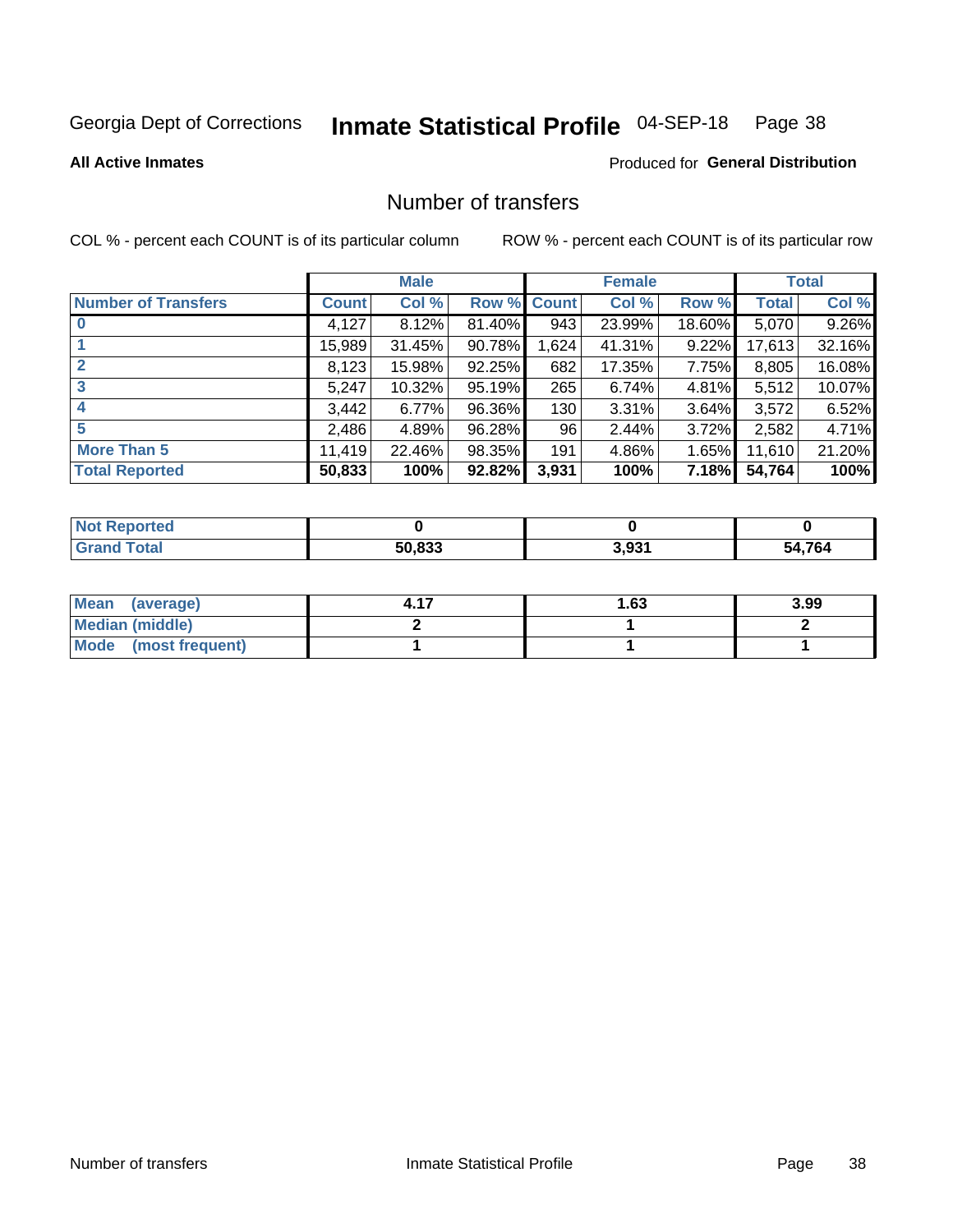## Inmate Statistical Profile 04-SEP-18 Page 39

**All Active Inmates** 

**Produced for General Distribution** 

## Number of escapes

COL % - percent each COUNT is of its particular column

|                          |              | <b>Male</b> |             |       | <b>Female</b> |       |        | <b>Total</b> |
|--------------------------|--------------|-------------|-------------|-------|---------------|-------|--------|--------------|
| <b>Number of Escapes</b> | <b>Count</b> | Col %       | Row % Count |       | Col %         | Row % | Total  | Col %        |
|                          | 50,277       | 98.91%      | 92.77%      | 3,917 | 99.64%        | 7.23% | 54,194 | 98.96%       |
|                          | 527          | 1.04%       | $97.41\%$   | 14    | $0.36\%$      | 2.59% | 541    | 0.99%        |
|                          | 24           | 0.05%       | 100.00%     |       |               |       | 24     | 0.04%        |
|                          |              | 0.01%       | 100.00%     |       |               |       |        | 0.01%        |
|                          |              | 0.01%       | 100.00%     |       |               |       |        | 0.01%        |
| <b>Total Reported</b>    | 50,833       | 100%        | 92.82%      | 3,931 | 100%          | 7.18% | 54,764 | 100.0%       |

| prted        |        |       |      |
|--------------|--------|-------|------|
| <b>Total</b> | 50.833 | 3.931 | ,764 |

| Mean<br>(average)    |  | .0 |
|----------------------|--|----|
| Median (middle)      |  |    |
| Mode (most frequent) |  |    |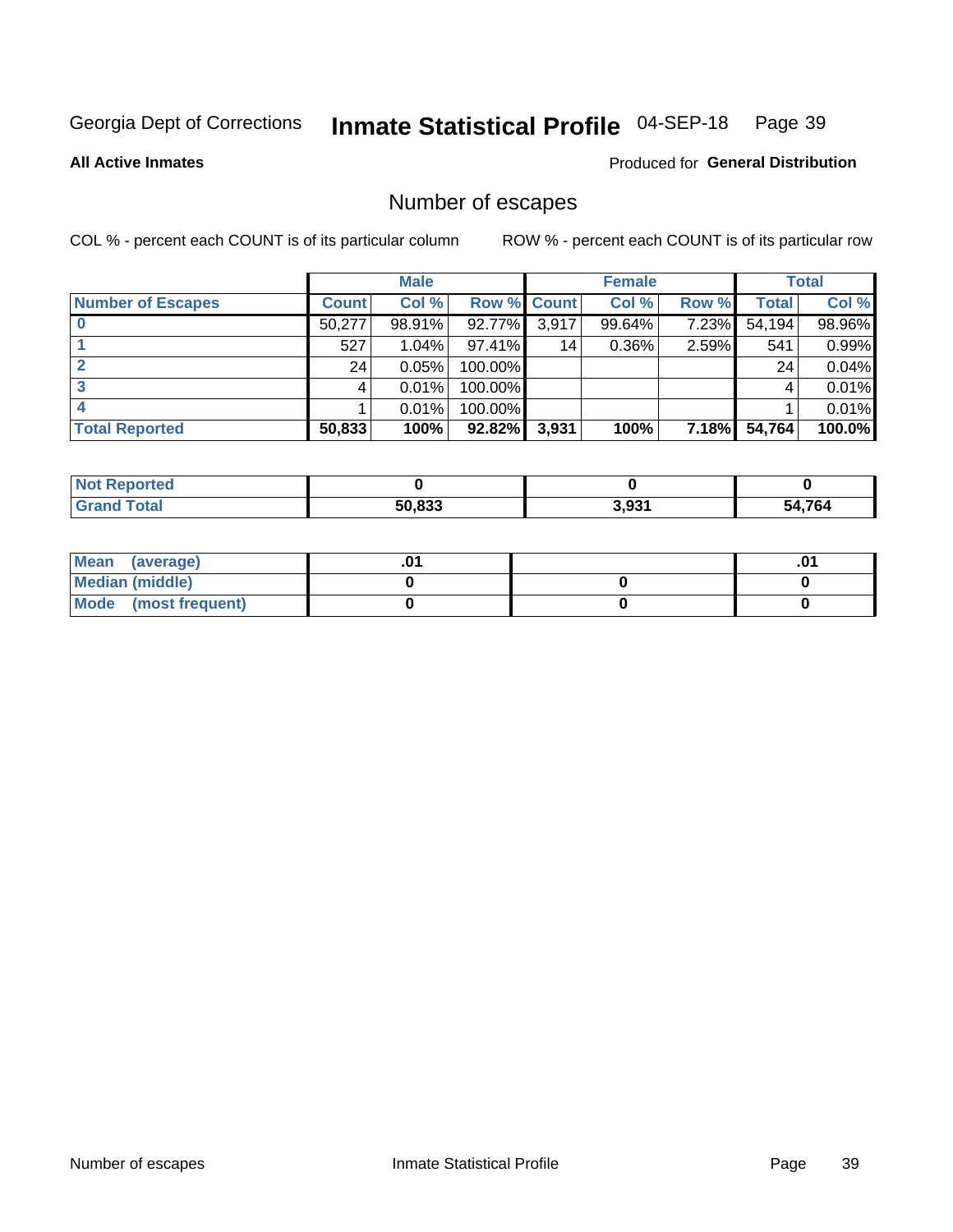#### Inmate Statistical Profile 04-SEP-18 Page 41

**All Active Inmates** 

#### Produced for General Distribution

## Split sentences - Probation to follow

COL % - percent each COUNT is of its particular column

|                            |              | <b>Male</b> |                    |     | <b>Female</b> |          |              | <b>Total</b> |
|----------------------------|--------------|-------------|--------------------|-----|---------------|----------|--------------|--------------|
| <b>Probation to follow</b> | <b>Count</b> | Col%        | <b>Row % Count</b> |     | Col %         | Row %    | Total        | Col %        |
| <b>Yes</b>                 | 38.000       | 74.75%      | $92.52\%$ 3,073    |     | 78.17%        |          | 7.48% 41,073 | 75.00%       |
| <b>No</b>                  | 12,833       | $25.25\%$   | 93.73%             | 858 | 21.83%        | $6.27\%$ | 13.691       | 25.00%       |
| <b>Total Reported</b>      | 50,833       | 100%        | $92.82\%$ 3,931    |     | 100%          | 7.18%I   | 54,764       | 100%         |

|  |  | $F^{\alpha}$ and<br>. | 3,931 | $\sim$ 4 mm $\sim$<br>⁄ ხ∕<br>- 20 |
|--|--|-----------------------|-------|------------------------------------|
|--|--|-----------------------|-------|------------------------------------|

| $Moo$<br>requent<br>′es<br>Yes<br><b>YAC</b><br>. |
|---------------------------------------------------|
|---------------------------------------------------|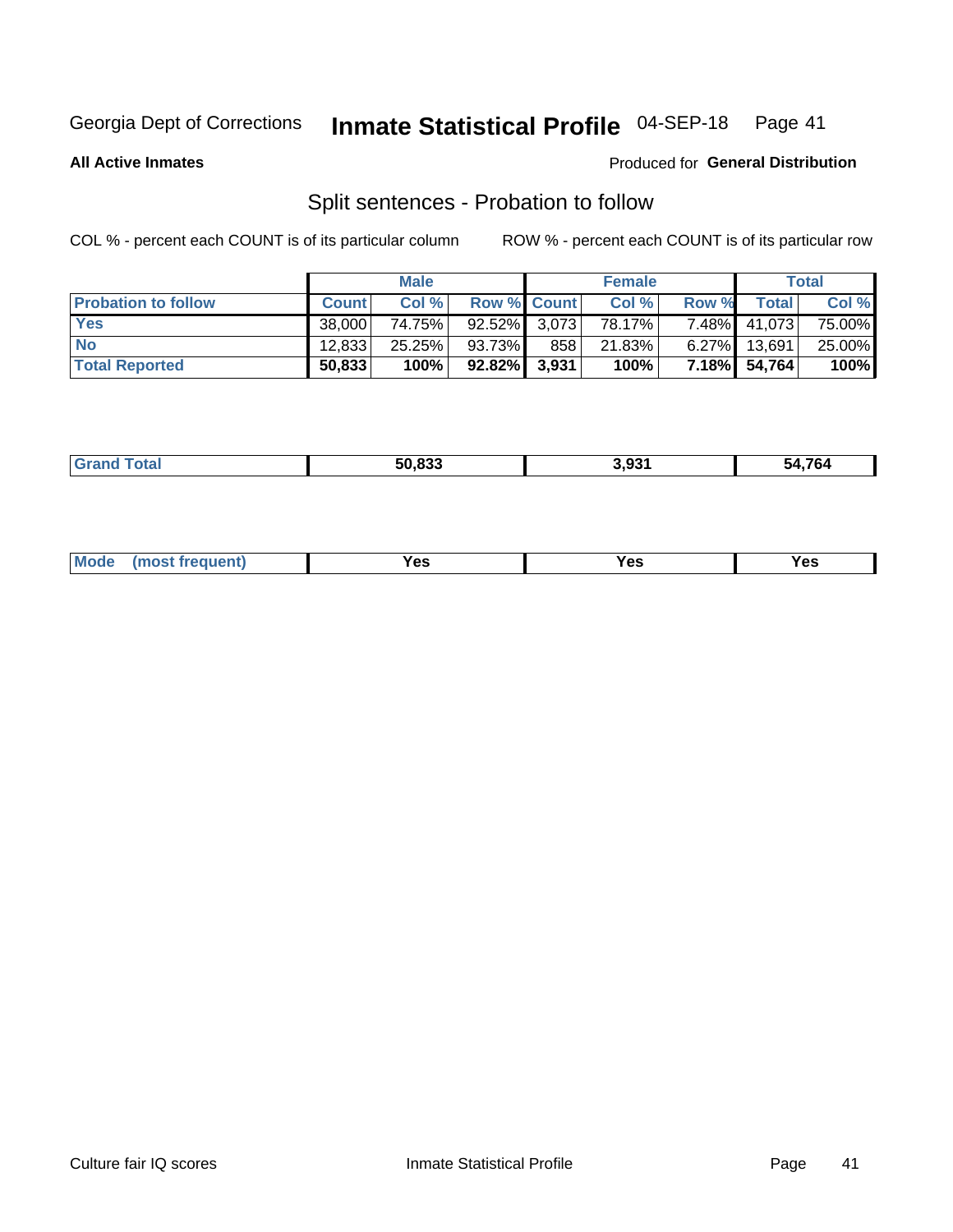#### Inmate Statistical Profile 04-SEP-18 Page 42

**All Active Inmates** 

#### Produced for General Distribution

## Probable future release type of still active inmates

COL % - percent each COUNT is of its particular column

|                                         |              | <b>Male</b> |                    |     | <b>Female</b> |          | Total        |        |
|-----------------------------------------|--------------|-------------|--------------------|-----|---------------|----------|--------------|--------|
| <b>Probable Future Release Type</b>     | <b>Count</b> | Col %       | <b>Row % Count</b> |     | Col %         | Row %    | <b>Total</b> | Col %  |
| <b>Paroled with probation to follow</b> | 19,757       | 40.27%      | 91.60% 1.811       |     | 47.00%        | 8.40%    | 21,568       | 40.76% |
| Paroled w/o probation to follow         | 5,811        | 11.85%      | 92.25%             | 488 | 12.67%        | 7.75%    | 6,299        | 11.91% |
| <b>Maxout with probation to follow</b>  | 15,589       | 31.78%      | 93.02% 1.170       |     | 30.37%        | 6.98%    | 16,759       | 31.68% |
| <b>Maxout w/o probation to follow</b>   | 2,369        | 4.83%       | 93.49%             | 165 | 4.28%         | 6.51%    | 2,534        | 4.79%  |
| Life, LWOP or death sentence            | 5,530        | 11.27%      | 96.19%             | 219 | 5.68%         | $3.81\%$ | 5,749        | 10.87% |
| <b>Total Reported</b>                   | 49,056       | 100%        | $92.72\%$ 3.853    |     | 100%          | 7.28%    | 52,909       | 100%   |

| ased                  |        |       |        |
|-----------------------|--------|-------|--------|
| $f \wedge f \wedge f$ | 49,056 | 3.853 | 52,909 |

| <b>Mode (most frequent)</b> | <b>PAR with PROB follow</b> | <b>PAR with PROB follow</b> | <b>PAR with PROB</b> |
|-----------------------------|-----------------------------|-----------------------------|----------------------|
|                             |                             |                             | follow               |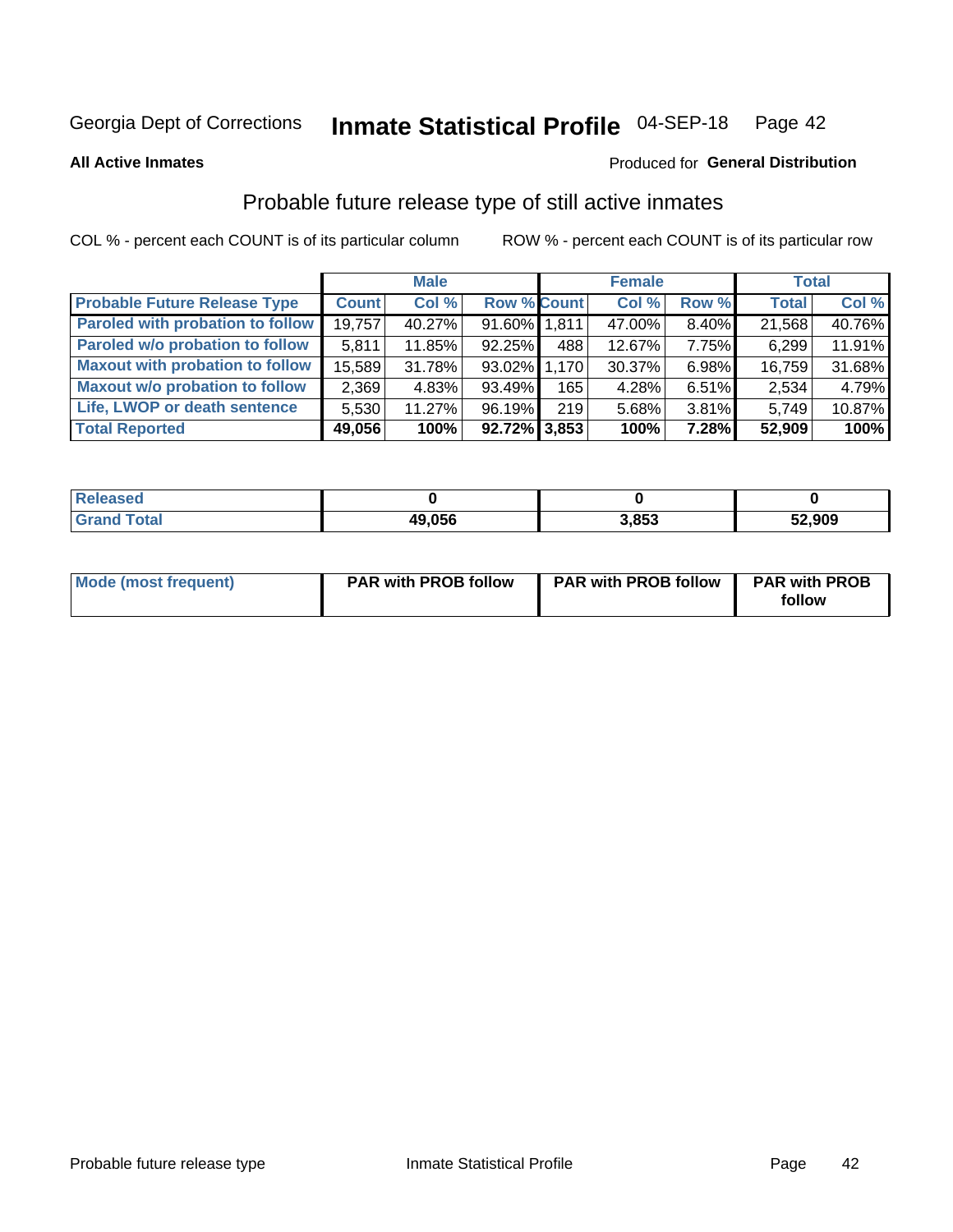### **All Active Inmates**

### Produced for General Distribution

### Time served in current (or last) institution

COL % - percent each COUNT is of its particular column

|                            |              | <b>Male</b> |        |              | <b>Female</b> |        |              | <b>Total</b> |
|----------------------------|--------------|-------------|--------|--------------|---------------|--------|--------------|--------------|
| <b>Time In Institution</b> | <b>Count</b> | Col %       | Row %  | <b>Count</b> | Col %         | Row %  | <b>Total</b> | Col %        |
| 0 to 3 months              | 13,652       | 26.86%      | 92.16% | 1,162        | 29.56%        | 7.84%  | 14,814       | 27.05%       |
| <b>3.01 to 6 months</b>    | 7,159        | 14.08%      | 90.97% | 711          | 18.09%        | 9.03%  | 7,870        | 14.37%       |
| 6.01 to 9 months           | 5,098        | 10.03%      | 92.10% | 437          | 11.12%        | 7.90%  | 5,535        | 10.11%       |
| 9.01 to 12 months          | 4,047        | 7.96%       | 94.31% | 244          | 6.21%         | 5.69%  | 4,291        | 7.84%        |
| 12.01 to 18 months         | 5,584        | 10.98%      | 93.83% | 367          | 9.34%         | 6.17%  | 5,951        | 10.87%       |
| <b>18.01 to 24 months</b>  | 3,120        | 6.14%       | 94.78% | 172          | 4.38%         | 5.22%  | 3,292        | 6.01%        |
| 2.01 to 3 years            | 4,339        | 8.54%       | 94.78% | 239          | 6.08%         | 5.22%  | 4,578        | 8.36%        |
| 3.01 to 4 years            | 2,894        | 5.69%       | 94.82% | 158          | 4.02%         | 5.18%  | 3,052        | 5.57%        |
| $4.01$ to 5 years          | 1,443        | 2.84%       | 93.82% | 95           | 2.42%         | 6.18%  | 1,538        | 2.81%        |
| 5.01 to 6 years            | 927          | 1.82%       | 91.78% | 83           | 2.11%         | 8.22%  | 1,010        | 1.84%        |
| 6.01 to 7 years            | 698          | 1.37%       | 93.19% | 51           | 1.30%         | 6.81%  | 749          | 1.37%        |
| 7.01 to 8 years            | 458          | 0.90%       | 82.37% | 98           | 2.49%         | 17.63% | 556          | 1.02%        |
| $8.01$ to 9 years          | 306          | 0.60%       | 92.73% | 24           | 0.61%         | 7.27%  | 330          | 0.60%        |
| 9.01 to 10 years           | 225          | 0.44%       | 91.09% | 22           | 0.56%         | 8.91%  | 247          | 0.45%        |
| Over 10 years              | 883          | 1.74%       | 92.85% | 68           | 1.73%         | 7.15%  | 951          | 1.74%        |
| <b>Total Reported</b>      | 50,833       | 100%        | 92.82% | 3,931        | 100%          | 7.18%  | 54,764       | 100.0%       |

| Reported<br><b>Not</b> |        |     |            |
|------------------------|--------|-----|------------|
| <b>otal</b>            | 50,833 | 021 | .764<br>בא |

| <b>Mean</b><br>(average) | 24 months | 19 months | 24 months |
|--------------------------|-----------|-----------|-----------|
| Median (middle)          | 9 months  | 6 months  | 9 months  |
| Mode (most frequent)     | 0 months  | months    | 1 months  |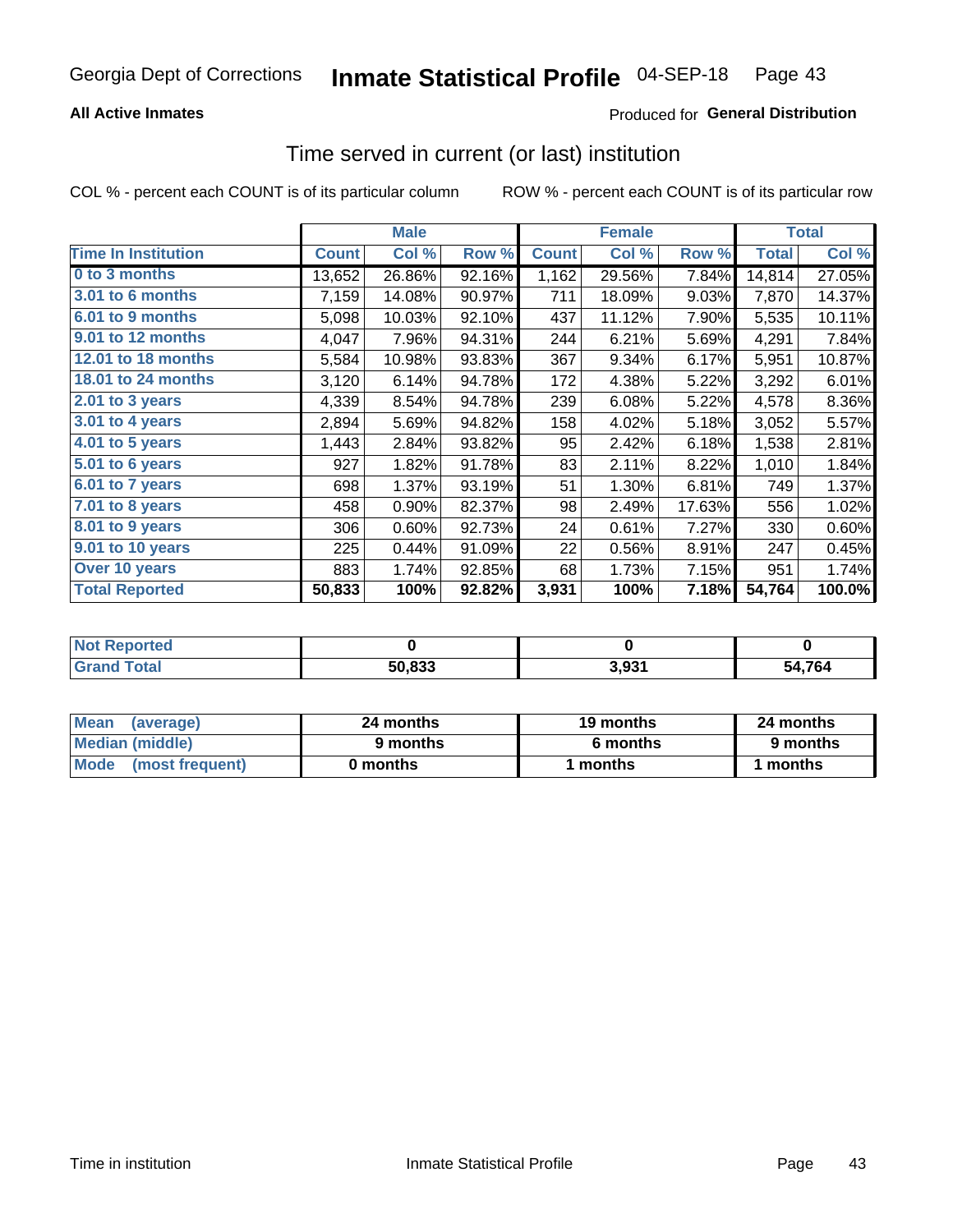#### Inmate Statistical Profile 04-SEP-18 Page 44

#### **All Active Inmates**

#### Produced for General Distribution

### Highest grade level attained

COL % - percent each COUNT is of its particular column

|                              |                 | <b>Male</b> |         |                | <b>Female</b> |        |                 | <b>Total</b> |
|------------------------------|-----------------|-------------|---------|----------------|---------------|--------|-----------------|--------------|
| <b>Grade Level</b>           | <b>Count</b>    | Col %       | Row %   | <b>Count</b>   | Col %         | Row %  | <b>Total</b>    | Col %        |
| No school at all             | $\overline{14}$ | 0.04%       | 100.00% |                |               |        | $\overline{14}$ | 0.04%        |
| <b>Grade 1</b>               | 20              | 0.05%       | 100.00% |                |               |        | 20              | 0.05%        |
| <b>Grade 2</b>               | 25              | 0.07%       | 86.21%  | 4              | 0.16%         | 13.79% | 29              | 0.07%        |
| Grade 3                      | 76              | 0.21%       | 98.70%  | 1              | 0.04%         | 1.30%  | 77              | 0.20%        |
| Grade 4                      | 80              | 0.22%       | 97.56%  | $\overline{2}$ | 0.08%         | 2.44%  | 82              | 0.21%        |
| Grade 5                      | 89              | 0.24%       | 95.70%  | 4              | 0.16%         | 4.30%  | 93              | 0.24%        |
| Grade 6                      | 350             | 0.95%       | 95.37%  | 17             | 0.69%         | 4.63%  | 367             | 0.93%        |
| <b>Grade 7</b>               | 693             | 1.87%       | 94.16%  | 43             | 1.75%         | 5.84%  | 736             | 1.86%        |
| Grade 8                      | 2,480           | 6.70%       | 94.08%  | 156            | 6.35%         | 5.92%  | 2,636           | 6.68%        |
| Grade 9                      | 4,632           | 12.51%      | 95.76%  | 205            | 8.34%         | 4.24%  | 4,837           | 12.26%       |
| Grade 10                     | 6,422           | 17.35%      | 95.52%  | 301            | 12.25%        | 4.48%  | 6,723           | 17.03%       |
| Grade 11                     | 6,359           | 17.18%      | 95.24%  | 318            | 12.94%        | 4.76%  | 6,677           | 16.92%       |
| <b>Grade 12 or GED</b>       | 12,261          | 33.13%      | 92.92%  | 934            | 38.01%        | 7.08%  | 13,195          | 33.43%       |
| <b>Some tech school</b>      | 262             | 0.71%       | 82.65%  | 55             | 2.24%         | 17.35% | 317             | 0.80%        |
| <b>Completed tech school</b> | 264             | 0.71%       | 84.35%  | 49             | 1.99%         | 15.65% | 313             | 0.79%        |
| College, 1 year              | 1,001           | 2.70%       | 89.78%  | 114            | 4.64%         | 10.22% | 1,115           | 2.83%        |
| College, 2 year              | 1,183           | 3.20%       | 87.76%  | 165            | 6.72%         | 12.24% | 1,348           | 3.42%        |
| College, 3 year              | 298             | 0.81%       | 88.43%  | 39             | 1.59%         | 11.57% | 337             | 0.85%        |
| <b>Bachelor's degree</b>     | 398             | 1.08%       | 90.66%  | 41             | 1.67%         | 9.34%  | 439             | 1.11%        |
| <b>Master's degree</b>       | 67              | 0.18%       | 91.78%  | $\,6$          | 0.24%         | 8.22%  | 73              | 0.18%        |
| Ph.D. degree                 | 12              | 0.03%       | 92.31%  | 1              | 0.04%         | 7.69%  | 13              | 0.03%        |
| Law degree                   | 15              | 0.04%       | 88.24%  | $\overline{2}$ | 0.08%         | 11.76% | 17              | 0.04%        |
| <b>Some medical school</b>   | $\overline{2}$  | 0.01%       | 100.00% |                |               |        | 2               | 0.01%        |
| <b>Medical degree</b>        | 8               | 0.02%       | 100.00% |                |               |        | 8               | 0.02%        |
|                              | 1.              | 0.01%       | 100.00% |                |               |        | 1               | 0.01%        |
| <b>Total Reported</b>        | 37,012          | 100%        | 93.77%  | 2,457          | 100%          | 6.23%  | 39,469          | 100.0%       |

| 12.021<br>19.OZ I | 474<br>TI 7 | 5.295 |
|-------------------|-------------|-------|
| EO 000<br>.833    | 3,931       | 70A   |

| ∣Mean<br>(average)   | 10.82           | 11.34           | 10.85           |  |
|----------------------|-----------------|-----------------|-----------------|--|
| Median (middle)      | Grade 11        | Grade 12 or GED | Grade 11        |  |
| Mode (most frequent) | Grade 12 or GED | Grade 12 or GED | Grade 12 or GED |  |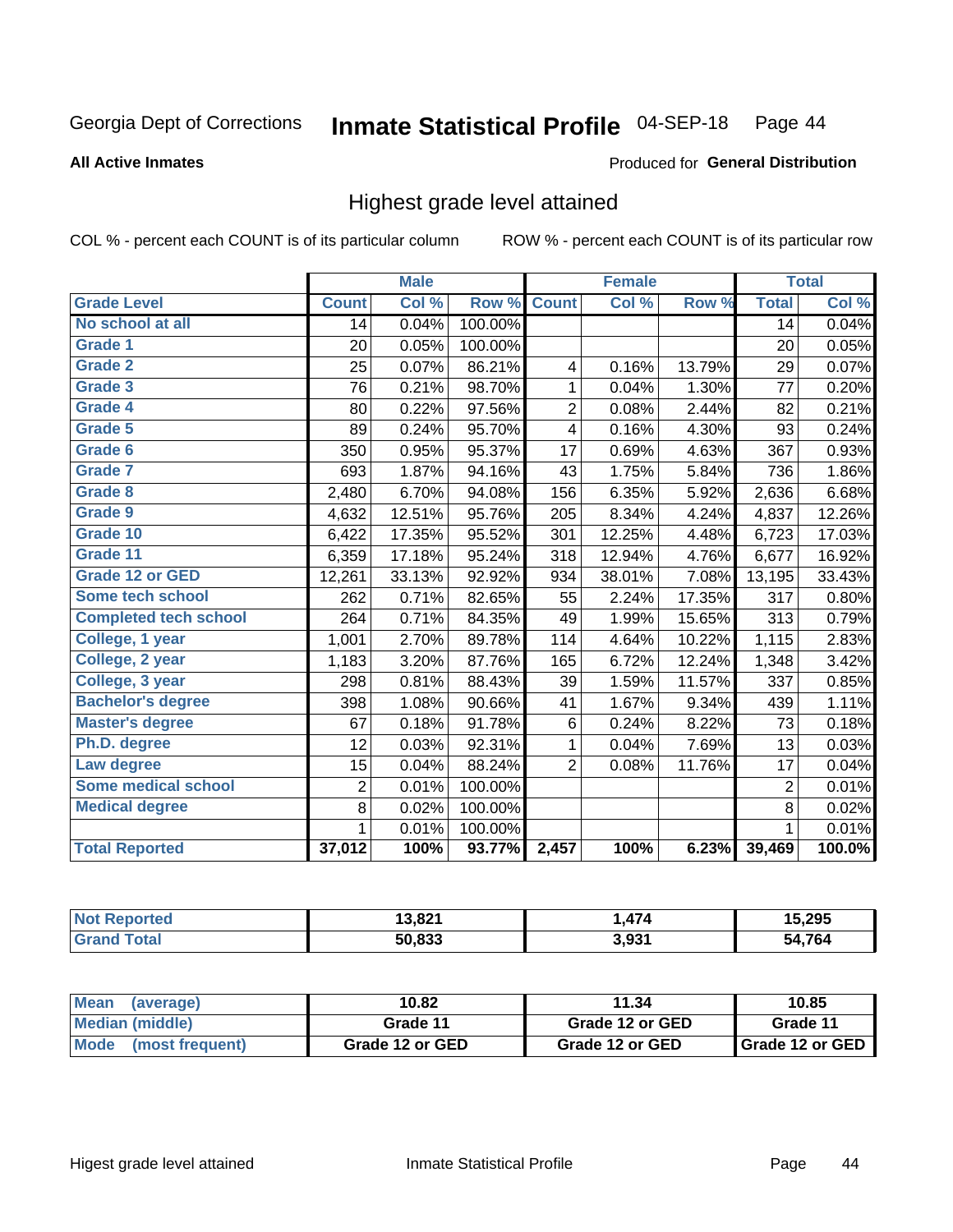# Inmate Statistical Profile 04-SEP-18 Page 45

**All Active Inmates** 

#### **Produced for General Distribution**

## Culture fair IQ scores

COL % - percent each COUNT is of its particular column

|                       |              | <b>Male</b> |             |       | <b>Female</b> |          |              | <b>Total</b> |
|-----------------------|--------------|-------------|-------------|-------|---------------|----------|--------------|--------------|
| <b>IQ Scores</b>      | <b>Count</b> | Col %       | Row % Count |       | Col %         | Row %    | <b>Total</b> | Col %        |
| $60 - 69$             | 878          | 2.22%       | 90.70%      | 90    | 2.65%         | $9.30\%$ | 968          | 2.25%        |
| $70 - 79$             | 2,709        | 6.85%       | 91.61%      | 248   | 7.31%         | 8.39%    | 2,957        | 6.89%        |
| $80 - 89$             | 6,004        | 15.18%      | 87.76%      | 837   | 24.68%        | 12.24%   | 6,841        | 15.93%       |
| $90 - 99$             | 11,150       | 28.19%      | 89.80%      | 1,266 | 37.32%        | 10.20%   | 12,416       | 28.91%       |
| $100 - 109$           | 10,906       | 27.58%      | 95.09%      | 563   | 16.60%        | 4.91%    | 11,469       | 26.71%       |
| $110 - 119$           | 6,548        | 16.56%      | 96.82%      | 215   | 6.34%         | 3.18%    | 6,763        | 15.75%       |
| $120 - 129$           | 1,293        | 3.27%       | 91.77%      | 116   | 3.42%         | 8.23%    | 1,409        | 3.28%        |
| $130 - 139$           | 52           | 0.13%       | 55.32%      | 42    | 1.24%         | 44.68%   | 94           | 0.22%        |
| 140 & Up              | 9            | 0.02%       | 37.50%      | 15    | 0.44%         | 62.50%   | 24           | 0.06%        |
| <b>Total Reported</b> | 39,549       | 100%        | 92.10%      | 3,392 | 100%          | 7.90%    | 42,941       | 100%         |

| <b>Not Reported</b>         | 10,499 | 352   | 10,851 |
|-----------------------------|--------|-------|--------|
| <b>Not Valid (under 60)</b> | 785    | 187   | 972    |
| <b>Grand Total</b>          | 50,833 | 3,931 | 54,764 |

| <b>Mean</b><br>(average)       | 98 | 95      | 98 |
|--------------------------------|----|---------|----|
| <b>Median (middle)</b>         | 99 | 94      | 99 |
| <b>Mode</b><br>(most frequent) | 99 | ٥٥<br>∍ | 99 |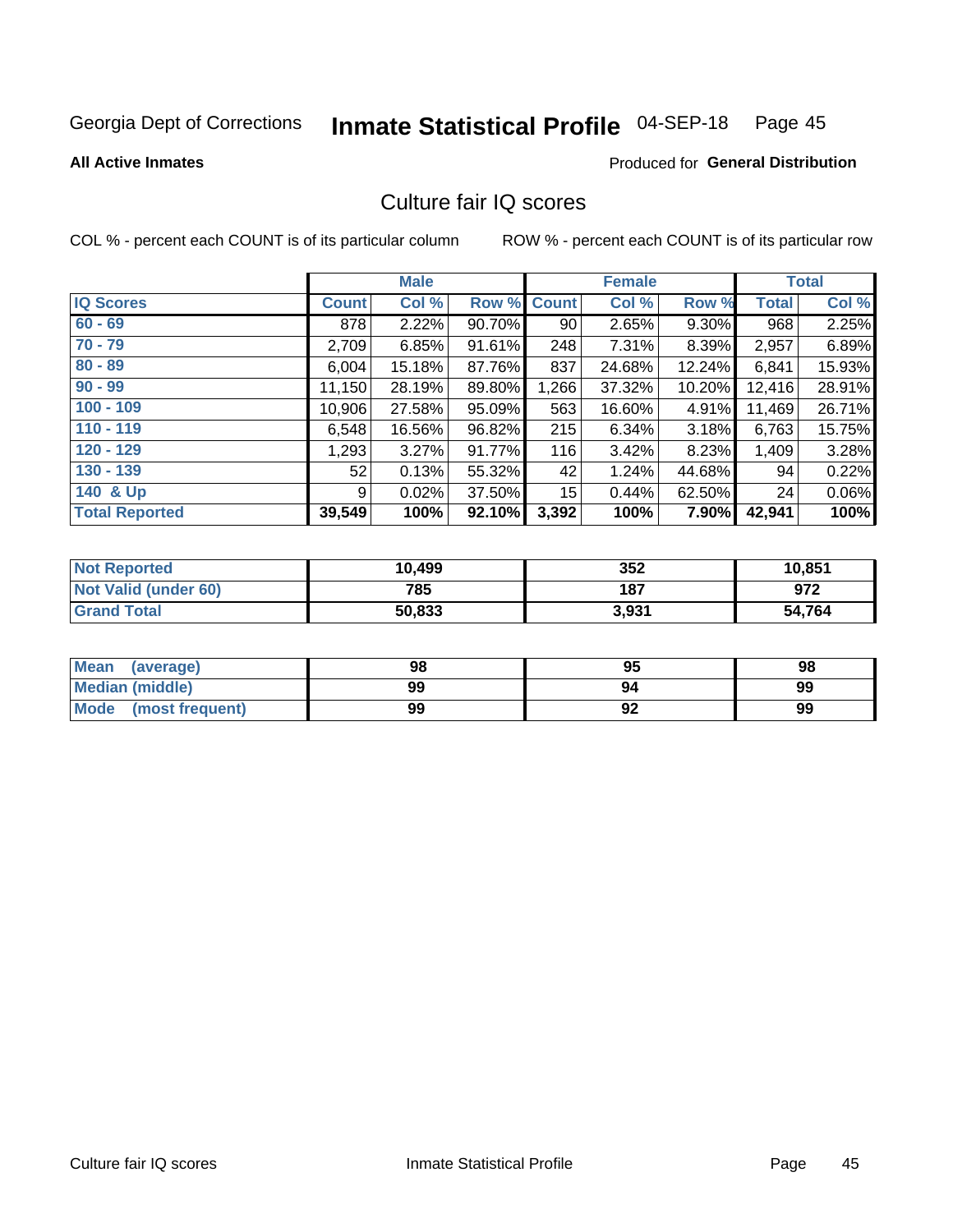#### Inmate Statistical Profile 04-SEP-18 Page 46

**All Active Inmates** 

### **Produced for General Distribution**

## Wide Range Achievement Test (WRAT) reading score

COL % - percent each COUNT is of its particular column

|                           |              | <b>Male</b> |        |              | <b>Female</b> |        |              | <b>Total</b> |
|---------------------------|--------------|-------------|--------|--------------|---------------|--------|--------------|--------------|
| <b>WRAT Reading Score</b> | <b>Count</b> | Col %       | Row %  | <b>Count</b> | Col %         | Row %  | <b>Total</b> | Col %        |
| 0.1 to 0.9                | 839          | 1.82%       | 99.41% | 5            | 0.14%         | 0.59%  | 844          | 1.70%        |
| 1.0 to 1.9                | 796          | 1.73%       | 98.51% | 12           | 0.34%         | 1.49%  | 808          | 1.63%        |
| 2.0 to 2.9                | 1,546        | 3.36%       | 97.54% | 39           | 1.09%         | 2.46%  | 1,585        | 3.20%        |
| 3.0 to 3.9                | 3,547        | 7.71%       | 97.66% | 85           | 2.37%         | 2.34%  | 3,632        | 7.33%        |
| 4.0 to 4.9                | 4,416        | 9.60%       | 95.92% | 188          | 5.25%         | 4.08%  | 4,604        | 9.29%        |
| 5.0 to 5.9                | 3,776        | 8.21%       | 95.93% | 160          | 4.47%         | 4.07%  | 3,936        | 7.94%        |
| 6.0 to 6.9                | 4,390        | 9.54%       | 95.06% | 228          | 6.37%         | 4.94%  | 4,618        | 9.32%        |
| 7.0 to 7.9                | 1,710        | 3.72%       | 93.85% | 112          | 3.13%         | 6.15%  | 1,822        | 3.68%        |
| 8.0 to 8.9                | 3,380        | 7.35%       | 94.76% | 187          | 5.22%         | 5.24%  | 3,567        | 7.20%        |
| 9.0 to 9.9                | 1,960        | 4.26%       | 94.64% | 111          | 3.10%         | 5.36%  | 2,071        | 4.18%        |
| 10.0 to 10.9              | 3,003        | 6.53%       | 93.00% | 226          | 6.31%         | 7.00%  | 3,229        | 6.51%        |
| 11.0 to 11.9              | 4,491        | 9.76%       | 91.58% | 413          | 11.54%        | 8.42%  | 4,904        | 9.89%        |
| 12.0 to 12.9              | 11,536       | 25.08%      | 86.93% | 1,735        | 48.48%        | 13.07% | 13,271       | 26.77%       |
| 13                        | 603          | 1.31%       | 88.55% | 78           | 2.18%         | 11.45% | 681          | 1.37%        |
| <b>Total Reported</b>     | 45,993       | 100%        | 92.78% | 3,579        | 100%          | 7.22%  | 49,572       | 100.0%       |

| <b>nted</b><br>NO | 1,840  | 352   | 5,192       |
|-------------------|--------|-------|-------------|
| $T$ otol $T$      | 50,833 | 3,931 | 4,764<br>יש |

| <b>Mean</b><br>(average) | 8.36 | 10.45 | 8.51 |
|--------------------------|------|-------|------|
| Median (middle)          | 8.8  | 12.2  | 8.9  |
| Mode<br>(most frequent)  | 12.9 | 12.9  | 12.9 |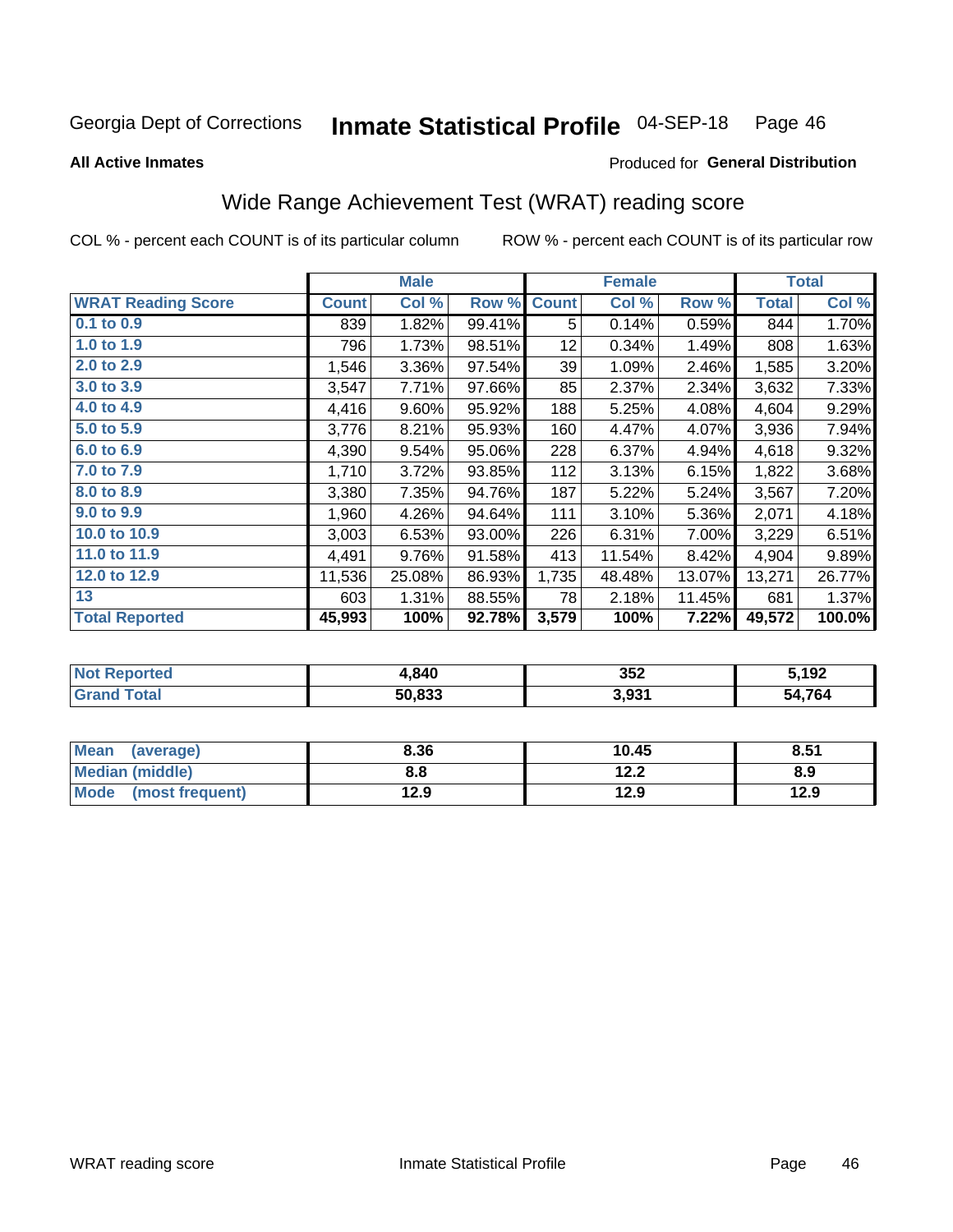#### Inmate Statistical Profile 04-SEP-18 Page 47

**All Active Inmates** 

### Produced for General Distribution

## Wide Range Achievement Test (WRAT) math score

COL % - percent each COUNT is of its particular column

|                              |              | <b>Male</b> |         |              | <b>Female</b> |        |              | <b>Total</b> |
|------------------------------|--------------|-------------|---------|--------------|---------------|--------|--------------|--------------|
| <b>WRAT Mathematic Score</b> | <b>Count</b> | Col %       | Row %   | <b>Count</b> | Col %         | Row %  | <b>Total</b> | Col %        |
| 0.1 to 0.9                   | 109          | 0.24%       | 100.00% |              |               |        | 109          | 0.22%        |
| 1.0 to 1.9                   | 303          | 0.66%       | 97.12%  | 9            | 0.25%         | 2.88%  | 312          | 0.63%        |
| 2.0 to 2.9                   | 945          | 2.05%       | 95.17%  | 48           | 1.34%         | 4.83%  | 993          | 2.00%        |
| 3.0 to 3.9                   | 2,208        | 4.80%       | 95.63%  | 101          | 2.82%         | 4.37%  | 2,309        | 4.66%        |
| 4.0 to 4.9                   | 5,837        | 12.69%      | 94.05%  | 369          | 10.31%        | 5.95%  | 6,206        | 12.52%       |
| 5.0 to 5.9                   | 7,227        | 15.71%      | 91.83%  | 643          | 17.97%        | 8.17%  | 7,870        | 15.88%       |
| 6.0 to 6.9                   | 9,367        | 20.37%      | 92.62%  | 746          | 20.84%        | 7.38%  | 10,113       | 20.40%       |
| 7.0 to 7.9                   | 3,632        | 7.90%       | 92.87%  | 279          | 7.80%         | 7.13%  | 3,911        | 7.89%        |
| 8.0 to 8.9                   | 4,992        | 10.85%      | 91.98%  | 435          | 12.15%        | 8.02%  | 5,427        | 10.95%       |
| 9.0 to 9.9                   | 2,573        | 5.59%       | 92.26%  | 216          | 6.04%         | 7.74%  | 2,789        | 5.63%        |
| 10.0 to 10.9                 | 442          | 0.96%       | 96.72%  | 15           | 0.42%         | 3.28%  | 457          | 0.92%        |
| 11.0 to 11.9                 | 1,852        | 4.03%       | 92.42%  | 152          | 4.25%         | 7.58%  | 2,004        | 4.04%        |
| 12.0 to 12.9                 | 6,428        | 13.98%      | 92.14%  | 548          | 15.31%        | 7.86%  | 6,976        | 14.07%       |
| 13                           | 75           | 0.16%       | 80.65%  | 18           | 0.50%         | 19.35% | 93           | 0.19%        |
| <b>Total Reported</b>        | 45,990       | 100%        | 92.78%  | 3,579        | 100%          | 7.22%  | 49,569       | 100%         |

| orted | .843   | 352   | 195         |
|-------|--------|-------|-------------|
| otal  | 50,833 | 3,931 | 4,764<br>מי |

| <b>Mean</b><br>(average) | 7.38 | 7.66 | 7.40 |
|--------------------------|------|------|------|
| Median (middle)          | 6.9  | 6.9  | 6.9  |
| Mode<br>(most frequent)  | 12.9 | 12.9 | 12.9 |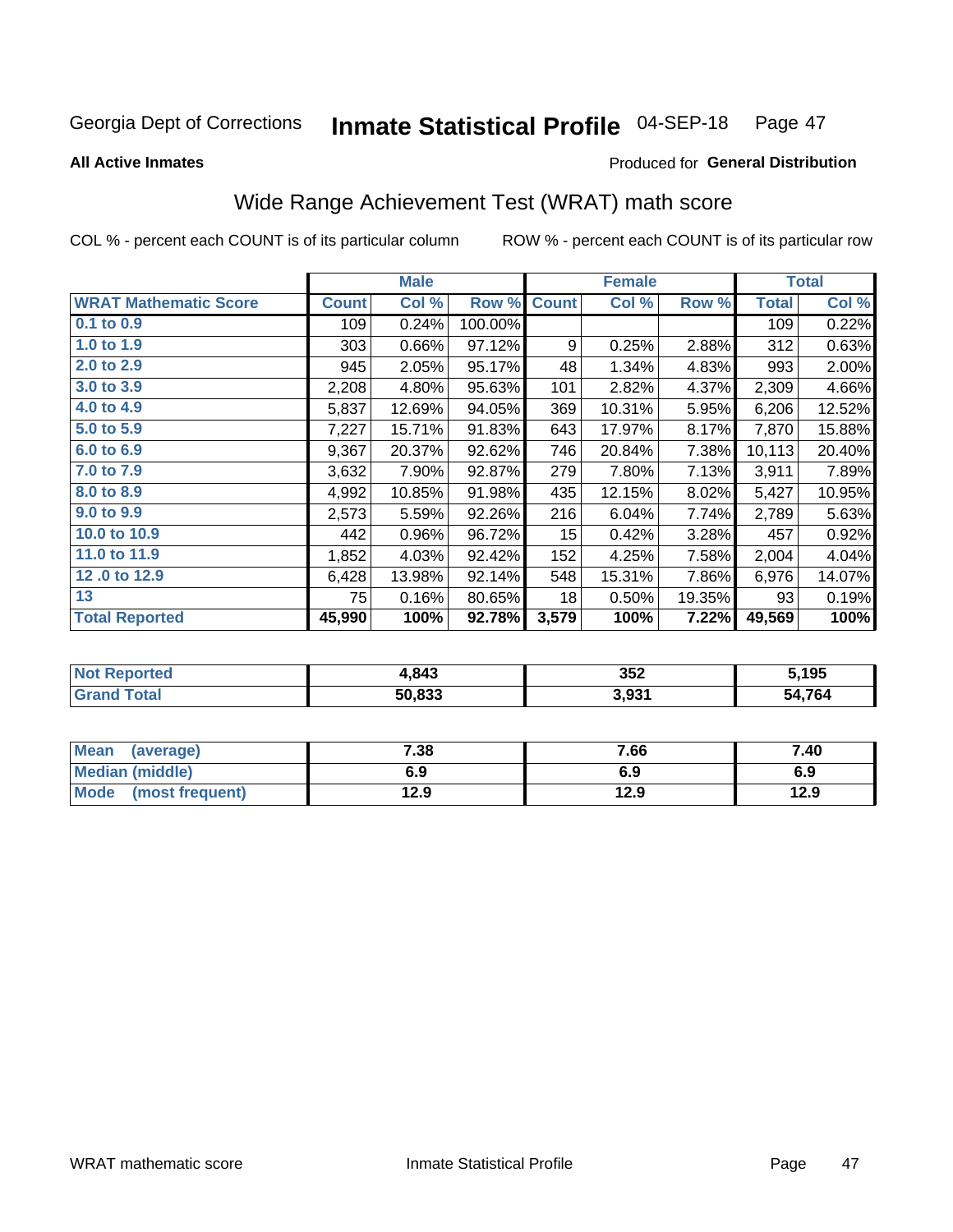#### Inmate Statistical Profile 04-SEP-18 Page 48

#### **All Active Inmates**

### Produced for General Distribution

## Wide Range Achievement Test (WRAT) spelling score

COL % - percent each COUNT is of its particular column

|                            |              | <b>Male</b> |        |              | <b>Female</b> |        |              | <b>Total</b> |
|----------------------------|--------------|-------------|--------|--------------|---------------|--------|--------------|--------------|
| <b>WRAT Spelling Score</b> | <b>Count</b> | Col %       | Row %  | <b>Count</b> | Col %         | Row %  | <b>Total</b> | Col %        |
| $0.1$ to $0.9$             | 971          | 2.11%       | 99.28% | 7            | 0.20%         | 0.72%  | 978          | 1.97%        |
| 1.0 to 1.9                 | 1,176        | 2.56%       | 98.49% | 18           | 0.50%         | 1.51%  | 1,194        | 2.41%        |
| 2.0 to 2.9                 | 2,096        | 4.56%       | 98.13% | 40           | 1.12%         | 1.87%  | 2,136        | 4.31%        |
| 3.0 to 3.9                 | 3,263        | 7.09%       | 97.46% | 85           | 2.37%         | 2.54%  | 3,348        | 6.75%        |
| 4.0 to 4.9                 | 3,001        | 6.52%       | 96.78% | 100          | 2.79%         | 3.22%  | 3,101        | 6.25%        |
| 5.0 to 5.9                 | 5,173        | 11.24%      | 95.71% | 232          | 6.48%         | 4.29%  | 5,405        | 10.90%       |
| 6.0 to 6.9                 | 4,203        | 9.14%       | 94.66% | 237          | 6.62%         | 5.34%  | 4,440        | 8.95%        |
| 7.0 to 7.9                 | 4,021        | 8.74%       | 93.88% | 262          | 7.32%         | 6.12%  | 4,283        | 8.64%        |
| 8.0 to 8.9                 | 3,927        | 8.54%       | 93.28% | 283          | 7.91%         | 6.72%  | 4,210        | 8.49%        |
| 9.0 to 9.9                 | 2,181        | 4.74%       | 93.01% | 164          | 4.58%         | 6.99%  | 2,345        | 4.73%        |
| 10.0 to 10.9               | 2,147        | 4.67%       | 92.19% | 182          | 5.08%         | 7.81%  | 2,329        | 4.70%        |
| 11.0 to 11.9               | 3,617        | 7.86%       | 90.81% | 366          | 10.22%        | 9.19%  | 3,983        | 8.03%        |
| 12.0 to 12.9               | 9,946        | 21.62%      | 86.44% | 1,560        | 43.58%        | 13.56% | 11,506       | 23.21%       |
| 13                         | 281          | 0.61%       | 86.46% | 44           | 1.23%         | 13.54% | 325          | 0.66%        |
| <b>Total Reported</b>      | 46,003       | 100%        | 92.78% | 3,580        | 100%          | 7.22%  | 49,583       | 100%         |

| Tea.<br>NO     | 4,830  | 351   | 5.181       |
|----------------|--------|-------|-------------|
| T <sub>1</sub> | 50,833 | 3,931 | 4,764<br>יש |

| <b>Mean</b><br>(average) | 7.96 | 10.11 | 9.11<br>. O.I. |
|--------------------------|------|-------|----------------|
| Median (middle)          | .    | 11.3  | 7. L           |
| Mode<br>(most frequent)  | 12.9 | 12.9  | 12.9           |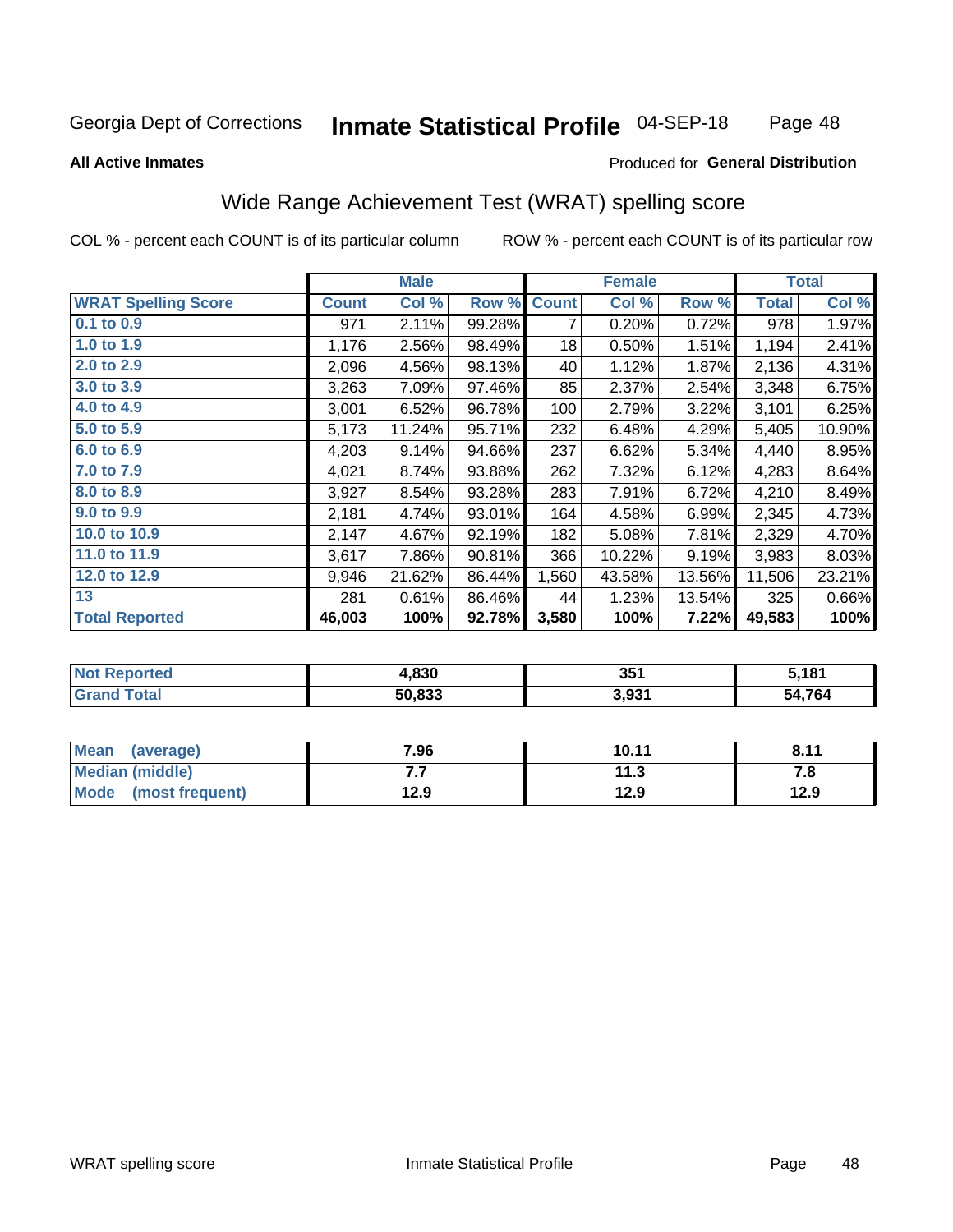#### Inmate Statistical Profile 04-SEP-18 Page 49

**All Active Inmates** 

### **Produced for General Distribution**

## Current / last mental health treatment level

COL % - percent each COUNT is of its particular column

|                                    |              | <b>Male</b> |         |              | <b>Female</b> |        |              | <b>Total</b> |
|------------------------------------|--------------|-------------|---------|--------------|---------------|--------|--------------|--------------|
| <b>Mental Health Treatment Lev</b> | <b>Count</b> | Col %       | Row %   | <b>Count</b> | Col %         | Row %  | <b>Total</b> | Col %        |
| 1 No problem at current time       | 8,639        | 51.32%      | 92.93%  | 657          | 21.98%        | 7.07%  | 9,296        | 46.90%       |
| 2 Receiving outpatient             | 6,429        | 38.20%      | 73.95%  | 2,265        | 75.78%        | 26.05% | 8,694        | 43.86%       |
| <b>Treatment</b>                   |              |             |         |              |               |        |              |              |
| 3 Inpatient, moderate              | 1,438        | 8.54%       | 96.45%  | 53           | 1.77%         | 3.55%  | 1,491        | 7.52%        |
| <b>Treatment</b>                   |              |             |         |              |               |        |              |              |
| 4 Inpatient, intensive             | 306          | 1.82%       | 95.63%  | 14           | 0.47%         | 4.38%  | 320          | 1.61%        |
| Treatment                          |              |             |         |              |               |        |              |              |
| <b>5 Undergoing crisis</b>         | 19           | 0.11%       | 100.00% |              |               |        | 19           | 0.10%        |
| <b>Stabilization</b>               |              |             |         |              |               |        |              |              |
| <b>6 Hospital for criminally</b>   |              | 0.01%       | 100.00% |              |               |        |              | 0.01%        |
| <b>Tinsane</b>                     |              |             |         |              |               |        |              |              |
| <b>Total Evaluated</b>             | 16,832       | 100%        | 84.92%  | 2,989        | 100%          | 15.08% | 19,821       | 100%         |

| Never had MH evaluation | 34.001 | 942               | 34,943 |
|-------------------------|--------|-------------------|--------|
| $\tau$ otal             | 50,833 | 3.93 <sup>4</sup> | 54,764 |

| Median (middle) | No problem at current time | <b>Receiving outpatient</b><br>treatment | <b>Receiving</b><br>outpatient<br>treatment |  |  |
|-----------------|----------------------------|------------------------------------------|---------------------------------------------|--|--|
| <b>Mode</b>     | No problem at current time | <b>Receiving outpatient</b>              | No problem at                               |  |  |
| (most frequent) |                            | treatment                                | current time                                |  |  |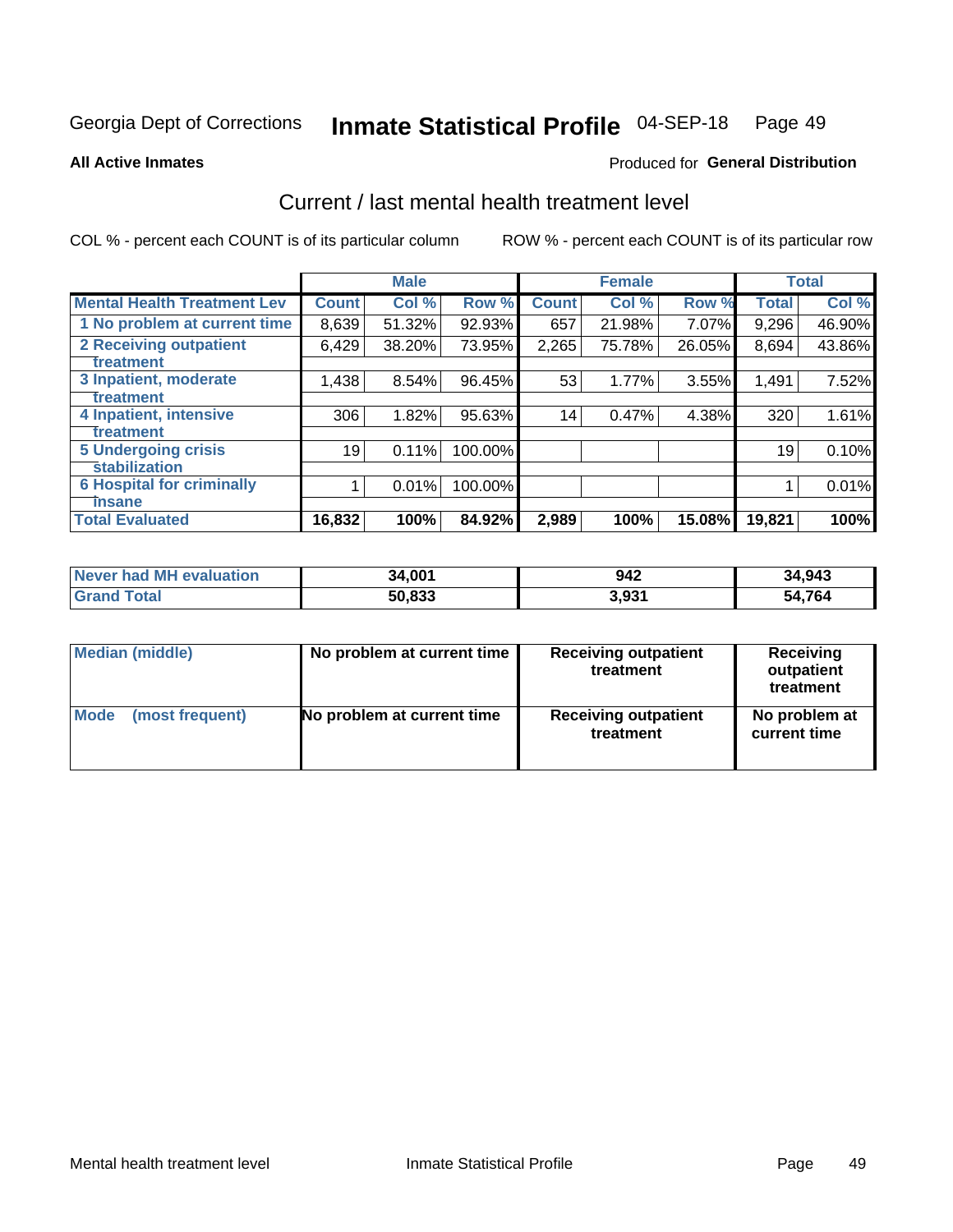### **All Active Inmates**

### Produced for General Distribution

## PULHESDWIT medical scale - 'P' overall condition ('P'hysical)

COL % - percent each COUNT is of its particular column

|                                  |              | <b>Male</b> |         |              | <b>Female</b> |         |              | <b>Total</b> |
|----------------------------------|--------------|-------------|---------|--------------|---------------|---------|--------------|--------------|
| 'P' Overall Condition            | <b>Count</b> | Col %       | Row %   | <b>Count</b> | Col %         | Row %   | <b>Total</b> | Col %        |
| 1 No medical illness             | 35,416       | 75.46%      | 94.07%  | 2,231        | 63.22%        | 5.93%   | 37,647       | 74.60%       |
| 2 Well-controlled chronic        | 10,581       | 22.54%      | 89.98%  | 1,178        | 33.38%        | 10.02%  | 11,759       | 23.30%       |
| <b>illness</b>                   |              |             |         |              |               |         |              |              |
| 3 Poorly-controlled chronic      | 853          | 1.82%       | 92.72%  | 67           | 1.90%         | 7.28%   | 920          | 1.82%        |
| <b>illness</b>                   |              |             |         |              |               |         |              |              |
| 4 Significant problems requiring | 80           | 0.17%       | 78.43%  | 22           | 0.62%         | 21.57%  | 102          | 0.20%        |
| special housing                  |              |             |         |              |               |         |              |              |
| 5 Terminal illness, < 6 months   | 6            | 0.01%       | 100.00% |              |               |         | 6            | 0.01%        |
| to live                          |              |             |         |              |               |         |              |              |
| 6 Inmate is pregnant             |              |             |         | 31           | 0.88%         | 100.00% | 31           | $0.06\%$     |
| <b>Total Reported</b>            | 46,936       | 100%        | 93.01%  | 3,529        | 100%          | 6.99%   | 50,465       | 100%         |

| тео | 3,897  | 402 | ,299       |
|-----|--------|-----|------------|
|     | an nan | 021 | .764<br>מר |

| Mode | (most frequent) | 1 No medical illness | 1 No medical illness | 1 No medical<br>illness |
|------|-----------------|----------------------|----------------------|-------------------------|
|------|-----------------|----------------------|----------------------|-------------------------|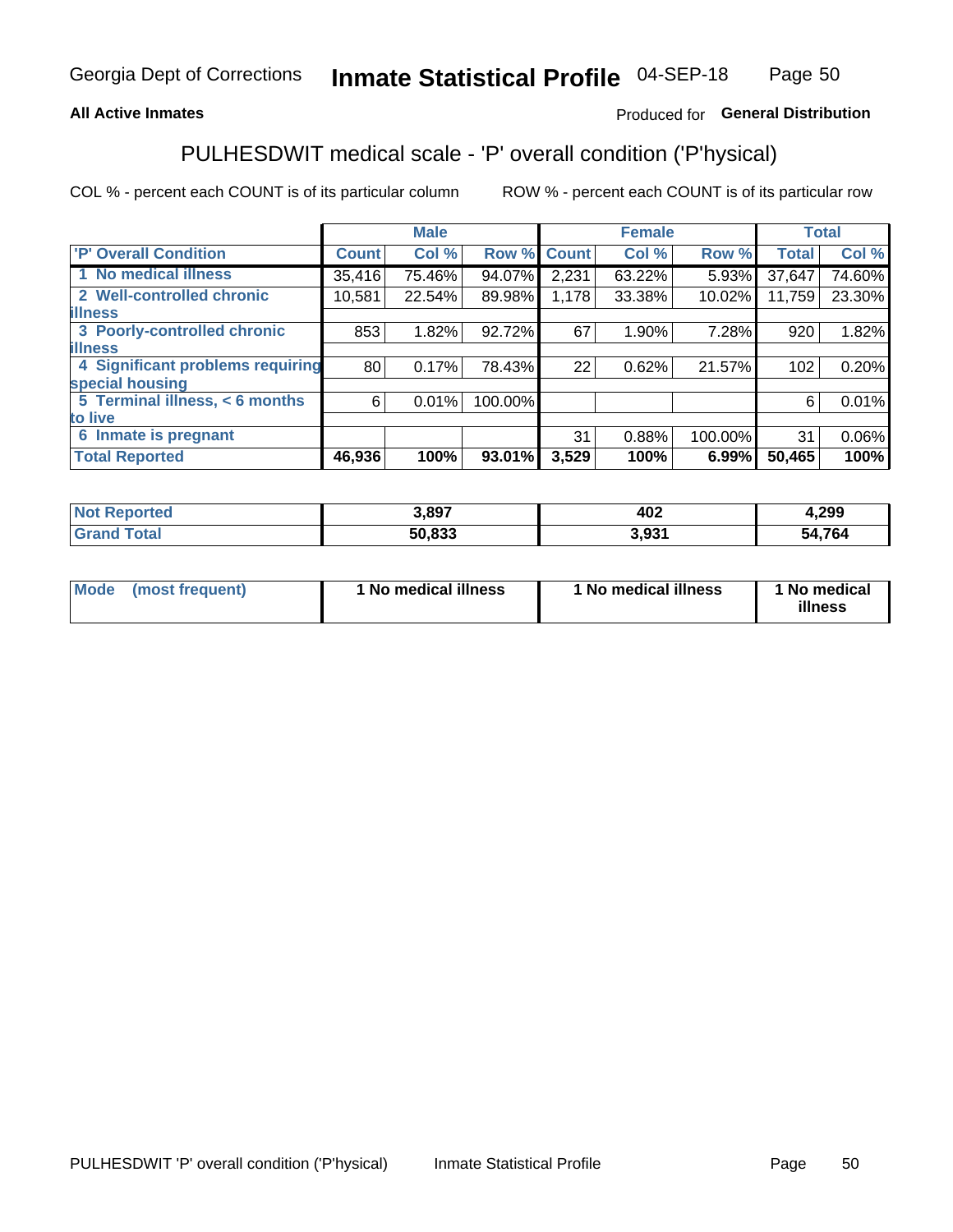### **All Active Inmates**

### Produced for General Distribution

# PULHESDWIT medical scale - 'U' upper body

COL % - percent each COUNT is of its particular column

|                              |              | <b>Male</b> |         |              | <b>Female</b> |        |              | <b>Total</b> |
|------------------------------|--------------|-------------|---------|--------------|---------------|--------|--------------|--------------|
| <b>U' Upper Body</b>         | <b>Count</b> | Col %       | Row %   | <b>Count</b> | Col %         | Row %  | <b>Total</b> | Col %        |
| 1 Upper bones, joints,       | 44,865       | 95.77%      | 93.15%  | 3,298        | 93.45%        | 6.85%  | 48,163       | 95.61%       |
| muscles all OK               |              |             |         |              |               |        |              |              |
| 2 One or both arms minimally | 1,698        | 3.62%       | 89.27%  | 204          | 5.78%         | 10.73% | 1,902        | 3.78%        |
| limited                      |              |             |         |              |               |        |              |              |
| 3 One or both arms           | 230          | 0.49%       | 90.55%  | 24           | 0.68%         | 9.45%  | 254          | 0.50%        |
| <b>moderately limited</b>    |              |             |         |              |               |        |              |              |
| 4 One arm disabled,          | 49           | 0.10%       | 94.23%  | 3            | 0.09%         | 5.77%  | 52           | 0.10%        |
| paralyzed, or amputated      |              |             |         |              |               |        |              |              |
| 5 Both arms disabled,        | 4            | 0.01%       | 100.00% |              |               |        | 4            | 0.01%        |
| paralyzed, or amputated      |              |             |         |              |               |        |              |              |
| <b>Total Reported</b>        | 46,846       | 100%        | 92.99%  | 3,529        | 100%          | 7.01%  | 50,375       | 100%         |

| <b>Not Reported</b> | 3,987  | 402   | 1,389  |
|---------------------|--------|-------|--------|
| Total<br>Grand      | 50,833 | 3,931 | 54,764 |

| Mode (most frequent) | 1 Upper bones, joints,<br>muscles all OK | 1 Upper bones, joints,<br>muscles all OK | 1 Upper bones,<br>joints, muscles all<br>ΟK |
|----------------------|------------------------------------------|------------------------------------------|---------------------------------------------|
|----------------------|------------------------------------------|------------------------------------------|---------------------------------------------|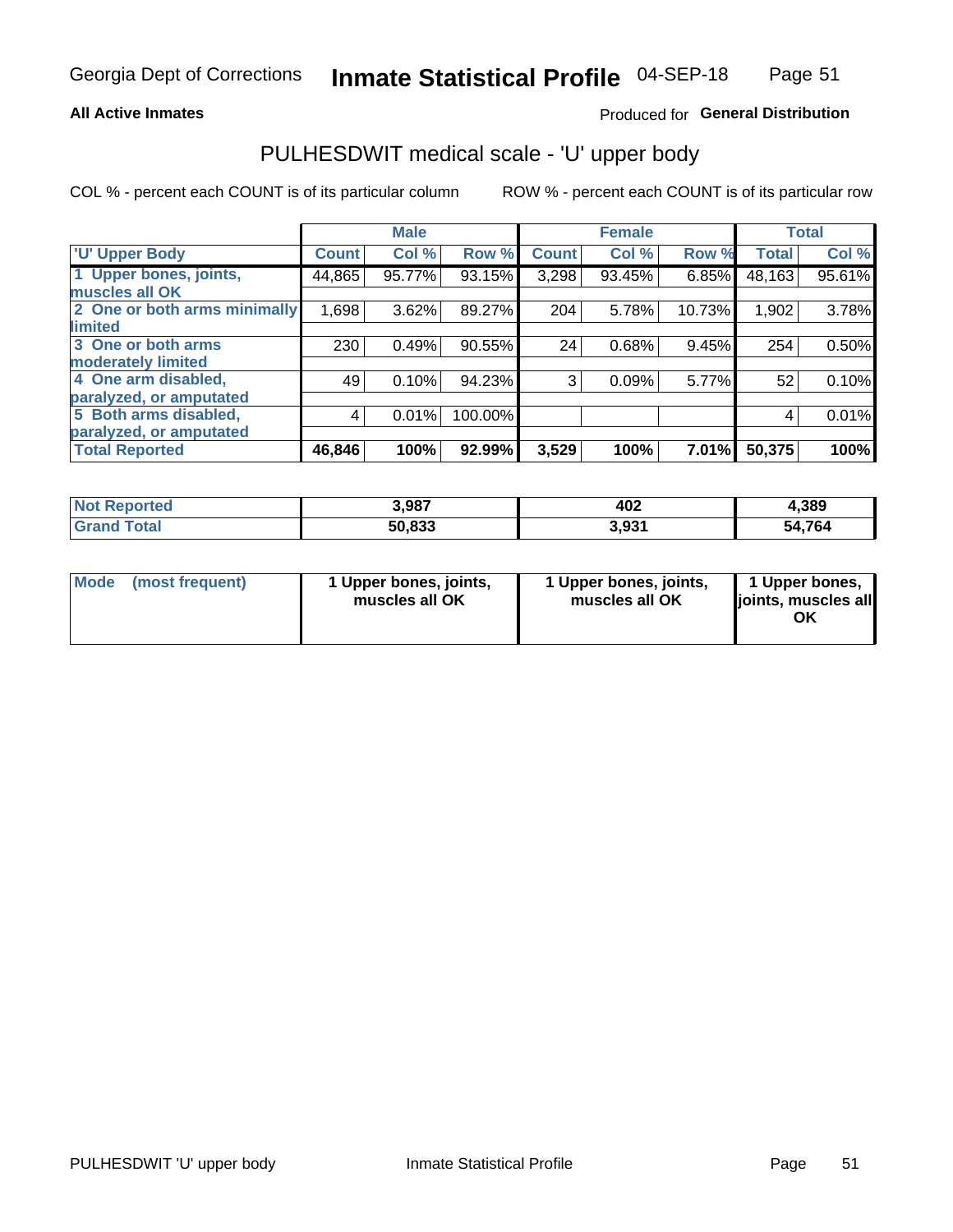### **All Active Inmates**

### Produced for General Distribution

## PULHESDWIT medical scale - 'L' lower body

COL % - percent each COUNT is of its particular column

|                                |                 | <b>Male</b> |         |              | <b>Female</b> |        |              | <b>Total</b> |
|--------------------------------|-----------------|-------------|---------|--------------|---------------|--------|--------------|--------------|
| 'L' Lower Body                 | <b>Count</b>    | Col %       | Row %   | <b>Count</b> | Col %         | Row %  | <b>Total</b> | Col %        |
| 1 Lower bones, joints,         | 42,364          | 90.45%      | 93.27%  | 3,059        | 86.73%        | 6.73%  | 45,423       | 90.19%       |
| muscles all OK                 |                 |             |         |              |               |        |              |              |
| 2 One or both legs minimally   | 3,698           | 7.90%       | 89.93%  | 414          | 11.74%        | 10.07% | 4,112        | 8.16%        |
| limited                        |                 |             |         |              |               |        |              |              |
| 3 One or both legs             | 633             | 1.35%       | 93.92%  | 41           | 1.16%         | 6.08%  | 674          | 1.34%        |
| moderately limited             |                 |             |         |              |               |        |              |              |
| 4 One leg disabled, paralyzed, | 123             | 0.26%       | 90.44%  | 13           | 0.37%         | 9.56%  | 136          | 0.27%        |
| or amputated                   |                 |             |         |              |               |        |              |              |
| 5 Both legs disabled,          | 20 <sub>1</sub> | 0.04%       | 100.00% |              |               |        | 20           | 0.04%        |
| paralyzed, or amputated        |                 |             |         |              |               |        |              |              |
| <b>Total Reported</b>          | 46,838          | 100%        | 93.00%  | 3,527        | 100%          | 7.00%  | 50,365       | 100%         |

| <b>Not Reported</b>   | 3,995  | 404   | 4,399  |
|-----------------------|--------|-------|--------|
| <b>Total</b><br>Grand | 50,833 | 3,931 | 54,764 |

| Mode | (most frequent) | 1 Lower bones, joints,<br>muscles all OK | 1 Lower bones, joints,<br>muscles all OK | 1 Lower bones,<br>joints, muscles all<br>ΟK |
|------|-----------------|------------------------------------------|------------------------------------------|---------------------------------------------|
|------|-----------------|------------------------------------------|------------------------------------------|---------------------------------------------|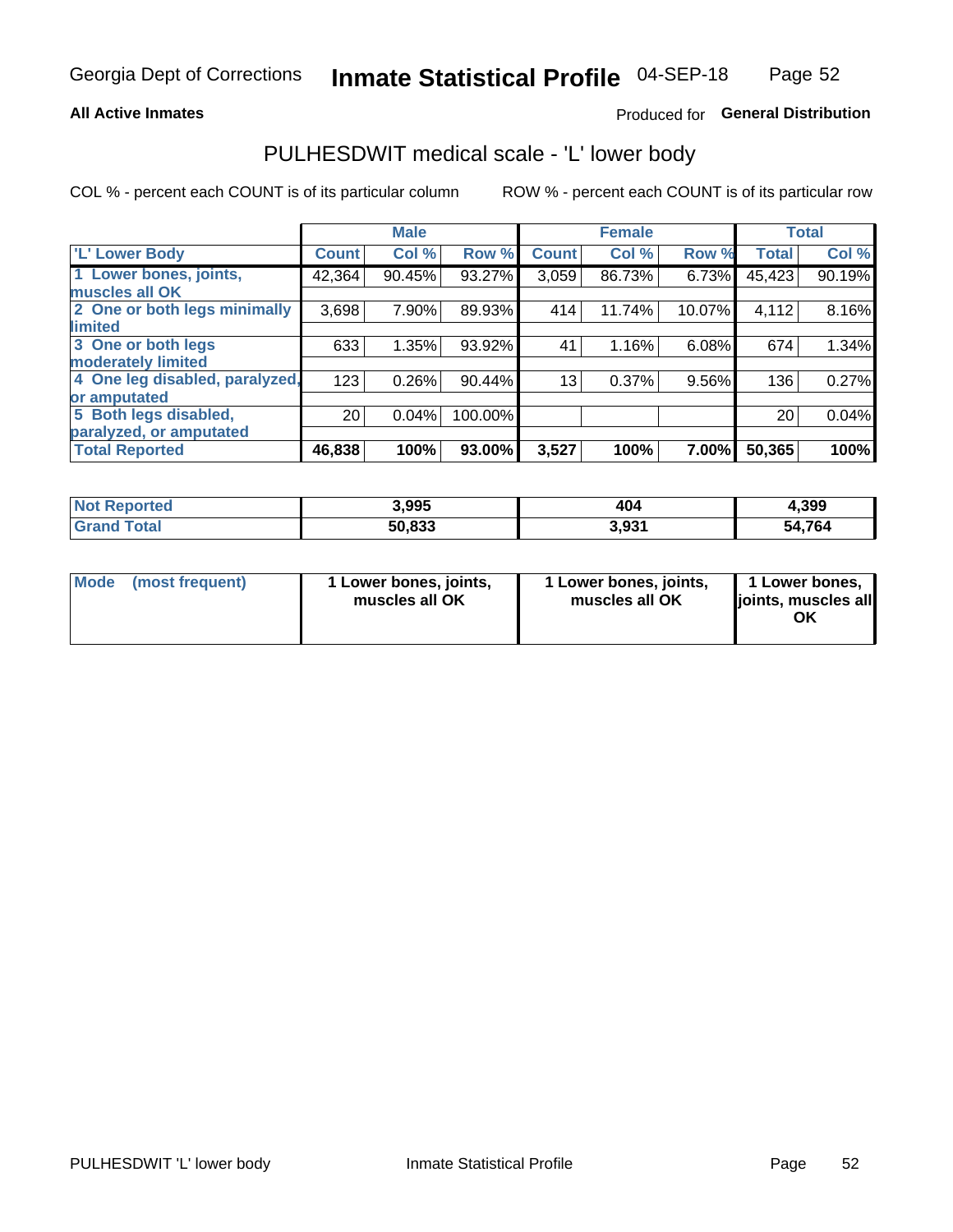### **All Active Inmates**

### Produced for General Distribution

### PULHESDWIT medical scale - 'H' hearing

COL % - percent each COUNT is of its particular column

|                                |              | <b>Male</b> |        |             | <b>Female</b> |        | <b>Total</b> |        |
|--------------------------------|--------------|-------------|--------|-------------|---------------|--------|--------------|--------|
| <b>H' Hearing</b>              | <b>Count</b> | Col %       |        | Row % Count | Col %         | Row %  | <b>Total</b> | Col %  |
| 1 Normal hearing both ears     | 46,243       | 98.79%      | 93.00% | 3,478       | 98.64%        | 7.00%  | 49,721       | 98.78% |
| 2 Some loss in one ear with    | 445          | 0.95%       | 91.38% | 42          | 1.19%         | 8.62%  | 487          | 0.97%  |
| other OK, or mild loss in both |              |             |        |             |               |        |              |        |
| 3 Total loss in one ear with   | 78           | 0.17%       | 97.50% | 2           | 0.06%         | 2.50%  | 80           | 0.16%  |
| mild loss in other             |              |             |        |             |               |        |              |        |
| 4 Severe loss in both ears     | 32           | 0.07%       | 94.12% | 2           | $0.06\%$      | 5.88%  | 34           | 0.07%  |
| 5 Total loss in both ears,     | 13           | 0.03%       | 86.67% | 2           | 0.06%         | 13.33% | 15           | 0.03%  |
| requiring special housing      |              |             |        |             |               |        |              |        |
| <b>Total Reported</b>          | 46,811       | 100%        | 93.00% | 3,526       | 100%          | 7.00%  | 50,337       | 100.0% |

| rted<br><b>NOT</b> | nnn<br>1.V <i>ll</i> | 405        | 1,427  |
|--------------------|----------------------|------------|--------|
|                    | 50,833               | 3.931<br>. | 54,764 |

| Mode (most frequent) | 1 Normal hearing both ears 11 Normal hearing both ears 1 Normal hearing | both ears |
|----------------------|-------------------------------------------------------------------------|-----------|
|                      |                                                                         |           |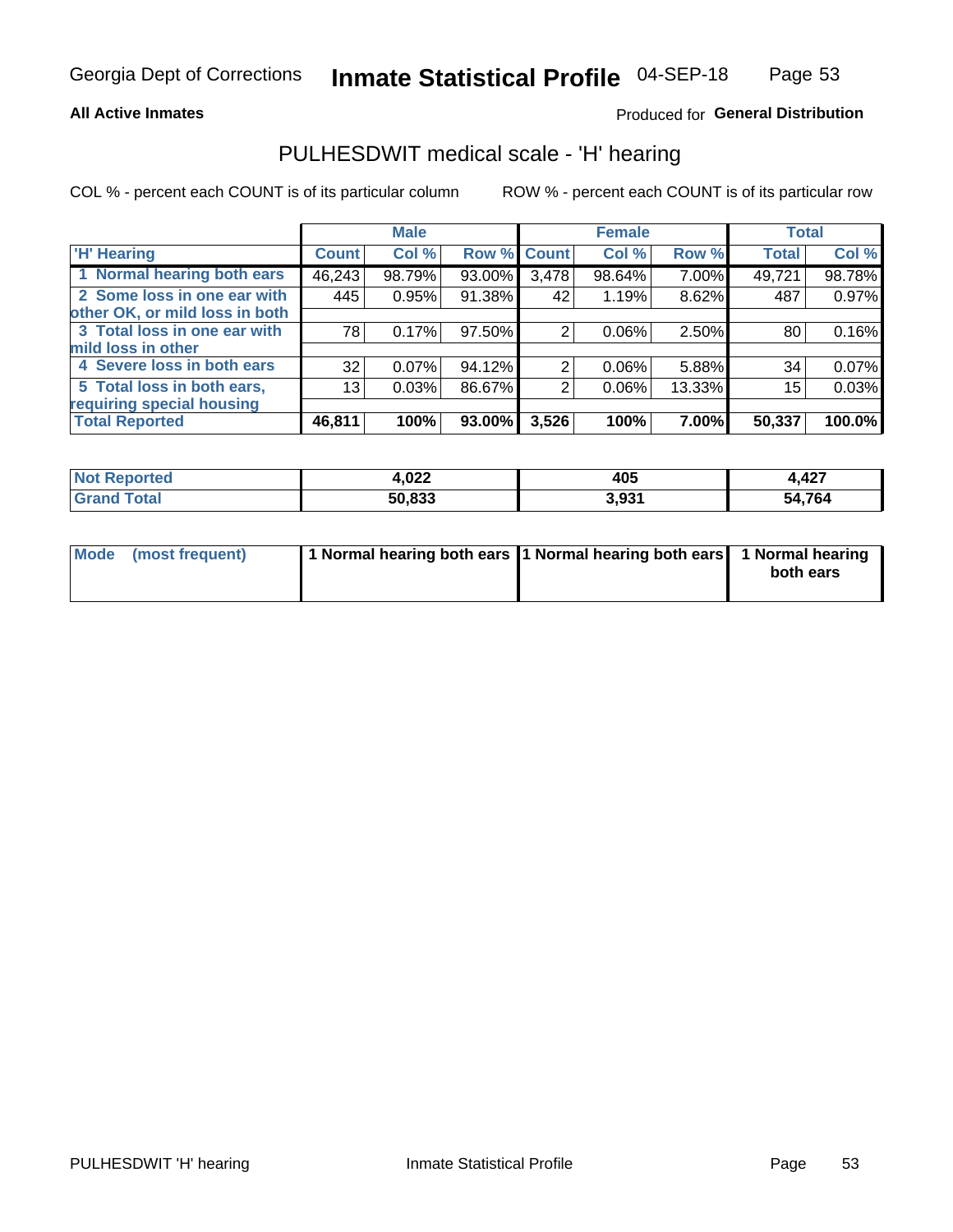### **All Active Inmates**

### Produced for General Distribution

### PULHESDWIT medical scale - 'E' vision

COL % - percent each COUNT is of its particular column

|                                 |              | <b>Male</b> |        |              | <b>Female</b> |        |              | <b>Total</b> |
|---------------------------------|--------------|-------------|--------|--------------|---------------|--------|--------------|--------------|
| <b>E' Vision</b>                | <b>Count</b> | Col %       | Row %  | <b>Count</b> | Col %         | Row %  | <b>Total</b> | Col %        |
| 1 Correctable to 20/40 in both  | 36,238       | 78.19%      | 95.42% | 1,741        | 50.19%        | 4.58%  | 37,979       | 76.24%       |
| eyes                            |              |             |        |              |               |        |              |              |
| 2 Correctable to 20/70 in one   | 9,146        | 19.73%      | 85.17% | 1,593        | 45.92%        | 14.83% | 10,739       | 21.56%       |
| eye, may be blind in other      |              |             |        |              |               |        |              |              |
| 3 Correctable to 20/200 in one  | 794          | 1.71%       | 86.59% | 123          | 3.55%         | 13.41% | 917          | 1.84%        |
| eye, may be blind in other      |              |             |        |              |               |        |              |              |
| 4 One eye not correctable to    | 157          | 0.34%       | 93.45% | 11           | 0.32%         | 6.55%  | 168          | 0.34%        |
| 20/200, other may be blind      |              |             |        |              |               |        |              |              |
| 5 Blind in both eyes, requiring | 14           | 0.03%       | 93.33% |              | 0.03%         | 6.67%  | 15           | 0.03%        |
| special housing                 |              |             |        |              |               |        |              |              |
| <b>Total Reported</b>           | 46,349       | 100%        | 93.04% | 3,469        | 100%          | 6.96%  | 49,818       | 100.0%       |

| <b>Not Reported</b> | .484   | 462   | 4,946       |
|---------------------|--------|-------|-------------|
| Гоtal               | 50,833 | 3,931 | 4,764<br>54 |

| Mode (most frequent) | 1 Correctable to 20/40 in both<br>eves | 1 Correctable to 20/40 in   1 Correctable to  <br>both eves | 20/40 in both eyes |  |
|----------------------|----------------------------------------|-------------------------------------------------------------|--------------------|--|
|                      |                                        |                                                             |                    |  |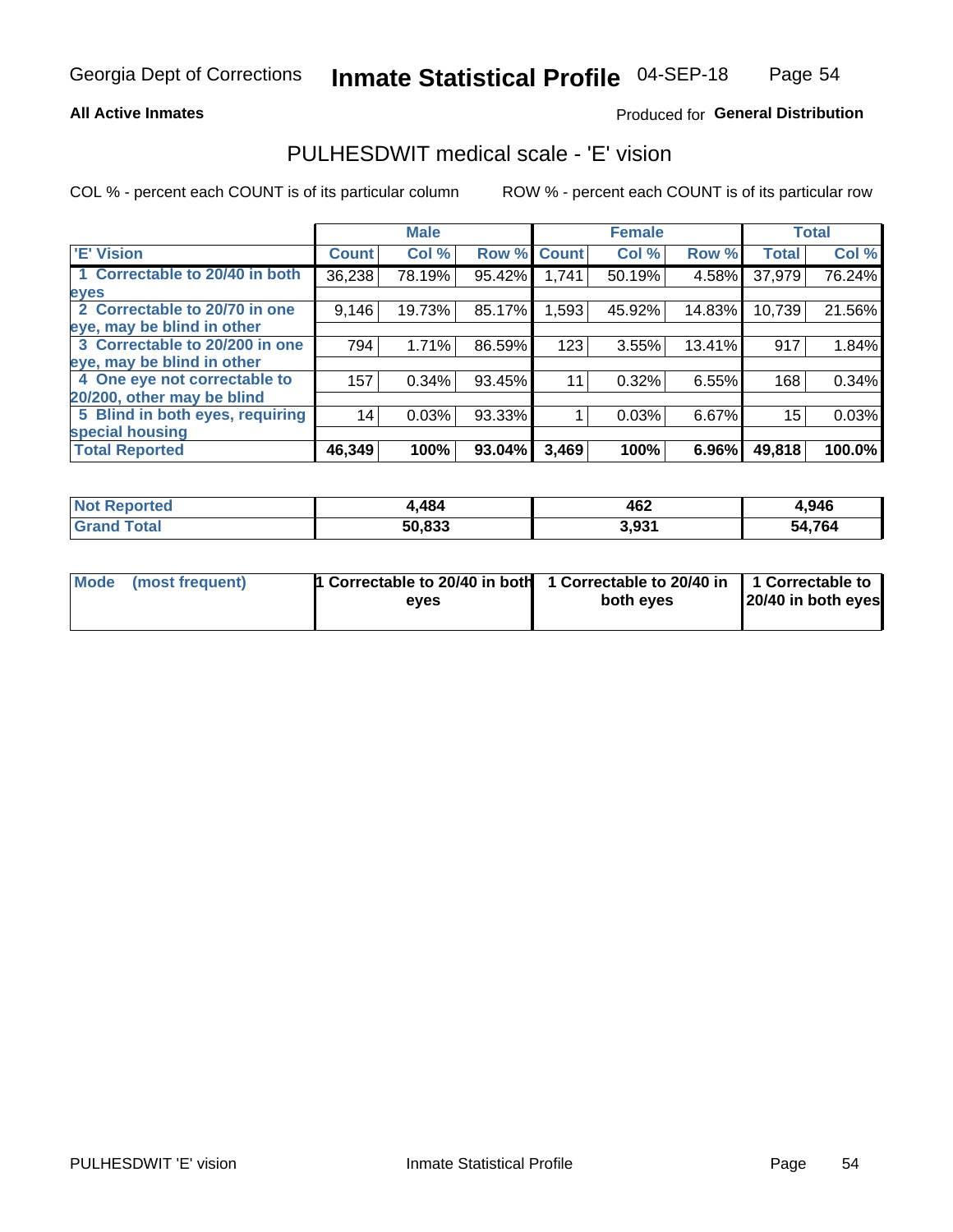### **All Active Inmates**

### Produced for General Distribution

## PULHESDWIT medical scale - 'S' pSychiatric

COL % - percent each COUNT is of its particular column

|                                        |              | <b>Male</b> |         |              | <b>Female</b> |        |              | <b>Total</b> |
|----------------------------------------|--------------|-------------|---------|--------------|---------------|--------|--------------|--------------|
| 'S' pSychiatric                        | <b>Count</b> | Col %       | Row %   | <b>Count</b> | Col %         | Row %  | <b>Total</b> | Col %        |
| 1 No impairment or disorders           | 41,109       | 88.70%      | 97.12%  | ,221         | 38.51%        | 2.88%  | 42,330       | 85.48%       |
| 2 Stable, or in remission, or          | 4,168        | 8.99%       | 68.41%  | ,925         | 60.71%        | 31.59% | 6,093        | 12.30%       |
| mild impairment or retardation         |              |             |         |              |               |        |              |              |
| 3 Requires moderate inpatient          | 888          | 1.92%       | 98.23%  | 16           | 0.50%         | 1.77%  | 904          | 1.83%        |
| treatment                              |              |             |         |              |               |        |              |              |
| 4 Requires intensive inpatient         | 177          | 0.38%       | 95.16%  | 9            | 0.28%         | 4.84%  | 186          | 0.38%        |
| treatment                              |              |             |         |              |               |        |              |              |
| <b>5 Requires Crisis Stabilization</b> | 6            | 0.01%       | 100.00% |              |               |        | 6            | 0.01%        |
| Unit (CSU) inpatient care              |              |             |         |              |               |        |              |              |
| <b>Total Reported</b>                  | 46,348       | 100%        | 93.60%  | 3,171        | 100%          | 6.40%  | 49,519       | 100%         |

| <b>Not Reported</b> | .485   | 760   | 5,245       |
|---------------------|--------|-------|-------------|
| Total               | 50,833 | 3,931 | 4,764<br>54 |

| Mode (most frequent) | <b>t No impairment or disorders 2 Stable, or in remission, 1 No impairment or</b> |                       |           |
|----------------------|-----------------------------------------------------------------------------------|-----------------------|-----------|
|                      |                                                                                   | or mild impairment or | disorders |
|                      |                                                                                   | retardation           |           |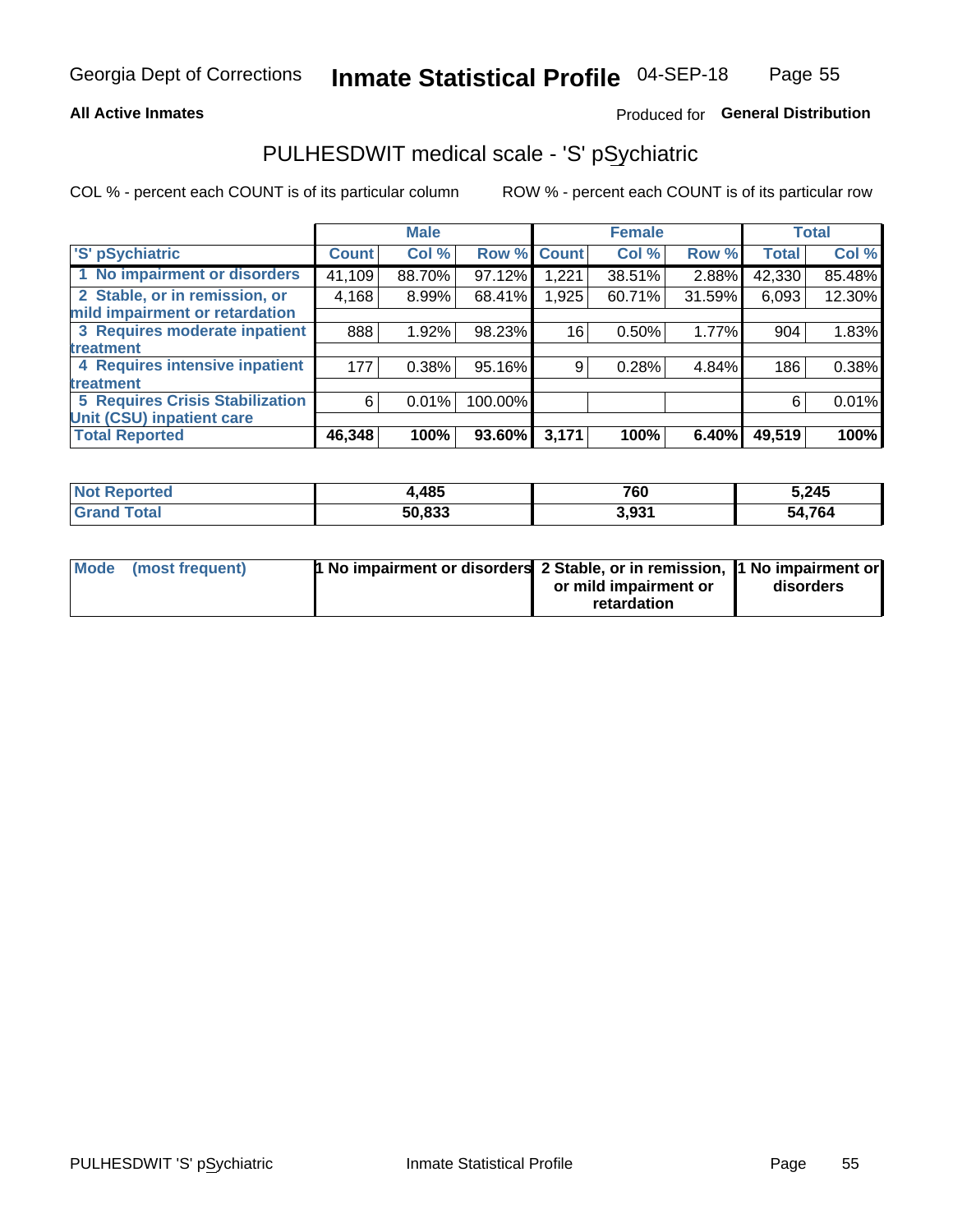### **All Active Inmates**

### Produced for General Distribution

## PULHESDWIT medical scale - 'D' dental

COL % - percent each COUNT is of its particular column

|                                 |              | <b>Male</b> |         |              | <b>Female</b> |        |              | <b>Total</b> |
|---------------------------------|--------------|-------------|---------|--------------|---------------|--------|--------------|--------------|
| <b>D'</b> Dental                | <b>Count</b> | Col %       | Row %   | <b>Count</b> | Col %         | Row %  | <b>Total</b> | Col %        |
| 1 Minimal routine dental health | 26,336       | 59.30%      | 92.18%  | 2,234        | 68.55%        | 7.82%  | 28,570       | 59.93%       |
| <b>needs</b>                    |              |             |         |              |               |        |              |              |
| 2 Moderate cavities and/or gum  | 15,246       | 34.33%      | 95.67%  | 690          | 21.17%        | 4.33%  | 15,936       | 33.43%       |
| disease                         |              |             |         |              |               |        |              |              |
| 3 Extensive gum disease         | 2,769        | 6.23%       | 89.24%  | 334          | 10.25%        | 10.76% | 3,103        | 6.51%        |
| and/or widespread decay         |              |             |         |              |               |        |              |              |
| 4 Urgent need for dental        | 59           | 0.13%       | 98.33%  |              | 0.03%         | 1.67%  | 60           | 0.13%        |
| <b>services</b>                 |              |             |         |              |               |        |              |              |
| 5 Life-threatening disease or   |              | 0.01%       | 100.00% |              |               |        |              | 0.01%        |
| extreme pain or infection       |              |             |         |              |               |        |              |              |
| <b>Total Reported</b>           | 44,411       | 100%        | 93.16%  | 3,259        | 100%          | 6.84%  | 47,670       | 100.0%       |

| <b>Not Reported</b>     | 6,422  | ~70<br>07 Z | 7,094  |
|-------------------------|--------|-------------|--------|
| <b>Total</b><br>' Grand | 50,833 | 3,931       | 54,764 |

| 1 Minimal routine dental<br>Mode<br>(most frequent)<br>health needs | 1 Minimal routine dental 1 Minimal routine<br>health needs | dental health<br>needs |
|---------------------------------------------------------------------|------------------------------------------------------------|------------------------|
|---------------------------------------------------------------------|------------------------------------------------------------|------------------------|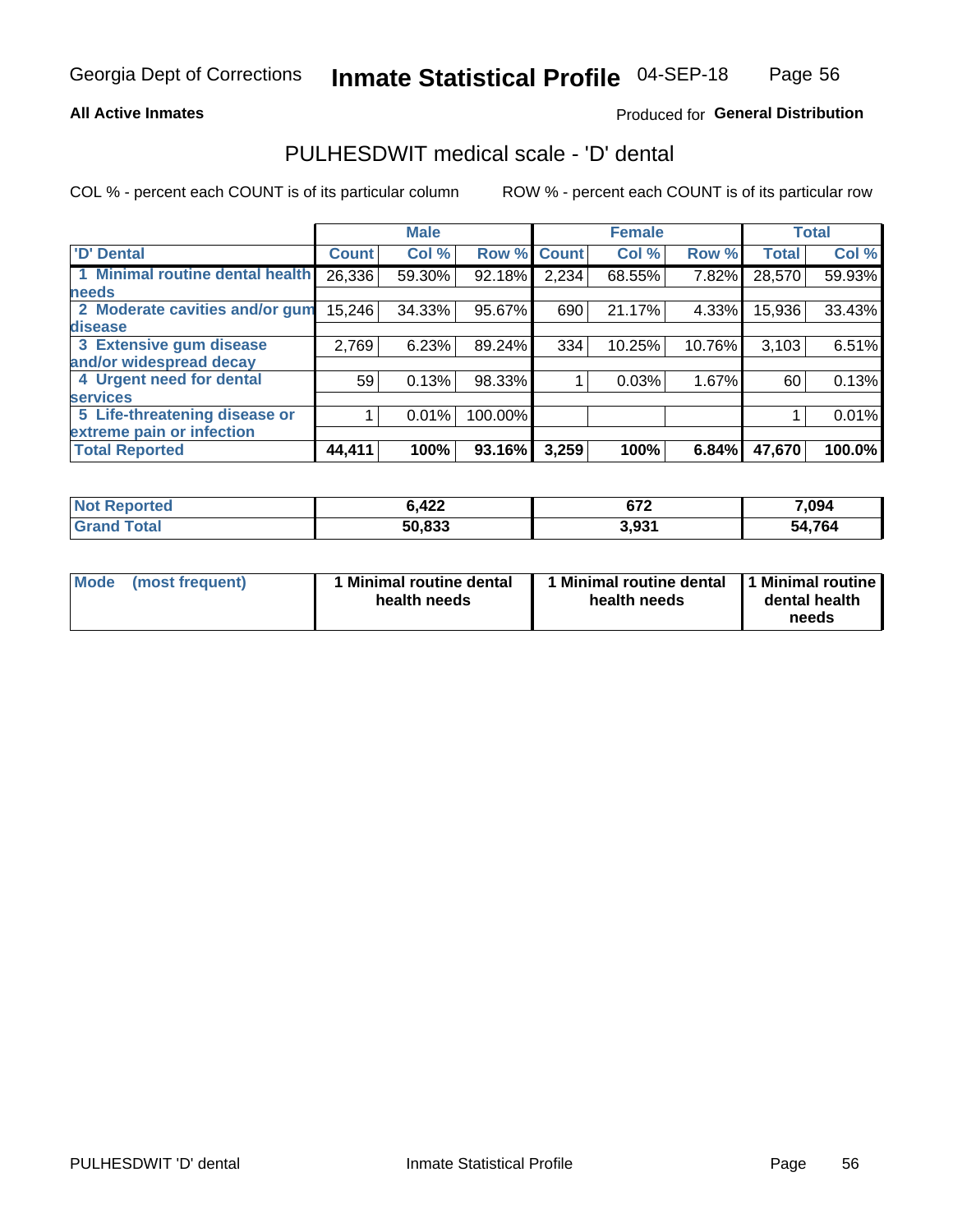### **All Active Inmates**

### Produced for General Distribution

## PULHESDWIT medical scale - 'W' work ability

COL % - percent each COUNT is of its particular column

|                                 |              | <b>Male</b> |        |             | <b>Female</b> |        |              | <b>Total</b> |
|---------------------------------|--------------|-------------|--------|-------------|---------------|--------|--------------|--------------|
| 'W' work ability                | <b>Count</b> | Col %       |        | Row % Count | Col %         | Row %  | <b>Total</b> | Col %        |
| 1 Unrestricted work or activity | 40,172       | 85.78%      | 93.93% | 2,598       | 73.68%        | 6.07%  | 42,770       | 84.94%       |
| 2 Minor restrictions on type of | 5,195        | 11.09%      | 86.61% | 803         | 22.77%        | 13.39% | 5,998        | 11.91%       |
| <b>work</b>                     |              |             |        |             |               |        |              |              |
| 3 Moderate restrictions on type | 992          | 2.12%       | 94.66% | 56          | 1.59%         | 5.34%  | 1,048        | 2.08%        |
| lof work                        |              |             |        |             |               |        |              |              |
| 4 Major restrictions on type of | 322          | 0.69%       | 87.50% | 46          | 1.30%         | 12.50% | 368          | 0.73%        |
| <b>work</b>                     |              |             |        |             |               |        |              |              |
| 5 Cannot work under any         | 148          | 0.32%       | 86.55% | 23          | 0.65%         | 13.45% | 171          | 0.34%        |
| <b>circumstances</b>            |              |             |        |             |               |        |              |              |
| <b>Total Reported</b>           | 46,829       | 100%        | 93.00% | 3,526       | 100%          | 7.00%  | 50,355       | 100%         |

| <b>Not Reported</b>   | 1,004  | 405   | ,409          |
|-----------------------|--------|-------|---------------|
| Total<br><b>Grand</b> | 50,833 | 3,931 | 54,764<br>'nД |

| Mode (most frequent) | 1 Unrestricted work or | 1 Unrestricted work or | 1 Unrestricted   |
|----------------------|------------------------|------------------------|------------------|
|                      | activity               | activity               | work or activity |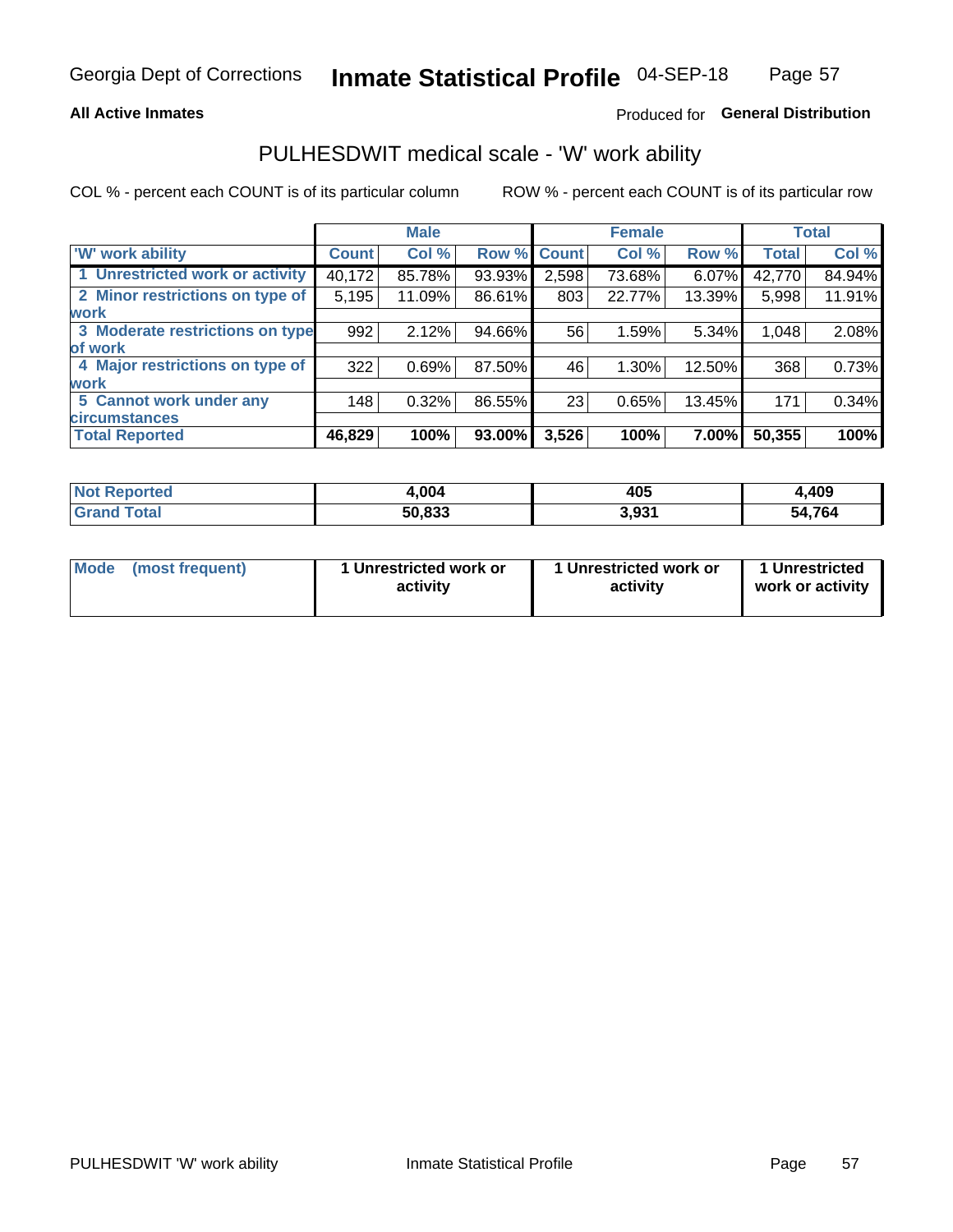### **All Active Inmates**

### Produced for General Distribution

## PULHESDWIT medical scale - 'I' impairment

COL % - percent each COUNT is of its particular column

|                                   |              | <b>Male</b> |                    |       | <b>Female</b> |       |              | <b>Total</b> |
|-----------------------------------|--------------|-------------|--------------------|-------|---------------|-------|--------------|--------------|
| <b>T' Impairment</b>              | <b>Count</b> | Col %       | <b>Row % Count</b> |       | Col %         | Row % | <b>Total</b> | Col %        |
| 1 No impairments or               | 46,419       | 99.14%      | 92.99%             | 3,498 | 99.21%        | 7.01% | 49,917       | 99.15%       |
| disabilities                      |              |             |                    |       |               |       |              |              |
| 2 Wheelchair-bound but            | 251          | 0.54%       | 92.62%             | 20    | 0.57%         | 7.38% | 271          | 0.54%        |
| otherwise OK                      |              |             |                    |       |               |       |              |              |
| <b>3 Needs low-level Assisted</b> | 54           | 0.12%       | 91.53%             | 5     | 0.14%         | 8.47% | 59           | 0.12%        |
| Living (level I)                  |              |             |                    |       |               |       |              |              |
| 4 Needs moderate Assisted         | 30           | 0.06%       | 100.00%            |       |               |       | 30           | $0.06\%$     |
| <b>Living (level II)</b>          |              |             |                    |       |               |       |              |              |
| <b>5 Needs maximal Assisted</b>   | 66           | 0.14%       | 95.65%             | 3     | 0.09%         | 4.35% | 69           | 0.14%        |
| <b>Living (level III)</b>         |              |             |                    |       |               |       |              |              |
| <b>Total Reported</b>             | 46,820       | 100%        | 93.00%             | 3,526 | 100%          | 7.00% | 50,346       | 100.0%       |

| Not F<br><b>Reported</b> | 0.42<br>4.V I J | 405   | 4,418  |
|--------------------------|-----------------|-------|--------|
| <b>Grand Total</b>       | 50,833          | 3,931 | 54,764 |

| <b>Mode</b> | (most frequent) | <b>No impairments or</b><br>disabilities | 1 No impairments or<br>disabilities | 1 No impairments<br>or disabilities |
|-------------|-----------------|------------------------------------------|-------------------------------------|-------------------------------------|
|-------------|-----------------|------------------------------------------|-------------------------------------|-------------------------------------|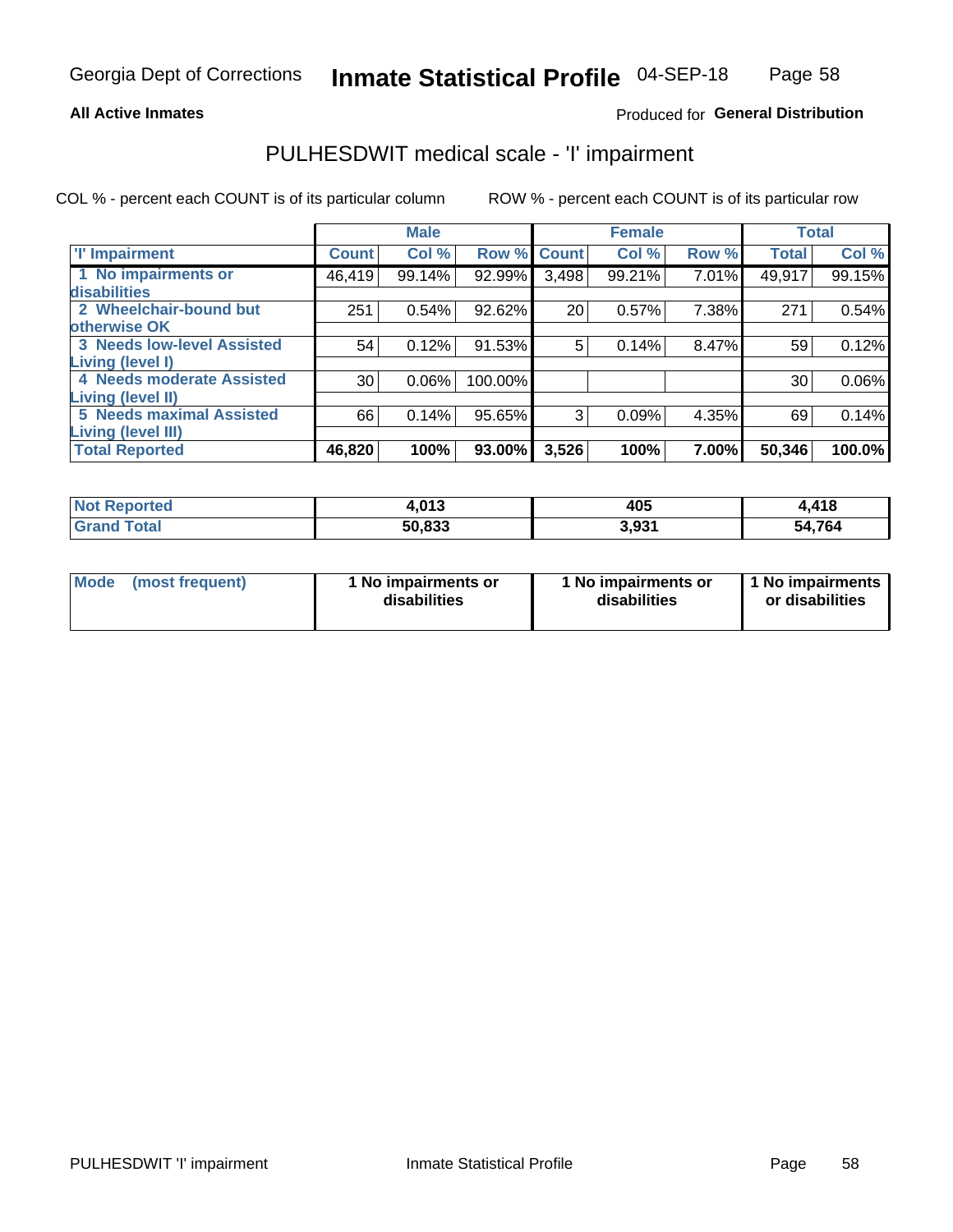### **All Active Inmates**

### Produced fo General Distribution

## PULHESDWIT medical scale - 'T' transportability

COL % - percent each COUNT is of its particular column

|                              |                 | <b>Male</b> |                    |       | <b>Female</b> |        | <b>Total</b> |        |
|------------------------------|-----------------|-------------|--------------------|-------|---------------|--------|--------------|--------|
| <b>T' Transportability</b>   | <b>Count</b>    | Col %       | <b>Row % Count</b> |       | Col %         | Row %  | <b>Total</b> | Col %  |
| 1 Can be transported in any  | 46,524          | 99.29%      | 93.01%             | 3,499 | 99.40%        | 6.99%  | 50,023       | 99.29% |
| ordinary approved vehicle    |                 |             |                    |       |               |        |              |        |
| 2 Wheelchair-bound, not      | 69              | 0.15%       | 88.46%             | 9     | 0.26%         | 11.54% | 78           | 0.15%  |
| needing special vehicle      |                 |             |                    |       |               |        |              |        |
| 3 Wheelchair-bound, requires | 13 <sub>1</sub> | 0.03%       | 100.00%            |       |               |        | 13           | 0.03%  |
| special vehicle              |                 |             |                    |       |               |        |              |        |
| 4 Needs specially-equipped   | 5               | 0.01%       | 100.00%            |       |               |        | 5            | 0.01%  |
| medical vehicle              |                 |             |                    |       |               |        |              |        |
| <b>5 Requires ambulance</b>  | 248             | 0.53%       | 95.38%             | 12    | 0.34%         | 4.62%  | 260          | 0.52%  |
| transport                    |                 |             |                    |       |               |        |              |        |
| <b>Total Reported</b>        | 46,859          | 100%        | 93.01%             | 3,520 | 100%          | 6.99%  | 50,379       | 100%   |

| Not F<br>Reported            | 3,974  | $\sim$ | 4,385  |
|------------------------------|--------|--------|--------|
| <b>Total</b><br><b>Grand</b> | 50,833 | 3,931  | 54,764 |

|  | Mode (most frequent) | 1 Can be transported in any 1 Can be transported in any<br>ordinary approved vehicle   ordinary approved vehicle   transported in any |  | 1 Can be<br>  ordinary approved  <br>vehicle |
|--|----------------------|---------------------------------------------------------------------------------------------------------------------------------------|--|----------------------------------------------|
|--|----------------------|---------------------------------------------------------------------------------------------------------------------------------------|--|----------------------------------------------|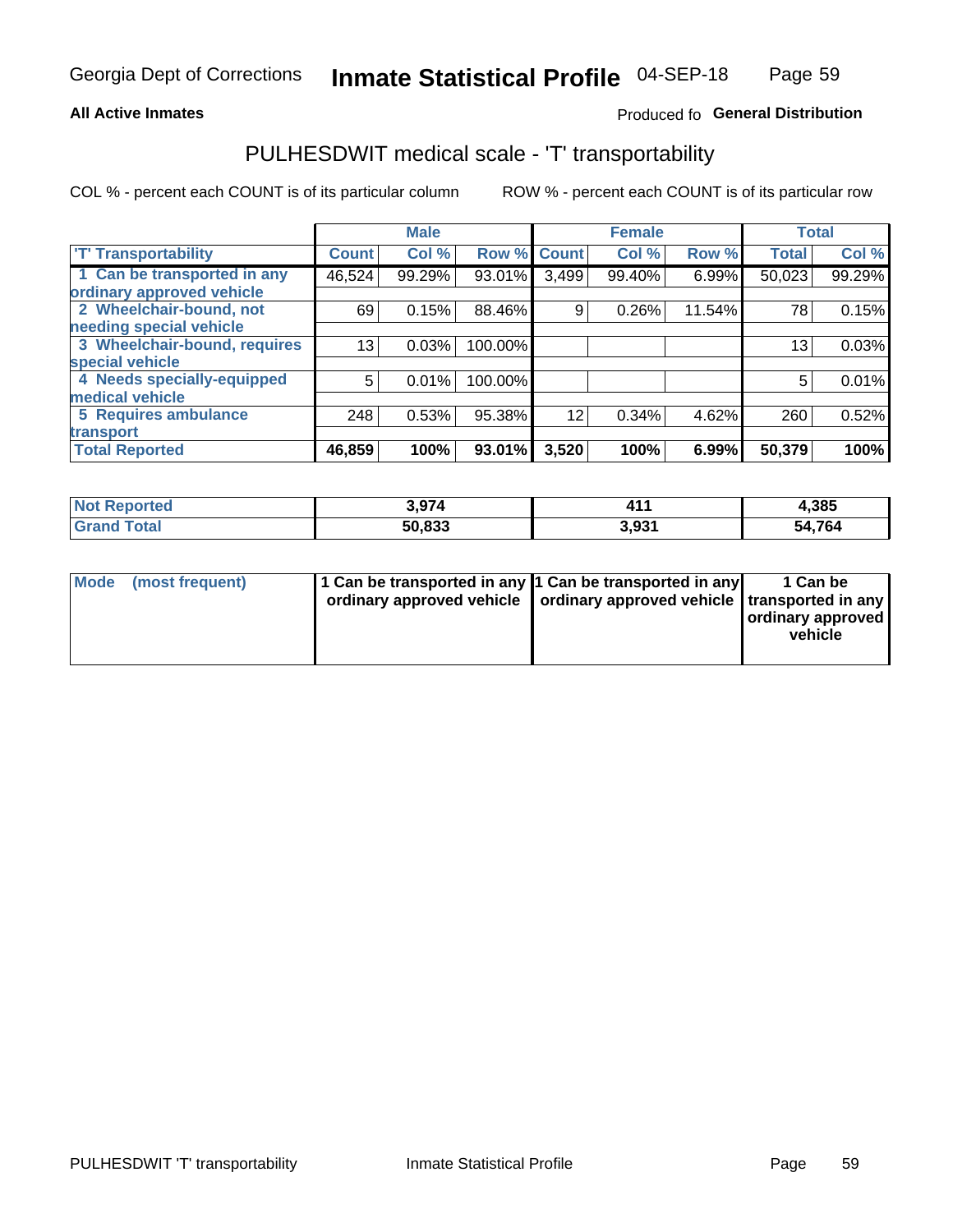#### Inmate Statistical Profile 04-SEP-18 Page 60

**All Active Inmates** 

### **Produced for General Distribution**

### Number of prior Georgia incarcerations

COL % - percent each COUNT is of its particular column

|                                       |              | <b>Male</b> |             |       | <b>Female</b> |       |        | <b>Total</b> |
|---------------------------------------|--------------|-------------|-------------|-------|---------------|-------|--------|--------------|
| <b>Num of Prior GA Incarcerations</b> | <b>Count</b> | Col %       | Row % Count |       | Col %         | Row % | Total  | Col %        |
| $\bf{0}$                              | 28,310       | 55.69%      | 90.86%      | 2,847 | 72.42%        | 9.14% | 31,157 | 56.89%       |
|                                       | 9,433        | 18.56%      | 94.44%      | 555   | 14.12%        | 5.56% | 9,988  | 18.24%       |
| $\mathbf{2}$                          | 5,360        | 10.54%      | $95.22\%$   | 269   | 6.84%         | 4.78% | 5,629  | 10.28%       |
| 3                                     | 3,223        | 6.34%       | 96.73%      | 109   | 2.77%         | 3.27% | 3,332  | 6.08%        |
| $\boldsymbol{4}$                      | 1,852        | 3.64%       | $97.12\%$   | 55    | 1.40%         | 2.88% | 1,907  | 3.48%        |
| 5                                     | 1,077        | 2.12%       | 96.59%      | 38    | 0.97%         | 3.41% | 1,115  | 2.04%        |
| <b>More Than 5</b>                    | 1,578        | 3.10%       | 96.45%      | 58    | 1.48%         | 3.55% | 1,636  | 2.99%        |
| <b>Total Reported</b>                 | 50,833       | 100%        | 92.82%      | 3,931 | 100%          | 7.18% | 54,764 | 100%         |

| orted<br>NO. |        |       |             |
|--------------|--------|-------|-------------|
|              | 50,833 | 3,931 | ,764<br>- 2 |

| Mean (average)         | 1.06 | <br>1.03 |
|------------------------|------|----------|
| <b>Median (middle)</b> |      |          |
| Mode (most frequent)   |      |          |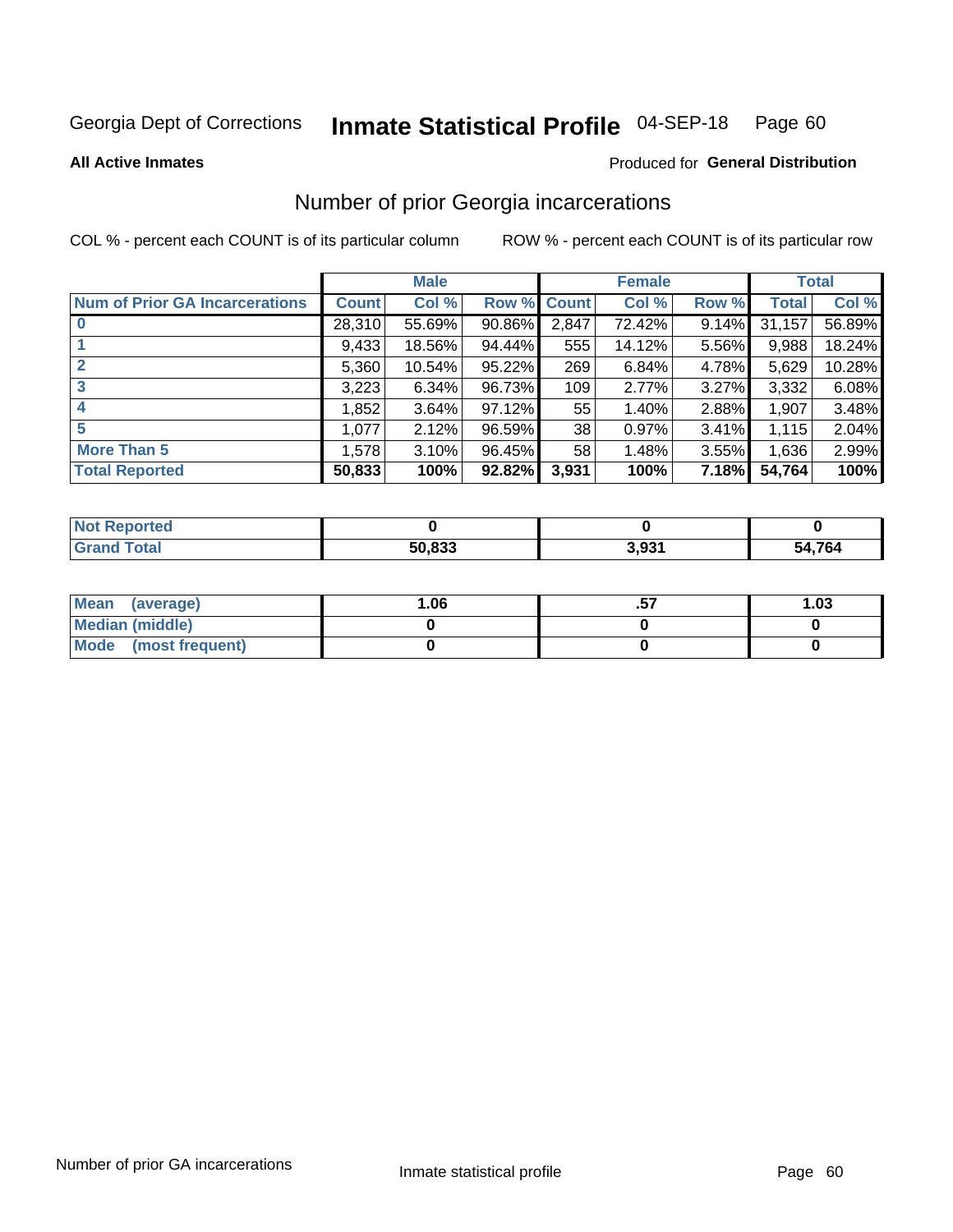#### Inmate Statistical Profile 04-SEP-18 Page 61

#### **All Active Inmates**

#### Produced for General Distribution

### Prison sentence in years

COL % - percent each COUNT is of its particular column

ROW % - percent each COUNT is of its particular row

|                                 |              | <b>Male</b> |         |              | <b>Female</b> |        |              | <b>Total</b> |
|---------------------------------|--------------|-------------|---------|--------------|---------------|--------|--------------|--------------|
| <b>Prison Sentence In Years</b> | <b>Count</b> | Col %       | Row %   | <b>Count</b> | Col %         | Row %  | <b>Total</b> | Col %        |
| $0 - 1$                         | 489          | 0.96%       | 91.23%  | 47           | 1.20%         | 8.77%  | 536          | 0.98%        |
| $1.1 - 2$                       | 755          | 1.49%       | 89.14%  | 92           | 2.34%         | 10.86% | 847          | 1.55%        |
| $2.1 - 3$                       | 1,041        | 2.05%       | 86.89%  | 157          | 3.99%         | 13.11% | 1,198        | 2.19%        |
| $3.1 - 4$                       | 920          | 1.81%       | 88.55%  | 119          | 3.03%         | 11.45% | 1,039        | 1.90%        |
| $4.1 - 5$                       | 1,993        | 3.92%       | 88.89%  | 249          | 6.33%         | 11.11% | 2,242        | 4.09%        |
| $5.1 - 6$                       | 1,041        | 2.05%       | 89.13%  | 127          | 3.23%         | 10.87% | 1,168        | 2.13%        |
| $6.1 - 7$                       | 1,124        | 2.21%       | 91.91%  | 99           | 2.52%         | 8.09%  | 1,223        | 2.23%        |
| $7.1 - 8$                       | 1,185        | 2.33%       | 91.51%  | 110          | 2.80%         | 8.49%  | 1,295        | 2.36%        |
| $8.1 - 9$                       | 1,275        | 2.51%       | 93.41%  | 90           | 2.29%         | 6.59%  | 1,365        | 2.49%        |
| $9.1 - 10$                      | 3,795        | 7.47%       | 90.34%  | 406          | 10.33%        | 9.66%  | 4,201        | 7.67%        |
| $10.1 - 12$                     | 2,229        | 4.38%       | 90.43%  | 236          | 6.00%         | 9.57%  | 2,465        | 4.50%        |
| $12.1 - 15$                     | 5,072        | 9.98%       | 92.00%  | 441          | 11.22%        | 8.00%  | 5,513        | 10.07%       |
| $15.1 - 20$                     | 9,513        | 18.71%      | 93.48%  | 664          | 16.89%        | 6.52%  | 10,177       | 18.58%       |
| 20.1 - Over                     | 11,435       | 22.50%      | 94.47%  | 670          | 17.04%        | 5.53%  | 12,105       | 22.10%       |
| <b>Life</b>                     | 7,384        | 14.53%      | 95.20%  | 372          | 9.46%         | 4.80%  | 7,756        | 14.16%       |
| <b>Life Without Parole</b>      | 1,405        | 2.76%       | 96.50%  | 51           | 1.30%         | 3.50%  | 1,456        | 2.66%        |
| <b>Death</b>                    | 98           | 0.19%       | 100.00% |              |               |        | 98           | 0.18%        |
| <b>Youthful Offenders</b>       | 79           | 0.16%       | 98.75%  | 1            | 0.03%         | 1.25%  | 80           | 0.15%        |
| <b>Total Reported</b>           | 50,833       | 100%        | 92.82%  | 3,931        | 100%          | 7.18%  | 54,764       | 100%         |

| <b>Not Reported</b> |                 |       |            |
|---------------------|-----------------|-------|------------|
| Total               | こい ロクク<br>-50 L | 931.و | .764<br>בר |

#### **Determinate (numeric) sentences only**

| Mos | $\overline{ }$<br>24.OZ | $\sim$<br>----- | <b>24.6</b> 1<br>_______ |
|-----|-------------------------|-----------------|--------------------------|
|     |                         |                 |                          |

All sentences (including determinate), with life, life without parole, and death sentences figured at 45 years

| <br>35.35<br>Mean<br>35.28<br>-<br>יש.<br>$\cdots$<br>$  -$<br>.<br>. |
|-----------------------------------------------------------------------|
|-----------------------------------------------------------------------|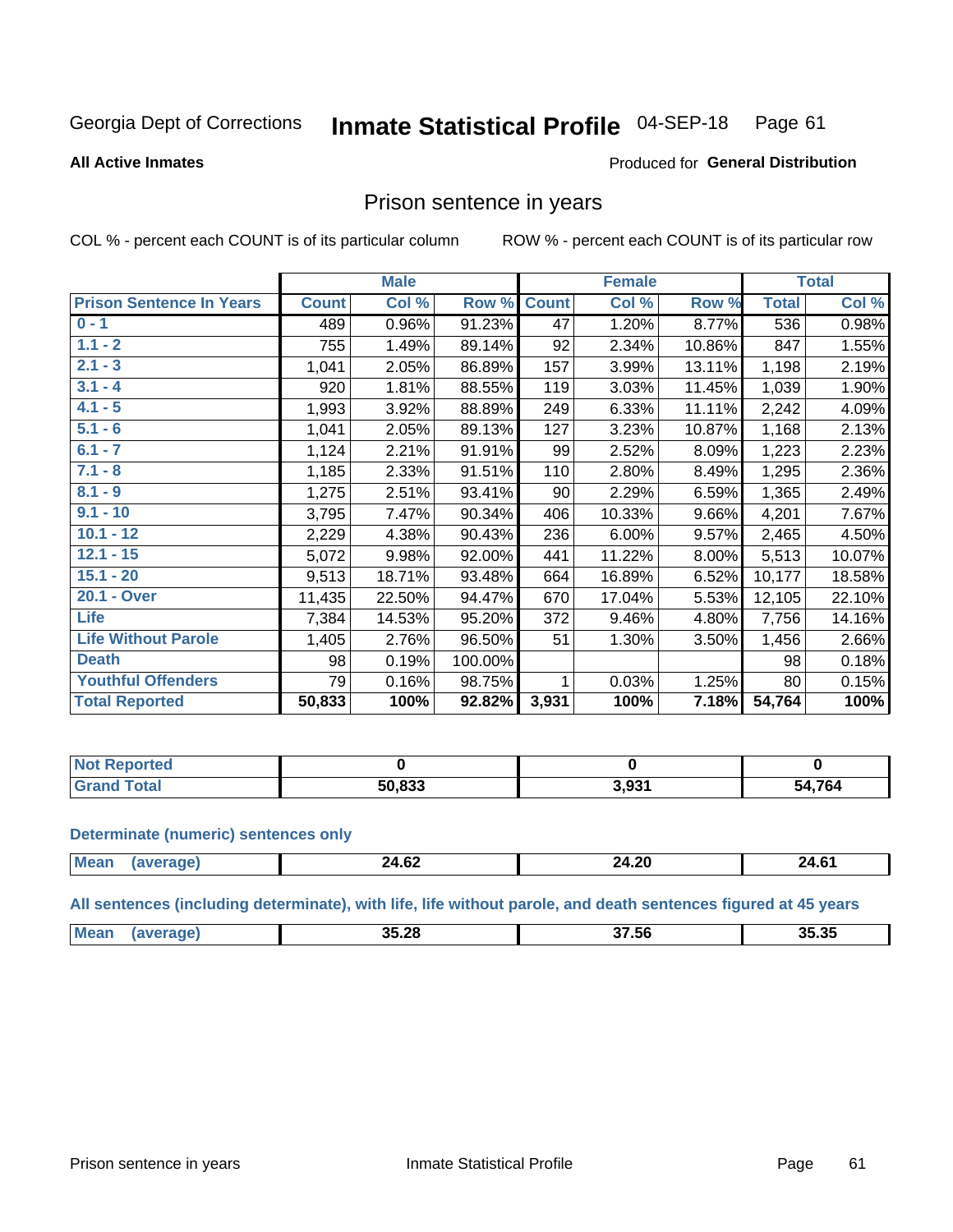#### Inmate Statistical Profile 04-SEP-18 Page 62

#### **All Active Inmates**

### Produced for General Distribution

## Primary offense, broken out into felonies vs misdemeanors

COL % - percent each COUNT is of its particular column

|                                  |              | <b>Male</b> |                    |       | <b>Female</b> |          | Total        |        |
|----------------------------------|--------------|-------------|--------------------|-------|---------------|----------|--------------|--------|
| <b>Felonies and Misdemeanors</b> | <b>Count</b> | Col %       | <b>Row % Count</b> |       | Col %         | Row %    | <b>Total</b> | Col %  |
| <b>Felonies</b>                  | 50,602       | 99.80%      | 92.81%             | 3,921 | 99.92%        | 7.19%    | 54,523       | 99.81% |
| <b>Misdemeanors</b>              | 99           | .20%        | 97.06%             |       | .08%          | $2.94\%$ | 102          | .19%   |
| <b>Total Reported</b>            | 50,701       | 100%        | 92.82%             | 3,924 | 100%          | 7.18%    | 54,625       | 100%   |

| Not<br>ted | ,<br>IJZ.     |        | 39     |
|------------|---------------|--------|--------|
| ™ota⊾      | にへ ロクク<br>ווא | 50,708 | 54,764 |

| Mo | ____ | 11 C.S<br>. | onies<br>. |
|----|------|-------------|------------|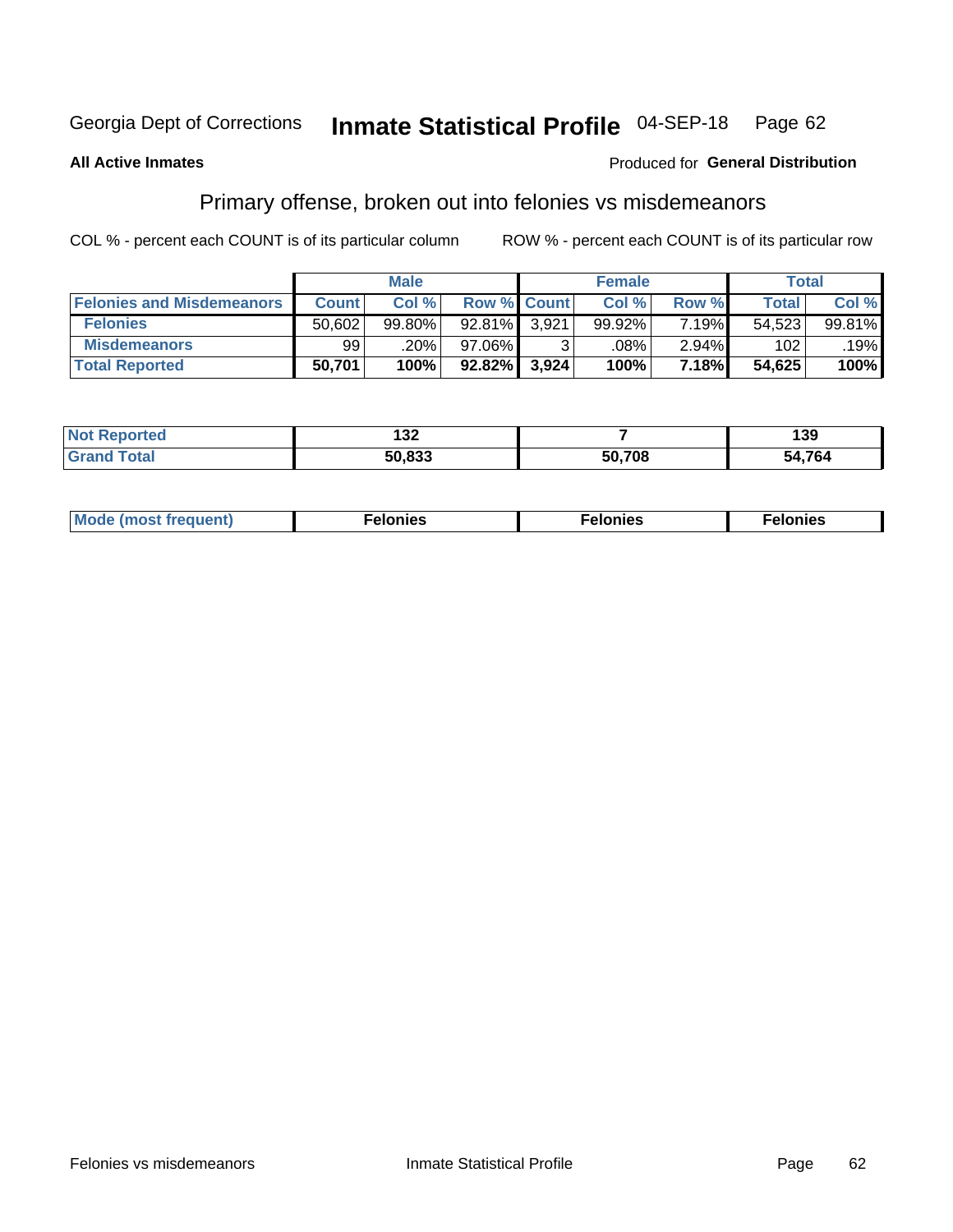#### Inmate Statistical Profile 04-SEP-18 Page 63

#### **All Active Inmates**

### **Produced for General Distribution**

### Primary offense, broken out into six broad crime categories

COL % - percent each COUNT is of its particular column

|              |                         |              | <b>Male</b> |        |             | <b>Female</b> |        |              | <b>Total</b> |
|--------------|-------------------------|--------------|-------------|--------|-------------|---------------|--------|--------------|--------------|
|              | <b>Crime Categories</b> | <b>Count</b> | Col %       |        | Row % Count | Col %         | Row %  | <b>Total</b> | Col %        |
|              | <b>Violent</b>          | 26,490       | 52.20%      | 93.88% | 1,727       | 43.93%        | 6.12%  | 28,217       | 51.60%       |
| $\mathbf{2}$ | <b>Sex Crime</b>        | 8.511        | 16.77%      | 98.40% | 138         | 3.51%         | 1.60%  | 8,649        | 15.82%       |
| 3            | <b>Property</b>         | 7,777        | 15.32%      | 89.04% | 957         | 24.34%        | 10.96% | 8,734        | 15.97%       |
| 4            | <b>Drug</b>             | 5,308        | 10.46%      | 85.72% | 884         | 22.49%        | 14.28% | 6,192        | 11.32%       |
| 5            | <b>Habit/DUI</b>        | 107          | .21%        | 87.70% | 15          | $.38\%$       | 12.30% | 122          | .22%         |
| 6            | <b>Other</b>            | 2,555        | 5.03%       | 92.41% | 210         | 5.34%         | 7.59%  | 2,765        | 5.06%        |
|              | <b>Total Reported</b>   | 50,748       | 100%        | 92.81% | 3,931       | 100%          | 7.19%  | 54,679       | 100%         |

| rteo<br>NO | o.     |              | - -<br>ပ္  |
|------------|--------|--------------|------------|
|            | 50.833 | ∘ מי<br>J.JJ | 764<br>'nД |

| <b>Mode (most frequent)</b> | .<br><b>iolent</b> | 'iolent | ---<br>Violent |
|-----------------------------|--------------------|---------|----------------|
|                             |                    |         |                |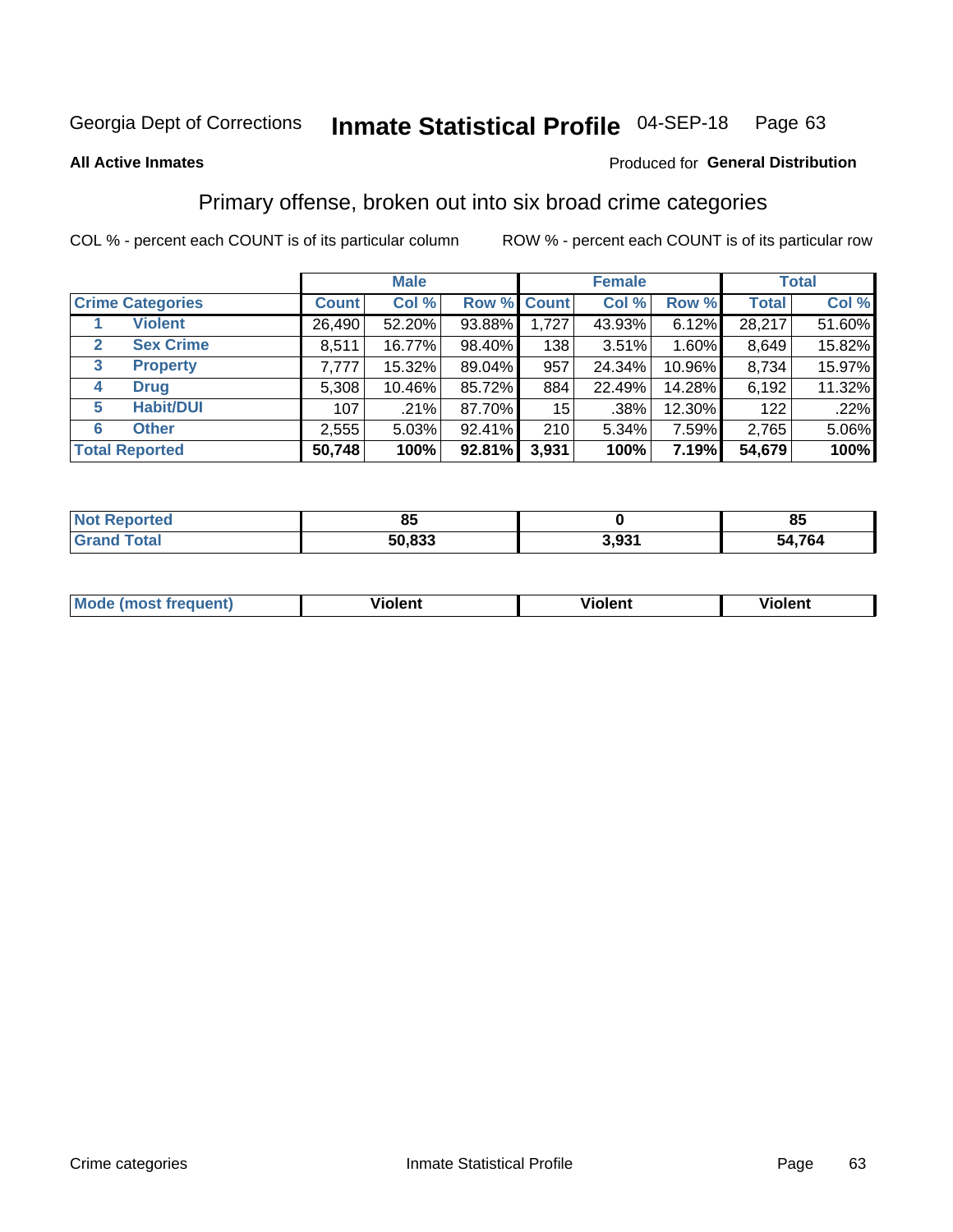#### Inmate Statistical Profile 04-SEP-18 Page 64

#### **All Active Inmates**

## **Produced for General Distribution**

## Primary offense, detailed offense code

COL % - percent each COUNT is of its particular column

|                                            |                           | <b>Male</b> |         |                | <b>Female</b> |         |                  | <b>Total</b> |
|--------------------------------------------|---------------------------|-------------|---------|----------------|---------------|---------|------------------|--------------|
| <b>Primary Offense</b>                     | <b>Count</b>              | Col %       | Row %   | <b>Count</b>   | Col %         | Row %   | <b>Total</b>     | Col %        |
| <b>Abuse Neglect Elder/Disab (2812)</b>    | 48                        | .09%        | 65.75%  | 25             | .64%          | 34.25%  | 73               | .13%         |
| <b>Abuse Of Govt Office (2300)</b>         | 1                         | .01%        | 100.00% |                |               |         | 1                | .01%         |
| Agg Aslt W Intnt To Rape (2095)            | 69                        | .14%        | 100.00% |                |               |         | 69               | .13%         |
| <b>Agg Sex Battery Atmpt (2099)</b>        | $\overline{2}$            | .01%        | 100.00% |                |               |         | $\overline{2}$   | .01%         |
| <b>Aggrav Assault (1302)</b>               | 5,145                     | 10.14%      | 94.47%  | 301            | 7.66%         | 5.53%   | 5,446            | 9.96%        |
| <b>Aggrav Assault Peace Ofcr</b><br>(1314) | 337                       | .66%        | 92.84%  | 26             | .66%          | 7.16%   | 363              | .66%         |
| <b>Aggrav Battery (1305)</b>               | 1,334                     | 2.63%       | 93.55%  | 92             | 2.34%         | 6.45%   | 1,426            | 2.61%        |
| <b>Aggrav Battery Peace Ofcr</b><br>(1315) | 27                        | .05%        | 96.43%  | 1              | .03%          | 3.57%   | 28               | .05%         |
| <b>Aggrav Ch Molest Atmpt (2096)</b>       | 3                         | .01%        | 100.00% |                |               |         | 3                | .01%         |
| <b>Aggrav Child Molestation (2021)</b>     | 1,270                     | 2.50%       | 98.37%  | 21             | .53%          | 1.63%   | 1,291            | 2.36%        |
| <b>Aggrav Cruelty To Animals</b><br>(2972) | 15                        | .03%        | 93.75%  | 1              | .03%          | 6.25%   | 16               | .03%         |
| <b>Aggrav Sexual Battery (2009)</b>        | 224                       | .44%        | 99.56%  | 1              | .03%          | .44%    | 225              | .41%         |
| <b>Aggrav Sodomy (2003)</b>                | 216                       | .43%        | 99.08%  | $\overline{2}$ | .05%          | .92%    | 218              | .40%         |
| <b>Aggrav Stalking (1321)</b>              | 320                       | .63%        | 95.52%  | 15             | .38%          | 4.48%   | 335              | .61%         |
| <b>Aggravated Assault On 65+</b><br>(1304) | 4                         | .01%        | 66.67%  | $\overline{2}$ | .05%          | 33.33%  | 6                | .01%         |
| <b>Aiding Escape (2502)</b>                |                           |             |         | 1              | .03%          | 100.00% | 1                | .01%         |
| <b>Alter Id (1506)</b>                     | $\overline{2}$            | .01%        | 100.00% |                |               |         | $\overline{2}$   | .01%         |
| <b>Armed Robbery (1902)</b>                | 5,901                     | 11.63%      | 96.42%  | 219            | 5.57%         | 3.58%   | 6,120            | 11.19%       |
| Arson 1st Degree (1401)                    | 51                        | .10%        | 83.61%  | 10             | .25%          | 16.39%  | 61               | .11%         |
| <b>Arson 2nd Degree (1402)</b>             | 14                        | .03%        | 100.00% |                |               |         | 14               | .03%         |
| <b>Arson 3rd Degree (1403)</b>             | 8                         | .02%        | 100.00% |                |               |         | 8                | .01%         |
| <b>Ass W/ Int Transmit Hiv (1313)</b>      | 1                         | .01%        | 50.00%  | 1              | .03%          | 50.00%  | $\overline{2}$   | .01%         |
| <b>Atmpt Aggrav Assault (1303)</b>         | 7                         | .01%        | 87.50%  | 1              | .03%          | 12.50%  | 8                | .01%         |
| <b>Atmpt Aggrav Sodomy (2093)</b>          | 4                         | .01%        | 100.00% |                |               |         | $\overline{4}$   | .01%         |
| <b>Atmpt Armed Robbery (1992)</b>          | 93                        | .18%        | 93.94%  | 6              | .15%          | 6.06%   | 99               | .18%         |
| <b>Atmpt Burglary (1690)</b>               | 26                        | .05%        | 100.00% |                |               |         | 26               | .05%         |
| <b>Atmpt Child Molestation (2094)</b>      | 51                        | .10%        | 100.00% |                |               |         | 51               | .09%         |
| <b>Atmpt Finan Ident Frd (7014)</b>        | 1                         | .01%        | 50.00%  | 1              | .03%          | 50.00%  | $\boldsymbol{2}$ | .01%         |
| <b>Atmpt Kidnap (1390)</b>                 | $\ensuremath{\mathsf{3}}$ | .01%        | 100.00% |                |               |         | $\overline{3}$   | .01%         |
| <b>Atmpt Murder (1190)</b>                 | 128                       | .25%        | 92.09%  | 11             | .28%          | 7.91%   | 139              | .25%         |
| Atmpt Rape (2091)                          | 52                        | .10%        | 98.11%  | 1              | .03%          | 1.89%   | 53               | .10%         |
| <b>Atmpt Robbery (1991)</b>                | 33                        | .07%        | 97.06%  | 1              | .03%          | 2.94%   | 34               | .06%         |
| <b>Atmpt Sodomy (2092)</b>                 | 3                         | .01%        | 100.00% |                |               |         | $\sqrt{3}$       | .01%         |
| <b>Atmpt Theft By Taking (1812)</b>        | 3                         | .01%        | 100.00% |                |               |         | 3                | .01%         |
| <b>Atmpt Viol Substance Act (4090)</b>     | 16                        | .03%        | 84.21%  | 3              | .08%          | 15.79%  | 19               | .03%         |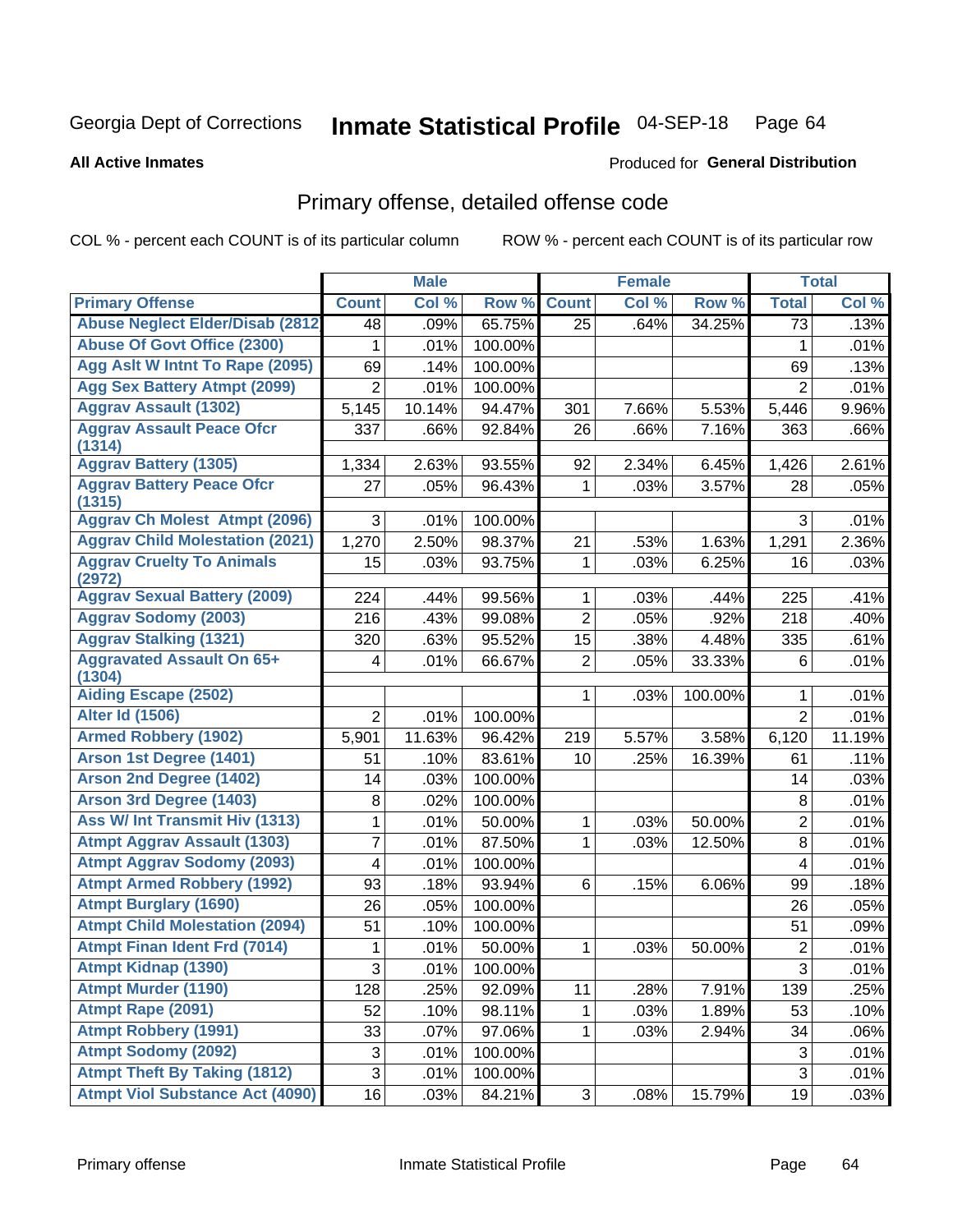# Inmate Statistical Profile 04-SEP-18 Page 65

**All Active Inmates** 

#### Produced for General Distribution

## Primary offense, detailed offense code

COL % - percent each COUNT is of its particular column

|                                            |                | <b>Male</b> |         |                         | <b>Female</b> |        |                     | <b>Total</b> |
|--------------------------------------------|----------------|-------------|---------|-------------------------|---------------|--------|---------------------|--------------|
| <b>Primary Offense</b>                     | <b>Count</b>   | Col %       | Row %   | <b>Count</b>            | Col %         | Row %  | <b>Total</b>        | Col %        |
| <b>Att/Consprcy Commt C/S/Of</b>           | 35             | .07%        | 77.78%  | 10                      | .25%          | 22.22% | 45                  | .08%         |
| (4134)<br><b>Bad Checks (1704)</b>         |                |             | 100.00% |                         |               |        |                     |              |
| <b>Bail Jumping (2511)</b>                 | 1              | .01%        |         |                         |               | 14.29% | 1<br>$\overline{7}$ | .01%         |
| <b>Bigamy (2007)</b>                       | 6              | .01%        | 85.71%  | 1                       | .03%          |        |                     | .01%         |
| <b>Bribery Govt Officer (2301)</b>         | 4              | .01%        | 100.00% |                         |               |        | 4                   | .01%         |
| Burg 1st Aft 6/30/12 (1611)                | 1              | .01%        | 50.00%  | 1                       | .03%          | 50.00% | $\overline{2}$      | .01%         |
| Burg 2nd Aft 6/30/12 (1612)                | 1,982          | 3.91%       | 92.40%  | 163                     | 4.15%         | 7.60%  | 2,145               | 3.92%        |
| Burg Bef 7/1/12 (1601)                     | 665            | 1.31%       | 95.27%  | 33                      | .84%          | 4.73%  | 698                 | 1.28%        |
|                                            | 2,313          | 4.56%       | 96.46%  | 85                      | 2.16%         | 3.54%  | 2,398               | 4.39%        |
| <b>Carry Concealed Weapon (2901)</b>       |                | .01%        | 100.00% |                         |               |        |                     | .01%         |
| <b>Carry Weapon At School (2915)</b>       | 3              | .01%        | 60.00%  | 2                       | .05%          | 40.00% | 5                   | .01%         |
| <b>Child Molestation (2019)</b>            | 2,645          | 5.21%       | 97.93%  | 56                      | 1.42%         | 2.07%  | 2,701               | 4.94%        |
| <b>Cnspire Traffic Cntrl Sub (4130)</b>    | 5              | .01%        | 100.00% |                         |               |        | 5                   | .01%         |
| <b>Computer Pornography (1760)</b>         | 98             | .19%        | 98.00%  | 2                       | .05%          | 2.00%  | 100                 | .18%         |
| <b>Computer Theft (1761)</b>               | 1              | .01%        | 16.67%  | $\overline{5}$          | .13%          | 83.33% | 6                   | .01%         |
| <b>Computer Trespass (1762)</b>            | 1              | .01%        | 50.00%  | 1                       | .03%          | 50.00% | $\overline{2}$      | .01%         |
| <b>Conceal Death Of Another (1125)</b>     | 10             | .02%        | 58.82%  | $\overline{7}$          | .18%          | 41.18% | 17                  | .03%         |
| <b>Conspiracy (9901)</b>                   | 33             | .07%        | 89.19%  | $\overline{\mathbf{4}}$ | .10%          | 10.81% | 37                  | .07%         |
| <b>Convsn Paymnts Real Propy</b>           | 1              | .01%        | 100.00% |                         |               |        | 1                   | .01%         |
| (1811)<br><b>Convynce Handle Contrabnd</b> | 1              | .01%        | 100.00% |                         |               |        | 1                   | .01%         |
| (5174)                                     |                |             |         |                         |               |        |                     |              |
| Crmnl Atmpt (9905)                         | $\overline{2}$ | .01%        | 100.00% |                         |               |        | $\overline{2}$      | .01%         |
| Crmnl Damage 1st Degree (1501)             | 25             | .05%        | 92.59%  | $\overline{2}$          | .05%          | 7.41%  | 27                  | .05%         |
| <b>Crmnl Damage 2nd Degree</b>             | 78             | .15%        | 89.66%  | 9                       | .23%          | 10.34% | 87                  | .16%         |
| (1502)                                     |                |             |         |                         |               |        |                     |              |
| <b>Crmnl Interfere Govt Prop (2613)</b>    | 22             | .04%        | 100.00% |                         |               |        | 22                  | .04%         |
| <b>Crmnl Poss Explosives (1404)</b>        | 1              | .01%        | 100.00% |                         |               |        | 1                   | .01%         |
| <b>Crmnl Solicitation (9910)</b>           | 1              | .01%        | 100.00% |                         |               |        | 1                   | .01%         |
| <b>Cruelty To Animals (2971)</b>           | $\overline{2}$ | .01%        | 100.00% |                         |               |        | $\overline{2}$      | .01%         |
| <b>Cruelty To Children (2801)</b>          | 287            | .57%        | 75.73%  | 92                      | 2.34%         | 24.27% | 379                 | .69%         |
| <b>Cruelty To Elder Person (2811)</b>      | 32             | .06%        | 69.57%  | 14                      | .36%          | 30.43% | 46                  | .08%         |
| <b>Damage Destroy Secr Prop</b>            | $1\vert$       | .01%        | 100.00% |                         |               |        | $\mathbf{1}$        | .01%         |
| (1504)<br>Dogfighting (2718)               | 1              | .01%        | 100.00% |                         |               |        | 1                   | .01%         |
| Drv W/ Improp Veh Reg (7013)               | 3              | .01%        | 60.00%  | $\overline{2}$          | .05%          | 40.00% | 5                   | .01%         |
| <b>Drvng Habtl Violator (5004)</b>         |                |             |         |                         |               |        |                     |              |
| <b>Dstl Alcohol Beverages (5167)</b>       | 8              | .02%        | 100.00% |                         |               |        | 8                   | .01%         |
| <b>Embracery (2407)</b>                    | 1              | .01%        | 100.00% |                         |               |        | 1                   | .01%         |
|                                            | 1              | .01%        | 100.00% |                         |               |        | 1                   | .01%         |
| <b>Entering Vehicle (1880)</b>             | 107            | .21%        | 97.27%  | 3 <sup>1</sup>          | .08%          | 2.73%  | 110                 | .20%         |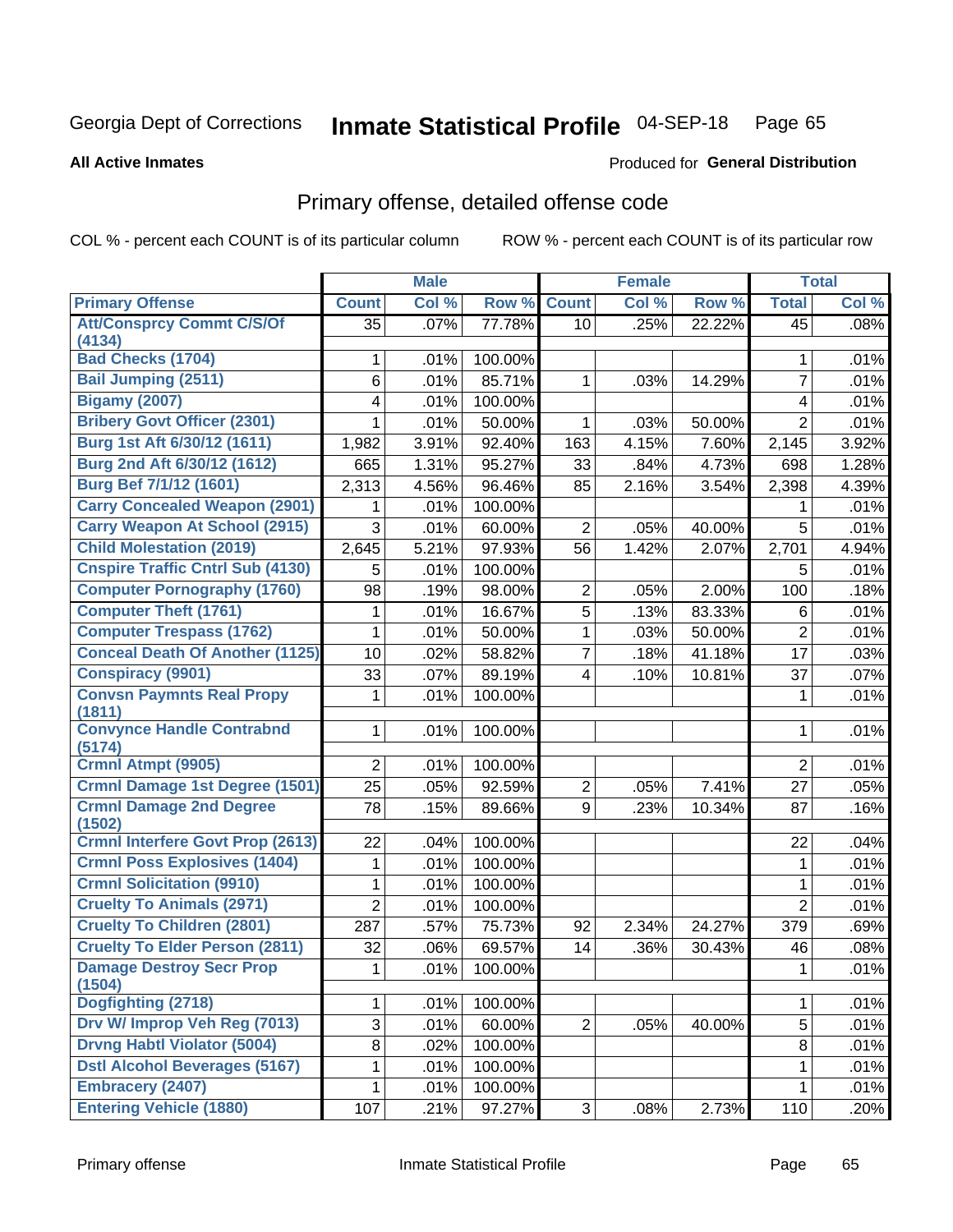#### Inmate Statistical Profile 04-SEP-18 Page 66

Produced for General Distribution

#### **All Active Inmates**

## Primary offense, detailed offense code

COL % - percent each COUNT is of its particular column

|                                            |                | <b>Male</b> |         |                | <b>Female</b> |        |                | <b>Total</b> |
|--------------------------------------------|----------------|-------------|---------|----------------|---------------|--------|----------------|--------------|
| <b>Primary Offense</b>                     | <b>Count</b>   | Col %       | Row %   | <b>Count</b>   | Col %         | Row %  | <b>Total</b>   | Col %        |
| <b>Entice Child Attempted (2090)</b>       | 3              | .01%        | 100.00% |                |               |        | 3              | .01%         |
| <b>Enticing Child-Indec Purp (2020)</b>    | 75             | .15%        | 93.75%  | 5              | .13%          | 6.25%  | 80             | .15%         |
| <b>Escape (2501)</b>                       | 19             | .04%        | 90.48%  | $\overline{2}$ | .05%          | 9.52%  | 21             | .04%         |
| <b>False Certificates (2311)</b>           | 2              | .01%        | 100.00% |                |               |        | $\overline{2}$ | .01%         |
| <b>False Imprisonment (1308)</b>           | 197            | .39%        | 95.17%  | 10             | .25%          | 4.83%  | 207            | .38%         |
| <b>False Public Alarm (2609)</b>           | 1              | .01%        | 100.00% |                |               |        | 1              | .01%         |
| <b>False Statements Govt (2408)</b>        | 22             | .04%        | 91.67%  | 2              | .05%          | 8.33%  | 24             | .04%         |
| <b>False Swearing (2402)</b>               | $\overline{2}$ | .01%        | 100.00% |                |               |        | $\overline{2}$ | .01%         |
| <b>Family Violence Battery (1301)</b>      | 174            | .34%        | 96.67%  | 6              | .15%          | 3.33%  | 180            | .33%         |
| Feticide (1121)                            | 1              | .01%        | 100.00% |                |               |        | 1              | .01%         |
| <b>Feticide By Vehicle (1118)</b>          | 4              | .01%        | 100.00% |                |               |        | 4              | .01%         |
| <b>Financial Identity Fraud (1756)</b>     | 60             | .12%        | 73.17%  | 22             | .56%          | 26.83% | 82             | .15%         |
| <b>Fleeing/Eluding Police (2316)</b>       | 476            | .94%        | 93.70%  | 32             | .81%          | 6.30%  | 508            | .93%         |
| Forg 1st Aft 6/30/12 (1711)                | 104            | .20%        | 66.67%  | 52             | 1.32%         | 33.33% | 156            | .29%         |
| Forg 1st Bef 7/1/12 (1701)                 | 233            | .46%        | 71.47%  | 93             | 2.37%         | 28.53% | 326            | .60%         |
| Forg 2nd Aft 6/30/12 (1712)                | 29             | .06%        | 74.36%  | 10             | .25%          | 25.64% | 39             | .07%         |
| Forg 2nd Bef 7/1/12 (1702)                 | 5              | .01%        | 100.00% |                |               |        | 5              | .01%         |
| Forg 3rd Aft 6/30/12 (1713)                | 65             | .13%        | 82.28%  | 14             | .36%          | 17.72% | 79             | .14%         |
| Forg 4th Aft 6/30/12 (1714)                | 11             | .02%        | 61.11%  | 7              | .18%          | 38.89% | 18             | .03%         |
| <b>Forgery Credit Card (1752)</b>          | $\overline{2}$ | .01%        | 66.67%  | $\mathbf 1$    | .03%          | 33.33% | 3              | .01%         |
| <b>Fraudulent Access Compute</b><br>(1796) | 1              | .01%        | 33.33%  | $\overline{2}$ | .05%          | 66.67% | 3              | .01%         |
| <b>Fraudulent Checks (1750)</b>            | 1              | .01%        | 33.33%  | $\overline{2}$ | .05%          | 66.67% | 3              | .01%         |
| <b>Fraudulent Credit Card (1753)</b>       | 61             | .12%        | 72.62%  | 23             | .59%          | 27.38% | 84             | .15%         |
| <b>Gang Participation (9914)</b>           | 38             | .07%        | 100.00% |                |               |        | 38             | .07%         |
| <b>Guard Line W/Weapon/Drugs</b><br>(2963) | 23             | .05%        | 74.19%  | 8              | .20%          | 25.81% | 31             | .06%         |
| <b>Habit Traf Viol/Impaired (5005)</b>     | 8              | .02%        | 100.00% |                |               |        | 8              | .01%         |
| <b>Habit Traf Viol/Other (5006)</b>        | 5              | .01%        | 83.33%  | 1              | .03%          | 16.67% | 6              | .01%         |
| <b>Hijacking Motor Vehicle (1911)</b>      | 37             | .07%        | 94.87%  | $\overline{2}$ | .05%          | 5.13%  | 39             | .07%         |
| <b>Hindering Appreh Or Pun (2503)</b>      | 5              | .01%        | 62.50%  | 3              | .08%          | 37.50% | 8              | .01%         |
| Hit-Run W/Injury/Fatality (5007)           | 32             | .06%        | 78.05%  | 9              | .23%          | 21.95% | 41             | .07%         |
| Home Invasion 1st Degree (7007)            | 15             | .03%        | 83.33%  | 3              | .08%          | 16.67% | 18             | .03%         |
| <b>Homicide By Vessel (1124)</b>           | 44             | .09%        | 89.80%  | 5              | .13%          | 10.20% | 49             | .09%         |
| <b>Illegal Attm To Obt Drugs (4011)</b>    | 1              | .01%        | 33.33%  | $\overline{2}$ | .05%          | 66.67% | 3              | .01%         |
| <b>Illgl Dist Contrild Subst (4136)</b>    | 1              | .01%        | 100.00% |                |               |        | 1              | .01%         |
| <b>Impersonating Officer (2405)</b>        | 3              | .01%        | 100.00% |                |               |        | 3              | .01%         |
| <b>Impersonation (2404)</b>                | 5              | .01%        | 71.43%  | $\overline{c}$ | .05%          | 28.57% | $\overline{7}$ | .01%         |
| <b>Incest (2006)</b>                       | 211            | .42%        | 99.53%  | $\mathbf{1}$   | .03%          | .47%   | 212            | .39%         |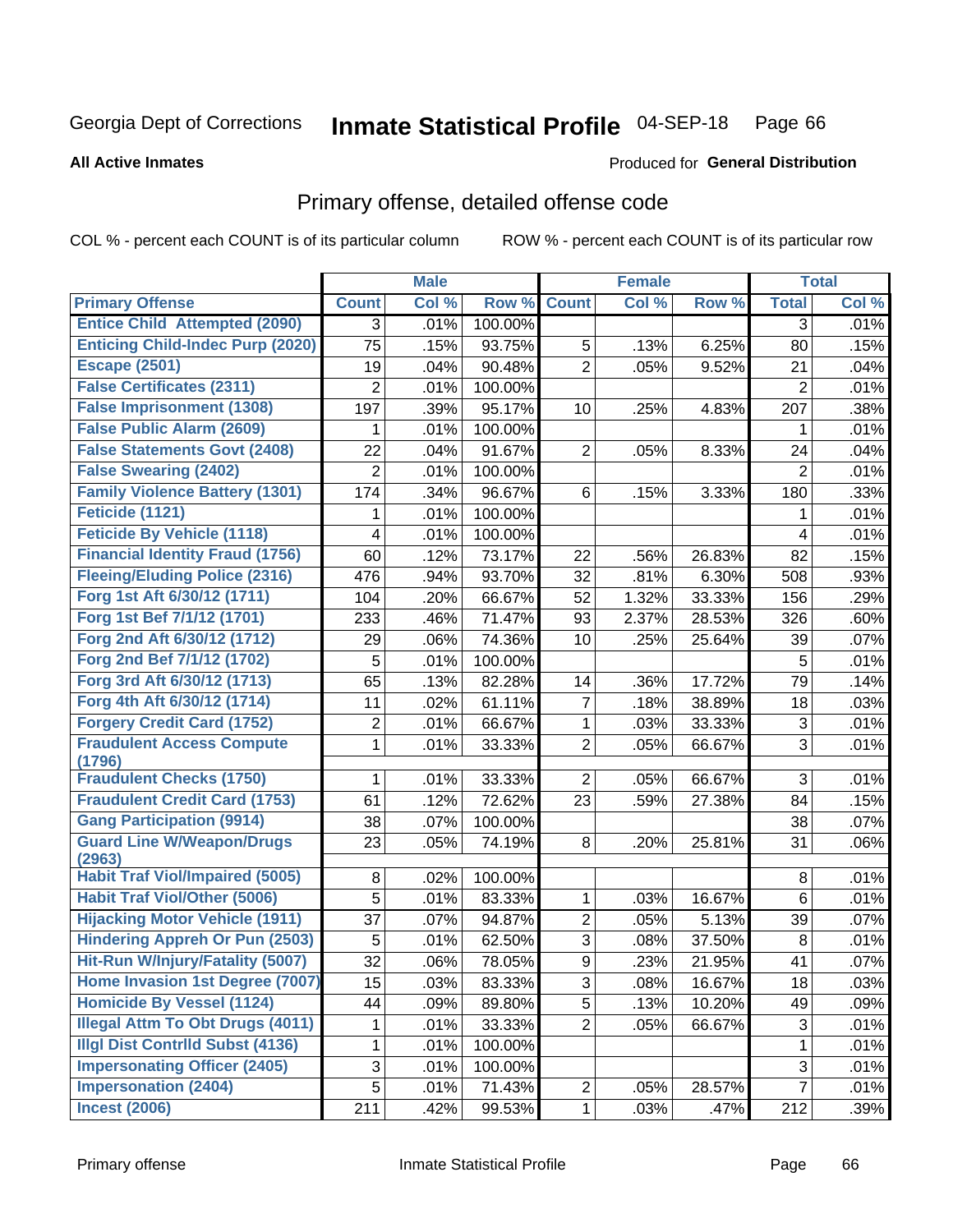#### Inmate Statistical Profile 04-SEP-18 Page 67

#### **All Active Inmates**

#### Produced for General Distribution

## Primary offense, detailed offense code

COL % - percent each COUNT is of its particular column

|                                            |                | <b>Male</b> |         |                | <b>Female</b> |        |                | <b>Total</b> |
|--------------------------------------------|----------------|-------------|---------|----------------|---------------|--------|----------------|--------------|
| <b>Primary Offense</b>                     | <b>Count</b>   | Col %       | Row %   | <b>Count</b>   | Col %         | Row %  | <b>Total</b>   | Col %        |
| <b>Incest Atmpt (2098)</b>                 | 1              | .01%        | 100.00% |                |               |        | $\mathbf 1$    | .01%         |
| <b>Inciting To Insurrection (2203)</b>     | 4              | .01%        | 100.00% |                |               |        | 4              | .01%         |
| <b>Influencing Witness (2313)</b>          | 6              | .01%        | 75.00%  | $\overline{2}$ | .05%          | 25.00% | 8              | .01%         |
| <b>Injury By Vehicle (1318)</b>            | 90             | .18%        | 81.82%  | 20             | .51%          | 18.18% | 110            | .20%         |
| <b>Insurrection (2202)</b>                 | 4              | .01%        | 100.00% |                |               |        | 4              | .01%         |
| <b>Interference With Custody (1312)</b>    | 12             | .02%        | 100.00% |                |               |        | 12             | .02%         |
| <b>Involuntary Manslaughter (1103)</b>     | 171            | .34%        | 87.69%  | 24             | .61%          | 12.31% | 195            | .36%         |
| Kidnapping (1311)                          | 1,480          | 2.92%       | 97.37%  | 40             | 1.02%         | 2.63%  | 1,520          | 2.78%        |
| <b>Livestock Theft (1817)</b>              | 5              | .01%        | 100.00% |                |               |        | 5              | .01%         |
| <b>Lottery Violation (2730)</b>            | 3              | .01%        | 100.00% |                |               |        | 3              | .01%         |
| <b>Machine Gun Activities (2906)</b>       | $\mathbf 1$    | .01%        | 100.00% |                |               |        | $\mathbf 1$    | .01%         |
| Manf Methamph 200-399 Gm<br>(4144)         | 5              | .01%        | 100.00% |                |               |        | 5              | .01%         |
| <b>Manf Methamph 28-199 Gm</b><br>(4143)   | 13             | .03%        | 86.67%  | $\overline{2}$ | .05%          | 13.33% | 15             | .03%         |
| Manf Methamph 400+ Gm (4145)               | 1              | .01%        | 100.00% |                |               |        | 1              | .01%         |
| <b>Manf Methamph Unspec Amt</b><br>(4147)  | 113            | .22%        | 88.98%  | 14             | .36%          | 11.02% | 127            | .23%         |
| <b>Manufac Marijuana (7012)</b>            | 13             | .03%        | 81.25%  | 3              | .08%          | 18.75% | 16             | .03%         |
| <b>Manufact Meth Near Child (2803)</b>     | 13             | .03%        | 76.47%  | $\overline{4}$ | .10%          | 23.53% | 17             | .03%         |
| <b>Misc Assault/Battery (1300)</b>         | 12             | .02%        | 100.00% |                |               |        | 12             | .02%         |
| <b>Misc Correctionl Inst Off (6200)</b>    | 5              | .01%        | 71.43%  | $\overline{2}$ | .05%          | 28.57% | $\overline{7}$ | .01%         |
| <b>Misc Drugs Trafficking (4100)</b>       | 5              | .01%        | 100.00% |                |               |        | 5              | .01%         |
| <b>Misc Forgery (1700)</b>                 | $\overline{2}$ | .01%        | 100.00% |                |               |        | $\overline{2}$ | .01%         |
| <b>Misc Fraud (1799)</b>                   | 11             | .02%        | 64.71%  | 6              | .15%          | 35.29% | 17             | .03%         |
| <b>Misc Homicide Offense (1100)</b>        | 8              | .02%        | 88.89%  | $\mathbf{1}$   | .03%          | 11.11% | 9              | .02%         |
| <b>Misc Invasion Of Privacy (3000)</b>     | 5              | .01%        | 100.00% |                |               |        | 5              | .01%         |
| <b>Misc Obscenity (2100)</b>               | 4              | .01%        | 100.00% |                |               |        | 4              | .01%         |
| <b>Misc Public Order (2200)</b>            | 2              | .01%        | 100.00% |                |               |        | $\overline{2}$ | .01%         |
| <b>Misc Sexual Offense (2000)</b>          | 18             | .04%        | 94.74%  | $\mathbf{1}$   | .03%          | 5.26%  | 19             | .03%         |
| <b>Misuse Firearm Hunting (2970)</b>       | 1              | .01%        | 100.00% |                |               |        | 1              | .01%         |
| <b>Murder (1101)</b>                       | 6,109          | 12.04%      | 93.68%  | 412            | 10.48%        | 6.32%  | 6,521          | 11.93%       |
| <b>Murder Conspire To Commit</b><br>(1191) | 18             | .04%        | 100.00% |                |               |        | 18             | .03%         |
| Mutiny In Penal Inst (2507)                | 5              | .01%        | 71.43%  | $2\vert$       | .05%          | 28.57% | $\overline{7}$ | .01%         |
| Necrophilia (2022)                         | $\mathbf{1}$   | .01%        | 100.00% |                |               |        | 1              | .01%         |
| <b>Obstr Of Law Enf Officer (2314)</b>     | 376            | .74%        | 90.82%  | 38             | .97%          | 9.18%  | 414            | .76%         |
| <b>Pandering By Compulsion (2017)</b>      | 3              | .01%        | 100.00% |                |               |        | 3              | .01%         |
| Peeping Tom (3002)                         | 18             | .04%        | 100.00% |                |               |        | 18             | .03%         |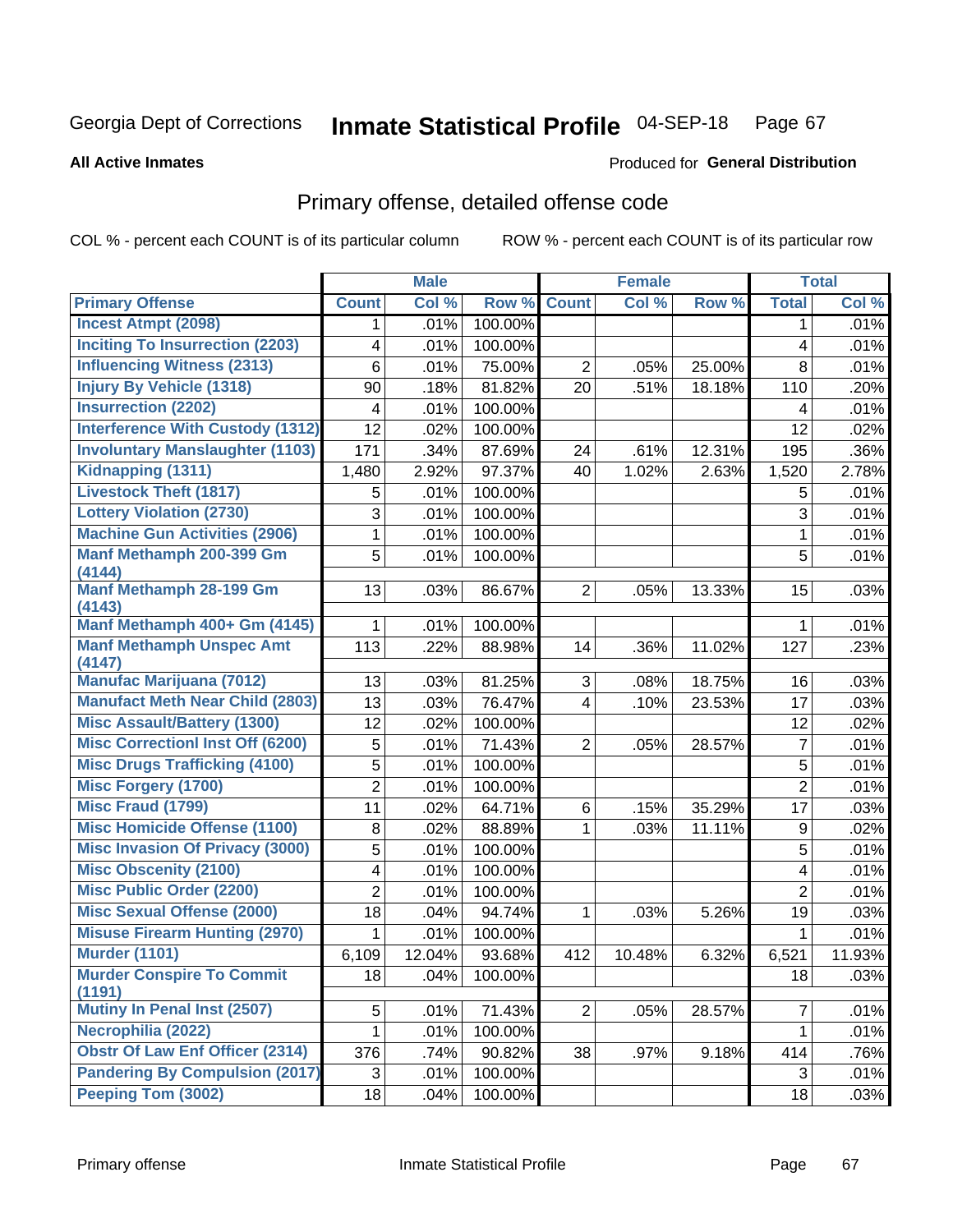#### Inmate Statistical Profile 04-SEP-18 Page 68

#### **All Active Inmates**

# Produced for General Distribution

## Primary offense, detailed offense code

COL % - percent each COUNT is of its particular column

|                                            |                | <b>Male</b> |                  |                | <b>Female</b> |        |                | <b>Total</b> |
|--------------------------------------------|----------------|-------------|------------------|----------------|---------------|--------|----------------|--------------|
| <b>Primary Offense</b>                     | <b>Count</b>   | Col %       | Row <sub>%</sub> | <b>Count</b>   | Col %         | Row %  | <b>Total</b>   | Col %        |
| <b>Perjury (2401)</b>                      | 3              | .01%        | 100.00%          |                |               |        | 3              | .01%         |
| <b>Pimping A Minor Under 18 (2016)</b>     | 7              | .01%        | 87.50%           | 1              | .03%          | 12.50% | 8              | .01%         |
| Poss Alprazolam (7003)                     | 9              | .02%        | 81.82%           | $\overline{2}$ | .05%          | 18.18% | 11             | .02%         |
| Poss By Inm Proh Items (7015)              | 10             | .02%        | 83.33%           | $\overline{2}$ | .05%          | 16.67% | 12             | .02%         |
| <b>Poss Contraband Articles (5171)</b>     | 1              | .01%        | 100.00%          |                |               |        | 1              | .01%         |
| <b>Poss Dep Stim Cntrf Drugs</b><br>(4007) | 69             | .14%        | 75.00%           | 23             | .59%          | 25.00% | 92             | .17%         |
| <b>Poss Drug Related Matri (4016)</b>      | 22             | .04%        | 88.00%           | 3              | .08%          | 12.00% | 25             | .05%         |
| Poss Ephedrine (4030)                      | 5              | .01%        | 83.33%           | 1              | .03%          | 16.67% | 6              | .01%         |
| Poss Firearm 1st Offender (2913)           | 119            | .23%        | 95.20%           | 6              | .15%          | 4.80%  | 125            | .23%         |
| <b>Poss Firearm Convct Felon</b><br>(2914) | 1,132          | 2.23%       | 95.69%           | 51             | 1.30%         | 4.31%  | 1,183          | 2.16%        |
| Poss Hydrocodone (7004)                    | 16             | .03%        | 66.67%           | 8              | .20%          | 33.33% | 24             | .04%         |
| <b>Poss Knife During Crime (2911)</b>      | $\overline{2}$ | .01%        | 100.00%          |                |               |        | $\overline{2}$ | .01%         |
| Poss Mda/Extsy (4033)                      | 3              | .01%        | 100.00%          |                |               |        | 3              | .01%         |
| Poss Methamphetamine (4031)                | 500            | .99%        | 72.57%           | 189            | 4.81%         | 27.43% | 689            | 1.26%        |
| <b>Poss Narcotics Opiates (4006)</b>       | 54             | .11%        | 70.13%           | 23             | .59%          | 29.87% | 77             | .14%         |
| <b>Poss Of Certain Weapons (2912)</b>      | 23             | .05%        | 95.83%           | 1              | .03%          | 4.17%  | 24             | .04%         |
| <b>Poss Of Cocaine (4022)</b>              | 353            | .70%        | 87.16%           | 52             | 1.32%         | 12.84% | 405            | .74%         |
| <b>Poss Of Firearm Dur Crime</b><br>(2910) | 814            | 1.60%       | 94.54%           | 47             | 1.20%         | 5.46%  | 861            | 1.57%        |
| Poss Of Marijuana (4009)                   | 61             | .12%        | 92.42%           | 5              | .13%          | 7.58%  | 66             | .12%         |
| <b>Poss Tools Commit Crime (1602)</b>      | 20             | .04%        | 95.24%           | 1              | .03%          | 4.76%  | 21             | .04%         |
| Poss W Int Dis Other Drug (4053)           | 121            | .24%        | 84.03%           | 23             | .59%          | 15.97% | 144            | .26%         |
| Poss W Int Dist Cocaine (4050)             | 275            | .54%        | 94.83%           | 15             | .38%          | 5.17%  | 290            | .53%         |
| Poss W Int Dist Marijuana (4051)           | 633            | 1.25%       | 93.78%           | 42             | 1.07%         | 6.22%  | 675            | 1.23%        |
| Poss W Int Dist Meth (4052)                | 484            | .95%        | 80.27%           | 119            | 3.03%         | 19.73% | 603            | 1.10%        |
| Poss Within 1000 Hous Pjt (7009)           | 5              | .01%        | 83.33%           | 1              | .03%          | 16.67% | 6              | .01%         |
| <b>Poss Wpn Drugs By Prisnr</b><br>(2965)  | 31             | .06%        | 77.50%           | 9              | .23%          | 22.50% | 40             | .07%         |
| <b>Racketeering (3404)</b>                 | 115            | .23%        | 77.70%           | 33             | .84%          | 22.30% | 148            | .27%         |
| <b>Rape (2001)</b>                         | 1,805          | 3.56%       | 99.50%           | 9              | .23%          | .50%   | 1,814          | 3.32%        |
| <b>Reck Cond Infected Person</b><br>(1317) | 10             | $.02\%$     | 90.91%           | $\mathbf{1}$   | .03%          | 9.09%  | 11             | .02%         |
| <b>Reckless Abandonment (1120)</b>         | 1              | .01%        | 100.00%          |                |               |        | 1              | .01%         |
| <b>Recv Gds Srvs Fraud Obtnd</b><br>(1755) | 1              | .01%        | 100.00%          |                |               |        | $\mathbf{1}$   | .01%         |
| <b>Removal Baggage Cargo Etc</b><br>(2761) | 1.             | .01%        | 50.00%           | 1              | .03%          | 50.00% | $\overline{2}$ | .01%         |
| Robbery (1901)                             | 1,194          | 2.35%       | 94.16%           | 74             | 1.88%         | 5.84%  | 1,268          | 2.32%        |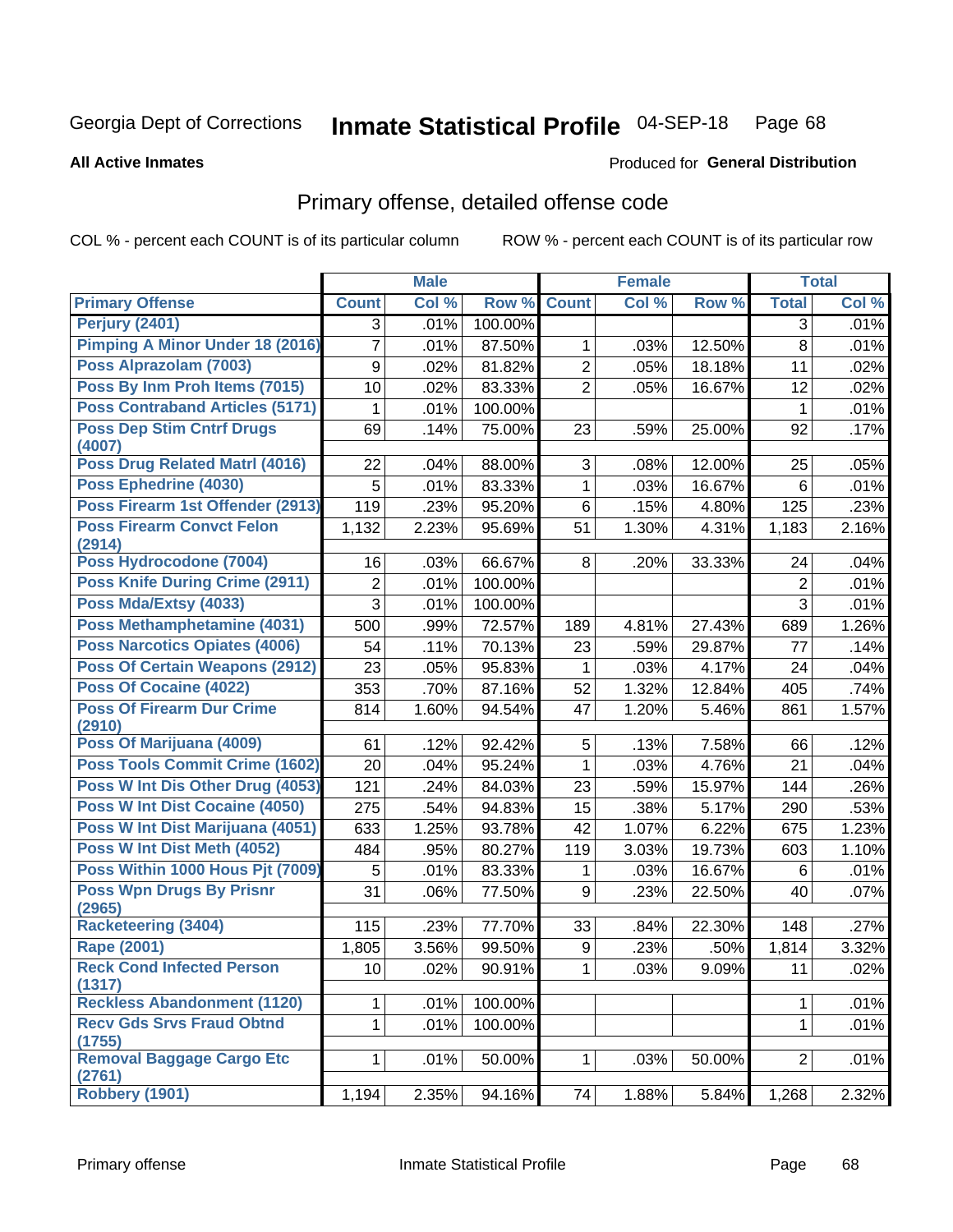#### Inmate Statistical Profile 04-SEP-18 Page 69

**All Active Inmates** 

#### Produced for General Distribution

## Primary offense, detailed offense code

COL % - percent each COUNT is of its particular column

|                                            |                  | <b>Male</b> |         |                         | <b>Female</b> |         |                  | <b>Total</b> |
|--------------------------------------------|------------------|-------------|---------|-------------------------|---------------|---------|------------------|--------------|
| <b>Primary Offense</b>                     | <b>Count</b>     | Col %       | Row %   | <b>Count</b>            | Col %         | Row %   | <b>Total</b>     | Col %        |
| <b>Robbery By Force (1903)</b>             | 214              | .42%        | 95.96%  | 9                       | .23%          | 4.04%   | $\overline{223}$ | .41%         |
| <b>Robbery By Intimidation (1904)</b>      | 268              | .53%        | 93.71%  | 18                      | .46%          | 6.29%   | 286              | .52%         |
| <b>Robbery By Sudden Snatch</b>            | 121              | .24%        | 95.28%  | 6                       | .15%          | 4.72%   | 127              | .23%         |
| (1905)                                     |                  |             |         |                         |               |         |                  |              |
| S/D Cocaine (4021)                         | 371              | .73%        | 95.87%  | 16                      | .41%          | 4.13%   | 387              | .71%         |
| <b>S/D Cont Sub Public (4017)</b>          | 29               | .06%        | 100.00% |                         |               |         | 29               | .05%         |
| S/D Cont Sub School (4018)                 | 27               | .05%        | 96.43%  | 1                       | .03%          | 3.57%   | 28               | .05%         |
| S/D Dep Stim Cntrf Drugs (4002)            | 52               | .10%        | 76.47%  | 16                      | .41%          | 23.53%  | 68               | .12%         |
| <b>S/D Narcotics Opiates (4001)</b>        | 18               | .04%        | 66.67%  | 9                       | .23%          | 33.33%  | 27               | .05%         |
| S/D Of Marijuana (4004)                    | 220              | .43%        | 97.35%  | 6                       | .15%          | 2.65%   | 226              | .41%         |
| Sale Mda/Extsy (4034)                      | $\overline{2}$   | .01%        | 100.00% |                         |               |         | $\overline{2}$   | .01%         |
| Sale Methamphetamine (4032)                | 242              | .48%        | 83.16%  | 49                      | 1.25%         | 16.84%  | 291              | .53%         |
| <b>Sex Exploitation Child (2843)</b>       | 214              | .42%        | 99.07%  | 2                       | .05%          | .93%    | 216              | .40%         |
| Sex Offender Fail Registr (2026)           | 529              | 1.04%       | 97.96%  | 11                      | .28%          | 2.04%   | 540              | .99%         |
| <b>Sex Offender Fail To Move (2028)</b>    | 5                | .01%        | 100.00% |                         |               |         | 5                | .01%         |
| Sexl/Asslt/Agn/Pers/Cstdy (2023)           | 19               | .04%        | 100.00% |                         |               |         | 19               | .03%         |
| <b>Sexual Aslt By Therapist (2024)</b>     | $\overline{2}$   | .01%        | 66.67%  | 1                       | .03%          | 33.33%  | 3                | .01%         |
| <b>Sexual Battery (2011)</b>               | 181              | .36%        | 97.84%  | $\overline{4}$          | .10%          | 2.16%   | 185              | .34%         |
| <b>Simple Battery (1316)</b>               | 16               | .03%        | 100.00% |                         |               |         | 16               | .03%         |
| <b>Sodomy (2002)</b>                       | 11               | .02%        | 100.00% |                         |               |         | 11               | .02%         |
| <b>Solicit Sodomy From Minor</b><br>(2025) | $\boldsymbol{9}$ | .02%        | 90.00%  | $\mathbf{1}$            | .03%          | 10.00%  | 10               | .02%         |
| <b>Solicit/Accepting Bribe (2712)</b>      | 1                | .01%        | 100.00% |                         |               |         | 1                | .01%         |
| <b>Stalking (1320)</b>                     | 4                | .01%        | 100.00% |                         |               |         | 4                | .01%         |
| <b>Statutory Rape (2018)</b>               | 757              | 1.49%       | 97.68%  | 18                      | .46%          | 2.32%   | 775              | 1.42%        |
| <b>Tampering With Evidence (2315)</b>      | 10               | .02%        | 71.43%  | $\overline{\mathbf{4}}$ | .10%          | 28.57%  | 14               | .03%         |
| <b>Telecommunications Fraud</b><br>(1759)  | 1                | .01%        | 100.00% |                         |               |         | 1                | .01%         |
| <b>Terrorist Threats &amp; Acts (1307)</b> | 335              | .66%        | 94.10%  | 21                      | .53%          | 5.90%   | 356              | .65%         |
| <b>Theft Bring Prop In State (1815)</b>    | $\overline{7}$   | .01%        | 100.00% |                         |               |         | $\overline{7}$   | .01%         |
| <b>Theft By Conversion (1808)</b>          | 20               | .04%        | 80.00%  | 5                       | .13%          | 20.00%  | 25               | .05%         |
| <b>Theft By Deception (1803)</b>           | 30               | .06%        | 73.17%  | 11                      | .28%          | 26.83%  | 41               | .07%         |
| <b>Theft By Extortion (1804)</b>           |                  |             |         | $\overline{c}$          | .05%          | 100.00% | $\overline{c}$   | .01%         |
| Theft By Rec Stolen Prop (1806)            | 499              | .98%        | 91.56%  | 46                      | 1.17%         | 8.44%   | 545              | 1.00%        |
| <b>Theft By Shoplifting (1821)</b>         | 437              | .86%        | 72.71%  | 164                     | 4.17%         | 27.29%  | 601              | 1.10%        |
| <b>Theft By Taking (1802)</b>              | 668              | 1.32%       | 83.08%  | 136                     | 3.46%         | 16.92%  | 804              | 1.47%        |
| <b>Theft Credit Card (1751)</b>            | 17               | .03%        | 68.00%  | 8                       | .20%          | 32.00%  | 25               | .05%         |
| <b>Theft Motorveh Or Part (1813)</b>       | 30               | .06%        | 96.77%  | 1                       | .03%          | 3.23%   | 31               | .06%         |
| <b>Theft Of Lost Property (1805)</b>       | $\sqrt{2}$       | .01%        | 66.67%  | $\mathbf 1$             | .03%          | 33.33%  | 3                | .01%         |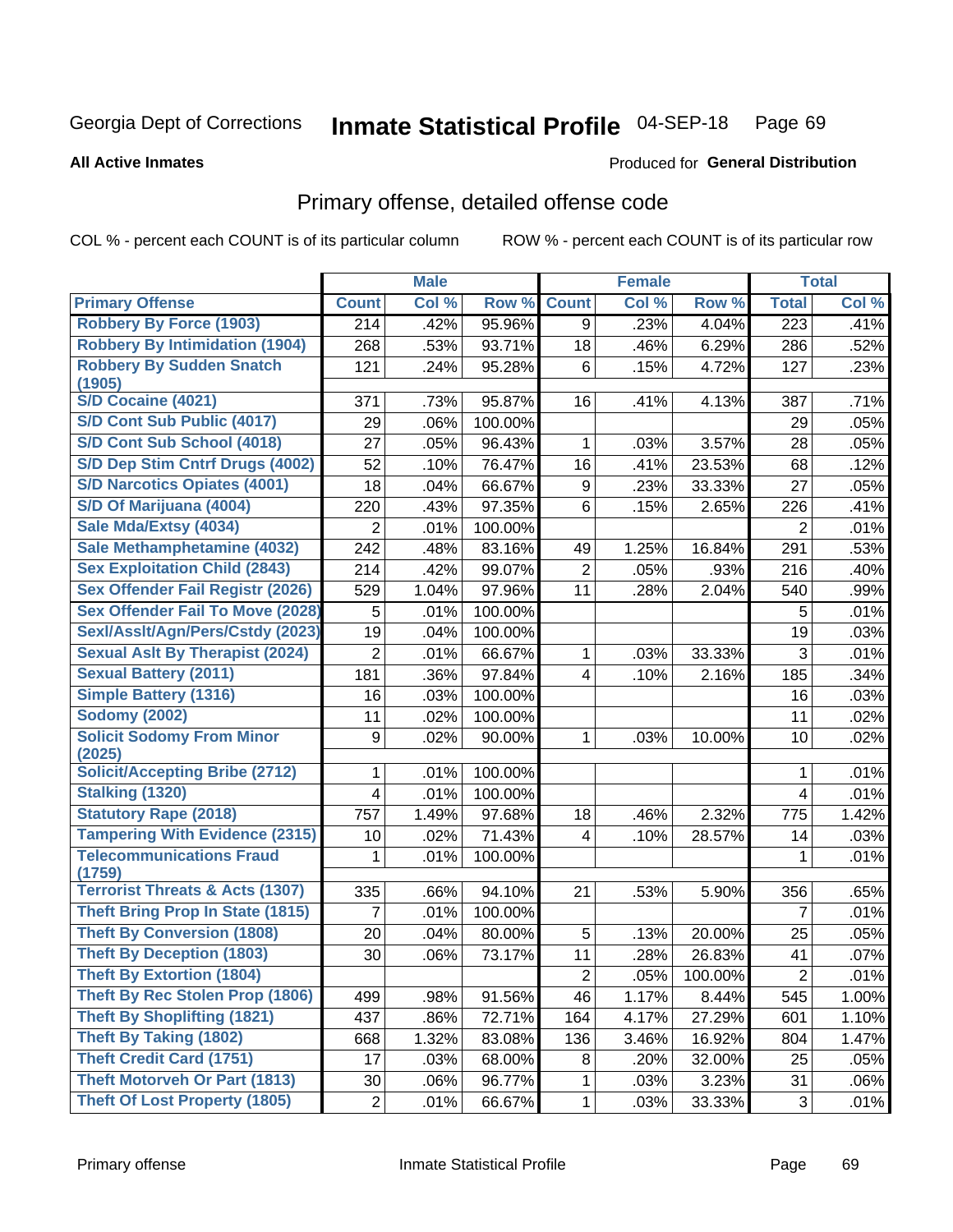# Inmate Statistical Profile 04-SEP-18 Page 70

**All Active Inmates** 

#### Produced for General Distribution

## Primary offense, detailed offense code

COL % - percent each COUNT is of its particular column

|                                            |                         | <b>Male</b> |         |                | <b>Female</b> |        |                         | <b>Total</b> |
|--------------------------------------------|-------------------------|-------------|---------|----------------|---------------|--------|-------------------------|--------------|
| <b>Primary Offense</b>                     | <b>Count</b>            | Col %       | Row %   | <b>Count</b>   | Col %         | Row %  | <b>Total</b>            | Col %        |
| <b>Theft Of Services (1807)</b>            | 1.                      | .01%        | 50.00%  | 1 <sup>1</sup> | .03%          | 50.00% | $\overline{2}$          | .01%         |
| <b>Theft Recv Prop Out State (1816)</b>    | 2                       | .01%        | 100.00% |                |               |        | $\overline{c}$          | .01%         |
| <b>Traf Amphtmine 200-399 Gm</b>           | $\overline{2}$          | .01%        | 66.67%  | $\mathbf 1$    | .03%          | 33.33% | 3                       | .01%         |
| (4127)                                     |                         |             |         |                |               |        |                         |              |
| <b>Traf Amphtmine 28-199 Gm</b>            | 4                       | .01%        | 57.14%  | 3 <sup>1</sup> | .08%          | 42.86% | $\overline{7}$          | .01%         |
| (4126)<br>Traf Amphtmine 400+ Gm (4128)    | 3                       | .01%        | 100.00% |                |               |        | 3                       | .01%         |
| <b>Traf Cocaine 201-400 Gm (4102)</b>      | 89                      | .18%        | 97.80%  | $\overline{2}$ | .05%          | 2.20%  | 91                      | .17%         |
| <b>Traf Cocaine 401+ Gm (4103)</b>         | 87                      | .17%        | 96.67%  | $\overline{3}$ | .08%          | 3.33%  | 90                      | .16%         |
| Traf Cocaine Less 200 Gm (4101)            | 202                     | .40%        | 98.06%  | $\overline{4}$ | .10%          | 1.94%  | 206                     | .38%         |
| <b>Traf Marijna 10-2000 Lb (4121)</b>      | 52                      | .10%        | 86.67%  | 8              | .20%          | 13.33% | 60                      | .11%         |
| <b>Traf Marijna 10001+ Lb (4123)</b>       | 1                       | .01%        | 100.00% |                |               |        | 1                       | .01%         |
| <b>Traf Marijna 2001-10k Lb (4122)</b>     | 2                       | .01%        | 100.00% |                |               |        | $\overline{2}$          | .01%         |
| Traf Mda/Extsy 200-399gm                   | $\overline{\mathbf{4}}$ | .01%        | 100.00% |                |               |        | $\overline{\mathbf{4}}$ | .01%         |
| (4151)                                     |                         |             |         |                |               |        |                         |              |
| <b>Traf Mda/Extsy 28-199gm (4150)</b>      | 10                      | .02%        | 90.91%  | $\mathbf{1}$   | .03%          | 9.09%  | 11                      | .02%         |
| Traf Mda/Extsy 400+Gm (4152)               | 4                       | .01%        | 100.00% |                |               |        | 4                       | .01%         |
| <b>Traf Methamph 200-399 Gm</b>            | 115                     | .23%        | 83.94%  | 22             | .56%          | 16.06% | 137                     | .25%         |
| (4141)                                     |                         |             |         |                |               |        |                         |              |
| <b>Traf Methamph 28-199 Gm</b>             | 413                     | .81%        | 79.73%  | 105            | 2.67%         | 20.27% | 518                     | .95%         |
| (4140)<br>Traf Methamph 400+ Gm (4142)     | 85                      | .17%        | 85.86%  | 14             | .36%          | 14.14% | 99                      | .18%         |
| <b>Traf Methamph Unspec Amt</b>            | 114                     | .22%        | 83.82%  | 22             | .56%          | 16.18% | 136                     | .25%         |
| (4146)                                     |                         |             |         |                |               |        |                         |              |
| <b>Traf Methaqualone&lt; 400 Gm</b>        | $\overline{2}$          | .01%        | 100.00% |                |               |        | $\overline{2}$          | .01%         |
| (4124)                                     |                         |             |         |                |               |        |                         |              |
| <b>Traf Narcotic 15-28 Gm (4112)</b>       | 37                      | .07%        | 88.10%  | 5              | .13%          | 11.90% | 42                      | .08%         |
| Traf Narcotic 29+ Gm (4113)                | 32                      | .06%        | 94.12%  | $\overline{2}$ | .05%          | 5.88%  | 34                      | .06%         |
| <b>Traf Narcotic Less 14 Gm (4111)</b>     | 41                      | .08%        | 91.11%  | $\overline{4}$ | .10%          | 8.89%  | 45                      | .08%         |
| <b>Traffick Labor Servitude (1330)</b>     | 1                       | .01%        | 100.00% |                |               |        | 1                       | .01%         |
| <b>Traffick Sexual Servitude (1331)</b>    | 17                      | .03%        | 89.47%  | $\overline{2}$ | .05%          | 10.53% | 19                      | .03%         |
| <b>Transactions Cntrft Drugs (4132)</b>    | 1                       | .01%        | 100.00% |                |               |        | 1                       | .01%         |
| <b>Unauth Dist Recrd Devices</b><br>(9907) | 1                       | .01%        | 100.00% |                |               |        | 1                       | .01%         |
| <b>Unknown Offense (9999)</b>              | 18                      | .04%        | 85.71%  | 3 <sup>1</sup> | .08%          | 14.29% | 21                      | .04%         |
| Uniwfl Mfg/Del/Dist N-C S (4014)           | 4                       | .01%        | 100.00% |                |               |        | $\overline{\mathbf{4}}$ | .01%         |
| <b>Use Comm Facity Vio C Sub</b>           | 9                       | .02%        | 90.00%  | $\mathbf 1$    | .03%          | 10.00% | 10                      | .02%         |
| (4133)                                     |                         |             |         |                |               |        |                         |              |
| <b>Vehicular Homicide (1123)</b>           | 308                     | .61%        | 78.37%  | 85             | 2.16%         | 21.63% | 393                     | .72%         |
| <b>Viol Dngrous Drgs Act (4013)</b>        | 193                     | .38%        | 80.75%  | 46             | 1.17%         | 19.25% | 239                     | .44%         |
| Viol Ga Cntrl Sbst Act (4012)              | 10                      | .02%        | 100.00% |                |               |        | 10 <sub>1</sub>         | .02%         |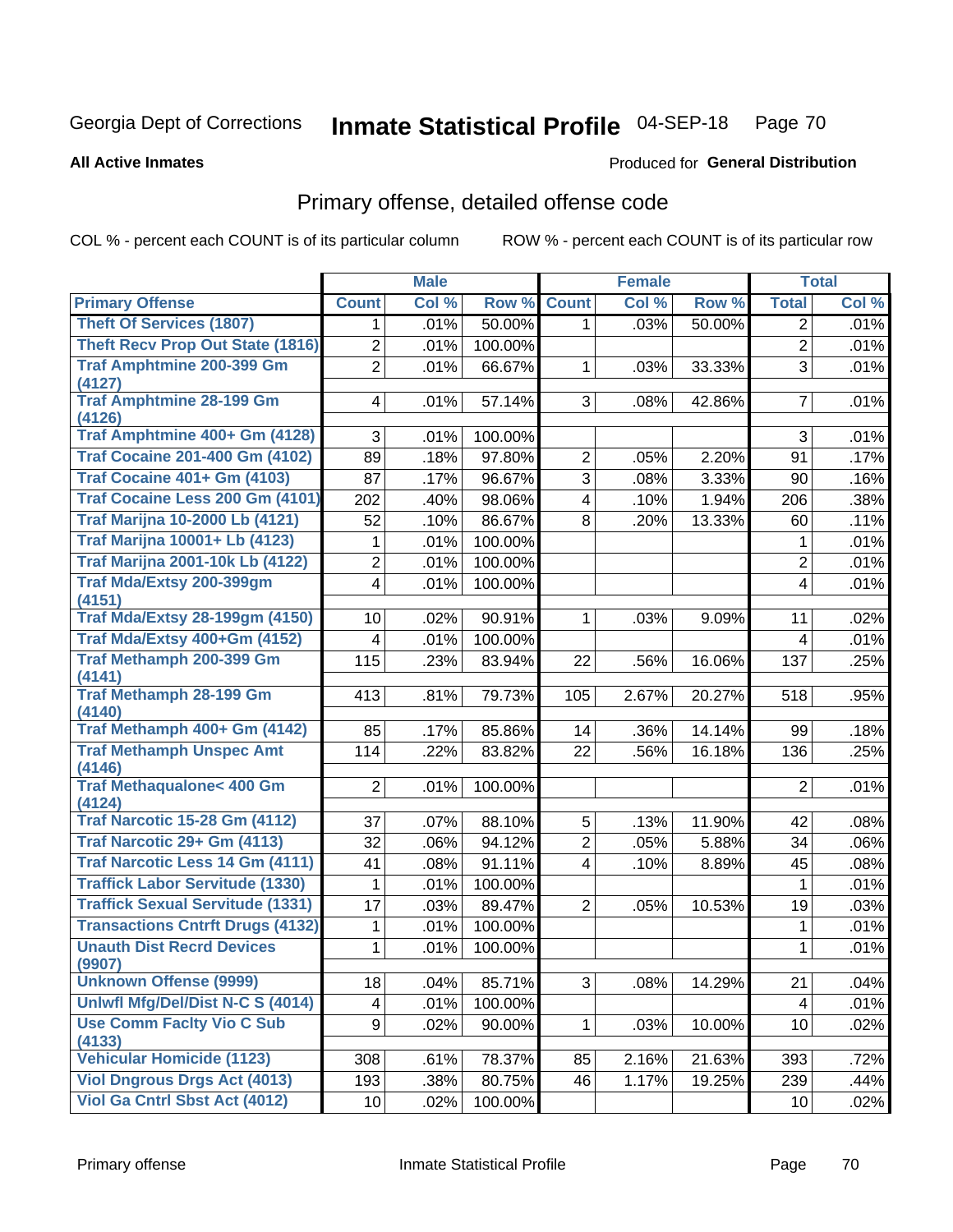# Inmate Statistical Profile 04-SEP-18 Page 71

**All Active Inmates** 

#### Produced for General Distribution

## Primary offense, detailed offense code

COL % - percent each COUNT is of its particular column

|                                            |                | <b>Male</b> |         |                | <b>Female</b> |         |                | <b>Total</b> |
|--------------------------------------------|----------------|-------------|---------|----------------|---------------|---------|----------------|--------------|
| <b>Primary Offense</b>                     | <b>Count</b>   | Col %       | Row %   | <b>Count</b>   | Col %         | Row %   | <b>Total</b>   | Col %        |
| <b>Viol Ga Securities Act (1800)</b>       | $\overline{2}$ | .01%        | 100.00% |                |               |         | $\overline{2}$ | .01%         |
| <b>Viol Motor Vehicle Laws (5001)</b>      | 48             | .09%        | 90.57%  | 5              | .13%          | 9.43%   | 53             | .10%         |
| <b>Viol Oath Public Offer (2302)</b>       | 3              | .01%        | 75.00%  | $\mathbf 1$    | .03%          | 25.00%  | 4              | .01%         |
| <b>Violatn Othr States Law (8001)</b>      | 39             | .08%        | 84.78%  | $\overline{7}$ | .18%          | 15.22%  | 46             | .08%         |
| <b>Vol Manslaughter Of Fetus</b><br>(1119) | $\overline{3}$ | .01%        | 100.00% |                |               |         | $\overline{3}$ | .01%         |
| <b>Voluntary Manslaughter (1102)</b>       | 1,119          | 2.21%       | 88.25%  | 149            | 3.79%         | 11.75%  | 1,268          | 2.32%        |
| <b>Abandonment Of Dep Child (11)</b>       | 4              | .01%        | 100.00% |                |               |         | 4              | .01%         |
| <b>Assault &amp; Battery (21)</b>          | 5              | .01%        | 100.00% |                |               |         | 5              | .01%         |
| <b>Bad Checks (52)</b>                     | $\overline{2}$ | .01%        | 66.67%  | 1              | .03%          | 33.33%  | $\overline{3}$ | .01%         |
| <b>Burglary (45)</b>                       | 9              | .02%        | 100.00% |                |               |         | $\overline{9}$ | .02%         |
| <b>Cheating &amp; Swindling (51)</b>       | $\overline{2}$ | .01%        | 100.00% |                |               |         | $\overline{2}$ | .01%         |
| <b>Cpwl &amp; Concealed Weapon (93)</b>    | $\overline{5}$ | .01%        | 100.00% |                |               |         | 5              | .01%         |
| <b>Crmnl Attempt (98)</b>                  | 1              | .01%        | 100.00% |                |               |         | $\mathbf{1}$   | .01%         |
| <b>Dui</b> (72)                            | $6\phantom{1}$ | .01%        | 100.00% |                |               |         | 6              | .01%         |
| Escape (92)                                | 4              | .01%        | 100.00% |                |               |         | 4              | .01%         |
| Forgery (55)                               | 3              | .01%        | 100.00% |                |               |         | 3              | .01%         |
| Lottery (54)                               | $\mathbf{1}$   | .01%        | 100.00% |                |               |         | $\mathbf 1$    | .01%         |
| <b>Misc Misdemeanor (500)</b>              | 3              | .01%        | 100.00% |                |               |         | 3              | .01%         |
| <b>Obstr Of Law Enf Officer (73)</b>       | 1              | .01%        | 100.00% |                |               |         | $\overline{1}$ | .01%         |
| <b>Other Misdemeanor (99)</b>              | 15             | .03%        | 93.75%  | 1              | .03%          | 6.25%   | 16             | .03%         |
| <b>Pointing Gun At Another (96)</b>        | 1              | .01%        | 100.00% |                |               |         | $\mathbf 1$    | .01%         |
| <b>Poss Ntp Whiskey (64)</b>               | $\overline{2}$ | .01%        | 100.00% |                |               |         | $\overline{2}$ | .01%         |
| <b>Prostitution (81)</b>                   |                |             |         | 1              | .03%          | 100.00% | $\mathbf{1}$   | .01%         |
| <b>Public Drunkenness (61)</b>             | 2              | .01%        | 100.00% |                |               |         | $\overline{2}$ | .01%         |
| <b>Public Indecency (83)</b>               | $\mathbf{1}$   | .01%        | 100.00% |                |               |         | $\mathbf{1}$   | .01%         |
| <b>Simple Assault (24)</b>                 | 1              | .01%        | 100.00% |                |               |         | $\mathbf{1}$   | .01%         |
| <b>Simple Battery (25)</b>                 | 1              | .01%        | 100.00% |                |               |         | $\mathbf{1}$   | .01%         |
| Theft By Taking - Larceny (41)             | 25             | .05%        | 100.00% |                |               |         | 25             | .05%         |
| Viol Motor Veh Law (71)                    | 3              | .01%        | 100.00% |                |               |         | 3              | .01%         |
| <b>Wife Beating (28)</b>                   | $\overline{2}$ | .01%        | 100.00% |                |               |         | $\overline{2}$ | .01%         |
| <b>Total Rported</b>                       | 50,748         | 101%        | 92.81%  | 3,931          | 100%          | 7.19%   | 54,679         | 101%         |

| eported<br>NOT       | ວວ     |       | ᅂ<br>œ       |
|----------------------|--------|-------|--------------|
| <b><i>i</i></b> otal | 50.833 | 3,931 | 4,764<br>- 4 |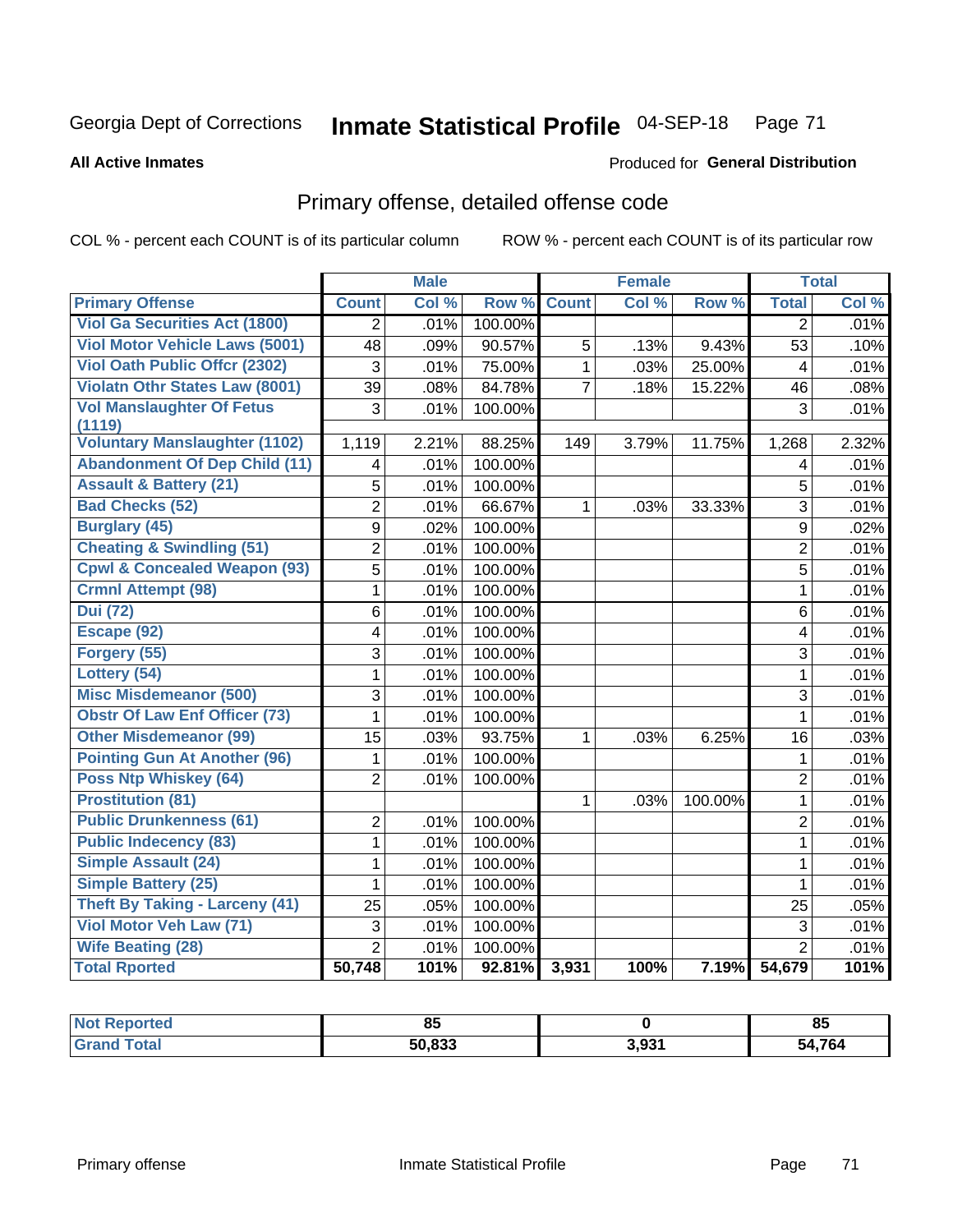# Inmate Statistical Profile 04-SEP-18 Page 72

#### **All Active Inmates**

#### Produced for General Distribution

## Primary offense, detailed offense code

COL % - percent each COUNT is of its particular column

|                      | Male        | <b>Female</b> | Total       |
|----------------------|-------------|---------------|-------------|
| Mode (most frequent) | 1101 Murder | 1101 Murder   | 1101 Murder |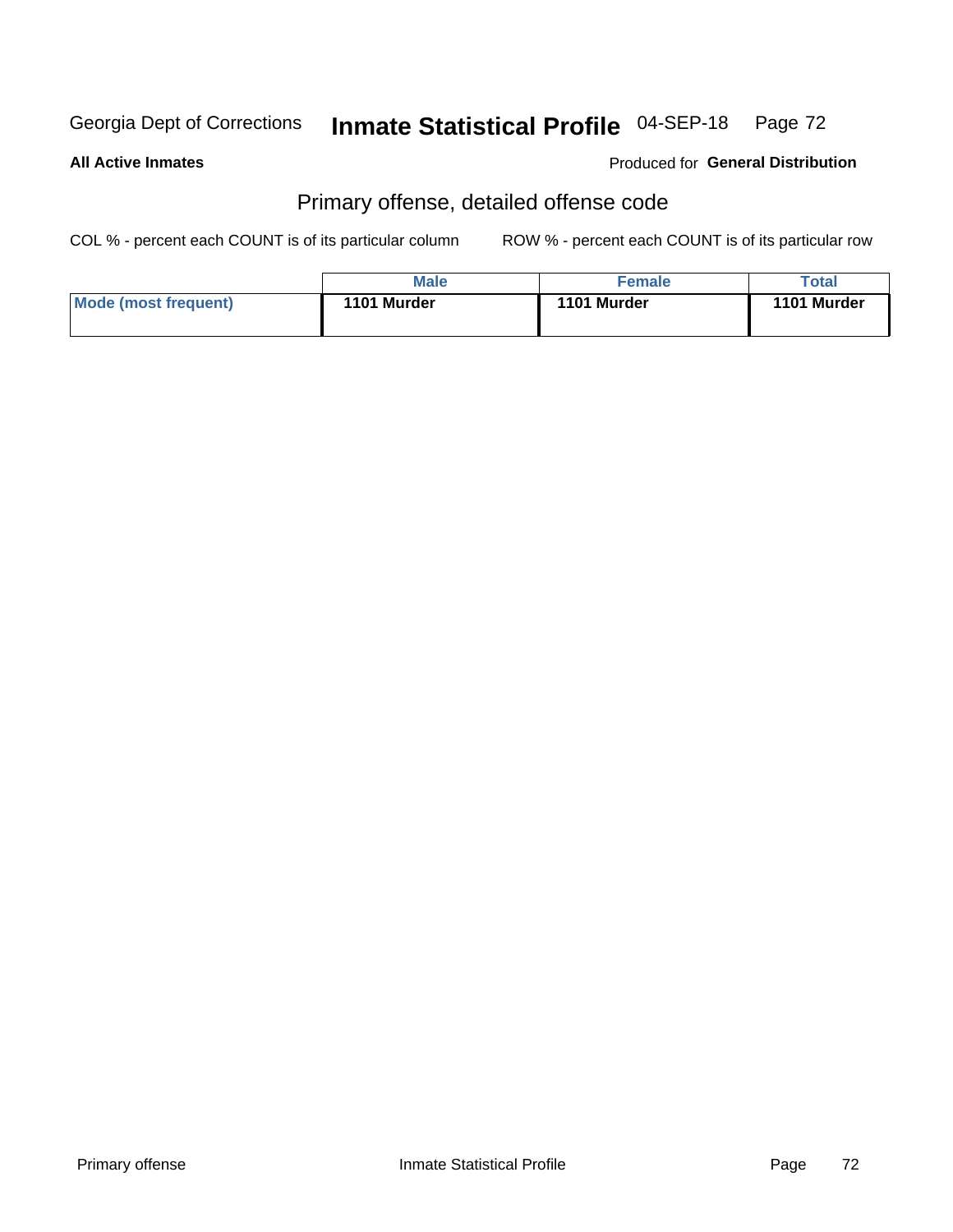# Inmate Statistical Profile 04-SEP-18 Page 72

Produced for General Distribution

#### **All Active Inmates**

## County of conviction of primary offense

COL % - percent each COUNT is of its particular column

|                                    |              | <b>Male</b> |         |                  | <b>Female</b> |        |              | <b>Total</b> |
|------------------------------------|--------------|-------------|---------|------------------|---------------|--------|--------------|--------------|
| <b>County of Conviction</b>        | <b>Count</b> | Col %       | Row %   | <b>Count</b>     | Col %         | Row %  | <b>Total</b> | Col %        |
| 000<br><b>Unknown</b>              | 176          | .35%        | 93.12%  | 13               | .33%          | 6.88%  | 189          | .35%         |
| <b>Appling County</b><br>001       | 114          | .22%        | 95.80%  | 5                | .13%          | 4.20%  | 119          | .22%         |
| <b>Atkinson County</b><br>002      | 55           | .11%        | 88.71%  | $\overline{7}$   | .18%          | 11.29% | 62           | .11%         |
| <b>Bacon County</b><br>003         | 74           | .15%        | 88.10%  | 10               | .25%          | 11.90% | 84           | .15%         |
| <b>Baker County</b><br>004         | 13           | .03%        | 92.86%  | $\mathbf{1}$     | .03%          | 7.14%  | 14           | .03%         |
| <b>Baldwin County</b><br>005       | 308          | .61%        | 94.19%  | 19               | .48%          | 5.81%  | 327          | .60%         |
| <b>Banks County</b><br>006         | 71           | .14%        | 91.03%  | $\overline{7}$   | .18%          | 8.97%  | 78           | .14%         |
| <b>Barrow County</b><br>007        | 337          | .66%        | 91.58%  | 31               | .79%          | 8.42%  | 368          | .67%         |
| <b>Bartow County</b><br>008        | 643          | 1.26%       | 87.13%  | 95               | 2.42%         | 12.87% | 738          | 1.35%        |
| <b>Ben Hill County</b><br>009      | 256          | .50%        | 93.09%  | 19               | .48%          | 6.91%  | 275          | .50%         |
| <b>Berrien County</b><br>010       | 87           | .17%        | 97.75%  | $\overline{2}$   | .05%          | 2.25%  | 89           | .16%         |
| <b>Bibb County</b><br>011          | 1,101        | 2.17%       | 93.54%  | 76               | 1.93%         | 6.46%  | 1,177        | 2.15%        |
| <b>Bleckley County</b><br>012      | 64           | .13%        | 87.67%  | $\boldsymbol{9}$ | .23%          | 12.33% | 73           | .13%         |
| <b>Brantley County</b><br>013      | 80           | .16%        | 86.02%  | 13               | .33%          | 13.98% | 93           | .17%         |
| <b>Brooks County</b><br>014        | 52           | .10%        | 98.11%  | 1                | .03%          | 1.89%  | 53           | .10%         |
| <b>Bryan County</b><br>015         | 60           | .12%        | 96.77%  | $\overline{2}$   | .05%          | 3.23%  | 62           | .11%         |
| <b>Bulloch County</b><br>016       | 523          | 1.03%       | 92.24%  | 44               | 1.12%         | 7.76%  | 567          | 1.04%        |
| <b>Burke County</b><br>017         | 225          | .44%        | 95.74%  | 10               | .25%          | 4.26%  | 235          | .43%         |
| <b>Butts County</b><br>018         | 115          | .23%        | 94.26%  | $\overline{7}$   | .18%          | 5.74%  | 122          | .22%         |
| <b>Calhoun County</b><br>019       | 30           | .06%        | 90.91%  | 3                | .08%          | 9.09%  | 33           | .06%         |
| <b>Camden County</b><br>020        | 212          | .42%        | 93.81%  | 14               | .36%          | 6.19%  | 226          | .41%         |
| <b>Candler County</b><br>021       | 113          | .22%        | 91.87%  | 10               | .25%          | 8.13%  | 123          | .22%         |
| <b>Carroll County</b><br>022       | 629          | 1.24%       | 91.29%  | 60               | 1.53%         | 8.71%  | 689          | 1.26%        |
| <b>Catoosa County</b><br>023       | 360          | .71%        | 88.45%  | 47               | 1.20%         | 11.55% | 407          | .74%         |
| <b>Charlton County</b><br>024      | 62           | .12%        | 91.18%  | 6                | .15%          | 8.82%  | 68           | .12%         |
| <b>Chatham County</b><br>025       | 1,883        | 3.70%       | 95.01%  | 99               | 2.52%         | 4.99%  | 1,982        | 3.62%        |
| <b>Chattahoochee County</b><br>026 | 24           | .05%        | 100.00% |                  |               |        | 24           | .04%         |
| 027<br><b>Chattooga County</b>     | 220          | .43%        | 89.80%  | 25               | .64%          | 10.20% | 245          | .45%         |
| <b>Cherokee County</b><br>028      | 568          | 1.12%       | 90.88%  | 57               | 1.45%         | 9.12%  | 625          | 1.14%        |
| <b>Clarke County</b><br>029        | 567          | 1.12%       | 92.80%  | 44               | 1.12%         | 7.20%  | 611          | 1.12%        |
| <b>Clay County</b><br>030          | 24           | .05%        | 82.76%  | 5                | .13%          | 17.24% | 29           | .05%         |
| 031<br><b>Clayton County</b>       | 1,427        | 2.81%       | 92.54%  | 115              | 2.93%         | 7.46%  | 1,542        | 2.82%        |
| <b>Clinch County</b><br>032        | 52           | .10%        | 91.23%  | 5                | .13%          | 8.77%  | 57           | .10%         |
| <b>Cobb County</b><br>033          | 2,484        | 4.89%       | 91.86%  | 220              | 5.60%         | 8.14%  | 2,704        | 4.94%        |
| <b>Coffee County</b><br>034        | 236          | .46%        | 94.02%  | 15               | .38%          | 5.98%  | 251          | .46%         |
| <b>Colquitt County</b><br>035      | 202          | .40%        | 93.95%  | 13               | .33%          | 6.05%  | 215          | .39%         |
| <b>Columbia County</b><br>036      | 434          | .85%        | 91.95%  | 38               | .97%          | 8.05%  | 472          | .86%         |
| <b>Cook County</b><br>037          | 115          | .23%        | 92.00%  | 10               | .25%          | 8.00%  | 125          | .23%         |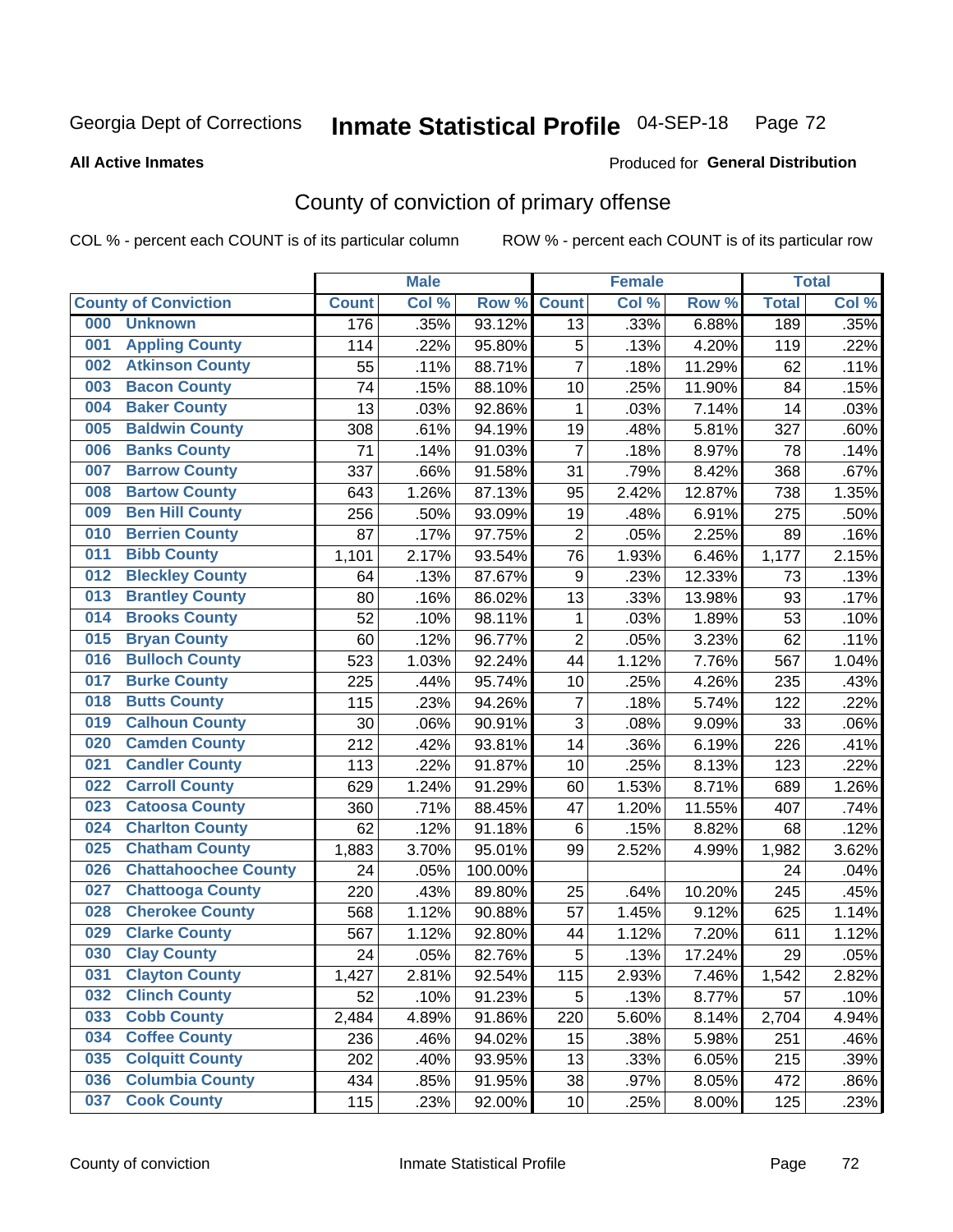# Inmate Statistical Profile 04-SEP-18 Page 73

**Produced for General Distribution** 

#### **All Active Inmates**

## County of conviction of primary offense

COL % - percent each COUNT is of its particular column

|     |                             |              | <b>Male</b> |         |                         | <b>Female</b> |        |              | <b>Total</b> |
|-----|-----------------------------|--------------|-------------|---------|-------------------------|---------------|--------|--------------|--------------|
|     | <b>County of Conviction</b> | <b>Count</b> | Col %       | Row %   | <b>Count</b>            | Col%          | Row %  | <b>Total</b> | Col %        |
| 038 | <b>Coweta County</b>        | 641          | 1.26%       | 93.17%  | 47                      | 1.20%         | 6.83%  | 688          | 1.26%        |
| 039 | <b>Crawford County</b>      | 23           | .05%        | 95.83%  | 1                       | .03%          | 4.17%  | 24           | .04%         |
| 040 | <b>Crisp County</b>         | 299          | .59%        | 92.28%  | 25                      | .64%          | 7.72%  | 324          | .59%         |
| 041 | <b>Dade County</b>          | 106          | .21%        | 93.81%  | $\overline{7}$          | .18%          | 6.19%  | 113          | .21%         |
| 042 | <b>Dawson County</b>        | 91           | .18%        | 86.67%  | 14                      | .36%          | 13.33% | 105          | .19%         |
| 043 | <b>Decatur County</b>       | 229          | .45%        | 95.82%  | 10                      | .25%          | 4.18%  | 239          | .44%         |
| 044 | <b>Dekalb County</b>        | 3,073        | 6.05%       | 95.38%  | 149                     | 3.79%         | 4.62%  | 3,222        | 5.88%        |
| 045 | <b>Dodge County</b>         | 165          | .32%        | 93.75%  | 11                      | .28%          | 6.25%  | 176          | .32%         |
| 046 | <b>Dooly County</b>         | 109          | .21%        | 92.37%  | $\boldsymbol{9}$        | .23%          | 7.63%  | 118          | .22%         |
| 047 | <b>Dougherty County</b>     | 938          | 1.85%       | 94.56%  | 54                      | 1.37%         | 5.44%  | 992          | 1.81%        |
| 048 | <b>Douglas County</b>       | 1,036        | 2.04%       | 89.70%  | 119                     | 3.03%         | 10.30% | 1,155        | 2.11%        |
| 049 | <b>Early County</b>         | 88           | .17%        | 96.70%  | 3                       | .08%          | 3.30%  | 91           | .17%         |
| 050 | <b>Echols County</b>        | 13           | .03%        | 100.00% |                         |               |        | 13           | .02%         |
| 051 | <b>Effingham County</b>     | 236          | .46%        | 92.55%  | 19                      | .48%          | 7.45%  | 255          | .47%         |
| 052 | <b>Elbert County</b>        | 142          | .28%        | 94.04%  | $\boldsymbol{9}$        | .23%          | 5.96%  | 151          | .28%         |
| 053 | <b>Emanuel County</b>       | 164          | .32%        | 89.13%  | 20                      | .51%          | 10.87% | 184          | .34%         |
| 054 | <b>Evans County</b>         | 81           | .16%        | 95.29%  | $\overline{\mathbf{4}}$ | .10%          | 4.71%  | 85           | .16%         |
| 055 | <b>Fannin County</b>        | 99           | .19%        | 90.83%  | 10                      | .25%          | 9.17%  | 109          | .20%         |
| 056 | <b>Fayette County</b>       | 319          | .63%        | 89.61%  | 37                      | .94%          | 10.39% | 356          | .65%         |
| 057 | <b>Floyd County</b>         | 877          | 1.73%       | 89.13%  | 107                     | 2.72%         | 10.87% | 984          | 1.80%        |
| 058 | <b>Forsyth County</b>       | 341          | .67%        | 91.67%  | 31                      | .79%          | 8.33%  | 372          | .68%         |
| 059 | <b>Franklin County</b>      | 168          | .33%        | 89.84%  | 19                      | .48%          | 10.16% | 187          | .34%         |
| 060 | <b>Fulton County</b>        | 5,018        | 9.87%       | 96.08%  | 205                     | 5.21%         | 3.92%  | 5,223        | 9.54%        |
| 061 | <b>Gilmer County</b>        | 88           | .17%        | 94.62%  | 5                       | .13%          | 5.38%  | 93           | .17%         |
| 062 | <b>Glascock County</b>      | 8            | .02%        | 100.00% |                         |               |        | 8            | .01%         |
| 063 | <b>Glynn County</b>         | 550          | 1.08%       | 94.50%  | 32                      | .81%          | 5.50%  | 582          | 1.06%        |
| 064 | <b>Gordon County</b>        | 394          | .78%        | 88.34%  | 52                      | 1.32%         | 11.66% | 446          | .81%         |
| 065 | <b>Grady County</b>         | 138          | .27%        | 96.50%  | $\mathbf 5$             | .13%          | 3.50%  | 143          | .26%         |
| 066 | <b>Greene County</b>        | 115          | .23%        | 94.26%  | $\overline{7}$          | .18%          | 5.74%  | 122          | .22%         |
| 067 | <b>Gwinnett County</b>      | 2,763        | 5.44%       | 93.53%  | 191                     | 4.86%         | 6.47%  | 2,954        | 5.39%        |
| 068 | <b>Habersham County</b>     | 124          | .24%        | 88.57%  | 16                      | .41%          | 11.43% | 140          | .26%         |
| 069 | <b>Hall County</b>          | 714          | 1.40%       | 91.54%  | 66                      | 1.68%         | 8.46%  | 780          | 1.42%        |
| 070 | <b>Hancock County</b>       | 38           | .07%        | 97.44%  | 1                       | .03%          | 2.56%  | 39           | .07%         |
| 071 | <b>Haralson County</b>      | 104          | .20%        | 91.23%  | $10$                    | .25%          | 8.77%  | 114          | .21%         |
| 072 | <b>Harris County</b>        | 124          | .24%        | 93.23%  | 9                       | .23%          | 6.77%  | 133          | .24%         |
| 073 | <b>Hart County</b>          | 174          | .34%        | 91.10%  | 17                      | .43%          | 8.90%  | 191          | .35%         |
| 074 | <b>Heard County</b>         | 54           | .11%        | 91.53%  | 5                       | .13%          | 8.47%  | 59           | .11%         |
| 075 | <b>Henry County</b>         | 574          | 1.13%       | 88.58%  | 74                      | 1.88%         | 11.42% | 648          | 1.18%        |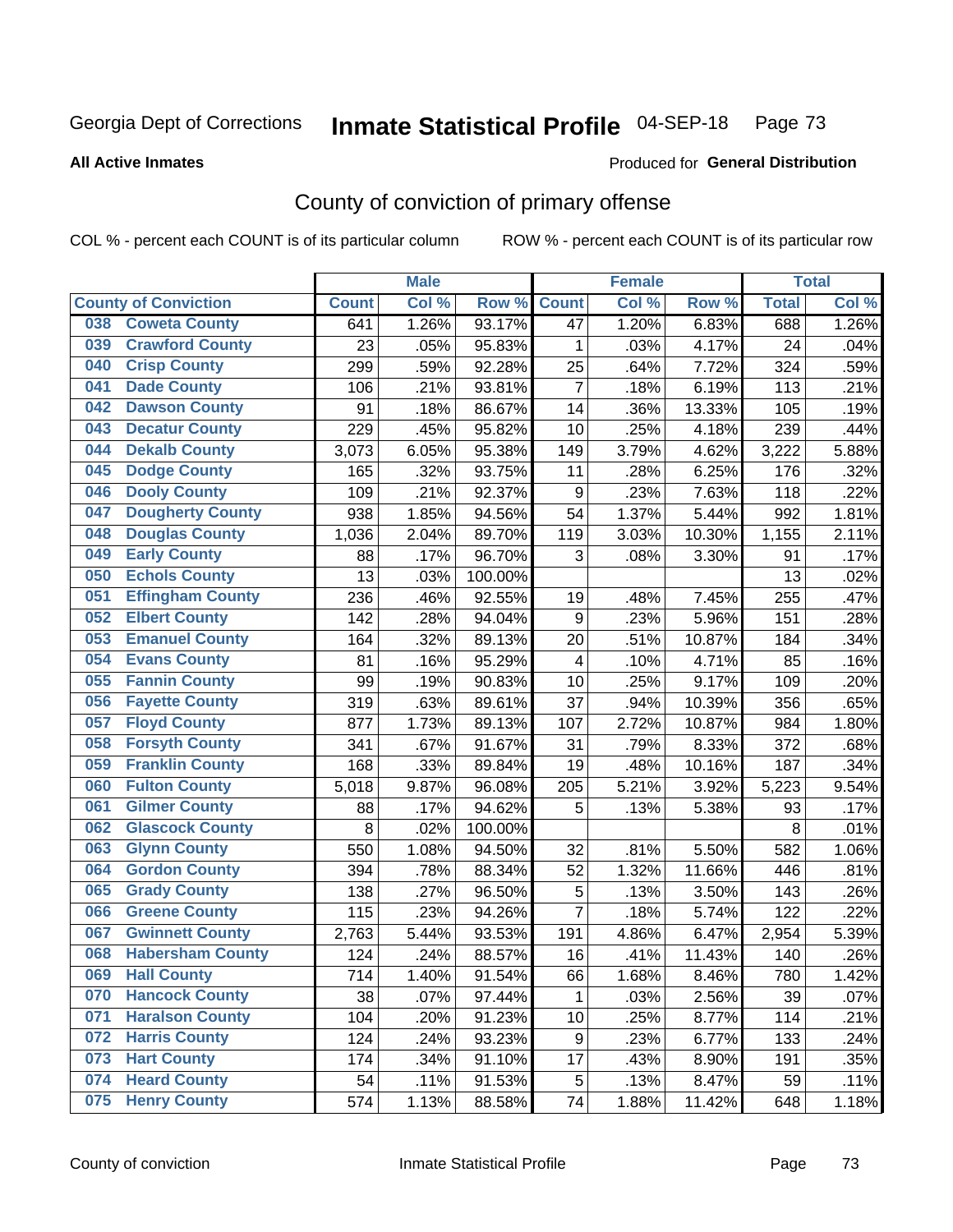# Inmate Statistical Profile 04-SEP-18 Page 74

#### **All Active Inmates**

### Produced for General Distribution

## County of conviction of primary offense

COL % - percent each COUNT is of its particular column

|       |                             |              | <b>Male</b> |        |                         | <b>Female</b> |        |                  | <b>Total</b> |
|-------|-----------------------------|--------------|-------------|--------|-------------------------|---------------|--------|------------------|--------------|
|       | <b>County of Conviction</b> | <b>Count</b> | Col %       | Row %  | <b>Count</b>            | Col %         | Row %  | <b>Total</b>     | Col %        |
| 076   | <b>Houston County</b>       | 666          | 1.31%       | 93.02% | 50                      | 1.27%         | 6.98%  | $\overline{716}$ | 1.31%        |
| 077   | <b>Irwin County</b>         | 69           | .14%        | 97.18% | $\overline{2}$          | .05%          | 2.82%  | 71               | .13%         |
| 078   | <b>Jackson County</b>       | 268          | .53%        | 89.93% | 30                      | .76%          | 10.07% | 298              | .54%         |
| 079   | <b>Jasper County</b>        | 61           | .12%        | 92.42% | 5                       | .13%          | 7.58%  | 66               | .12%         |
| 080   | <b>Jeff Davis County</b>    | 95           | .19%        | 95.00% | 5                       | .13%          | 5.00%  | 100              | .18%         |
| 081   | <b>Jefferson County</b>     | 160          | .31%        | 93.02% | 12                      | .31%          | 6.98%  | 172              | .31%         |
| 082   | <b>Jenkins County</b>       | 79           | .16%        | 96.34% | 3                       | .08%          | 3.66%  | 82               | .15%         |
| 083   | <b>Johnson County</b>       | 36           | .07%        | 92.31% | 3                       | .08%          | 7.69%  | 39               | .07%         |
| 084   | <b>Jones County</b>         | 213          | .42%        | 86.94% | 32                      | .81%          | 13.06% | 245              | .45%         |
| 085   | <b>Lamar County</b>         | 76           | .15%        | 88.37% | 10                      | .25%          | 11.63% | 86               | .16%         |
| 086   | <b>Lanier County</b>        | 50           | .10%        | 98.04% | $\mathbf 1$             | .03%          | 1.96%  | 51               | .09%         |
| 087   | <b>Laurens County</b>       | 274          | .54%        | 94.16% | 17                      | .43%          | 5.84%  | 291              | .53%         |
| 088   | <b>Lee County</b>           | 70           | .14%        | 90.91% | $\overline{7}$          | .18%          | 9.09%  | 77               | .14%         |
| 089   | <b>Liberty County</b>       | 239          | .47%        | 94.09% | 15                      | .38%          | 5.91%  | 254              | .46%         |
| 090   | <b>Lincoln County</b>       | 41           | .08%        | 91.11% | $\overline{\mathbf{4}}$ | .10%          | 8.89%  | 45               | .08%         |
| 091   | <b>Long County</b>          | 64           | .13%        | 91.43% | 6                       | .15%          | 8.57%  | 70               | .13%         |
| 092   | <b>Lowndes County</b>       | 447          | .88%        | 96.13% | 18                      | .46%          | 3.87%  | 465              | .85%         |
| 093   | <b>Lumpkin County</b>       | 95           | .19%        | 92.23% | 8                       | .20%          | 7.77%  | 103              | .19%         |
| 094   | <b>Macon County</b>         | 53           | .10%        | 92.98% | 4                       | .10%          | 7.02%  | 57               | .10%         |
| 095   | <b>Madison County</b>       | 167          | .33%        | 93.30% | 12                      | .31%          | 6.70%  | 179              | .33%         |
| 096   | <b>Marion County</b>        | 32           | .06%        | 91.43% | 3                       | .08%          | 8.57%  | 35               | .06%         |
| 097   | <b>Mcduffie County</b>      | 200          | .39%        | 95.69% | 9                       | .23%          | 4.31%  | 209              | .38%         |
| 098   | <b>Mcintosh County</b>      | 43           | .08%        | 91.49% | 4                       | .10%          | 8.51%  | 47               | .09%         |
| 099   | <b>Meriwether County</b>    | 206          | .41%        | 91.96% | 18                      | .46%          | 8.04%  | 224              | .41%         |
| 100   | <b>Miller County</b>        | 39           | .08%        | 95.12% | $\overline{2}$          | .05%          | 4.88%  | 41               | .07%         |
| 101   | <b>Mitchell County</b>      | 158          | .31%        | 94.05% | 10                      | .25%          | 5.95%  | 168              | .31%         |
| 102   | <b>Monroe County</b>        | 133          | .26%        | 93.01% | 10                      | .25%          | 6.99%  | 143              | .26%         |
| 103   | <b>Montgomery County</b>    | 34           | .07%        | 89.47% | $\overline{\mathbf{4}}$ | .10%          | 10.53% | 38               | .07%         |
| 104   | <b>Morgan County</b>        | 118          | .23%        | 88.06% | 16                      | .41%          | 11.94% | 134              | .24%         |
| 105   | <b>Murray County</b>        | 218          | .43%        | 88.62% | 28                      | .71%          | 11.38% | 246              | .45%         |
| 106   | <b>Muscogee County</b>      | 1,190        | 2.34%       | 95.12% | 61                      | 1.55%         | 4.88%  | 1,251            | 2.28%        |
| 107   | <b>Newton County</b>        | 714          | 1.40%       | 89.92% | 80                      | 2.04%         | 10.08% | 794              | 1.45%        |
| 108   | <b>Oconee County</b>        | 60           | .12%        | 98.36% | $\mathbf 1$             | .03%          | 1.64%  | 61               | .11%         |
| 109   | <b>Oglethorpe County</b>    | 70           | .14%        | 92.11% | 6                       | .15%          | 7.89%  | 76               | .14%         |
| 110   | <b>Paulding County</b>      | 230          | .45%        | 91.27% | 22                      | .56%          | 8.73%  | 252              | .46%         |
| 111   | <b>Peach County</b>         | 94           | .18%        | 94.95% | 5                       | .13%          | 5.05%  | 99               | .18%         |
| $112$ | <b>Pickens County</b>       | 102          | .20%        | 87.93% | 14                      | .36%          | 12.07% | 116              | .21%         |
| 113   | <b>Pierce County</b>        | 102          | .20%        | 90.27% | 11                      | .28%          | 9.73%  | 113              | .21%         |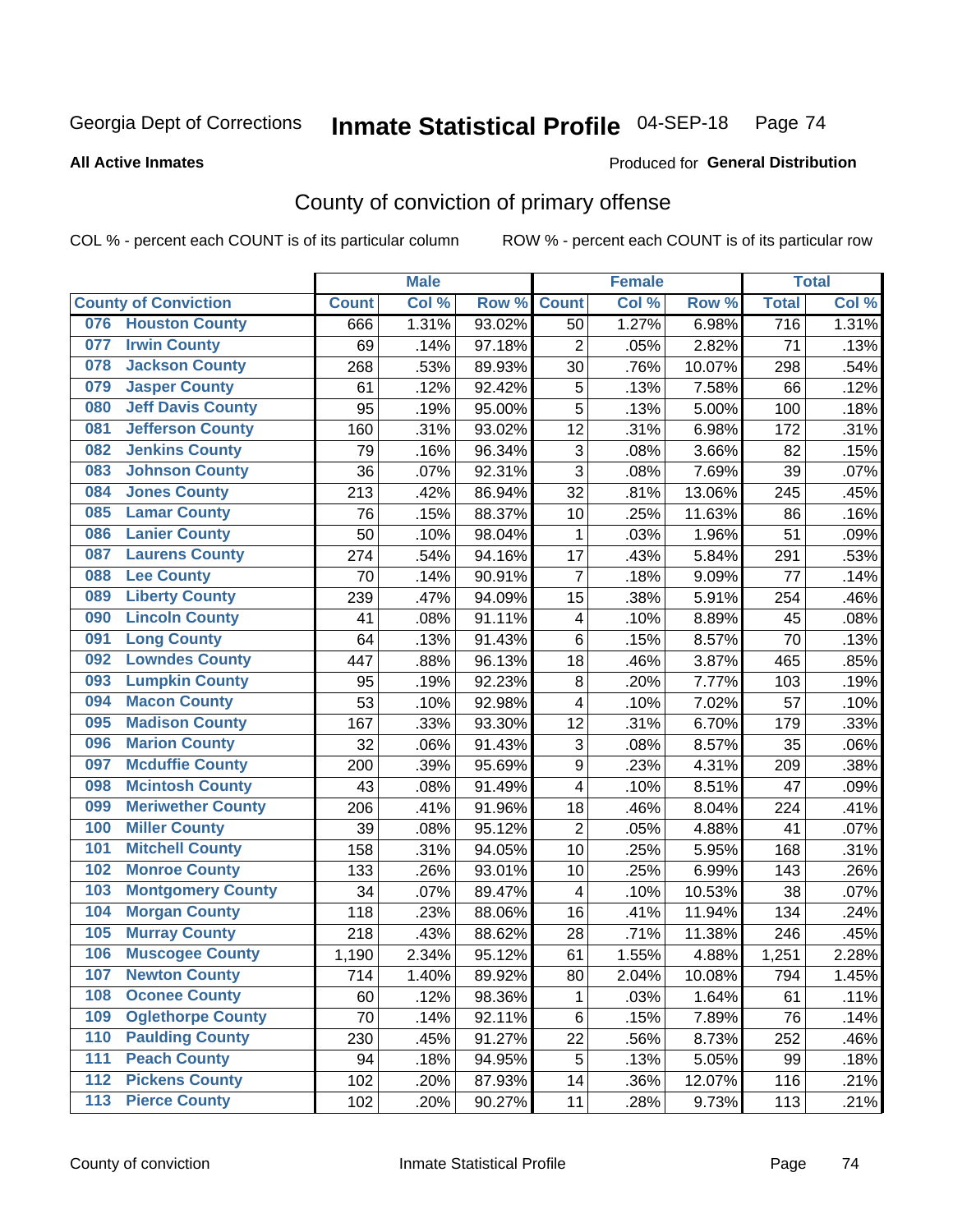# Inmate Statistical Profile 04-SEP-18 Page 75

#### **All Active Inmates**

### Produced for General Distribution

## County of conviction of primary offense

COL % - percent each COUNT is of its particular column

|                                          |              | <b>Male</b> |         |                | <b>Female</b> |        |                 | <b>Total</b> |
|------------------------------------------|--------------|-------------|---------|----------------|---------------|--------|-----------------|--------------|
| <b>County of Conviction</b>              | <b>Count</b> | Col %       | Row %   | <b>Count</b>   | Col %         | Row %  | <b>Total</b>    | Col %        |
| 114 Pike County                          | 36           | .07%        | 85.71%  | 6              | .15%          | 14.29% | $\overline{42}$ | .08%         |
| <b>Polk County</b><br>$\overline{115}$   | 194          | .38%        | 94.17%  | 12             | .31%          | 5.83%  | 206             | .38%         |
| <b>Pulaski County</b><br>116             | 49           | .10%        | 94.23%  | 3              | .08%          | 5.77%  | 52              | .09%         |
| <b>Putnam County</b><br>117              | 152          | .30%        | 89.94%  | 17             | .43%          | 10.06% | 169             | .31%         |
| <b>Quitman County</b><br>118             | 16           | .03%        | 100.00% |                |               |        | 16              | .03%         |
| <b>Rabun County</b><br>119               | 62           | .12%        | 89.86%  | $\overline{7}$ | .18%          | 10.14% | 69              | .13%         |
| <b>Randolph County</b><br>120            | 67           | .13%        | 98.53%  | $\mathbf 1$    | .03%          | 1.47%  | 68              | .12%         |
| <b>Richmond County</b><br>121            | 1,959        | 3.85%       | 93.87%  | 128            | 3.26%         | 6.13%  | 2,087           | 3.81%        |
| <b>Rockdale County</b><br>122            | 495          | .97%        | 93.22%  | 36             | .92%          | 6.78%  | 531             | .97%         |
| <b>Schley County</b><br>123              | 13           | .03%        | 81.25%  | 3              | .08%          | 18.75% | 16              | .03%         |
| <b>Screven County</b><br>124             | 118          | .23%        | 96.72%  | 4              | .10%          | 3.28%  | 122             | .22%         |
| <b>Seminole County</b><br>125            | 70           | .14%        | 86.42%  | 11             | .28%          | 13.58% | 81              | .15%         |
| 126<br><b>Spalding County</b>            | 523          | 1.03%       | 92.40%  | 43             | 1.09%         | 7.60%  | 566             | 1.03%        |
| <b>Stephens County</b><br>127            | 176          | .35%        | 87.56%  | 25             | .64%          | 12.44% | 201             | .37%         |
| <b>Stewart County</b><br>128             | 34           | .07%        | 97.14%  | $\mathbf 1$    | .03%          | 2.86%  | 35              | .06%         |
| <b>Sumter County</b><br>129              | 200          | .39%        | 94.79%  | 11             | .28%          | 5.21%  | 211             | .39%         |
| <b>Talbot County</b><br>130              | 34           | .07%        | 91.89%  | 3              | .08%          | 8.11%  | 37              | .07%         |
| <b>Taliaferro County</b><br>131          | 18           | .04%        | 94.74%  | $\mathbf{1}$   | .03%          | 5.26%  | 19              | .03%         |
| <b>Tattnall County</b><br>132            | 193          | .38%        | 93.69%  | 13             | .33%          | 6.31%  | 206             | .38%         |
| <b>Taylor County</b><br>133              | 68           | .13%        | 91.89%  | $\,6$          | .15%          | 8.11%  | 74              | .14%         |
| <b>Telfair County</b><br>134             | 97           | .19%        | 94.17%  | 6              | .15%          | 5.83%  | 103             | .19%         |
| <b>Terrell County</b><br>135             | 89           | .18%        | 94.68%  | 5              | .13%          | 5.32%  | 94              | .17%         |
| <b>Thomas County</b><br>136              | 199          | .39%        | 96.14%  | 8              | .20%          | 3.86%  | 207             | .38%         |
| <b>Tift County</b><br>137                | 315          | .62%        | 94.31%  | 19             | .48%          | 5.69%  | 334             | .61%         |
| <b>Toombs County</b><br>138              | 338          | .66%        | 90.62%  | 35             | .89%          | 9.38%  | 373             | .68%         |
| <b>Towns County</b><br>139               | 52           | .10%        | 74.29%  | 18             | .46%          | 25.71% | 70              | .13%         |
| <b>Treutlen County</b><br>140            | 74           | .15%        | 93.67%  | 5              | .13%          | 6.33%  | 79              | .14%         |
| <b>Troup County</b><br>141               | 677          | 1.33%       | 92.23%  | 57             | 1.45%         | 7.77%  | 734             | 1.34%        |
| <b>Turner County</b><br>142              | 66           | .13%        | 97.06%  | $\overline{2}$ | .05%          | 2.94%  | 68              | .12%         |
| <b>Twiggs County</b><br>$\overline{143}$ | 53           | .10%        | 96.36%  | $\overline{2}$ | .05%          | 3.64%  | 55              | .10%         |
| <b>Union County</b><br>144               | 94           | .18%        | 83.19%  | 19             | .48%          | 16.81% | 113             | .21%         |
| 145<br><b>Upson County</b>               | 174          | .34%        | 94.57%  | 10             | .25%          | 5.43%  | 184             | .34%         |
| <b>Walker County</b><br>146              | 416          | .82%        | 90.83%  | 42             | 1.07%         | 9.17%  | 458             | .84%         |
| <b>Walton County</b><br>147              | 564          | 1.11%       | 90.38%  | 60             | 1.53%         | 9.62%  | 624             | 1.14%        |
| <b>Ware County</b><br>148                | 324          | .64%        | 93.64%  | 22             | .56%          | 6.36%  | 346             | .63%         |
| <b>Warren County</b><br>149              | 42           | .08%        | 95.45%  | $\overline{2}$ | .05%          | 4.55%  | 44              | .08%         |
| <b>Washington County</b><br>150          | 198          | .39%        | 89.59%  | 23             | .59%          | 10.41% | 221             | .40%         |
| <b>Wayne County</b><br>151               | 174          | .34%        | 91.58%  | 16             | .41%          | 8.42%  | 190             | .35%         |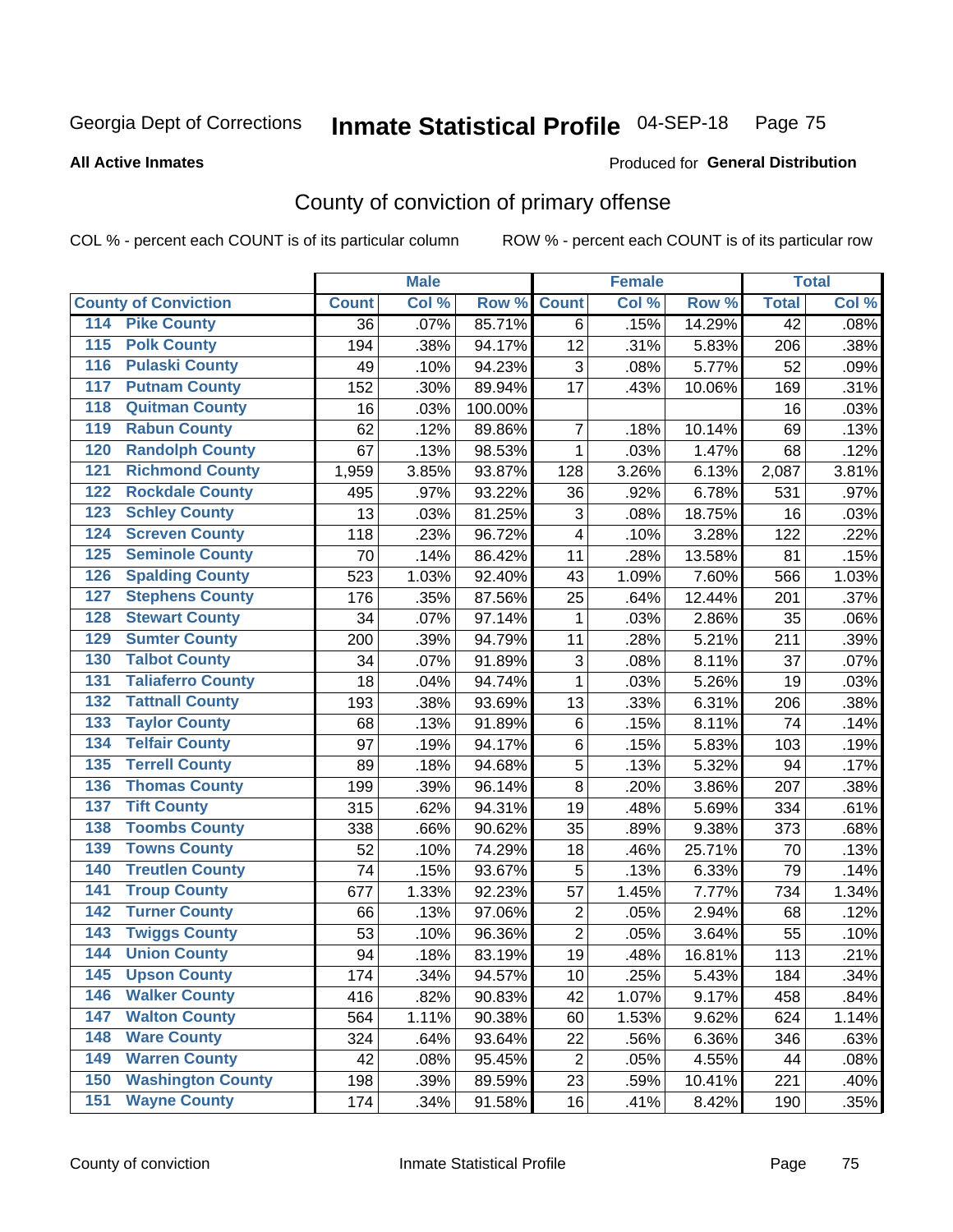# Inmate Statistical Profile 04-SEP-18 Page 76

**All Active Inmates** 

### **Produced for General Distribution**

## County of conviction of primary offense

COL % - percent each COUNT is of its particular column

|                                |              | <b>Male</b> |             |       | <b>Female</b> |        |              | <b>Total</b> |
|--------------------------------|--------------|-------------|-------------|-------|---------------|--------|--------------|--------------|
| <b>County of Conviction</b>    | <b>Count</b> | Col %       | Row % Count |       | Col %         | Row %  | <b>Total</b> | Col %        |
| <b>Webster County</b><br>152   | 4            | .01%        | 80.00%      |       | .03%          | 20.00% | 5            | .01%         |
| <b>Wheeler County</b><br>153   | 26           | $.05\%$     | 96.30%      |       | .03%          | 3.70%  | 27           | .05%         |
| <b>White County</b><br>154     | 103          | .20%        | 90.35%      | 11    | .28%          | 9.65%  | 114          | .21%         |
| <b>Whitfield County</b><br>155 | 797          | 1.57%       | 88.16%      | 107   | 2.72%         | 11.84% | 904          | 1.65%        |
| <b>Wilcox County</b><br>156    | 46           | $.09\%$     | 93.88%      | 3     | .08%          | 6.12%  | 49           | .09%         |
| <b>Wilkes County</b><br>157    | 77           | .15%        | 91.67%      |       | .18%          | 8.33%  | 84           | .15%         |
| <b>Wilkinson County</b><br>158 | 45           | .09%        | 95.74%      | 2     | .05%          | 4.26%  | 47           | .09%         |
| <b>Worth County</b><br>159     | 132          | .26%        | 91.67%      | 12    | .31%          | 8.33%  | 144          | .26%         |
| <b>Total Rported</b>           | 50,833       | 100%        | 92.82%      | 3,931 | 100%          | 7.18%  | 54,764       | 100%         |

| <b>Not Reported</b> |        |       |              |
|---------------------|--------|-------|--------------|
| Total               | 50,833 | 3,931 | 54.764<br>ы. |

| <b>Mode (most frequent)</b> | <b>Fulton County</b> | <b>ICobb County</b> | <b>Fulton County</b> |
|-----------------------------|----------------------|---------------------|----------------------|
|                             |                      |                     |                      |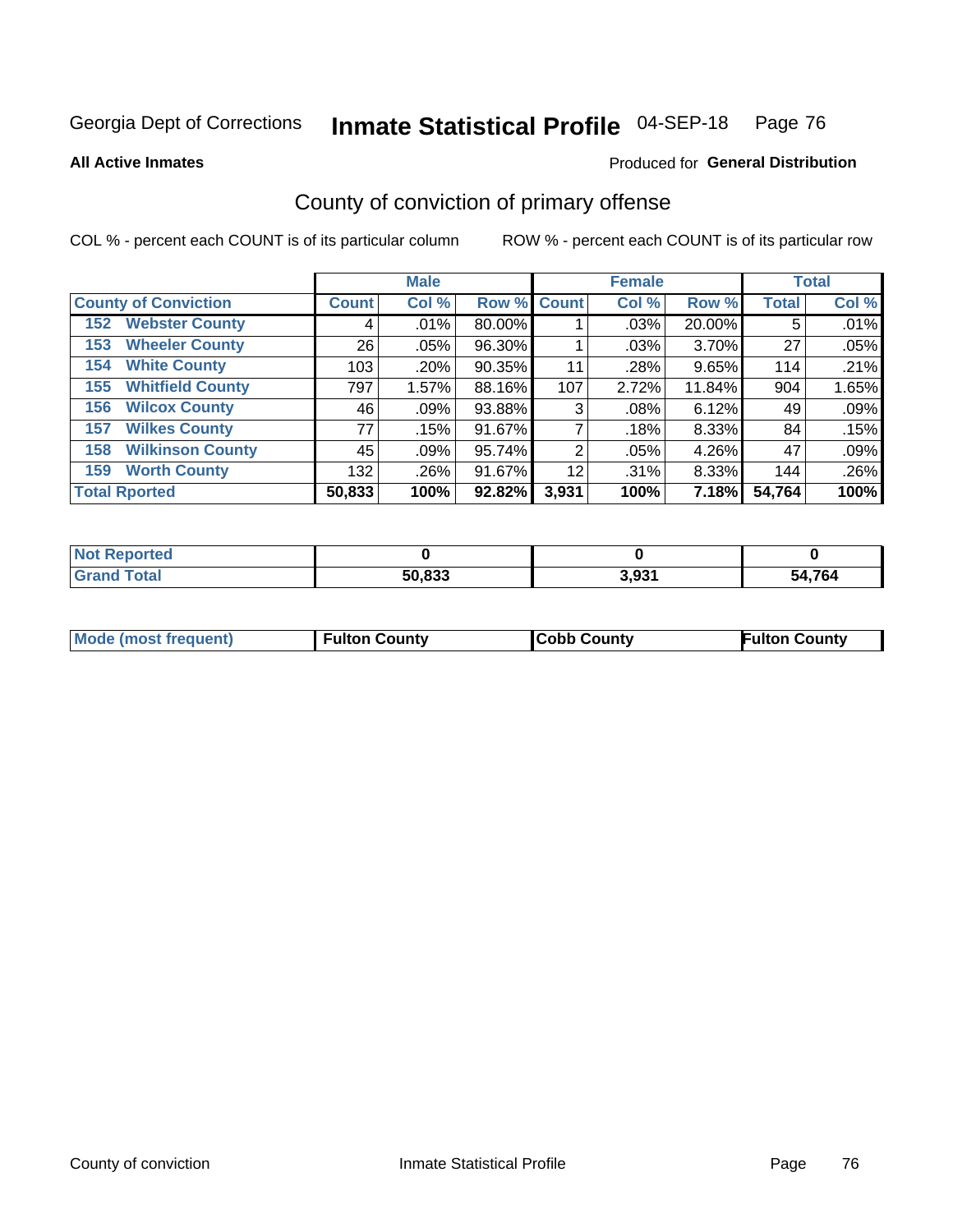### Georgia Dept of Corrections **All Active Inmates**

#### Inmate Statistical Profile 04-SEP-18 Page 77

Produced for General Distribution

## Circuit of conviction of primary offense

|                         |                                 |              | <b>Male</b> |        |              | <b>Female</b> |        |              | <b>Total</b> |
|-------------------------|---------------------------------|--------------|-------------|--------|--------------|---------------|--------|--------------|--------------|
|                         | <b>Circuit of Conviction</b>    | <b>Count</b> | Col %       | Row %  | <b>Count</b> | Col %         | Row %  | <b>Total</b> | Col %        |
| 1                       | <b>Alapaha Circuit</b>          | 359          | .71%        | 93.49% | 25           | .64%          | 6.51%  | 384          | .70%         |
| $\overline{2}$          | <b>Alcovy Circuit</b>           | 1,278        | 2.52%       | 90.13% | 140          | 3.57%         | 9.87%  | 1,418        | 2.60%        |
| $\overline{\mathbf{3}}$ | <b>Atlanta Circuit</b>          | 5,018        | 9.91%       | 96.08% | 205          | 5.23%         | 3.92%  | 5,223        | 9.57%        |
| 4                       | <b>Atlantic Circuit</b>         | 680          | 1.34%       | 93.92% | 44           | 1.12%         | 6.08%  | 724          | 1.33%        |
| $\overline{5}$          | <b>Augusta Circuit</b>          | 2,618        | 5.17%       | 93.70% | 176          | 4.49%         | 6.30%  | 2,794        | 5.12%        |
| $\overline{\bf{6}}$     | <b>Blue Ridge Circuit</b>       | 568          | 1.12%       | 90.88% | 57           | 1.45%         | 9.12%  | 625          | 1.15%        |
| 7                       | <b>Brunswick Circuit</b>        | 1,145        | 2.26%       | 94.08% | 72           | 1.84%         | 5.92%  | 1,217        | 2.23%        |
| $\overline{\mathbf{8}}$ | <b>Chattahoochee Circuit</b>    | 1,472        | 2.91%       | 94.72% | 82           | 2.09%         | 5.28%  | 1,554        | 2.85%        |
| $\overline{9}$          | <b>Cherokee Circuit</b>         | 1,037        | 2.05%       | 87.58% | 147          | 3.75%         | 12.42% | 1,184        | 2.17%        |
| 10                      | <b>Clayton Circuit</b>          | 1,427        | 2.82%       | 92.54% | 115          | 2.94%         | 7.46%  | 1,542        | 2.83%        |
| $\overline{11}$         | <b>Cobb Circuit</b>             | 2,484        | 4.90%       | 91.86% | 220          | 5.62%         | 8.14%  | 2,704        | 4.95%        |
| $\overline{12}$         | <b>Conasauga Circuit</b>        | 1,015        | 2.00%       | 88.26% | 135          | 3.45%         | 11.74% | 1,150        | 2.11%        |
| 13                      | <b>Cordele Circuit</b>          | 710          | 1.40%       | 92.69% | 56           | 1.43%         | 7.31%  | 766          | 1.40%        |
| $\overline{14}$         | <b>Coweta Circuit</b>           | 2,207        | 4.36%       | 92.19% | 187          | 4.77%         | 7.81%  | 2,394        | 4.39%        |
| 15                      | <b>Dougherty Circuit</b>        | 938          | 1.85%       | 94.56% | 54           | 1.38%         | 5.44%  | 992          | 1.82%        |
| 16                      | <b>Dublin Circuit</b>           | 437          | .86%        | 94.18% | 27           | .69%          | 5.82%  | 464          | .85%         |
| 17                      | <b>Eastern Circuit</b>          | 1,883        | 3.72%       | 95.01% | 99           | 2.53%         | 4.99%  | 1,982        | 3.63%        |
| $\overline{18}$         | <b>Flint Circuit</b>            | 574          | 1.13%       | 88.58% | 74           | 1.89%         | 11.42% | 648          | 1.19%        |
| 19                      | <b>Griffin Circuit</b>          | 1,052        | 2.08%       | 91.64% | 96           | 2.45%         | 8.36%  | 1,148        | 2.10%        |
| 20                      | <b>Gwinnett Circuit</b>         | 2,763        | 5.45%       | 93.53% | 191          | 4.87%         | 6.47%  | 2,954        | 5.41%        |
| $\overline{21}$         | <b>Houston Circuit</b>          | 666          | 1.31%       | 93.02% | 50           | 1.28%         | 6.98%  | 716          | 1.31%        |
| $\overline{22}$         | <b>Lookout Mountain Circuit</b> | 1,102        | 2.18%       | 90.11% | 121          | 3.09%         | 9.89%  | 1,223        | 2.24%        |
| 23                      | <b>Macon Circuit</b>            | 1,218        | 2.40%       | 93.69% | 82           | 2.09%         | 6.31%  | 1,300        | 2.38%        |
| $\overline{24}$         | <b>Middle Circuit</b>           | 973          | 1.92%       | 90.68% | 100          | 2.55%         | 9.32%  | 1,073        | 1.97%        |
| $\overline{25}$         | <b>Mountain Circuit</b>         | 362          | .71%        | 88.29% | 48           | 1.23%         | 11.71% | 410          | .75%         |
| 26                      | <b>Northeastern Circuit</b>     | 805          | 1.59%       | 90.96% | 80           | 2.04%         | 9.04%  | 885          | 1.62%        |
| $\overline{27}$         | <b>Northern Circuit</b>         | 721          | 1.42%       | 91.96% | 63           | 1.61%         | 8.04%  | 784          | 1.44%        |
| 28                      | <b>Ocmulgee Circuit</b>         | 1,050        | 2.07%       | 91.38% | 99           | 2.53%         | 8.62%  | 1,149        | 2.11%        |
| 29                      | <b>Oconee Circuit</b>           | 435          | .86%        | 92.75% | 34           | .87%          | 7.25%  | 469          | .86%         |
| 30                      | <b>Ogeechee Circuit</b>         | 956          | 1.89%       | 93.18% | 70           | 1.79%         | 6.82%  | 1,026        | 1.88%        |
| $\overline{31}$         | <b>Pataula Circuit</b>          | 393          | .78%        | 93.57% | 27           | .69%          | 6.43%  | 420          | .77%         |
| 32                      | <b>Piedmont Circuit</b>         | 676          | 1.33%       | 90.86% | 68           | 1.74%         | 9.14%  | 744          | 1.36%        |
| 33                      | <b>Rome Circuit</b>             | 877          | 1.73%       | 89.13% | 107          | 2.73%         | 10.87% | 984          | 1.80%        |
| 34                      | <b>South Georgia Circuit</b>    | 568          | 1.12%       | 95.14% | 29           | .74%          | 4.86%  | 597          | 1.09%        |
| 35                      | <b>Southern Circuit</b>         | 913          | 1.80%       | 95.80% | 40           | 1.02%         | 4.20%  | 953          | 1.75%        |
| 36                      | <b>Southwestern Circuit</b>     | 374          | .74%        | 93.27% | 27           | .69%          | 6.73%  | 401          | .73%         |
| 37                      | <b>Stone Mountain Circuit</b>   | 3,073        | 6.07%       | 95.38% | 149          | 3.80%         | 4.62%  | 3,222        | 5.90%        |
| 38                      | <b>Tallapoosa Circuit</b>       | 298          | .59%        | 93.13% | 22           | .56%          | 6.88%  | 320          | .59%         |
| 39                      | <b>Tifton Circuit</b>           | 582          | 1.15%       | 94.33% | 35           | .89%          | 5.67%  | 617          | 1.13%        |
| 40                      | <b>Toombs Circuit</b>           | 386          | .76%        | 94.38% | 23           | .59%          | 5.62%  | 409          | .75%         |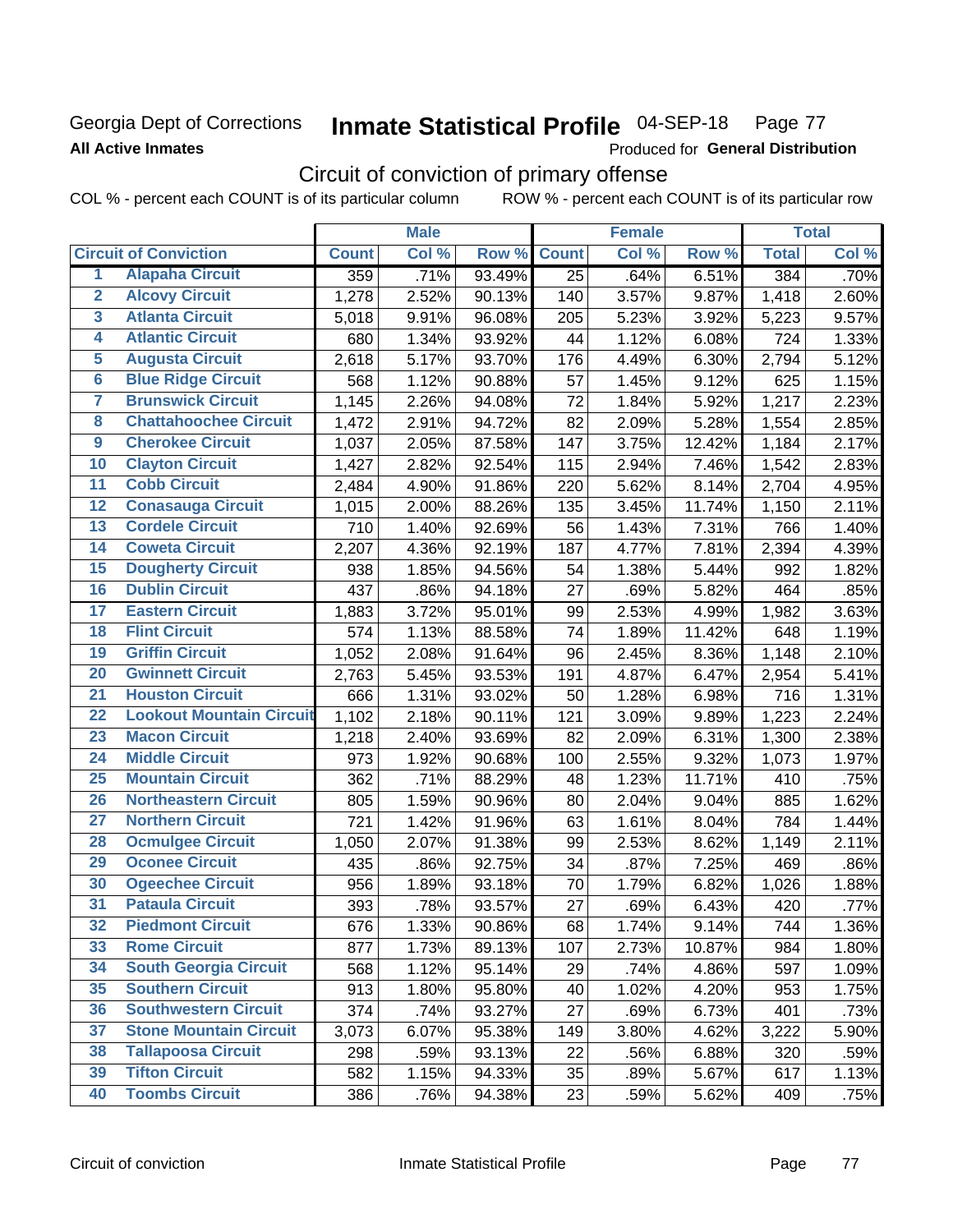### Georgia Dept of Corrections **All Active Inmates**

# Inmate Statistical Profile 04-SEP-18 Page 78

Produced for General Distribution

## Circuit of conviction of primary offense

|                              |                                  |              | <b>Male</b> |        |              | <b>Female</b> |        |              | <b>Total</b> |
|------------------------------|----------------------------------|--------------|-------------|--------|--------------|---------------|--------|--------------|--------------|
| <b>Circuit of Conviction</b> |                                  | <b>Count</b> | Col %       | Row %  | <b>Count</b> | Col %         | Row %  | <b>Total</b> | Col %        |
| 41                           | <b>Waycross Circuit</b>          | 878          | 1.73%       | 91.94% | 77           | 1.97%         | 8.06%  | 955          | 1.75%        |
| 42                           | <b>Western Circuit</b>           | 627          | 1.24%       | 93.30% | 45           | 1.15%         | 6.70%  | 672          | 1.23%        |
| 43                           | <b>Rockdale Circuit</b>          | 495          | .98%        | 93.22% | 36           | .92%          | 6.78%  | 531          | $.97\%$      |
| 44                           | <b>Douglas Circuit</b>           | 1,036        | 2.05%       | 89.70% | 119          | 3.04%         | 10.30% | 1,155        | 2.12%        |
| 45                           | <b>Appalachian Circuit</b>       | 289          | .57%        | 90.88% | 29           | .74%          | 9.12%  | 318          | .58%         |
| 46                           | <b>Enotah Circuit</b>            | 344          | .68%        | 86.00% | 56           | 1.43%         | 14.00% | 400          | .73%         |
| 47                           | <b>Bell-Forsyth J.C.</b>         | 341          | .67%        | 91.67% | 31           | .79%          | 8.33%  | 372          | .68%         |
| 48                           | <b>Towaliga Judicial Circuit</b> | 324          | .64%        | 92.31% | 27           | .69%          | 7.69%  | 351          | .64%         |
| 49                           | <b>Paulding Circuit</b>          | 230          | .45%        | 91.27% | 22           | .56%          | 8.73%  | 252          | .46%         |
| <b>Total Rported</b>         |                                  | 50,657       | 100%        | 92.82% | 3,918        | 100%          | 7.18%  | 54,575       | 100%         |
|                              | <b>Not Reported</b>              |              | 176         |        |              | 13            |        |              | 189          |
|                              | <b>Grand Total</b>               |              | 50,833      | 3,931  |              |               | 54,764 |              |              |

| ا שוטו וטנ <b>מו</b>    | วบ.๐๖๖  | ວ.ວວ ເ | -94.704 |
|-------------------------|---------|--------|---------|
|                         |         |        |         |
| <b>Mou</b><br>freauent) | Atlanta | Cobb   | Atlanta |
|                         |         |        |         |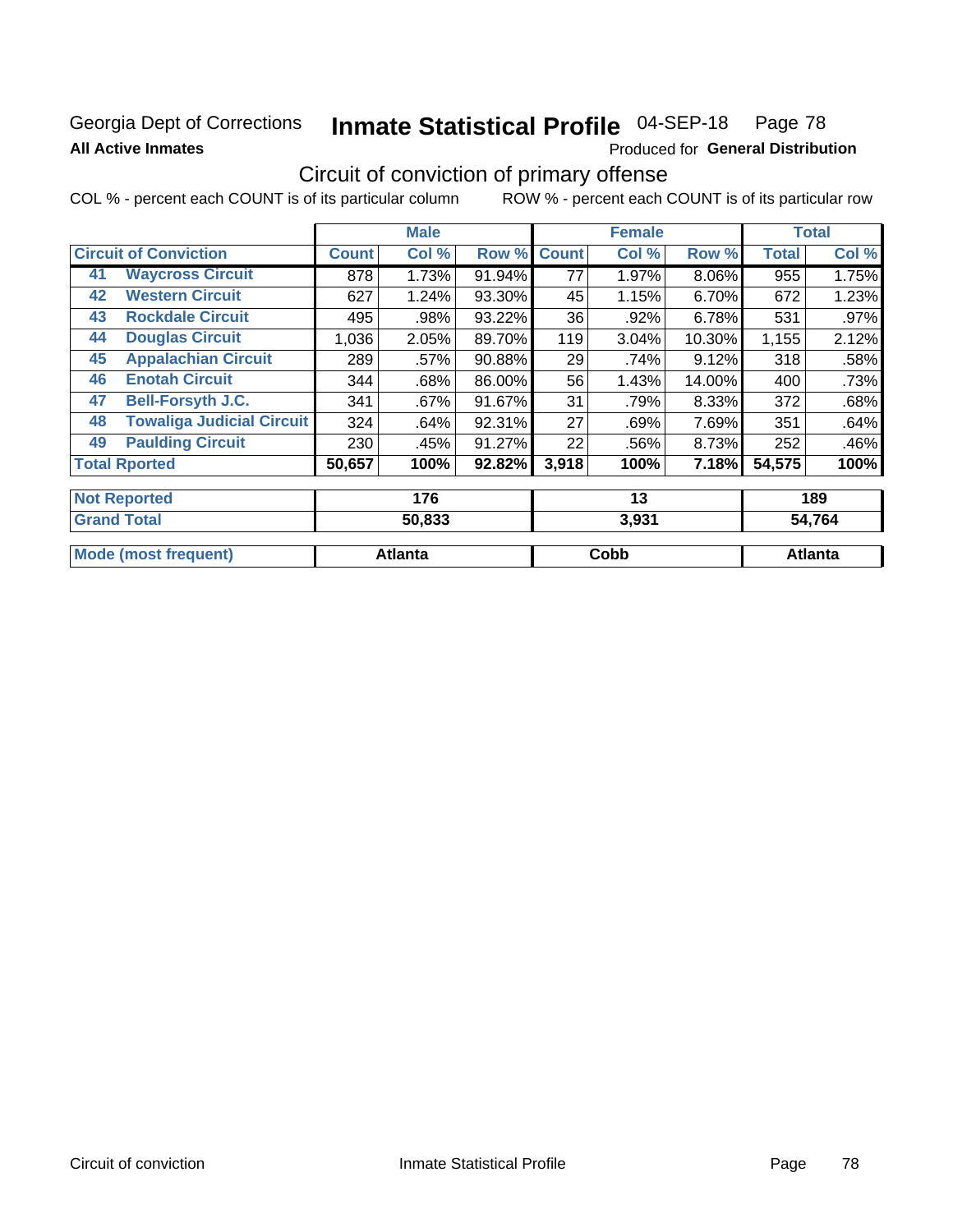#### **All Active Inmates**

#### Produced for **General Distribution**

## Years served (jail + prison) in this incarceration

|                              |              | <b>Male</b> |        |              | <b>Female</b> |       |              | <b>Total</b> |
|------------------------------|--------------|-------------|--------|--------------|---------------|-------|--------------|--------------|
| <b>Years Served</b>          | <b>Count</b> | Col %       | Row %  | <b>Count</b> | Col %         | Row % | <b>Total</b> | Col%         |
| Less than one year           | 10,122       | 19.92%      | 90.31% | 1,086        | 27.63%        | 9.69% | 11,208       | 20.47%       |
| 1 to 1.99 years              | 7,354        | 14.47%      | 91.15% | 714          | 18.16%        | 8.85% | 8,068        | 14.74%       |
| 2 to 2.99 years              | 5,319        | 10.47%      | 91.80% | 475          | 12.08%        | 8.20% | 5,794        | 10.58%       |
| $3$ to $3.99$ years          | 4,069        | 8.01%       | 91.95% | 356          | 9.06%         | 8.05% | 4,425        | 8.08%        |
| $\overline{4}$ to 4.99 years | 3,362        | 6.62%       | 92.77% | 262          | 6.66%         | 7.23% | 3,624        | 6.62%        |
| $\overline{5}$ to 5.99 years | 2,697        | 5.31%       | 92.81% | 209          | 5.32%         | 7.19% | 2,906        | 5.31%        |
| $6$ to $6.99$ years          | 2,343        | 4.61%       | 94.13% | 146          | 3.71%         | 5.87% | 2,489        | 4.55%        |
| 7 to 7.99 years              | 2,079        | 4.09%       | 94.33% | 125          | 3.18%         | 5.67% | 2,204        | 4.03%        |
| 8 to 8.99 years              | 1,596        | 3.14%       | 94.77% | 88           | 2.24%         | 5.23% | 1,684        | 3.08%        |
| 9 to 9.99 years              | 1,402        | 2.76%       | 94.35% | 84           | 2.14%         | 5.65% | 1,486        | 2.71%        |
| 10 to 10.99 years            | 1,163        | 2.29%       | 96.20% | 46           | 1.17%         | 3.80% | 1,209        | 2.21%        |
| 11 to 11.99 years            | 1,094        | 2.15%       | 95.71% | 49           | 1.25%         | 4.29% | 1,143        | 2.09%        |
| 12 to 12.99 years            | 848          | 1.67%       | 96.58% | 30           | 0.76%         | 3.42% | 878          | 1.60%        |
| 13 to 13.99 years            | 656          | 1.29%       | 95.35% | 32           | 0.81%         | 4.65% | 688          | 1.26%        |
| 14 to 14.99 years            | 629          | 1.24%       | 95.74% | 28           | 0.71%         | 4.26% | 657          | 1.20%        |
| 15 to 15.99 years            | 571          | 1.12%       | 95.17% | 29           | 0.74%         | 4.83% | 600          | 1.10%        |
| 16 to 16.99 years            | 481          | 0.95%       | 94.87% | 26           | 0.66%         | 5.13% | 507          | 0.93%        |
| 17 to 17.99 years            | 496          | 0.98%       | 97.25% | 14           | 0.36%         | 2.75% | 510          | 0.93%        |
| 18 to 18.99 years            | 476          | 0.94%       | 95.77% | 21           | 0.53%         | 4.23% | 497          | 0.91%        |
| 19 to 19.99 years            | 396          | 0.78%       | 94.51% | 23           | 0.59%         | 5.49% | 419          | 0.77%        |
| 20 to 20.99 years            | 395          | 0.78%       | 96.34% | 15           | 0.38%         | 3.66% | 410          | 0.75%        |
| 21 to 21.99 years            | 400          | 0.79%       | 97.80% | 9            | 0.23%         | 2.20% | 409          | 0.75%        |
| 22 to 22.99 years            | 348          | 0.68%       | 96.40% | 13           | 0.33%         | 3.60% | 361          | 0.66%        |
| 23 to 23.99 years            | 333          | 0.66%       | 97.94% | 7            | 0.18%         | 2.06% | 340          | 0.62%        |
| 24 to 24.99 years            | 297          | 0.58%       | 96.43% | 11           | 0.28%         | 3.57% | 308          | 0.56%        |
| 25 to 25.99 years            | 242          | 0.48%       | 98.78% | 3            | 0.08%         | 1.22% | 245          | 0.45%        |
| 26 to 26.99 years            | 196          | 0.39%       | 95.61% | 9            | 0.23%         | 4.39% | 205          | 0.37%        |
| 27 to 27.99 years            | 205          | 0.40%       | 97.62% | 5            | 0.13%         | 2.38% | 210          | 0.38%        |
| 28 to 28.99 years            | 135          | 0.27%       | 96.43% | 5            | 0.13%         | 3.57% | 140          | 0.26%        |
| 29 to 29.99 years            | 117          | 0.23%       | 99.15% | $\mathbf 1$  | 0.03%         | 0.85% | 118          | 0.22%        |
| Thirty + years               | 998          | 1.96%       | 99.01% | 10           | 0.25%         | 0.99% | 1,008        | 1.84%        |
| <b>Total Reported</b>        | 50,819       | 100%        | 92.82% | 3,931        | 100%          | 7.18% | 54,750       | 100.0%       |

| <b>Not Reported</b>      |        |       | 14     |
|--------------------------|--------|-------|--------|
| <b>Grand Total</b>       | 50,833 | 3,931 | 54,764 |
|                          |        |       |        |
| <b>Mean</b><br>(average) | 6.65   | 4.12  | 6.47   |

|                                |                    |                    | vear          |
|--------------------------------|--------------------|--------------------|---------------|
| <b>Mode</b><br>(most frequent) | Less than one year | Less than one year | Less than one |
| Median (middle)                | 3.59               | 2.32               | 3.48          |
| IVIUdi I<br>(dverage)          | U.OJ               | 4. IZ              | 0.47          |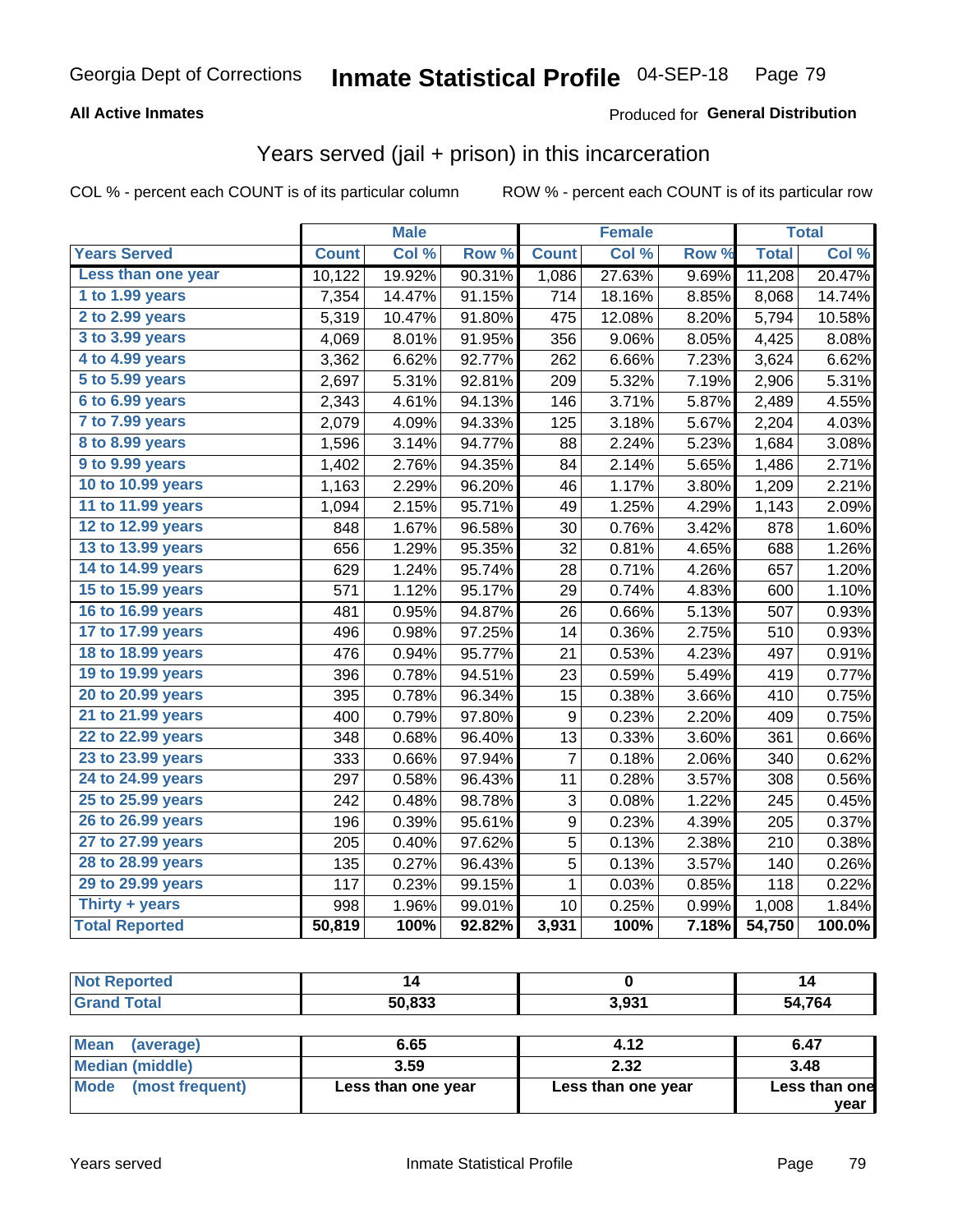#### **All Active Inmates**

Produced for **General Distribution**

### Results of most recent HIV tests

|                         |              | <b>Male</b> |           |              | <b>Female</b> |       |        | Total  |
|-------------------------|--------------|-------------|-----------|--------------|---------------|-------|--------|--------|
| <b>HIV Test Results</b> | <b>Count</b> | Col %       | Row %I    | <b>Count</b> | Col %         | Row % | Total  | Col %  |
| <b>Positive</b>         | 681          | $1.47\%$    | $92.91\%$ | 52           | 1.39%         | 7.09% | 733    | 1.47%  |
| <b>Negative</b>         | 45,560       | $98.52\%$   | 92.50%    | 3,694        | $98.61\%$     | 7.50% | 49,254 | 98.53% |
| Indeterminate           | າ            | 0.01%       | 100.00%   |              |               |       |        | 0.01%  |
| <b>Total Reported</b>   | 46,244       | 100%        | $92.51\%$ | 3,746        | 100%          | 7.49% | 49,990 | 100.0% |

| <b>Not Reported</b> | 4,589  | 185   | $\rightarrow$<br>. . |
|---------------------|--------|-------|----------------------|
| ™otal               | 50.833 | 3,931 | 54.764<br>54         |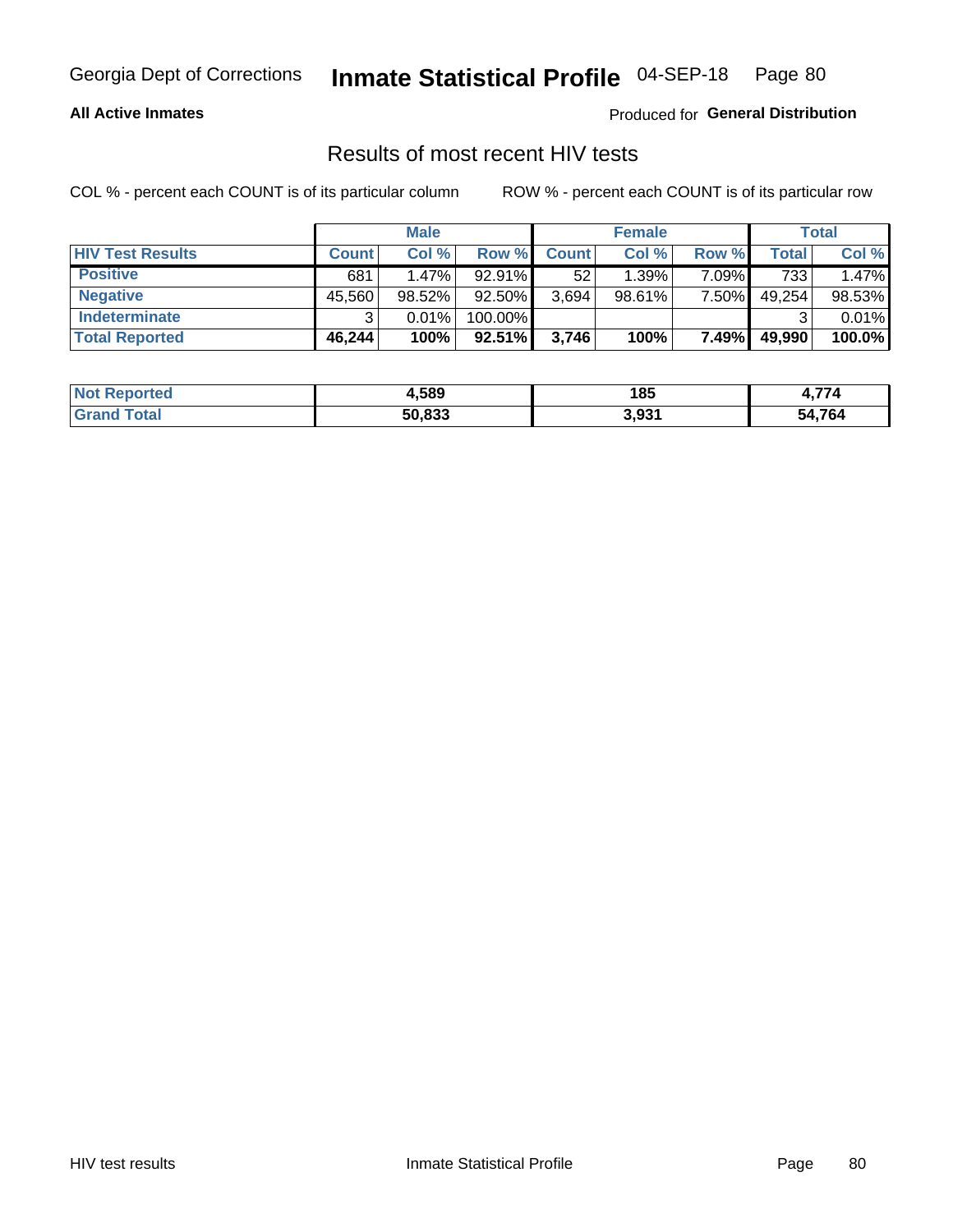#### **All Active Inmates**

### Produced for **General Distribution**

### Results of most recent tuberculosis test

|                                  |              | <b>Male</b> |           |              | <b>Female</b> |          |        | Total  |
|----------------------------------|--------------|-------------|-----------|--------------|---------------|----------|--------|--------|
| <b>Tuberculosis Test Results</b> | <b>Count</b> | Col%        | Row %     | <b>Count</b> | Col %         | Row %    | Total  | Col %  |
| <b>Positive on current test</b>  | 6.595        | 13.83%      | 97.72%    | 154          | 4.09%         | 2.28%    | 6,749  | 13.12% |
| <b>Positive on previous test</b> | ົ            | $0.01\%$    | 100.00%   |              |               |          |        | 0.01%  |
| <b>Negative</b>                  | 41.079       | 86.16%      | $91.91\%$ | 3,615        | $95.91\%$     | $8.09\%$ | 44.694 | 86.88% |
| <b>Total Reported</b>            | 47,676       | 100%        | $92.67\%$ | 3,769        | 100%          | $7.33\%$ | 51,445 | 100.0% |

| <b>Not Reported</b>     | 3,157  | 162   | 3,319        |
|-------------------------|--------|-------|--------------|
| <b>Total</b><br>' Grand | 50,833 | 3,931 | 54.764<br>54 |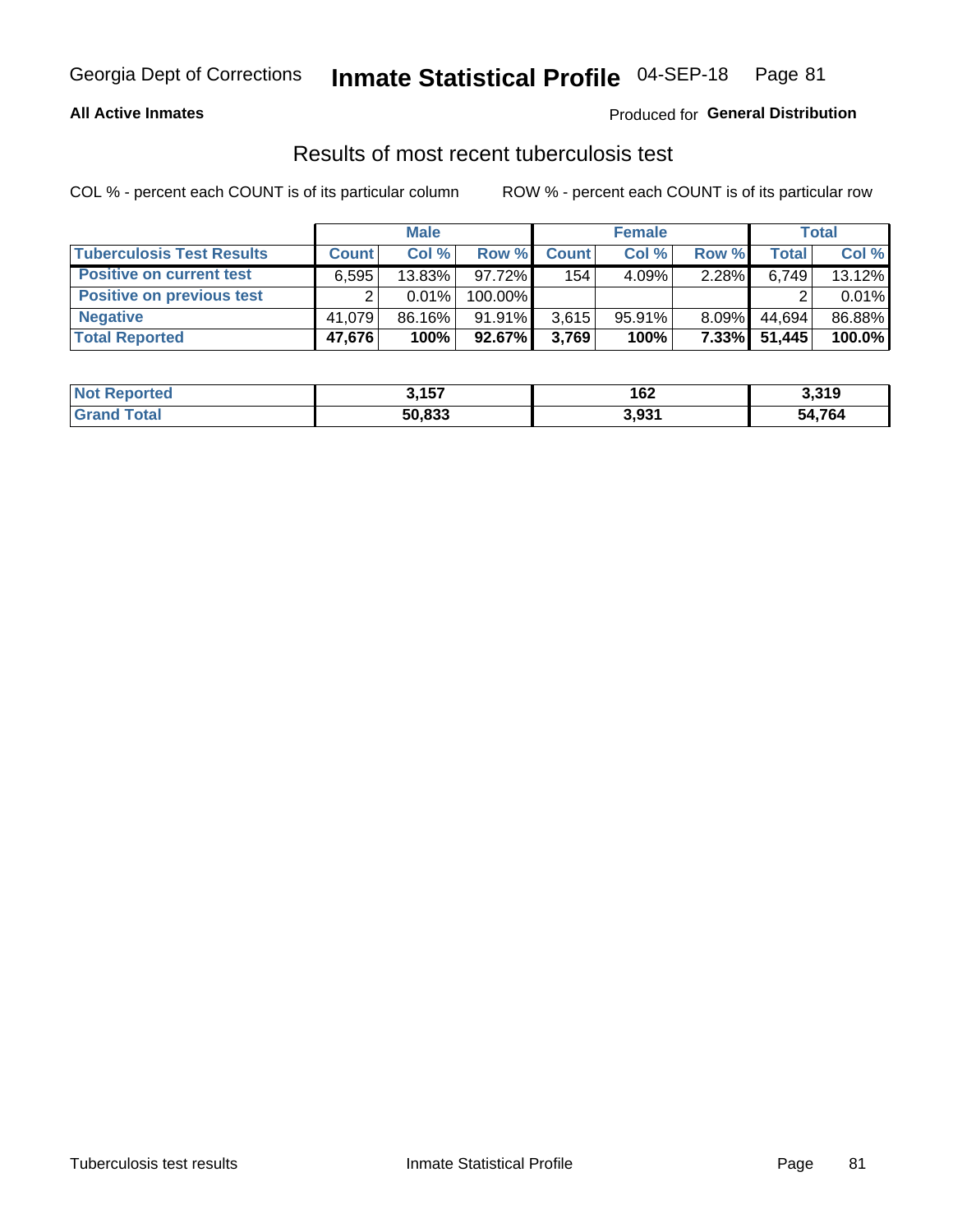#### **All Active Inmates**

Produced for **General Distribution**

### Results of most recent syphilis test

|                                 |              | <b>Male</b> |           |              | <b>Female</b> |          |         | Total  |
|---------------------------------|--------------|-------------|-----------|--------------|---------------|----------|---------|--------|
| <b>Syphilis Test Results</b>    | <b>Count</b> | Col%        | Row %     | <b>Count</b> | Col %         | Row %    | Total I | Col %  |
| <b>Positive on current test</b> | 172          | $1.36\%$    | $95.03\%$ |              | 1.99%」        | 4.97%I   | 181     | 1.38%  |
| <b>Negative</b>                 | 12.503       | $98.64\%$   | 96.57%    | 444          | $98.01\%$     | $3.43\%$ | 12.947  | 98.62% |
| <b>Total Reported</b>           | 12,675       | 100%        | 96.55%    | 453          | 100%          | $3.45\%$ | 13,128  | 100%   |

| <b>Not Reported</b> | 38,158 | 3.478 | 41,636 |
|---------------------|--------|-------|--------|
| <b>Grand Total</b>  | 50,833 | 3,931 | 54,764 |